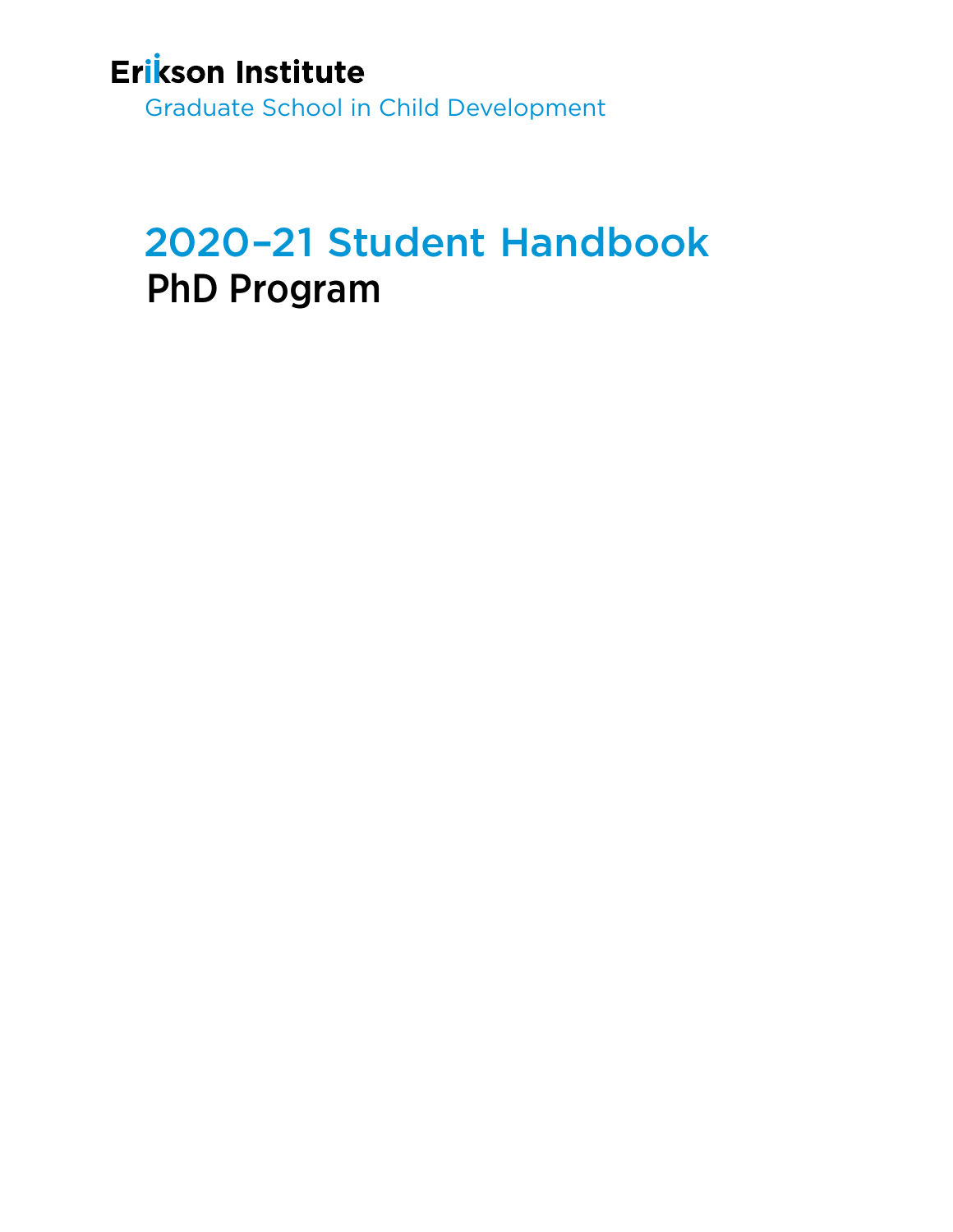## **Contents**

*Click on a section to navigate.*

| <b>Reservation of rights</b>                               | 2  |
|------------------------------------------------------------|----|
| <b>Coronavirus (COVID-19)</b>                              | 3  |
| Academic calendar 2020-21                                  | 4  |
| <b>Welcome to Erikson Institute</b>                        | 6  |
| Our mission and values                                     | 7  |
| <b>Admission requirements</b>                              | 9  |
| Degree requirements                                        | 11 |
| PhD course descriptions                                    | 15 |
| <b>Academic policies and procedures</b>                    | 17 |
| Academic integrity                                         | 17 |
| Academic grievance procedure                               | 18 |
| Attendance and classroom decorum                           | 19 |
| Conferral of degrees at Loyola                             | 21 |
| Copyright protection for work created by others            | 21 |
| Copyright protection for work created by students          | 21 |
| Course and end-of-year evaluations                         | 22 |
| Credit hour policy at Erikson                              | 22 |
| English-language requirement                               | 23 |
| Final examinations                                         | 24 |
| Freedom of inquiry                                         | 24 |
| Good academic standing                                     | 24 |
| Grading system at Loyola                                   | 24 |
| Internships                                                | 24 |
| Probation                                                  | 25 |
| Erikson campus policies and procedures                     | 26 |
| Building access information                                | 26 |
| Concealed carry policy                                     | 26 |
| Discrimination and harassment, including sexual harassment | 27 |
| Emergency procedures                                       | 30 |
| Gender neutral restrooms                                   | 31 |
| Information technology telecommunication networks          |    |
| and information resources                                  | 31 |
| Peer-to-peer file-sharing policy                           | 33 |
| Privacy policy                                             | 33 |
| Smoking policy                                             | 35 |

## [Registration/student records policies](#page-36-0)  [and procedures](#page-36-0) 36 [Academic records](#page-36-0) 36 [Add/drop procedures](#page-36-0) 36 [Audited courses](#page-36-0) 36 [Change of address](#page-37-0) 37 [Change of name](#page-37-0) 37 [Extension of time](#page-37-0) 37 [Holds on registration](#page-38-0) and the state of the state of the state of the state of the state of the state of the state of the state of the state of the state of the state of the state of the state of the state of the state of t [Immunization records](#page-38-0) 38 [Incomplete policy](#page-38-0) 38 [Independent study](#page-39-0) 39 [Leave of absence](#page-39-0) 39 [Official communications](#page-40-0) and the state of the 40 [Preferred/chosen name](#page-40-0) 40 [Readmission](#page-41-0) 41 [Registration](#page-41-0) 41 [Repeated courses](#page-41-0) 41 Review of records - Erikson Institute 41 [Review of records — Loyola University Chicago](#page-43-0) 43 [Transcript requests](#page-45-0) 45 [Transfer credit](#page-45-0) 45 [Withdrawing from the doctoral program](#page-46-0)  $46$ [Erikson student rights and responsibilities](#page-47-0) 47 [General](#page-47-0) 47 [Finance](#page-47-0) 47 [Registration](#page-47-0) **47** [Student conduct](#page-47-0) 47 [Student disciplinary process](#page-48-0) 48 [Financial aid](#page-50-0) 50 [Erikson student financial accounts](#page-53-0) 53 [Student resources at Erikson](#page-55-0) 55 [Student resources at Loyola](#page-61-0) 61 [Erikson Institute doctoral faculty](#page-72-0) 72 [Erikson Institute teaching affiliates](#page-73-0) 73 [Erikson student services directory](#page-74-0) 74 [Loyola Graduate School directory](#page-75-0) 75

**KID** 

[Erikson faculty and staff](#page-76-0) Theorem 2008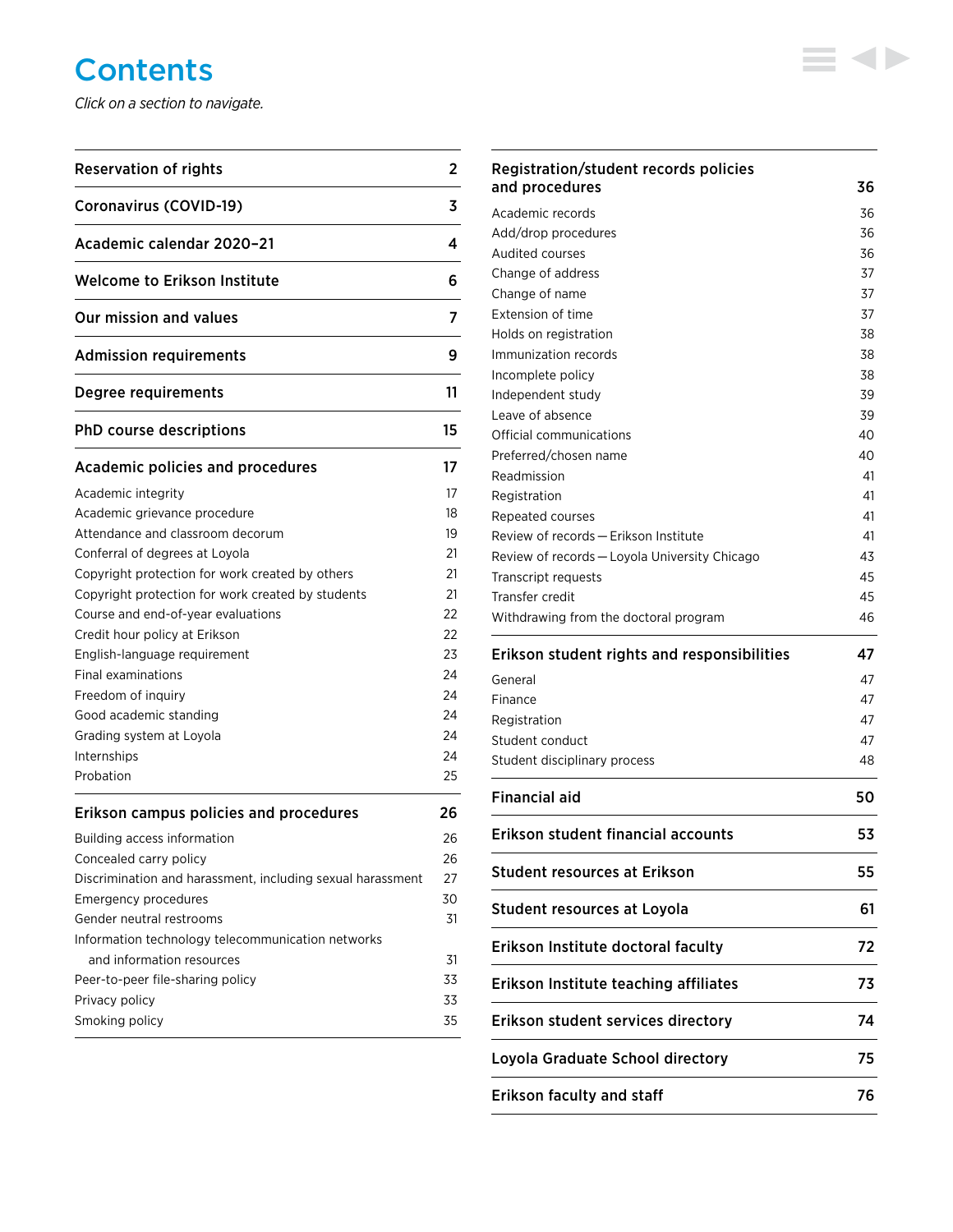## <span id="page-2-0"></span>Reservation of rights

This Student Handbook serves to familiarize all graduate and doctoral students with the Erikson's academic policies and procedures as of the date of this Catalog/Policy. A department or program may adopt more specific policies or procedures applicable to the particular program of study. Together, the policies and procedures set forth in this Catalog and in program-specific policies constitute your resource guides regarding the academic requirements of Erikson.

The policies and procedures in this Student Handbook are subject to modification, revision, and updates at the discretion of Erikson, to comply with evolving accreditation standards and best practices in the best interests of the academic community. These policies and procedures do not constitute a contract, do not reflect binding commitments by the University, and may not be relied upon as such. The University/program will notify students when policies or procedures are revised, but students also have a responsibility to stay current on the applicable policies and procedures for their particular degree or certification programs.

In addition, during the next academic year the entire campus community must recognize that the current COVID-19 pandemic is likely to continue to challenge the operations, as well as the health and safety, of our community. Erikson has set forth its current plans and expectations in its Safety Practices and Policies and health questionnaire, with which all students and employees must comply as part of our shared responsibility to help protect the health and safety of the community.

Erikson also reserves the right to change or alter its programs, services, methods of delivering course content, schedules, safety guidelines, and operations to respond to the evolving needs of the campus community. This changes may include: (1) adjusting the method of delivering course content, curricula, or services, including the conversion of some or all coursework or business to remote instruction or remote operations; (2) modifying, postponing, or temporarily eliminating academic course offerings, program requirements, clinical assignments or experiential learning, access to facilities, student activities, and other services; (3) postponing or adjusting extracurricular activities and offerings; (4) changing or adjusting semester schedules, examination schedules, teaching and academic counseling

assignments, and grading protocols; and (5) otherwise changing or adjusting academic operations and student activities when such modifications are deemed to be in the best interests of the students and the greater campus community.

Circumstances like COVID-19 may require Erikson Institute to change or alter its programs or services in the best interests of students, employees, and other members of the Erikson community. These changes may appropriately include, but are not limited to: (1) change, postponement, or elimination of academic course offerings, program requirements, services, or access to facilities; (2) changes or adjustments to the method and timing of delivering course content or services, including conversion of some or all coursework to remote instruction; (3) assignment or reassignment of faculty and staff to particular coursework, advisory functions, or other work with students; (4) modification of semester schedules, examination schedules, clinical assignments, grading protocols, or other academic policies or practices; or (5) other adjustments to the academic or other policies, procedures, and standards of Erikson deemed to be in the best interests of students and the campus community.

## Failure to comply with health and safety directives:

Willful or reckless failure or refusal to comply with Erikson health and safety directives, or with modifications to Erikson operations, schedules, activities, academic requirements, policies, or procedures, where such directives or modifications are implemented to help protect the safety and security of the campus environment. Please refer to the Student Conduct and Student Disciplinary Process sections in this handbook for additional information.

### Tuition and fees statement

Regardless of the learning environment for fall 2020, the tuition and fees that are charged to my student account and I agree to pay are in exchange for learning, academic credit, and certain non-academic services that will be provided whether in person, in a hybrid environment, or entirely remotely.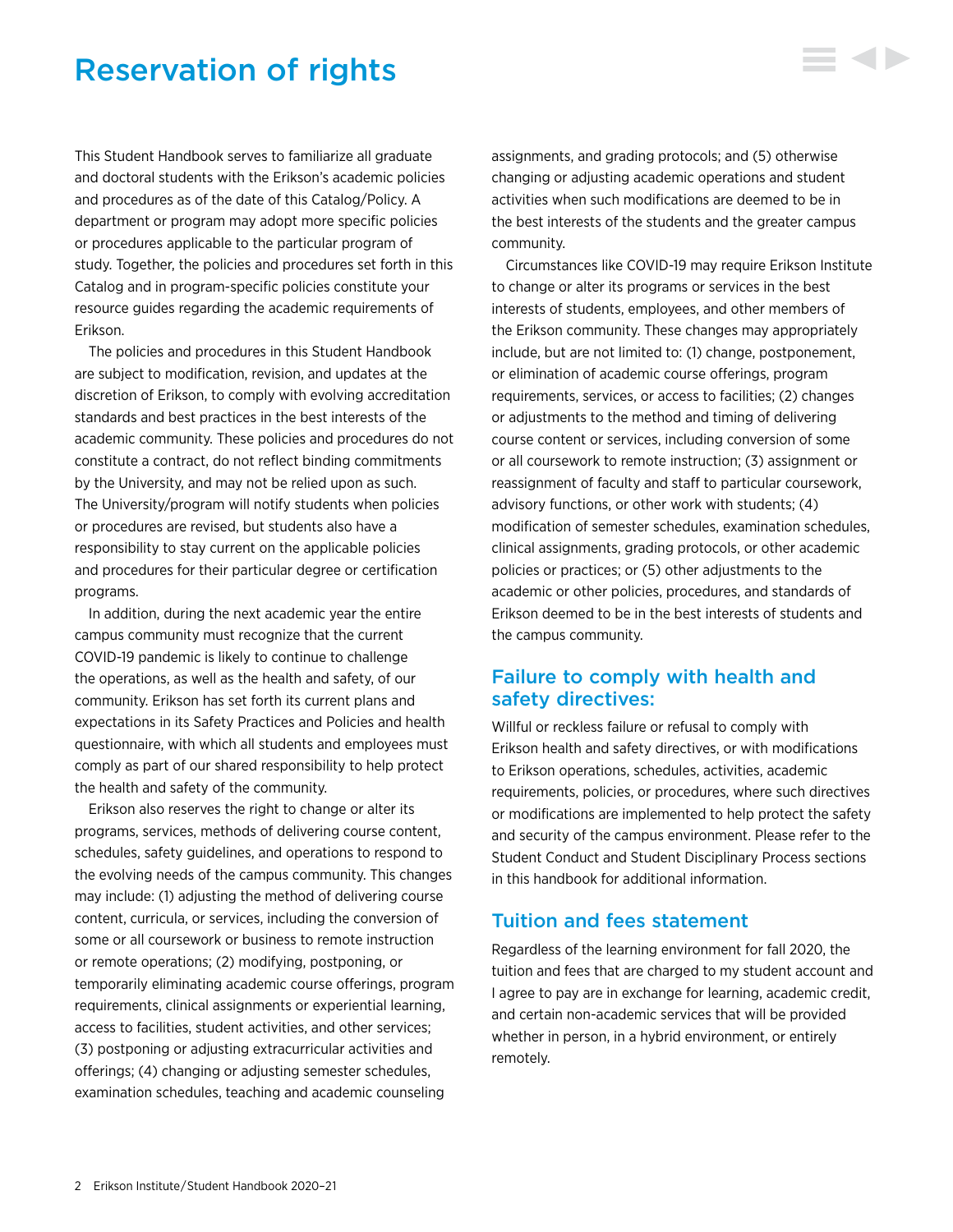## <span id="page-3-0"></span>Coronavirus (COVID-19)

Erikson Institute continues to monitor and adapt policies and procedures as they pertain to the novel coronavirus (COVID-19). We recognize the ongoing concerns throughout the US, around the world, and especially amongst our Students and Erikson Colleagues. Protecting the health and wellbeing of our staff, students, clients, and visitors is our top priority. We have formed a taskforce to assess the situation daily and develop our short-and-long term preparedness plan. This page will serve as a central point for information and updates on the situation. You are encouraged to visit this page frequently and check your Erikson email for any updates. *[www.erikson.edu/coronavirus](https://www.erikson.edu/coronavirus/)*

 $\blacktriangleleft$  b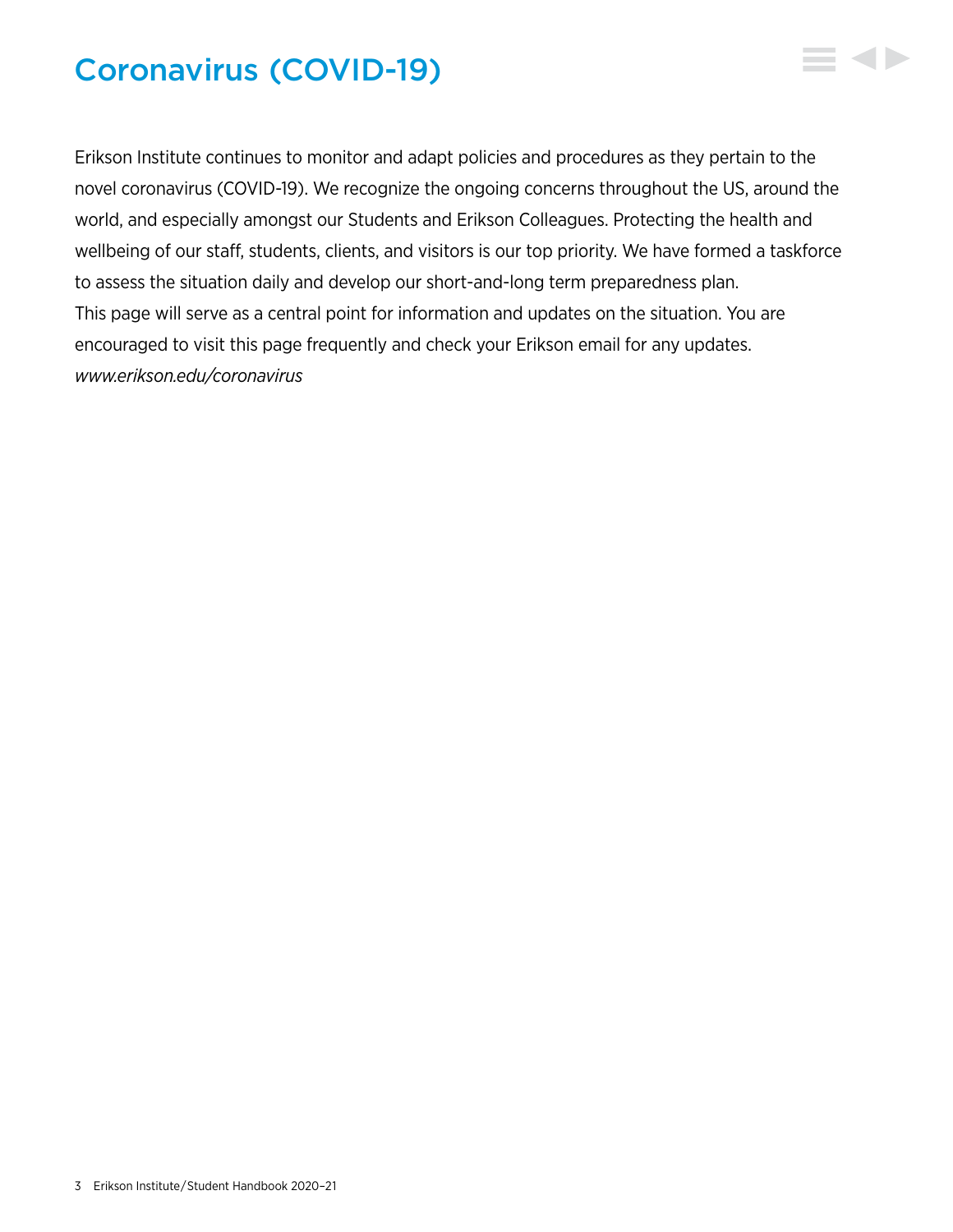## <span id="page-4-0"></span>Academic calendar 2020–21

*This calendar is subject to change without notice.*

| <b>Fall 2020</b> | Monday, August 24, 7-9 p.m.                                | New master's online student orientation                                            |
|------------------|------------------------------------------------------------|------------------------------------------------------------------------------------|
|                  | Thursday, August 27, 6-8 p.m.                              | Internship orientation (Concentration MSW Students)                                |
|                  | Friday, August 28, 9 a.m.-3 p.m.                           | New master's on-campus student orientation                                         |
|                  | Friday, August 28                                          | Fall semester online classes begin                                                 |
|                  | Monday, August 31                                          | Fall semester on-campus classes begin                                              |
|                  | Monday, August 31                                          | Last day to submit approved rewrites of papers or                                  |
|                  |                                                            | to complete requirements for Summer 2020 courses                                   |
|                  |                                                            | receiving 'l' or 'NG' grade                                                        |
|                  | Tuesday, September 1, 9 a.m. - 5 p.m.                      | Field Orientation and Prep                                                         |
|                  |                                                            | (MSCD and Generalist MSW students)                                                 |
|                  | Thursday, September 3, 9 a.m.-5 p.m.                       | Field Orientation and Prep                                                         |
|                  |                                                            | (MSCD and Generalist MSW students)                                                 |
|                  | Friday, September 4                                        | Add/drop period ends                                                               |
|                  | Friday, September 4                                        | Fall semester tuition due                                                          |
|                  | Saturday, September 5, 9 a.m.-3 p.m.                       | Comprehensive exam                                                                 |
|                  | Monday, September 7                                        | Labor Day holiday                                                                  |
|                  | Tuesday, September 8, 9 a.m.-5 p.m.                        | Field Orientation and Prep (Generalist MSW students)                               |
|                  | Friday, October 23                                         | Last day to withdraw from a Fall 2020 12-week Online<br>course with a grade of "W" |
|                  | Friday, November 13                                        | Last day to withdraw from a Fall 2020 On-Campus course                             |
|                  |                                                            | or 15- week Online course with a grade of "W"                                      |
|                  | Monday, November 16                                        | Priority registration for Spring 2021 begins                                       |
|                  | Thursday, November 19                                      | 12-week online classes end                                                         |
|                  | Thursday-Friday, November 26-27                            | Thanksgiving holiday                                                               |
|                  | Thursday, December 10                                      | 15-week online classes end                                                         |
|                  |                                                            |                                                                                    |
|                  | Thursday, December 17<br>December 18, 2020-January 8, 2021 | Fall semester on-campus classes end<br>Winter break                                |
| Spring 2021      | Monday, January 4, 7-9 p.m.                                | New master's online student orientation                                            |
|                  | Tuesday, January 5, 6-8 p.m.                               | New master's on-campus student orientation                                         |
|                  | Friday, January 8                                          | Spring semester online classes begin                                               |
|                  | Monday, January 11                                         | Spring semester on-campus classes begin                                            |
|                  | Monday, January 11                                         | Last day to submit approved rewrites of papers or                                  |
|                  |                                                            | to complete requirements for Fall 2020 courses                                     |
|                  |                                                            | receiving 'l' or 'NG' grade                                                        |
|                  | Friday, January 15                                         | Add/drop period ends                                                               |
|                  | Friday, January 15                                         | Spring semester tuition due                                                        |
|                  | Monday, January 18                                         | Martin Luther King, Jr. holiday                                                    |
|                  | Saturday, January 23, 1-3 p.m.                             | Comprehensive exam orientation                                                     |
|                  | Saturday, February 6, 1-3 p.m.                             | Internship orientation                                                             |
|                  |                                                            | (MSCD and Teacher Licensure Students)                                              |
|                  |                                                            |                                                                                    |
|                  | Friday, March 5-Thursday, March 11                         | Spring Break                                                                       |
|                  | Continued on page 3                                        |                                                                                    |

▘◀▶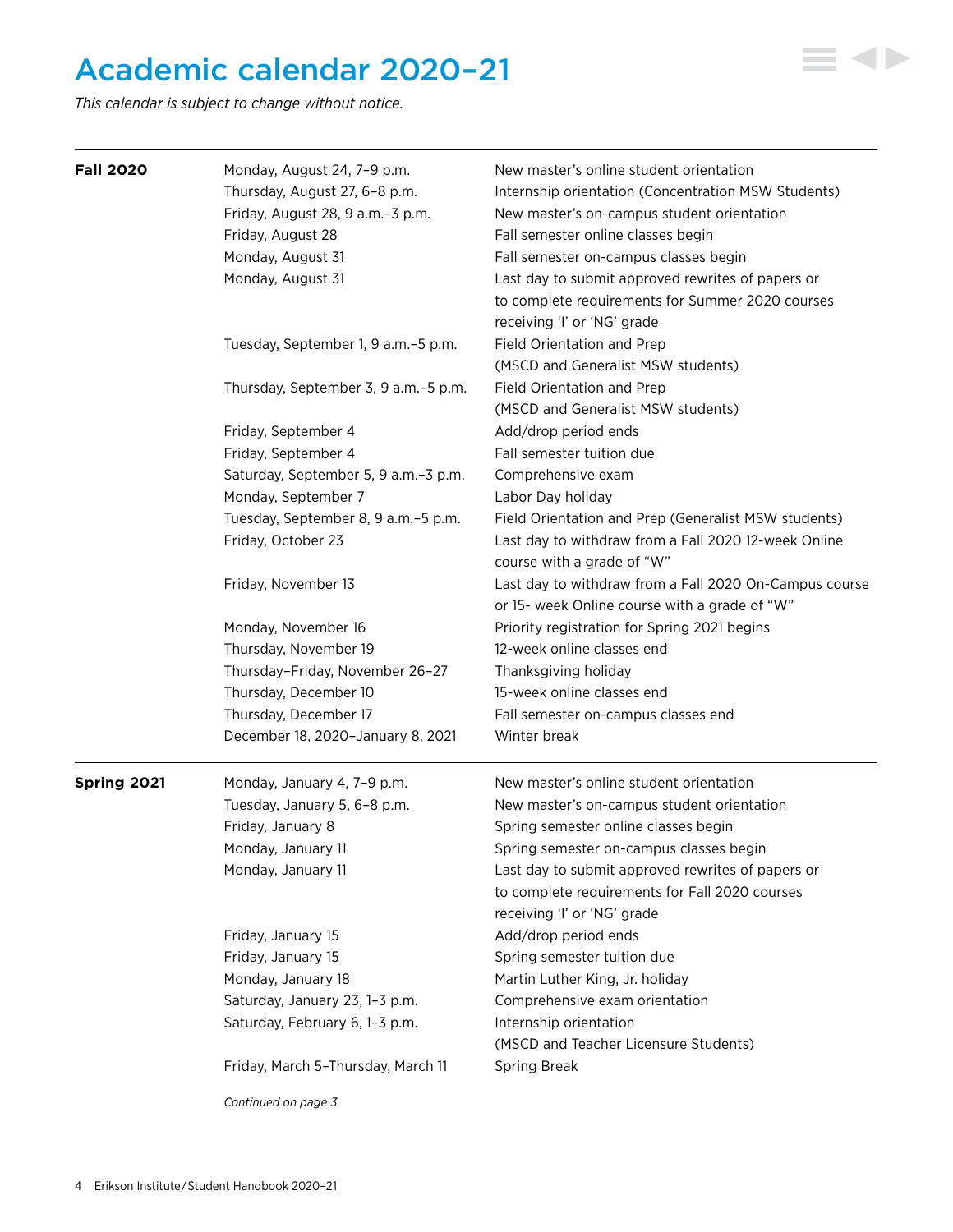

| Spring 2021 continued | Monday, March 22<br>Friday, March 12 | Priority registration for Summer and Fall 2020 begins<br>Last day to withdraw from a Spring 2021<br>12-week Online course with a grade of "W" |
|-----------------------|--------------------------------------|-----------------------------------------------------------------------------------------------------------------------------------------------|
|                       | Friday, April 9                      | Last day to withdraw from a Spring 2021 On-Campus<br>course or 15- week Online course with a grade of "W"                                     |
|                       | Thursday, April 8                    | 12-week online classes end                                                                                                                    |
|                       | Saturday, April 10                   | Comprehensive examination                                                                                                                     |
|                       | Thursday, April 29                   | 15-week online classes end                                                                                                                    |
|                       | Monday, May 3                        | Spring semester on-campus classes end                                                                                                         |
|                       | Monday, May 10                       | Master's commencement ceremony                                                                                                                |
| Summer 2021           | Monday, May 10                       | 12-week on-campus classes begin                                                                                                               |
|                       | Monday, May 10                       | Last day to submit approved rewrites of papers or                                                                                             |
|                       |                                      | to complete requirements for Spring 2021 courses                                                                                              |
|                       |                                      | receiving 'l' or 'NG' grade                                                                                                                   |
|                       | Friday, May 14                       | 12-week online classes begin                                                                                                                  |
|                       | Monday, May 17                       | 10-week on-campus classes begin                                                                                                               |
|                       | Friday, May 21                       | Summer term tuition due                                                                                                                       |
|                       | Friday, May 21                       | Add/drop period ends                                                                                                                          |
|                       | Monday, May 24                       | Memorial Day holiday                                                                                                                          |
|                       | Saturday, June 5                     | Comprehensive examination                                                                                                                     |
|                       | Friday, June 25                      | Last day to withdraw from a class with a "W" grade                                                                                            |
|                       | Thursday, July 29                    | 10-week on-campus classes end                                                                                                                 |
|                       | Thursday, August 5                   | 12-week online classes end                                                                                                                    |
|                       | Wednesday, August 4                  | 12-week on-campus classes end                                                                                                                 |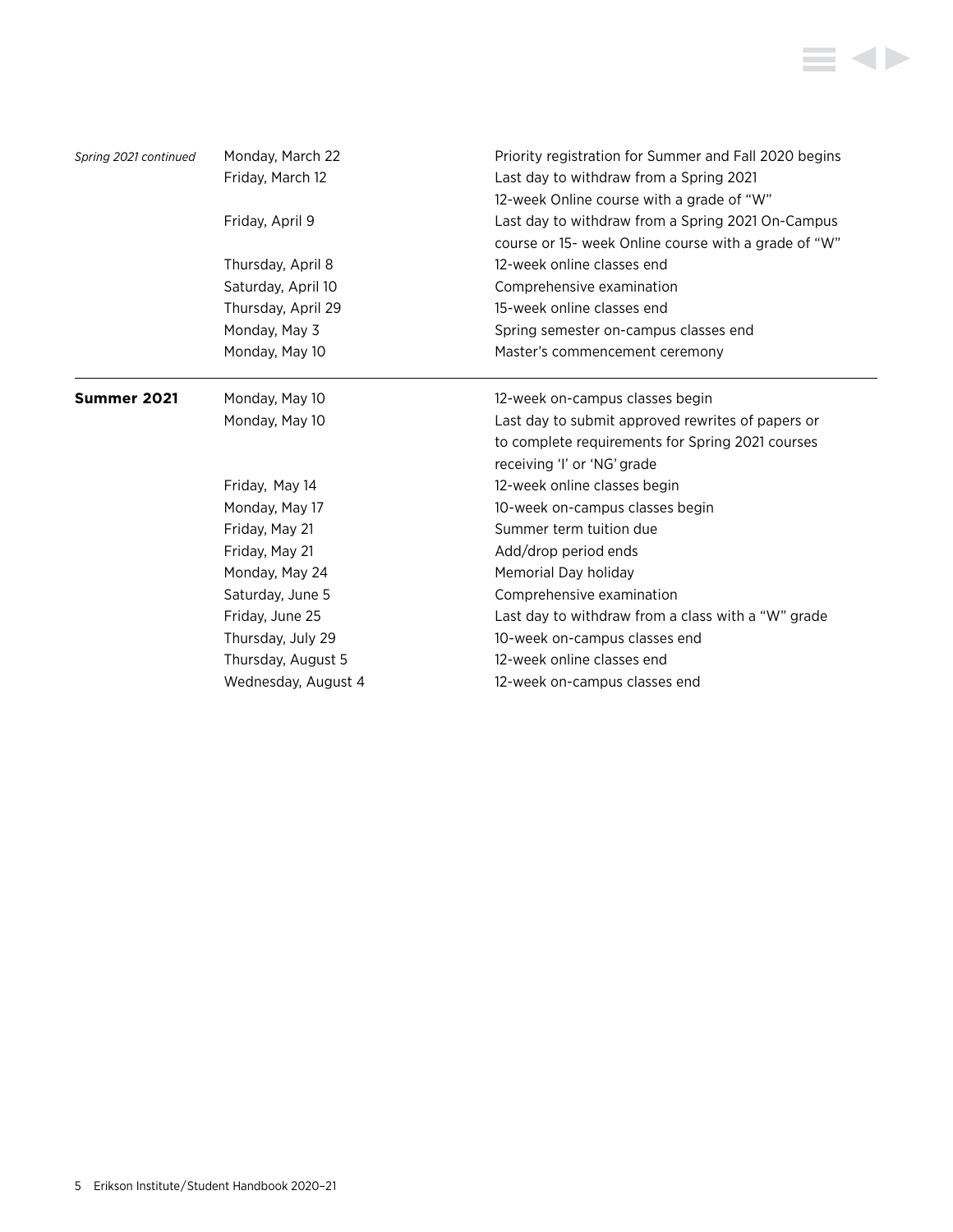## <span id="page-6-0"></span>Welcome to Erikson Institute

Each year Erikson brings together the most promising group of doctoral students who show leadership potential and a deep interest in the fields serving children and their families. The doctoral program engages students in a rigorous course of study in applied child development research that emphasizes cultural and historical perspectives, human relationships, teaching and learning, and advocacy and public policy.

You are now among a remarkable, collegial community of students, faculty, and staff deeply committed to expanding the boundaries of child development knowledge and understanding. Erikson and Loyola faculty will be deeply involved in your program and have a wide range of practical, academic and methodological expertise. Among them you will find some of the leading scholars in our profession who are committed to producing leaders who are passionate about improving the lives of children and their families. We hope that you will take the time to become familiar with them and their academic and research interests.

Over the course of your enrollment in the doctoral program, you will find that:

- The program is intellectually demanding, yet allows students the freedom and flexibility to pursue their own interests while working collaboratively with faculty and students in a supportive environment.
- You will take courses in child development at Erikson, as well as graduate level courses at Loyola University Chicago. This collaboration with Loyola allows you to explore other disciplines and approaches to research, as well as learn from faculty in other fields.
- Faculty adviser and student relationships are collegial, based on mutual respect and a shared commitment to excellence. Faculty advisers are scholars in fields that include mental health, social work, policy analysis, social and emotional development, school reform, infancy, literacy development, technology in early education, and early math education.
- You are encouraged to get involved and contribute to the larger Erikson community. You have opportunities to conduct research with faculty, participate in projects at the institute, teach at the graduate level, and participate in activities organized by the Doctoral Student Association.

We hope that the time you spend in our program will challenge you intellectually to deepen your thinking as emerging scholar leaders in our chosen profession.

Jon Korfmacher, PhD David G. Behrs, Ph.D, M.S. Associate Professor and Director Senior Senior Associate Vice President of PhD Program for Enrollment Management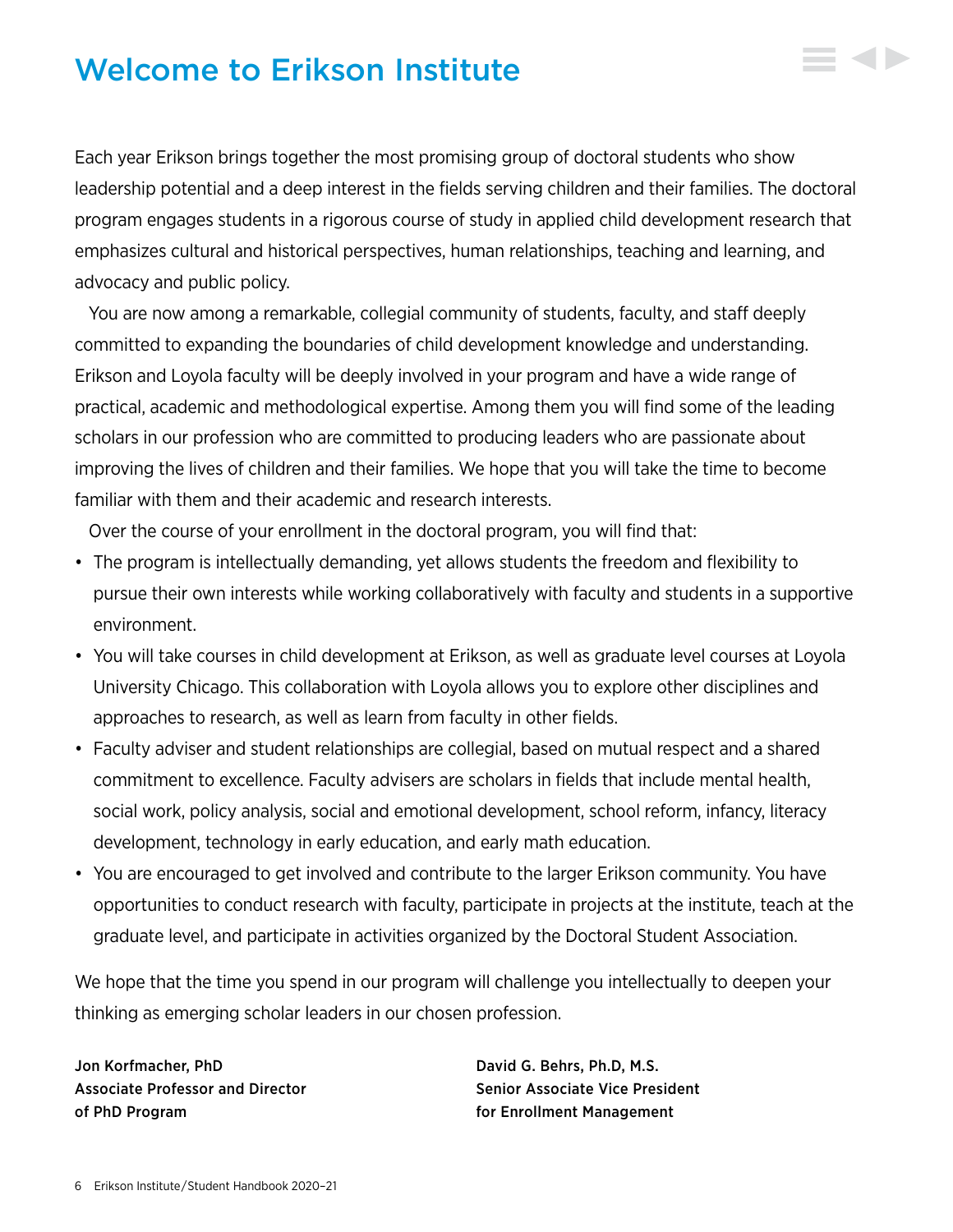## <span id="page-7-0"></span>Our mission and values

Erikson Institute is the premier independent institution of higher education committed to ensuring that all children have equitable opportunities to realize their potential.

Recognized for our groundbreaking work in the field of early childhood, we uniquely prepare child development, education, and social work leaders to improve the lives of young children and their families. Our impact and influence is further amplified through our innovative academic programs, applied research, knowledge creation and distribution, direct service, and field-wide advocacy.

Because nothing matters more than a child's early years, Erikson Institute educates, inspires, and provides leadership to serve the needs of children and families so that all can achieve optimal educational, social, emotional, and physical well-being.

### Our vision

Our vision is that every adult who works with young children will be knowledgeable, aware, skilled, and alive to the possibilities that each child presents. We are passionately committed to helping every child reach his or her potential and supporting children and families in every way possible, and we believe that we are uniquely qualified as educators, researchers, and citizens to realize this vision.

### Our values

The history and development of the Institute reveal a remarkably stable and cohesive set of values that are shared by Board of Trustees, faculty, staff, and students. They are as follows:

Freedom of inquiry and freedom of expression Freedom of inquiry and freedom of expression are at the heart of the Institute's academic mission. Erikson encourages open and vigorous discussion and strives to maintain an environment in which the free exchange of ideas and opinions can flourish.

Relationship-based education The Erikson approach to education recognizes the centrality of relationships in all learning. Erikson is committed to creating a community of teachers and learners who together can generate and

share knowledge and explore assumptions guiding practice. Students acquire skills of reflection in order to develop selfknowledge and to explore their own practice. It is in the context of gradually nurtured, trusting relationships with faculty and fellow students that students can take the risk of reflecting on and sometimes striving to alter their approach and identity as professionals. We assume that if students are themselves embedded in rewarding and growth-producing relationships, they will use relationships to inspire children and collaborate with families and colleagues.

Commitment to social justice In all its activities, Erikson seeks to contribute to a significant improvement in the quality, effectiveness, and equity of education and services for all children and families and to help children develop to their fullest potential. Since its inception, Erikson has focused on equity and justice in the care and education of disadvantaged and minority children. Grounded in practical arenas and problems, Erikson is committed to providing a sound and useful base of information to guide the understanding of such complex social issues as changing family and societal needs and families in stress, as well as the nature and efficacy of services for children and families.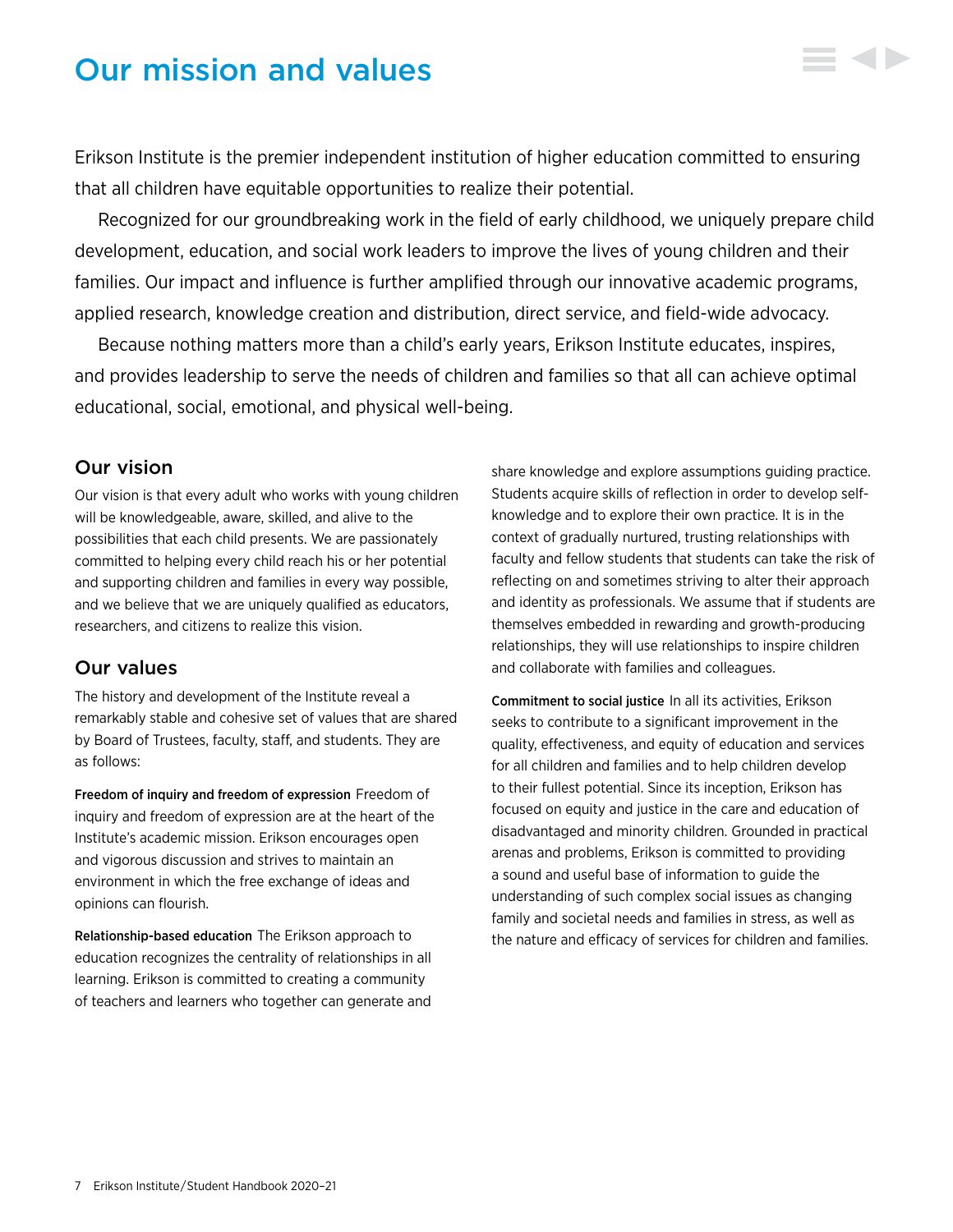Diversity Dedicated to addressing the interests and needs of an increasingly diverse society, Erikson prepares professionals to work with populations that vary in age, race, ethnicity, and physical and mental abilities. Erikson recruits a diverse student body in all its academic programs and provides them the support they need to meet Erikson's high academic standards and maintain good academic standing. Erikson is also committed to hiring and retaining faculty and staff who reflect the diversity of students and people in the communities served by the Institute.

Complexity of approach to subject, issues, and conceptual frameworks In recognition of the complexity of human experience, Erikson Institute was named in honor of the renowned psychoanalyst Erik Erikson, who was one of the first to study the importance of biological, psychological, and social influences and of history and culture in the life of each child. An appreciation of this complexity informs all activities at Erikson.

High standards and excellence Graduates consistently report Erikson's academic programs to be exacting but more than worth the effort. Students acquire an in-depth knowledge of child development theory and research as well as strong conceptual and analytic capacities. Faculty have expertise in their various sub-fields within psychology and education and maintain an active program of research and/or scholarly writing to stay abreast of the field. Faculty and staff bring these same standards to all of Erikson's activities.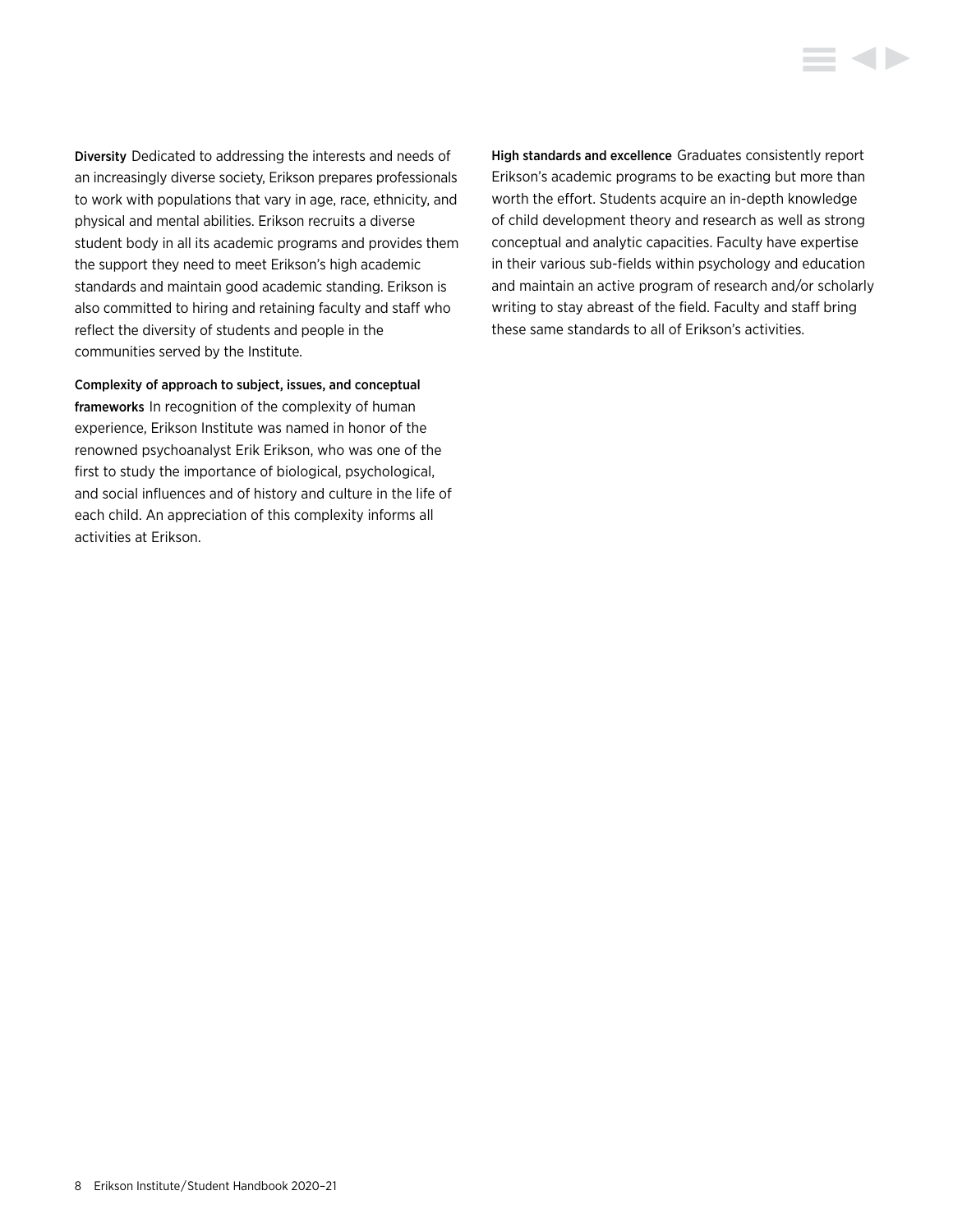## <span id="page-9-0"></span>Admission requirements

Candidates interested in applying to the PhD program in child development are required to submit separate applications to both Erikson Institute and the Loyola University Chicago's Graduate School. Please visit Loyola's website for specific information about application procedures for the Graduate School.

All applicants must have a master's degree from an accredited institution of higher education in a field related to child development, such as education, social work or psychology, with a minimum cumulative grade point average of 3.0 on a 4.0 scale. Applicants will be selected on the basis of their prior academic performance, goodness of fit with faculty interests, and evidence of intellectual curiosity.

Candidates complete the Erikson doctoral program application for admission, submit an Applicant Self-Disclosure Form, submit a research paper or academic writing sample, write three short essays in response to questions, provide three letters of recommendation, and submit official, sealed transcripts from all colleges and universities attended. Erikson Institute no longer requires Graduate Record Exam scores for doctoral program admission.

### Admission review process

An admission committee carefully reviews all materials submitted by applicants. The admission committee will review the applicant's credentials and make a decision, and an interview is required.

The admission committees for the PhD program begins review of all applications immediately after the application deadline. From there, the committee determines which qualified applicants will be asked to interview for the program. Applicants are admitted to the program based on an evaluation of their interview and qualifications. Applicants will be notified of the target dates for admission decisions during the interview process.

Applications for the program will be accepted beginning in September of the year preceding the academic year in which applicants wish to enroll. All decisions of the admission committees are final.

## Application deadline

*The following is a firm deadline for postmark of application materials.*

PhD in Child Development February 1

## Admission of international students

Qualified applicants from abroad are encouraged to apply for admission to Erikson Institute. In addition to the application materials described above, international applicants must submit official translations of their academic transcripts and records, if the originals are not in English, as well as a course by course official credential evaluation by one of the two firms listed below:

- Educational Perspectives
- Education Credential Evaluators, Inc.

Applicants whose native language is not English and/ or whose previous education was conducted in a language other then English are required to submit official score reports from the Test of English as a Foreign Language (TOEFL) or the International English Language Testing System (IELTS) as evidence of proficiency in oral and written English. Test scores must be no more than two years old at the time of admission.

In order to be considered for admission, students taking the TOEFL exam must receive a minimum score of 80 on the internet-based TOEFL, 213 on the computer-based TOEFL, or 550 on the paper-based TOEFL. Students taking the IELTS exam must receive a minimum overall band score of 6.5, as well as minimum score of 6.0 on the academic reading and academic writing sections. Scores from the IELTS General Training exam cannot be accepted.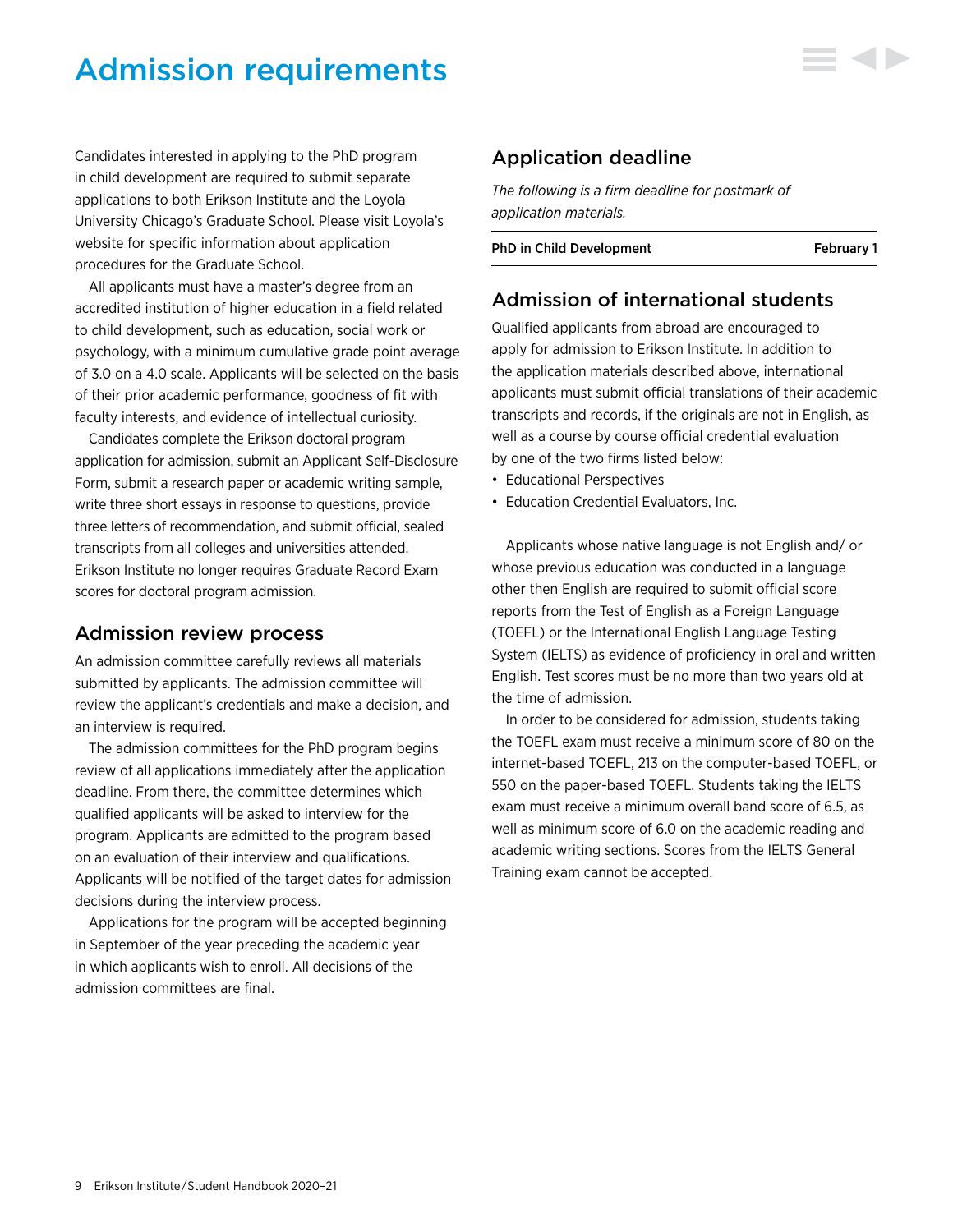## Applicant self-disclosure statement

The Institute requires applicants to self-disclose information related to criminal convictions, revocation, suspension, or denial of professional licenses and involvement in child abuse and neglect investigations both to comply with state law regarding field placements and also to ensure a safe environment for all members of the Institute community. The existence of a conviction or past disciplinary problem in an applicant's record does not necessarily mean that he or she will be denied admission to Institute programs or dismissed from the programs. Each case is evaluated individually on its facts and not all convictions or disciplinary actions are considered disqualifying to the course of study at the Institute.

## Nondiscrimination policy

It is the policy of Erikson Institute not to discriminate against any individual on the basis of race, color, religion, national origin, sex, sexual orientation, gender identity, gender expression, marital status, age, disability, or veteran status in matters of admissions, employment, or services or in the educational programs or activities it operates, in accordance with civil rights legislation and institutional commitment. It is also the policy of Erikson not to retaliate against any person for making a complaint in good faith about alleged discrimination or for supporting any other Erikson student or representative in making such a complaint. Any alleged violations of this policy should be directed to the Senior Vice President for Academic Affairs/Dean of Faculty.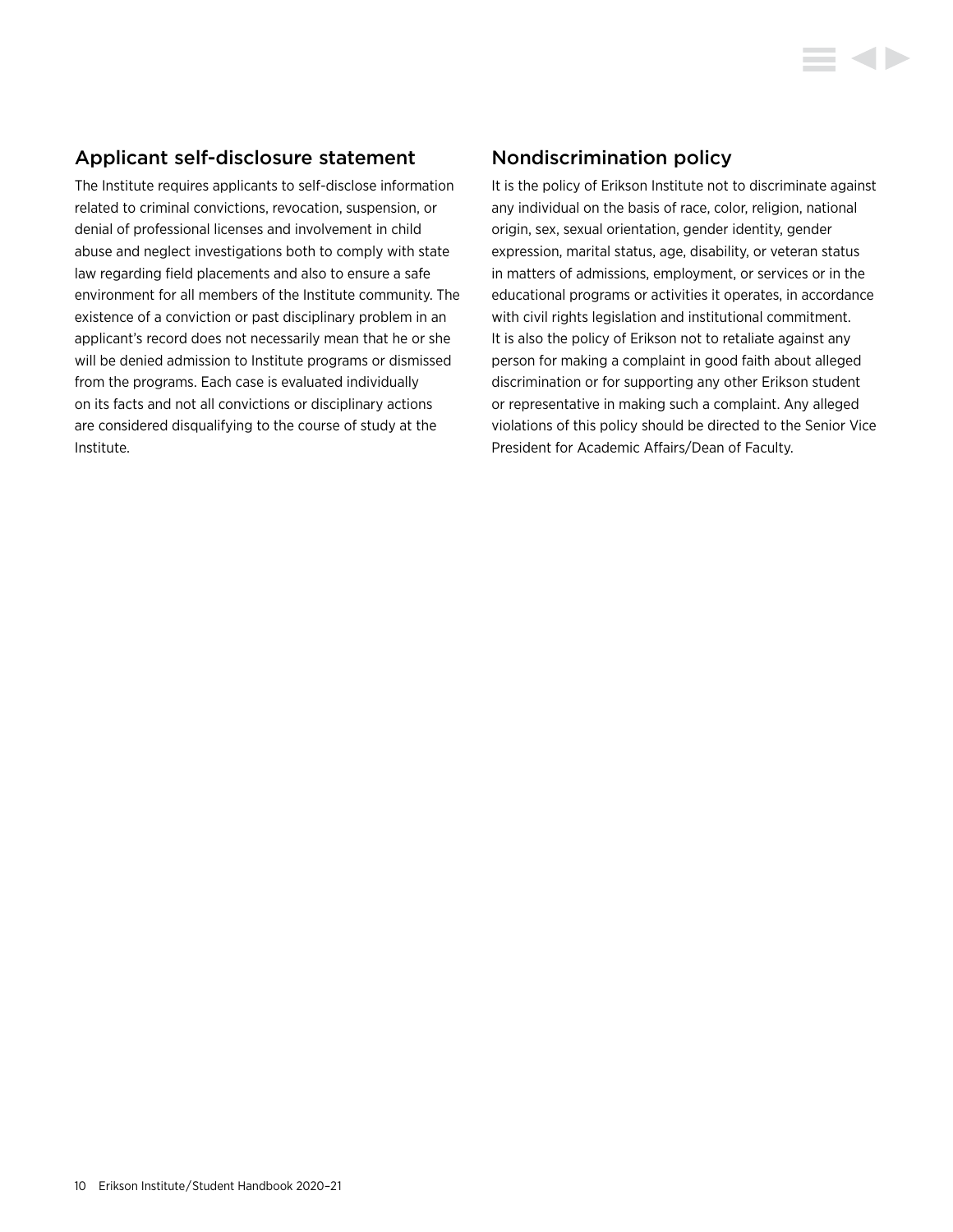## <span id="page-11-0"></span>Degree requirements

Erikson Institute offers the PhD in Child Development in conjunction with The Graduate School of Loyola University Chicago. The degree is awarded by Loyola. The doctoral program focuses on applied child development research and examines the dynamics of and sociocultural influences on human development from infancy through early and middle childhood.

The program emphasizes the impact of culture, social class, and social relationships on young children's learning and development. Applied research includes studying the effects of educational institutions, intervention programs, policies and other contextual factors (such as poverty and language differences) on children's development, achievement and wellbeing. Internships supported by a student-mentor relationship provide opportunities for students to learn the crafts of research and college teaching.

The doctoral program prepares academics, applied researchers, and program developers to assume intellectual leadership in a variety of professional settings that study and/ or serve young children. Graduates pursue careers in college teaching and research, program design and evaluation, program administration, and policy analysis. Completion of the doctoral program does not result in any type of licensure.

Students in the program are enrolled in The Graduate School of Loyola University Chicago and must conform to all graduate school policies. Students are advised to consult the Graduate School's academic policies and procedures which can be found through Loyola's website at *[www.luc.edu](http://www.luc.edu)*.

## Timeframe

Students must finish all requirements for the doctorate within six years of admission to the program. Students register each semester (excluding summer sessions) until they complete all program requirements.

After completing the program course work and while preparing for admission to candidacy, students typically register for Doctoral Study (ERIK E497) for up to two semesters. After being admitted to doctoral candidacy, students register for a minimum of two semesters of Dissertation Supervision (ERIK E499) and continue to register until the oral defense is successfully completed.

| <b>Requirements</b>           | Recommended timeframe             |
|-------------------------------|-----------------------------------|
| Course work (36 credit hours) | Complete within the first 3 years |
| Internship (6 credit hours)   | Complete within the first 3 years |
| Qualifying paper              | Complete in the 4th or 5th year   |
| Dissertation proposal         | Complete in the 5th year          |
| Dissertation defense          | Complete in the 6th year          |

## Specific degree requirements

#### **Doctor of Philosophy**

#### 42 credit hours

Doctoral students must generally complete 42 semester hours beyond the master's degree. Students take courses at both Erikson Institute and The Loyola Graduate School.

For registration purposes, all Erikson requirements need to be registered for at both Erikson and Loyola, even though the courses are taken at Erikson's campus. All Loyola requirements are registered for and taken at Loyola's campus only.

Students who received their Master's degree from Erikson only need 33 credit hours to complete the PhD and are exempt from ERIK E421,the Loyola Cognitive Development course, and one of the two required Internship courses.

#### **Erikson Requirements (24 credits)**

| ERIK E421               | Social and Emotional Development I: Infancy and       |  |
|-------------------------|-------------------------------------------------------|--|
|                         | Childhood (3)                                         |  |
| ERIK E477               | Children at Risk (3)                                  |  |
| ERIK E479               | Learning and Teaching: Linking Theory and Research    |  |
|                         | to Practice (3)                                       |  |
| ERIK E481               | Social and Cultural Contexts (3)                      |  |
| ERIK E482               | Designing, Developing, and Evaluating Early Childhood |  |
|                         | Intervention Programs (3)                             |  |
| ERIK E489               | Special Topics (3)                                    |  |
| ERIK E485               | Research Internship (3)                               |  |
| <b>ERIK E497</b>        | Doctoral Study (0)                                    |  |
| ERIK E499               | Dissertation Supervision (0)                          |  |
| Internship elective (3) |                                                       |  |

#### **Loyola Requirements (18 credits)**

UNIV 370 Responsible Conduct in Research and Scholarship (0) Research Design course (3) Statistics course (3) Research Design or Statistics elective (3) Cognitive Development course (3) *Note: Erikson's cognitive development course (CHLD C426) can be used to fulfill this requirement* Loyola doctoral-level course elective (3) Loyola doctoral-level course elective (3)

#### **Qualifying Paper**

#### **Dissertation**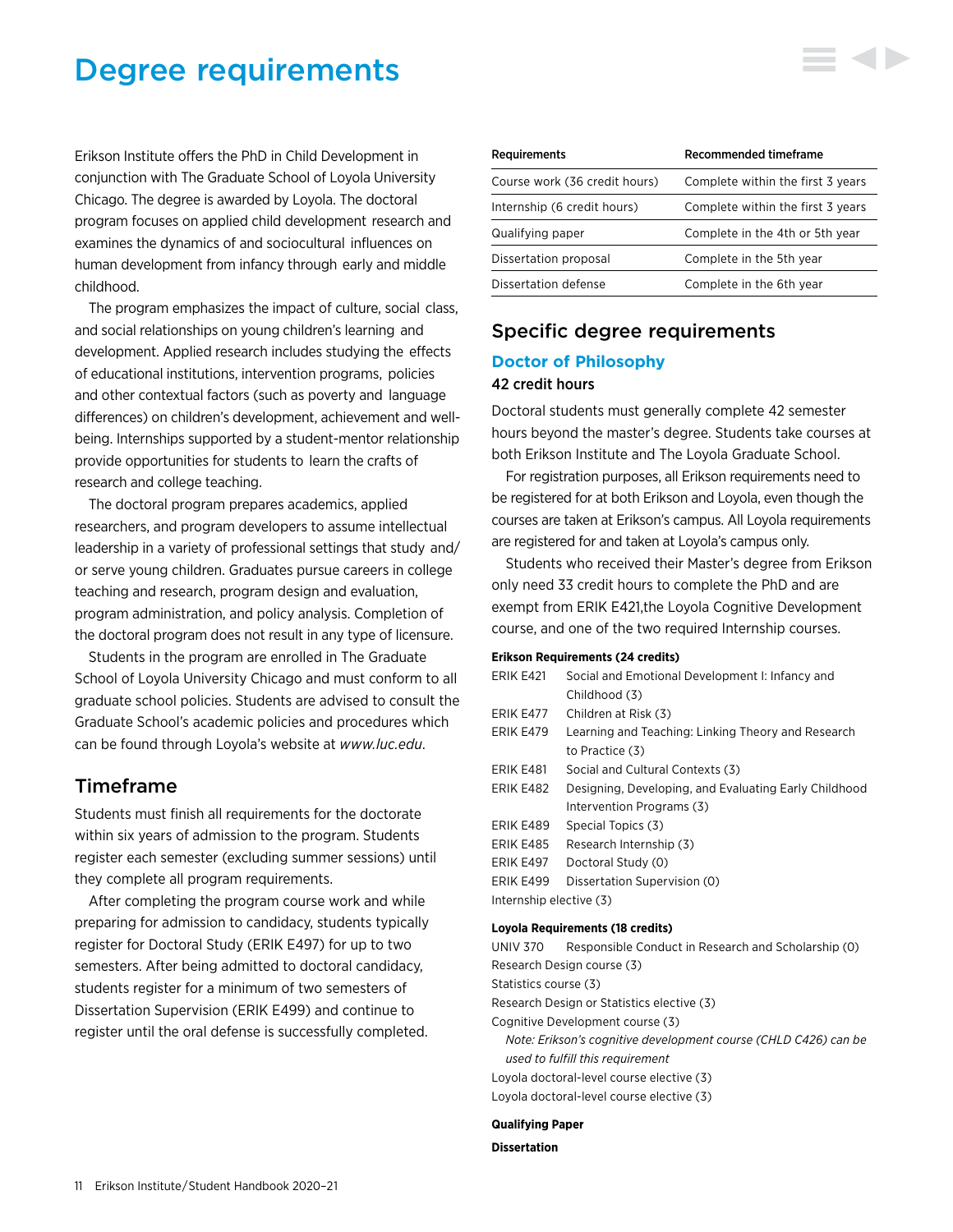## Qualifying paper

Doctoral students are required to submit a qualifying paper. The qualifying paper is designed to test the student's scholarly ability to identify problems or issues in the field, analyze relevant literature critically and succinctly, generate research questions, work independently, and ultimately undertake a dissertation. It is recommended that its subject relate to the literature review of the dissertation.

The qualifying paper will be read and evaluated by the student's advisor plus one other member of Erikson's doctoral faculty, selected by the advisor in consultation with the student. It is usually completed at end of the student's fourth year.

It will be listed on your official academic record at Loyola as a comprehensive examination.

## Doctoral candidacy

The status of doctoral candidacy indicates that the student has completed all requirements but the dissertation. She/he is ready to begin conducting dissertation research and write the dissertation. The student becomes a doctoral candidate after successfully completing the following steps:

#### **Steps toward candidacy**

- 1. Completion of all required courses
- 2. Completion of qualifying paper
- 3. Establishment of an approved dissertation committee
- 4.Approval of the dissertation proposal by the dissertation committee, Loyola's Institutional Review Board, and The Graduate School

It is expected that a student complete requirements to become a doctoral candidate five years after admission. Students are notified via letter by the Graduate School when they have achieved doctoral candidacy. It will also be noted on the student's official academic transcript at Loyola.

## **Dissertation**

The dissertation is a substantial original piece of research undertaken by the student with the guidance of his/her committee with the prime objective being the advancement of knowledge in the field of child development.

#### **Dissertation committee**

The dissertation committee is usually formed after completing the Erikson qualifying paper. A committee consists of a minimum of three faculty members. [See](#page-72-0)  [page 72 and 73](#page-72-0) for a full list of approved doctoral faculty and teaching affiliates who can serve on dissertation committees. If the number of committee members exceeds the minimum, at least half of the members of the committee must be Loyola approved doctoral faculty members or full or associate members of Loyola Graduate School faculty.

If a dissertation chair's status changes due to retirement or leaving the university, for example, he or she may still serve as the chair of the dissertation for one year with approval of the Graduate School. After one year, either a new chair will need to be picked, or a co-chair, who is still a full member of the faculty, may be named to serve along the original dissertation chair.

The student will need to submit the Ballot for the Approval of a Dissertation Committee, which can be found on the Graduate Student Progress System (GSPS) at *[gsps.luc.edu.](http://gsps.luc.edu)* The director will need to be picked from the drop down menu option, but all other members may be entered as external faculty for ease of the approval process. The committee must be fully approved by the chair, graduate program director, and the Graduate School before the student is allowed to enter their dissertation proposal in GSPS. [See page 66 for more information on GSPS.](#page-66-0)

#### **Dissertation proposal**

The proposal contains a statement of the problem being investigated, an overview of the relevant research literature, a statement of hypotheses and/or research questions, and a description of the methodology, including subjects, sampling procedures, intervention or data collection process, and a description of the proposed data analysis.

The faculty member serving as dissertation chair will decide with the student when it is appropriate to call a dissertation committee meeting to discuss the proposal.

Erikson holds an oral hearing on the dissertation proposal as part of the process for admission to doctoral candidacy. The proposal must have unanimous approval in order to be approved.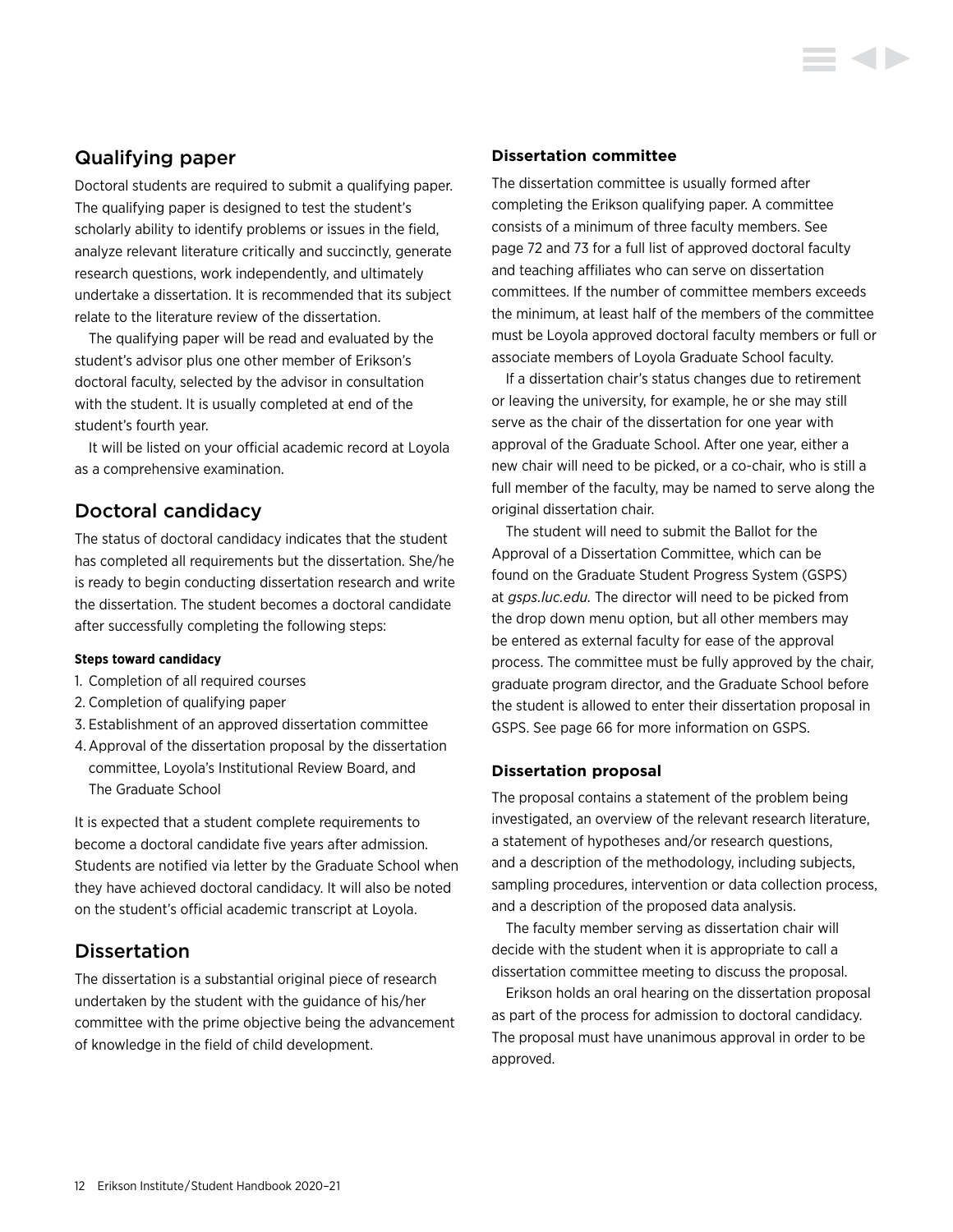If the student is using human subjects, they will need to secure approval for this research before a proposal will be fully approved by the Graduate School.

The student must submit the Ballot for the Approval of the Dissertation Proposal through GSPS at *[gsps.luc.edu](http://gsps.luc.edu)* after a successful oral hearing. All members of the committee, the graduate program director, and the Graduate School, must approve the proposal before a student will be considered a doctoral candidate.

Upon completion of the candidacy requirements and acceptance of the dissertation proposal with IRB approval, a student is admitted to candidacy and is considered a doctoral candidate.

The dissertation and its title will be listed on the student's official Loyola transcript as "in progress" once approved.

#### **Human subjects review procedures**

Before collecting data for the dissertation, the student must receive approval from the Erikson or Loyola Institutional Review Board for the Protection of Human Subjects if the research will involve live human investigation and not a pre-existing data set.

All students will be required to take UNIV 370—Responsible Conduct in Research and Scholarship as part of the Loyola course requirements for the PhD program.

If the student requires IRB approval, this must be obtained before research begins on the dissertation and before writing any of the dissertation text. IRB approval must also be secured before the Graduate School can approve the dissertation proposal.

The student will need to log into the Compliance Approval Portal (CAP) system at *[www.luc.edu/irb](http://www.luc.edu/irb)* to enter their research proposal for IRB approval. It is recommended that this be done at the same time that the proposal is entered in GSPS to avoid delays in the approval process.

In some cases, students may use the Erikson Institute Institutional Review Board for the Protection of Human Subjects as an alternative to the Loyola IRB. This decision will be made in consultation with the student's advisor and the PhD Program Director.

#### **Text and oral defense**

Once the text has been fully written, the student and the dissertation chair will decide when to schedule an oral defense. An oral defense is required of all dissertations. The entire text of the dissertation must be approved by the dissertation committee before the defense date can be established. No oral defense can take place without committee agreement that the text is substantially in its final state, with no major revisions necessary.

Students must complete an Oral Defense Announcement at least one month before the scheduled defense in order for it to be posted to the appropriate offices. An example can be found on the Forms page at *[www.luc.edu/gradschool](http://www.luc.edu/gradschool)*.

It is recommended that the student schedule the defense at least three weeks before the final copies deadline so that there is substantial time to make any necessary last minute changes to the dissertation as directed by the committee after the defense. [See the Format Check and Final Copies](#page-14-0)  [section on page 14](#page-14-0) for appropriate deadlines.

All members of the dissertation committee must attend the oral defense. With the approval of the dissertation chair, a reader may attend via phone or video conference under exceptional circumstances only. The dissertation chair is required to attend in all circumstances. All committee members must participate in the defense or it will not be accepted by the Graduate School.

If the dissertation committee is three members, the approval of the oral defense must be unanimous. There can be one dissenting vote allowed if the committee is four or more members.

The committee may also elect to award the dissertation a mark of "Distinction" if the work is an outstanding example. This is a rare designation that marks only truly exceptional work. This will be noted on the student's official Loyola transcript if granted.

The student will need to take the Approval Ballot for Text and Oral Defense to the scheduled defense. All members of the committee will be required to sign it at the defense. The form is then given to the graduate program director to be uploaded into GSPS for Graduate School approval. The form can be found on the Forms page at *[www.luc.edu/gradschool.](http://www.luc.edu/gradschool)*

Upon successful defense of the dissertation, the official Loyola transcript will update the dissertation to "complete."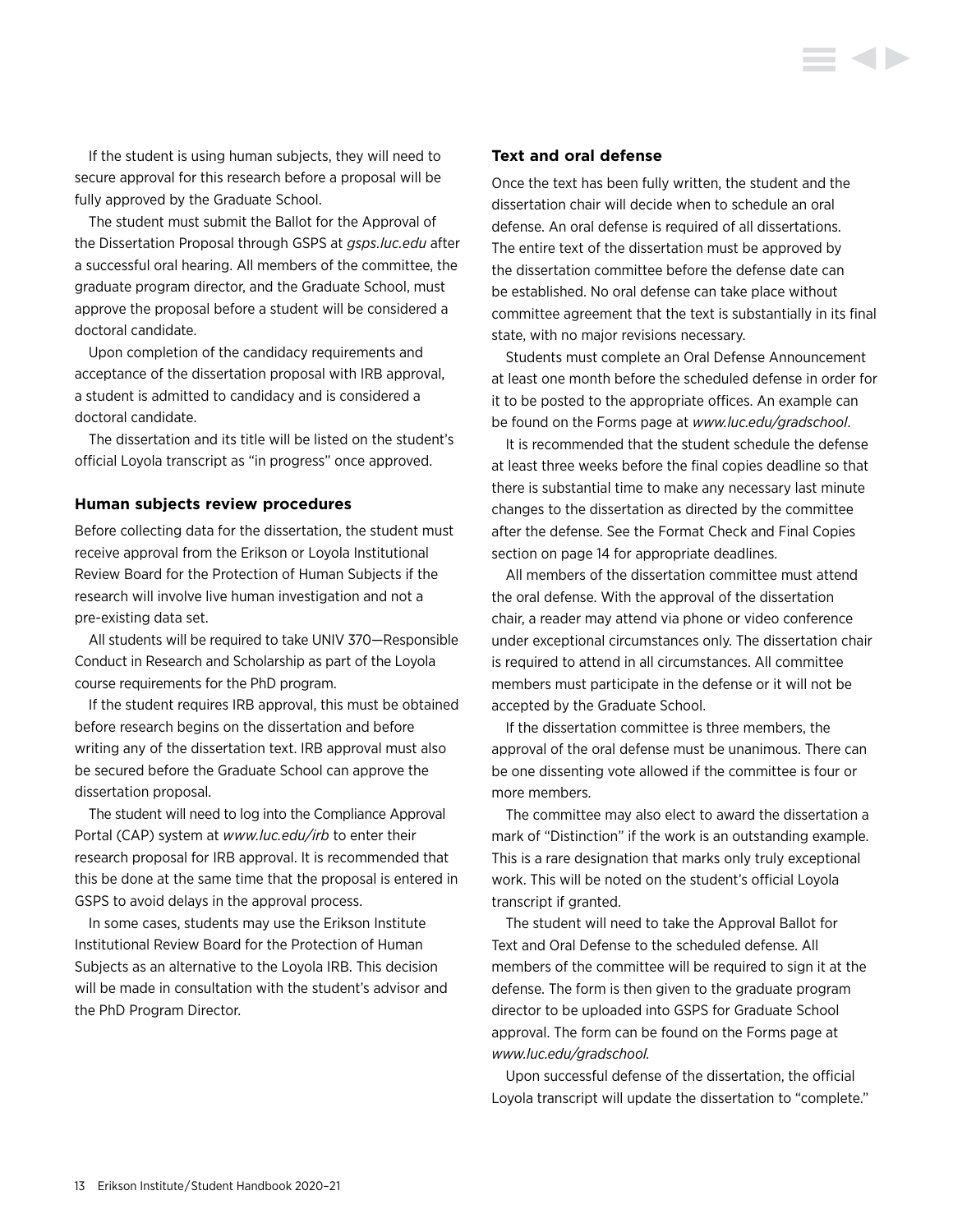#### <span id="page-14-0"></span>**Format check and final copies**

All students are required to submit a copy of the dissertation for format check and final copies by the Graduate School. The following deadlines apply for every year:

|                    | Format check | <b>Final copies</b> |  |
|--------------------|--------------|---------------------|--|
| May graduates      | March 1      | April 1             |  |
| August graduates   | June 1       | July 1              |  |
| December graduates | October 1    | November 1          |  |

Questions about dissertation formatting should be directed toward [formathelp@luc.edu.](mailto:formathelp%40luc.edu?subject=)

#### **Format check**

The format check is a required part of the dissertation process. The Graduate School must check to make sure that the dissertation has been formatted correctly, so this deadline gives ample time to receive feedback and make corrections. If the student misses this deadline, they will be denied graduation by the Graduate School.

The formatting guide can be found on the Dissertation/ Thesis Formatting page on at *[www.luc.edu/gradschool/](http://www.luc.edu/gradschool/formatting.shtml) [formatting.shtml.](http://www.luc.edu/gradschool/formatting.shtml)* It is recommended that the student read through all the information on this page before beginning to write the dissertation.

The student should submit the entire dissertation to meet this requirement. However, if this is not possible, it is an option to turn in all front material, a minimum of two chapters, and all back material in to meet the requirement. Also, it is not required to defend before submitting for format check. The format check is submitted electronically. All information about the submission process can be found on the Graduate School's website.

#### **Final copies**

The final copies of the dissertation may be submitted only after the oral defense has been approved and all formatting errors have been corrected with the Graduate School. The final dissertation must be submitted electronically. No hard copies are required. For more information, see *[www.luc.edu/](http://www.luc.edu/gradschool/process.shtml) [gradschool/process.shtml](http://www.luc.edu/gradschool/process.shtml)*

It is recommended that a hard copy be submitted to Erikson's Library for archival purposes.

The Graduate School may still return the final copies to the student if there are errors, and the student will be contacted if that is the case. Any delay in final copy submission could result in denial of graduation.

Once the final copy is fully accepted by the Graduate School, the student will be notified of completion of their PhD degree.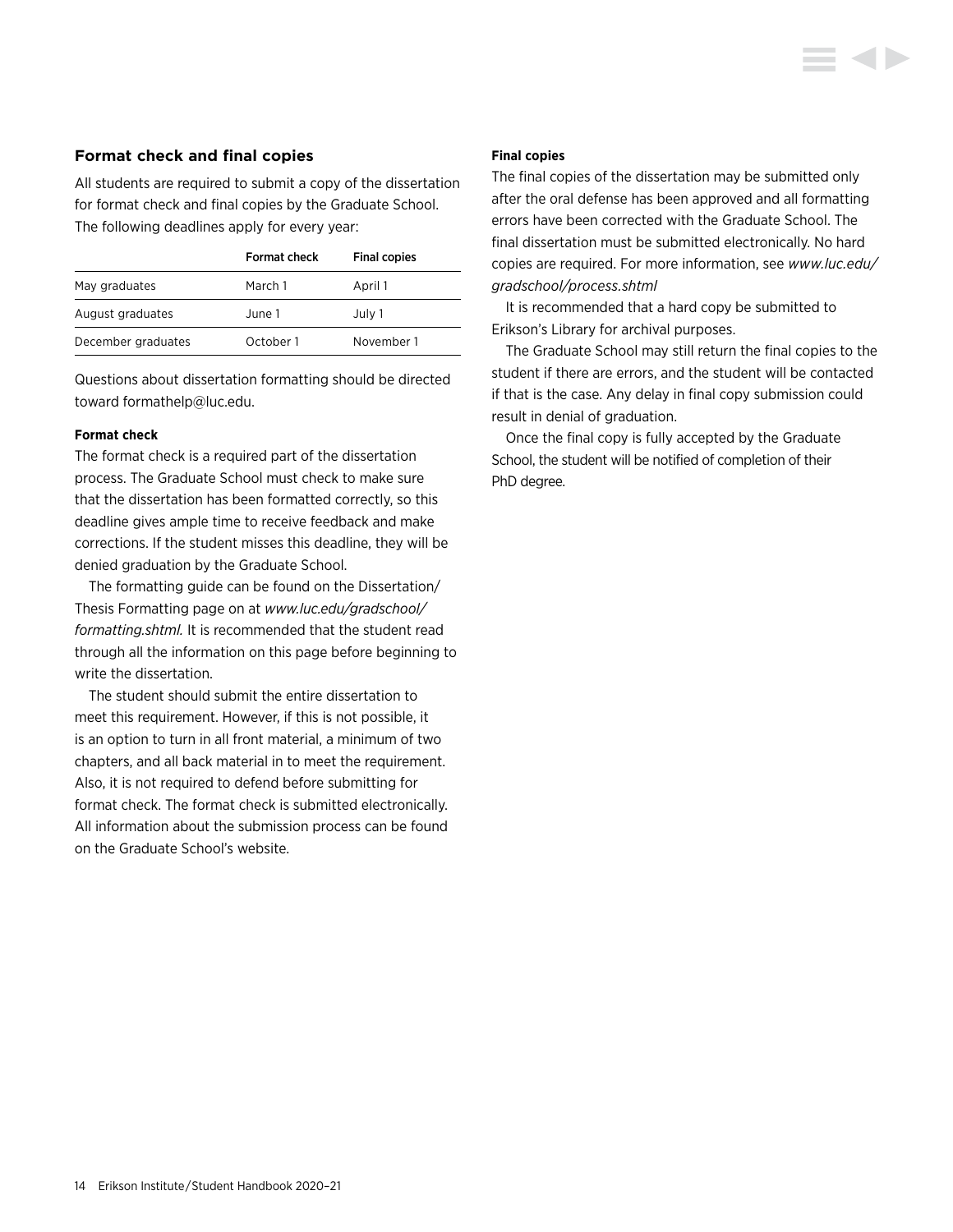## <span id="page-15-0"></span>PhD course descriptions



#### **Child development core**

#### Required: 18 semester hours

Students are required to take the following six courses at Erikson.

### **ERIK E421 Social and Emotional Development I: Infancy and Childhood (3 semester hours)**

This course focuses on the study of social and emotional development in children from birth through age eight. It primarily considers how children experience themselves and others; the role of relationships in development; and the interaction of biological, psychological and social forces. Throughout the course, culture is seen as shaping every aspect of human development, and is reflected in child-rearing beliefs and practices designed to promote healthy adaptation. Students are expected to acquire a working knowledge of the emotional and social domains of development through the integration of natural observation and use of media resources with relevant theory and research. Other domains of development, including cognitive, linguistic and physical, will be discussed as they relate to social and emotional development.

#### **ERIK E477 Children at Risk (3 semester hours)**

This course examines the concept of risk and how it impacts child development. We will use multiple frameworks to examine risk, including public health, developmental psychopathology, and education. Attention will be focused on biological/genetic (such as prematurity and temperament), family (such as parent mental health and child maltreatment), and environmental (such as poverty and neighborhood violence) factors. The consequences of growing up in the context of chronic adversity will be explored, as well as the factors that lead some children to cope with and show resilience in these circumstances. The challenges of understanding risk in current research, as well as the implications of this research for programs and policy will also be discussed.

### **ERIK E479 Learning and Teaching: Linking Theory and Research to Practice (3 semester hours)**

An understanding of the two domains of learning and teaching is fundamental to the field of child development and education. This course examines these issues through investigating and analyzing exemplary models of recent and influential theory and research. A dialogue-based approach to learning will be used throughout the course to encourage personal involvement in exploring and explaining the science of learning and teaching. Students will also engage in fieldwork, such as on-site observations, conversations with practitioners, and a research project, to gain first-hand experience of these issues.

### **ERIK E481 Social and Cultural Contexts (3 semester hours)**

Through an examination of current theory and multidisciplinary social science research, this course explores the influence of contextual factors on the development of children.

Socially and culturally constructed factors (such as gender, race, ethnicity and social class) and institutions (such as family, schools, and organized child care) will be discussed in terms of their influence on child rearing and child development. Through course lectures, discussion, and assignments, students will gain an understanding of the variability of child rearing strategies and outcomes across cultural communities; the role of historical and ecological factors in child rearing and family functioning; identity development in complex societies; and sources of possible tensions between different cultural communities and societal institutions (such as schools, social service providers, and child care programs).

### **ERIK E482 Designing, Developing, and Evaluating Early Childhood Intervention Programs (3 semester hours)**

This course examines the variety of early childhood supports and interventions that have evolved to serve lowincome children and their families. These include: parenting and family support interventions, preschool, child care, kindergarten (and other supports around the transition to school), and more broadly, public aid (welfare), parental leave, and maternal and child health.

#### **ERIK E489 Special Topics (3 semester hours)**

This course allows doctoral students to select from a range of applied child development courses at Erikson Institute that are taught by a member of the doctoral program faculty. The course must be taken with a Loyola approved doctoral faculty member. Examples include Physical Growth and Development; Development of Cognition Language and Play II: Language Development; Working with Adults; and an Independent Study arranged with an approved doctoral faculty member.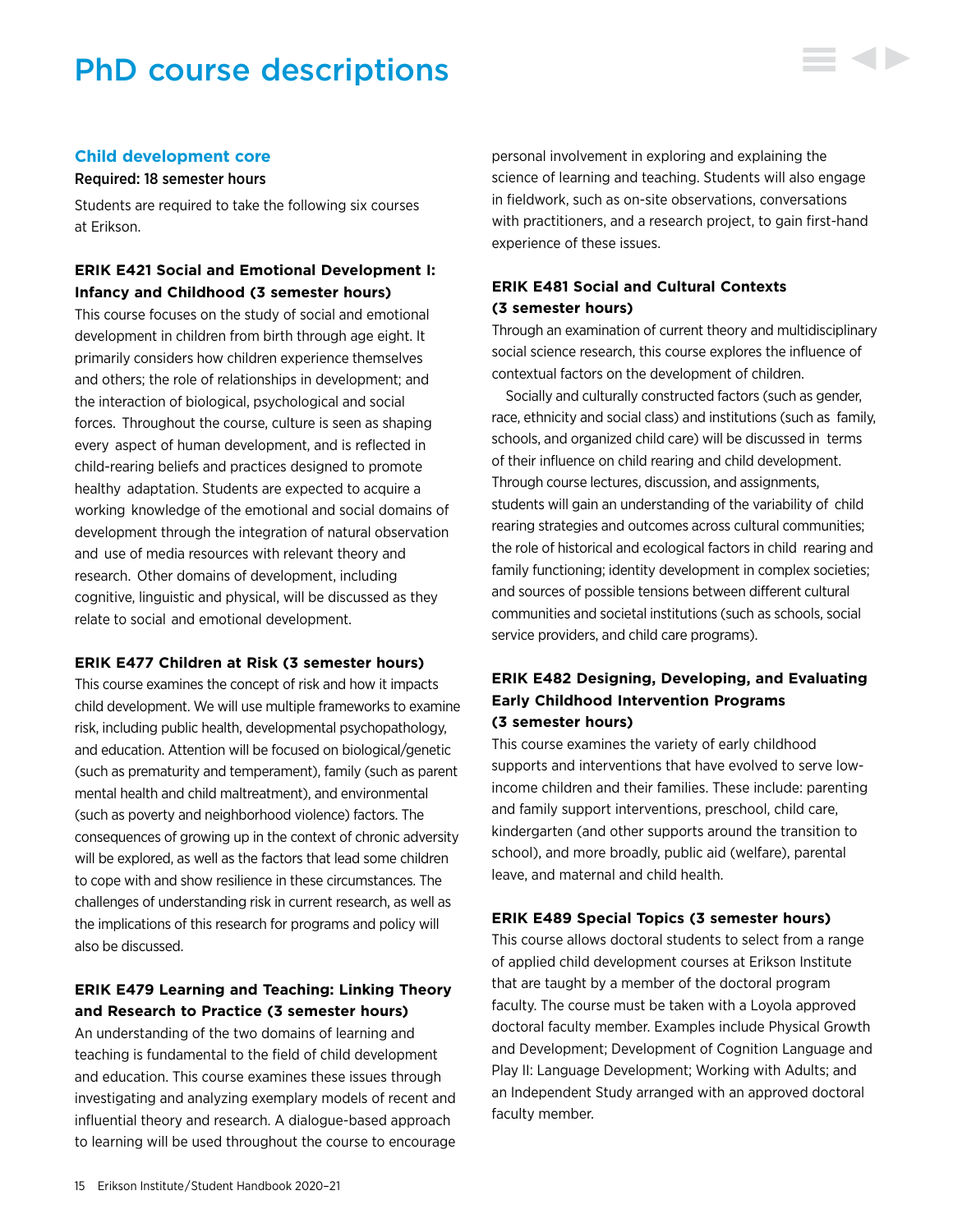#### **Research design and statistics**

#### Required: 9 semester hours

Students are required to take three courses in research design and statistics at Loyola for a total of nine semester hours. At least one course must be in research design, e.g., PSYCH 514 Research Methods in Developmental Psychology, and one must be in statistics, e.g., PSYCH 480 Advanced Statistics I. The third course may be in either area.

#### **Additional Loyola courses**

#### Required: 9 semester hours

Doctoral students are required to take three additional doctoral-level courses at Loyola University, one of which must be a course in cognitive development. (Doctoral students who have graduated from Erikson's master's degree program and have already taken CHLD C426 Development of Cognition, Language, and Play I are not required to take an additional course on cognitive development.)

See The Loyola Graduate School Catalog for a listing of Loyola courses and faculty.

#### **Internships**

#### Required: 6 semester hours

The internship consists of two semesters of supervised fieldwork and is supervised by the student's Erikson advisor. One semester must be a research internship and the other is planned to meet the professional needs of each student. For detailed information about [internship requirements,](#page-24-0)  [refer to pages 24–25.](#page-24-0)

#### **ERIK E485 Research Internship (3 semester hours)**

The student will work either with an Erikson faculty member, research scientist, or research associate, or on a research project at another institution.

#### **ERIK E486 Teaching Internship (3 semester hours)**

The student will teach or assist in teaching a college course in child development or a related topic.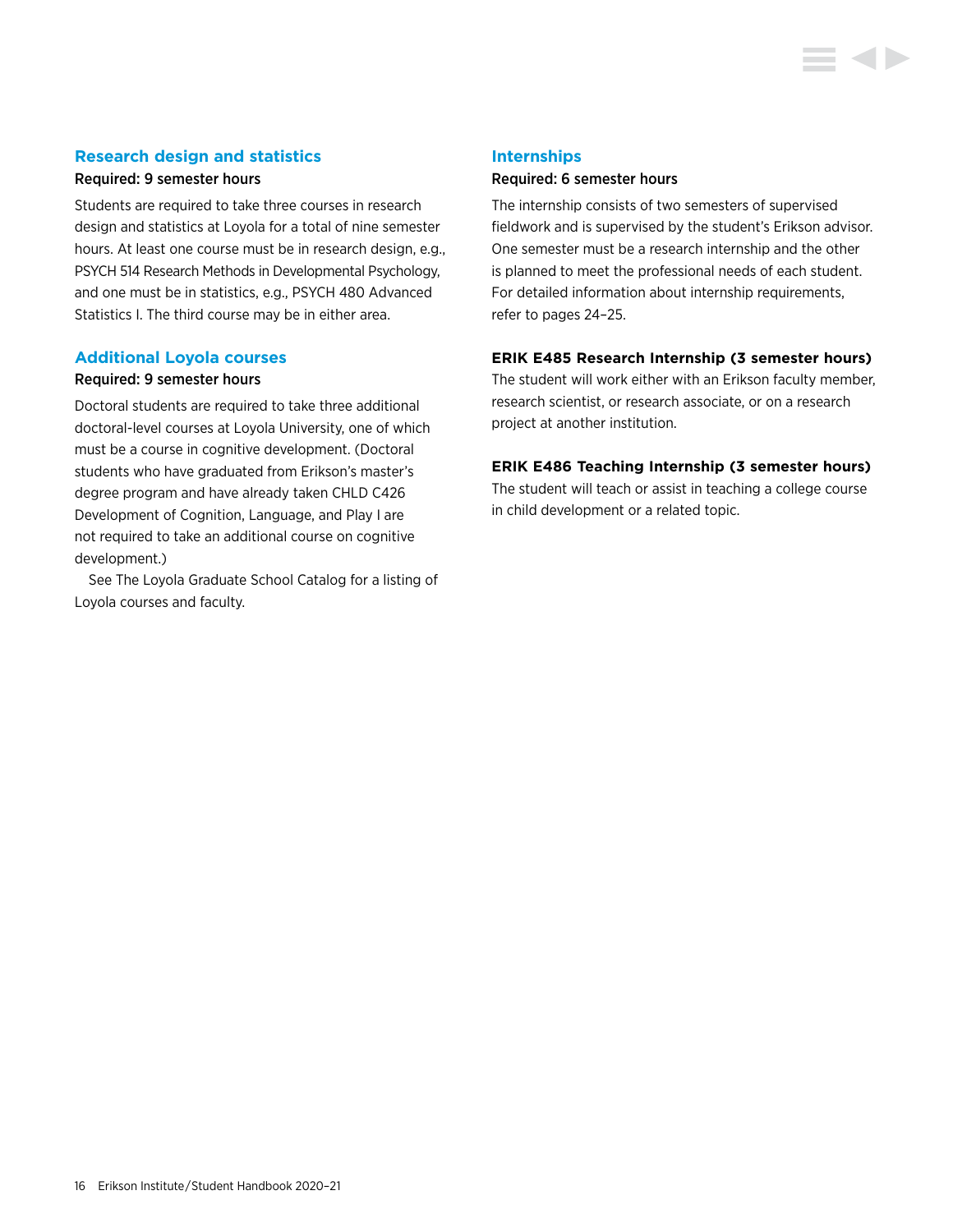## <span id="page-17-0"></span>Academic policies and procedures

The following policies at both Erikson Institute and Loyola University Chicago apply to all PhD students. It is each student's responsibility to become familiar with and abide by these policies while enrolled as a student at Erikson.

PhD students are subject to all of Loyola's Academic Policies and Procedures, which can be found in greater detail at *[www.luc.edu/gradschool](http://www.luc.edu/gradschool).*

#### **Academic integrity**

The academic integrity policies of Erikson Institute are based on the respect for individual and collective achievement that lies at the heart of academic culture. Every faculty member and student belongs to a community of scholars in which academic integrity is a fundamental commitment. It is critical that students contribute to the ideal of academic integrity and accept individual responsibility for their work.

Academic dishonesty or misconduct undermines the learning experience and may be grounds for dismissal. Academic dishonesty or misconduct can include, but is not necessarily limited to, the following unacceptable conduct: 1) cheating (including use of unauthorized materials, altering a graded work, or allowing another person to do one's work); 2) plagiarism (including copying of material from published or posted works of others without proper attribution); 3) obtaining an unfair advantage (including unauthorized use of examination materials, defacement or theft of materials needed by others, unauthorized collaboration on assignments, or intentional interference with another student's academic work); 4) fabrication of data; 5) falsification of records or official documents; 6) unauthorized access to computerized academic or administrative records or systems; or 7) aiding and abetting any such acts of academic dishonesty.

Specific examples of academic dishonesty, including but not limited to the above, and additional information is available in the library and through the writing tutorial program. However, all graduate students entering Erikson Institute are presumed to be familiar with basic standards of academic integrity within the higher education community. To this end, every student should obtain her/his own copy of *Doing Honest Work in College: How to Prepare Citations, Avoid Plagiarism, and Achieve Real Academic Success* by Charles Lipson (2nd edition, 2008). Student failure to practice academic integrity will, depending upon the seriousness of the misconduct, result in a sanction ranging from a lowered grade or grade of "F" for the assignment to expulsion from the Institute.

#### **Informal resolution of concerns regarding academic dishonesty**

▄▗▎▙

Suspected cases of academic dishonesty should be reported to the course instructor, the Administration, or any faculty member of the Institute. If the complaint relates to a specific course or a project being supervised by a particular instructor, the complaint will be referred back to that faculty member, who will have initial jurisdiction over any instance of academic dishonesty relating to that faculty member's course or work performed under that faculty member's supervision. In such circumstances, the faculty member may personally meet with the student to discuss the alleged misconduct and its consequences (e.g., zero on an exam, a lower grade for the course, etc.). If the student and faculty member reach an agreement, the incident need not be the subject of any further proceedings; however, a written statement or "letter of understanding" must be drafted by the faculty member, signed by the faculty member and student to record the resolution of this matter, and retained by the faculty member, with a copy of the resolution promptly forwarded to the Director of Student Affairs

If a complaint about academic dishonesty in a specific course or under a specific faculty member's supervision is not resolved informally between the student and faculty member as described above, then the faculty member must notify the student in writing (by both email and certified mail, if possible) of the alleged misconduct.

A copy of that written notice will be provided to the Director of Student Affairs who will initiate an investigation as described below in "Investigation and Resolution of Formal Academic Dishonesty Complaint."

Once a student receives formal or informal notice that a faculty member or other Institute community member has expressed concerns about the student's potential violation of the Academic Integrity Policy, the student may not change his or her registration in a course in which the charge is pending or in which a finding of academic dishonesty has been made. Once a complaint has been referred to the Administration after failure to achieve an informal resolution, the complaint may not be withdrawn by the complaining party without the Administration's approval, nor may any faculty member resolve the matter without the Administration's approval. A student may not receive an Institute degree while a charge of academic dishonesty is pending or while a sanction imposed pursuant to a finding of academic dishonesty is in effect.

The Institute has the authority to pursue an investigation of alleged academic dishonesty and enter a finding of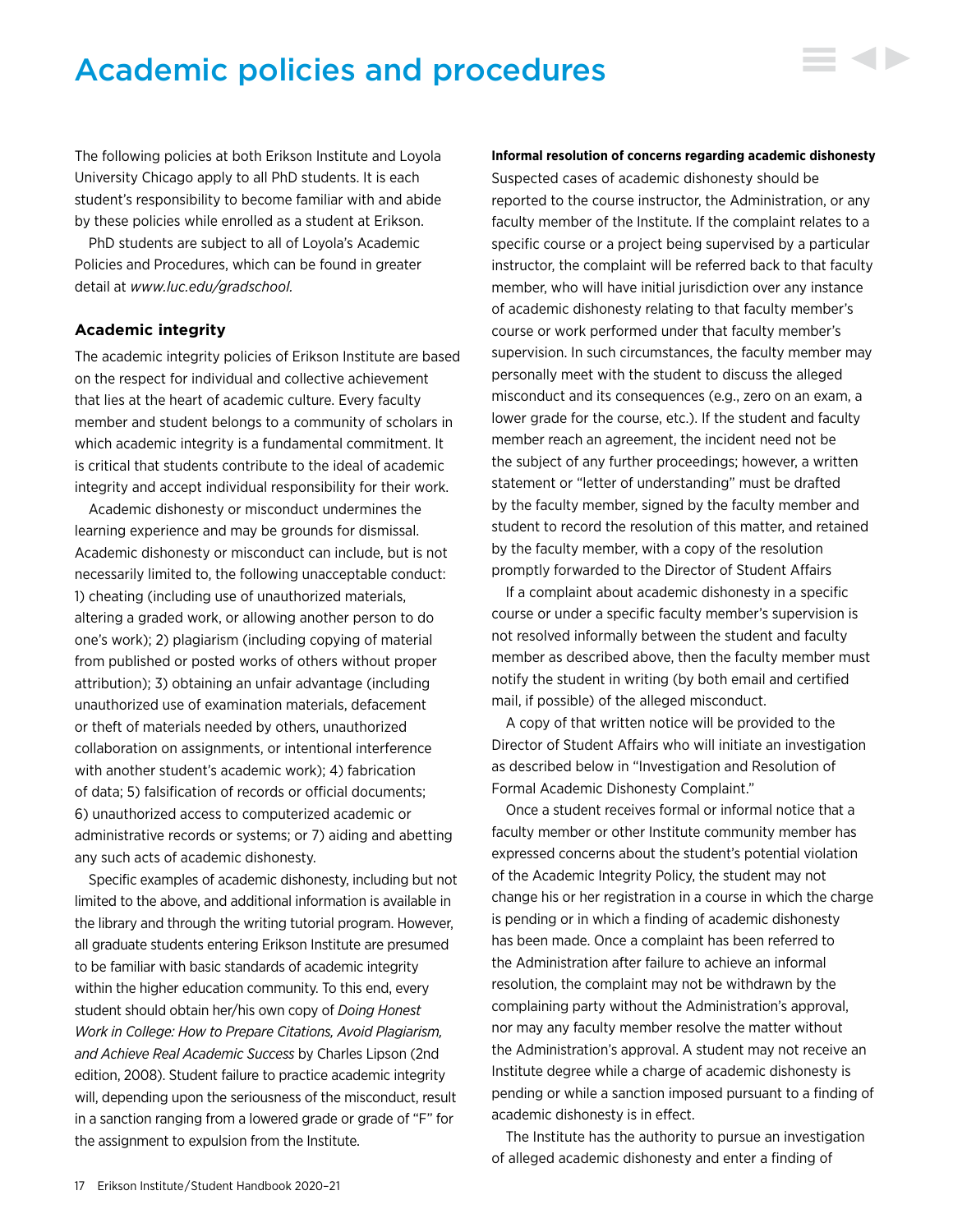violation or sanctions (including rescission of a degree) against a student or former student, notwithstanding that student's having already withdrawn or transferred from the institution or graduated with a degree.

#### **Other concerns about academic dishonesty**

In certain circumstances, a student may suspect another student or Institute representative of academic dishonesty, or an Institute representative other than a student's course instructor may develop such concerns about a student. In such circumstances, that suspicion should be reported or complaint made to the faculty member teaching the particular course at issue or to the Director of Student Affairs. If any faculty member becomes aware of such a suspicion or complaint relating to a course other than one being taught by that faculty member, this information should also be reported to the Director of Student Affairs. Once such a complaint or concern reaches the Director of Student Affairs, the Director will attempt to resolve the matter informally if no informal resolution has yet been attempted, using a process similar to the Informal Resolution process noted above; if such a resolution cannot be achieved, the Director will then institute an Investigation and Resolution as set forth below.

The Institute reserves the right to modify the procedures set forth below for investigation, resolution, and appeal of academic dishonesty complaints, as appropriate to the particular case, upon notice to the complaining/reporting party and to the student or other Institute representative who is the subject of the complaint.

#### **Investigation and resolution of formal academic dishonesty complaint**

Where a complaint is referred by a faculty member to the Director of Student Affairs for formal investigation, the procedure undertaken shall be as follows. The Director of Student Affairs may conduct the investigation or designate another representative of the Institute to conduct such investigation, as the Dean deems appropriate. The Dean or designee shall then review the facts of the alleged incident, including statements made by the reporting individual, the accused individual, and supporting material. The accused individual and reporting individual shall both have the opportunity to meet separately with the investigating Dean or designee and provide written material or documents considered relevant to resolution of the complaint. The investigating Dean or designee may, but need not, conduct

interviews or undertake other investigation as suggested by the parties or as deemed appropriate, including seeking information from individuals outside the Institute about appropriate academic conduct or anything else relevant to investigation of the complaint. The investigating Director of Student Affairs or designee has the discretion to limit or expand the scope of the investigation as deemed appropriate to dispose fully and fairly of the complaint. The investigating Dean or designee also has the discretion to confer with the Director of Enrollment Management or any other Erikson Institute representative, as appropriate, in the course of such investigation or when considering a range of possible sanctions.

E GID

At the conclusion of the investigation, the Director of Student Affairs or designee shall, subject to any applicable FERPA limitations, notify the reporting party and the accused party in writing about the investigator's conclusions as to 1) whether an academic integrity violation occurred and, if so, 2) the sanction to be placed upon the accused for the violation. In any investigation in which a violation is found regarding a student's conduct in a specific course or program, or in any investigation stemming from a faculty member's complaint about a student, the Director of Student Affairs or designee should first confer with the appropriate faculty member about the proposed sanction. If an affected faculty member and the Director of Student Affairs (or designee) cannot agree on an appropriate sanction, the Director (or designee) shall make the final decision as to the appropriate sanction, but the faculty member shall have a right to appeal that determination as set forth in the "Appeal of Academic Dishonesty Determination" procedure set forth below.

Investigations conducted pursuant to this paragraph shall be maintained as confidential by all parties to the greatest extent reasonable, but the Institute reserves the right to investigate such matters fully and to disseminate information, both within and beyond the Institute, to the extent deemed necessary to reach a fair and appropriate resolution.

#### **Appeal of academic dishonesty determination**

A student may appeal to the Institute a finding of academic dishonesty and/or the particular sanction assessed upon such finding by filing a written notice of appeal with the Senior Vice President for Academic Affairs/Dean of Faculty of Erikson Institute within 10 business days of the date that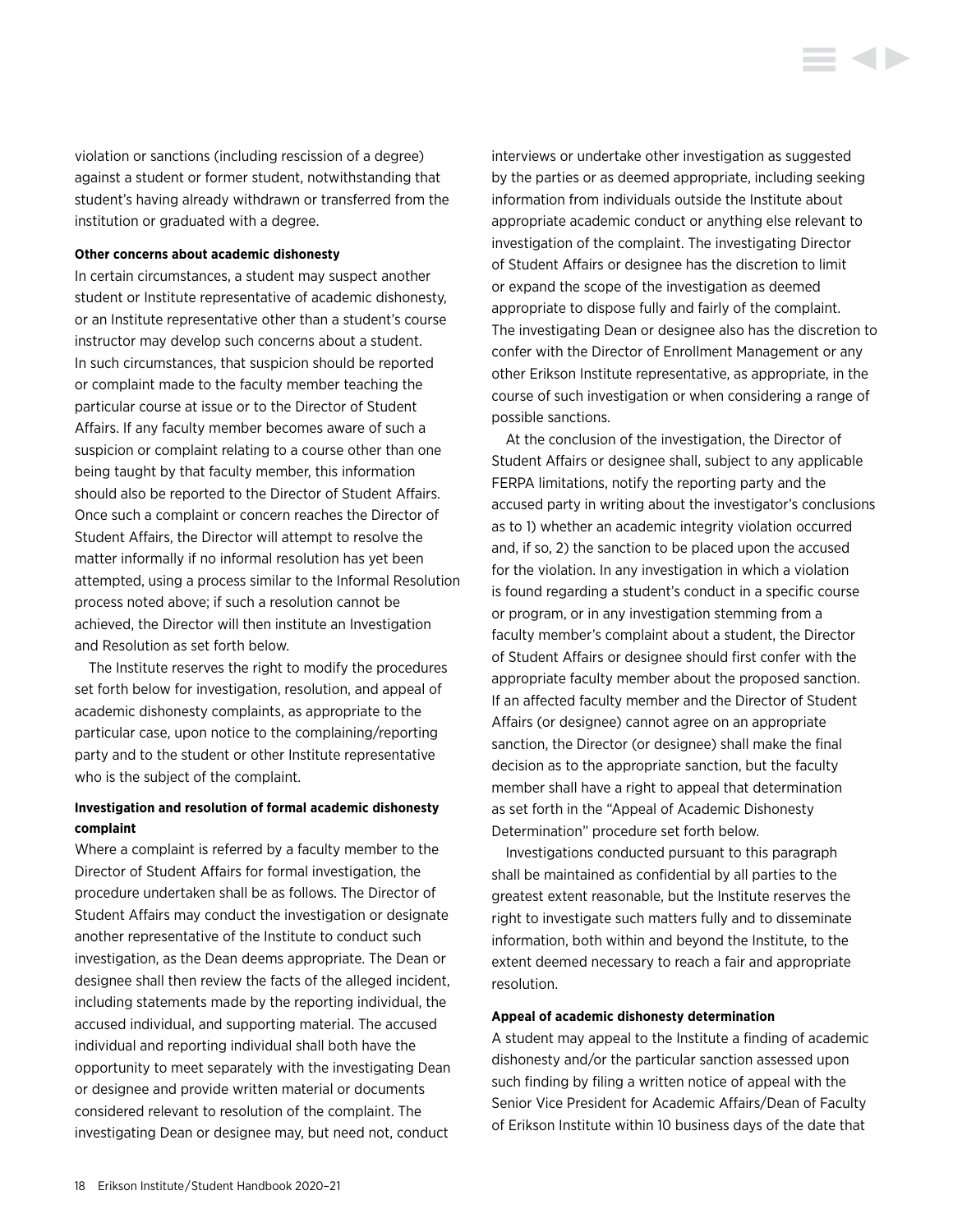<span id="page-19-0"></span>the student receives the written notification of resolution described above. The student's written notice of appeal must state whether the student is appealing the finding of dishonesty, the sanction, or both, and must describe in detail the grounds for appeal. Such an appeal may be considered by the Senior Vice President for Academic Affairs/Dean of Faculty or the Senior Vice President's designee, who will evaluate the matter to the extent considered appropriate under the circumstances. Grounds for appeal will be limited to alleged errors in procedures, misinterpretation of policies, or a clear discrepancy between a finding of liability and the sanction assessed. An appeal is not an evidentiary hearing or a reconsideration of the evidence, and the Senior Vice President for Academic Affairs/Dean of Faculty or designee need not, but may, interview the parties and accept supplemental written submissions or documentation. The decision of the Senior Vice President for Academic Affairs/ Dean of Faculty or designee on an appeal shall be final.

Where an appeal is taken regarding a serious sanction such as a grade of "F," suspension or expulsion, the sanction may, but need not, be stayed by the Senior Vice President's office pending the resolution of the appeal; no degree or honors shall be awarded during the pendency of an appeal.

Where a faculty member disagrees with an academic dishonesty decision or a sanction assessed with respect to a student's work in the faculty member's course or under the faculty member's supervision, the faculty member may file an appeal with the Senior Vice President for Academic Affairs/Dean of Faculty, and this appeal shall be subject to the same time and notice requirements applicable to a student filing an appeal as noted above. A faculty member's appeal shall be heard by the Senior Vice President for Academic Affairs/Dean of Faculty or designee using the same process and limited scope of review applicable to a student's appeal. The decision of the Senior Vice President for Academic Affairs/Dean of Faculty or designee regarding a faculty member's appeal shall also be final.

#### **Academic grievance procedure**

Academic disputes can arise relating to alleged mistakes or inequities in grading; application of due dates and extensions for late work; imposition of additional requirements after the course has begun; and similar issues. With respect to any academic grievance or dispute other than one involving academic integrity, a student should use the following grievance procedure.

Where a student has questions or concerns about any requirement relating to a course or to any grading issue, the student should first attempt to resolve the problem directly with the instructor. If the issue is resolved informally between student and instructor, the matter ends and no formal record need be maintained.

If an academic grievance is not settled informally, or if the student wishes to pursue the matter formally, the student must file a written grievance with the Director of Student Affairs within 10 business days after the issue for complaint has occurred. The Director of Student Affairs (or designee) will consider the grievance within ten business days, determine whether it merits continued review, and dismiss it if it does not. The student grievant will be notified in writing if the Dean or designee determines that the grievance lacks merit, and this written decision is final.

If the Director of Student Affairs or designee concludes upon initial review of the grievance that continued consideration is warranted, the Dean (or designee) shall then conduct an appropriate investigation, discussing the matter with the complaining student and with the instructor at issue, permitting both such parties to submit written materials if appropriate, and undertaking any other necessary investigation. The Director of Student Affairs or designee may effect a negotiated resolution between the student and faculty member at this stage, which resolution should be written, signed by the student and faculty member, and retained by the office of the Director of Student Affairs.

Upon conclusion of such an investigation without a negotiated resolution, the Director of Student Affairs or designee shall determine whether the grievance has merit and whether any relief is warranted. If the Director of Student Affairs or designee finds that the grievance lacks merit or that no changes to the challenged grade or course requirements are warranted, the Director of Student Affairs or designee shall so notify the grievant and the affected faculty member in writing, with a copy of such resolution to be sent to the Senior Vice President for Academic Affairs/ Dean of Faculty. In this situation, the decision of the Director of Student Affairs (or designee) shall be final.

If the Director of Student Affairs (or designee) determines, after investigation, that a student's academic grievance has merit and that a change in a grade or course requirement may be warranted, the Director of Student Affairs (or designee) shall prepare a written recommendation for the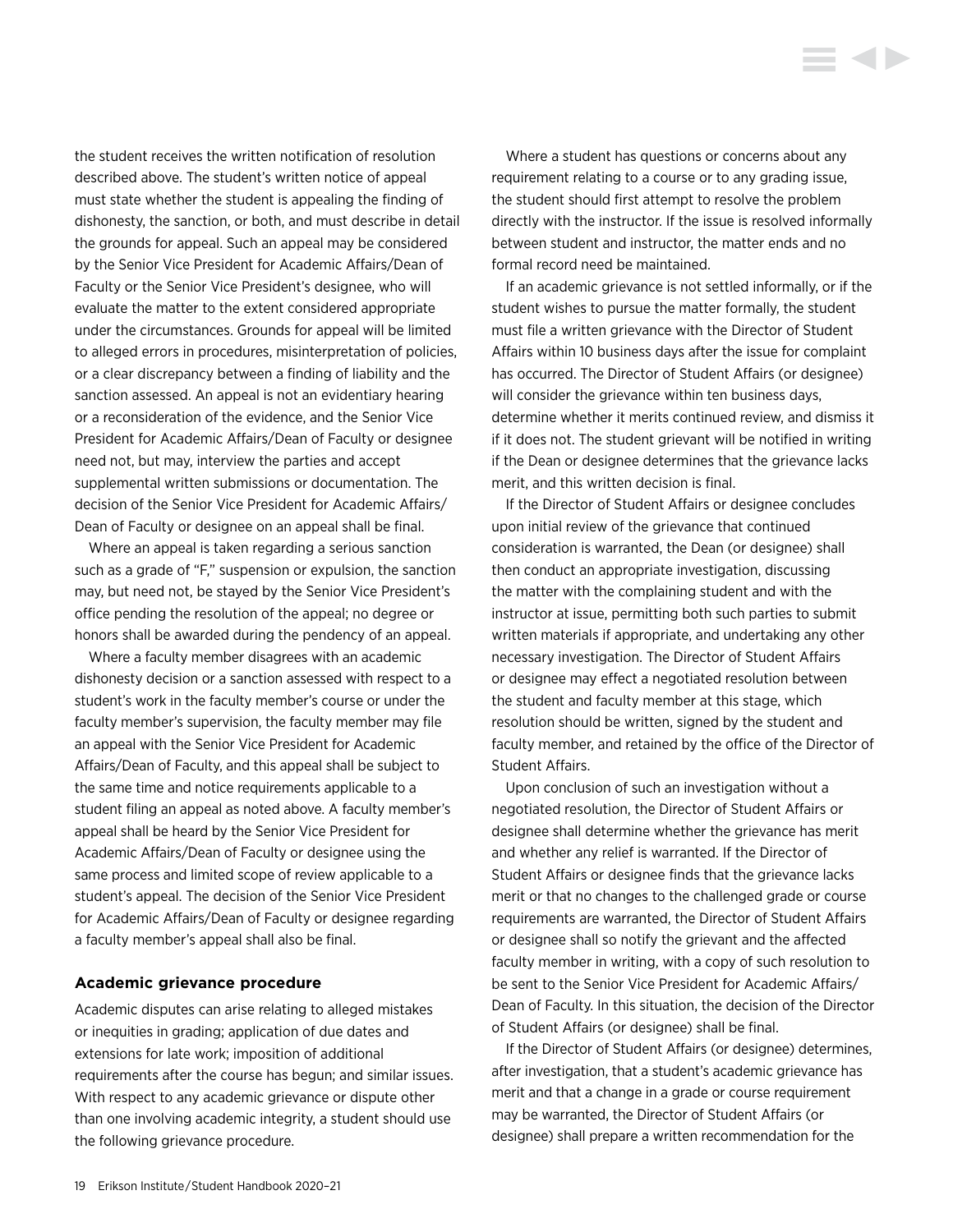<span id="page-20-0"></span>consideration of the Senior Vice President for Academic Affairs/Dean of Faculty. The Senior Vice President for Academic Affairs/Dean of Faculty shall discuss the proposed recommendation with the student grievant, affected faculty member, and other members of the faculty or administration, as appropriate. The Senior Vice President for Academic Affairs/Dean of Faculty may also investigate the grievance.

If investigation is deemed appropriate, the Senior Vice President for Academic Affairs/Dean of Faculty may ultimately accept, reject, or modify the recommended resolution. The Senior Vice President for Academic Affairs/ Dean of Faculty will notify the student grievant and the affected faculty member of the Senior Vice President for Academic Affairs/Dean of Faculty' decision upon the recommendation, which shall constitute the final decision on the grievance.

#### **General grievance procedure applicable to other student grievances**

The Academic Grievance Procedure set forth above does not apply to any issues relating to academic integrity, student discipline, or denial of accommodation, which are governed by separate, specific procedures set forth in this Handbook. With respect to any other disputed decisions or conduct by Erikson representatives, however, a student is free to file a grievance under the above Academic Grievance Procedure section, and a modified version of the investigation and resolution process set forth above will be used to resolve the disputed issue. The Institute reserves the right to modify its Academic Grievance Procedure as appropriate to the specific nature of the grievance; for instance, depending upon the nature of the grievance or the identity of the Erikson representative whose conduct is being challenged, the above procedure might be changed, or a different decision maker designated, to allow for full and fair resolution of a particular grievance. The student grievant and any other parties to such a grievance will be notified if modifications to the Academic Grievance Procedure are implemented for any particular grievance.

Where a grievance includes issues covered under one or more of the Institute's applicable grievance procedures, the Institute will determine which such procedure will apply to the particular grievance and will notify the grievant and other parties to this effect. Any questions about how a grievance should be filed or how it will be processed should be directed to the Director of Student Affairs or the Senior Vice President for Academic Affairs/Dean of Faculty.

#### **Handbook grievance and appeal procedures**

All of the grievance, appeal, and disciplinary procedures set forth in this Handbook are intended as fact finding and dispute resolution mechanisms and do not afford students any contractual rights. The Institute reserves the right to modify these procedures at any time and, where circumstances warrant in a particular case and at the Institute's discretion, to modify, combine, or fashion a new procedure to address a particular case or dispute fully and fairly.

**SOFT** 

#### **Attendance and classroom decorum**

Class participation is an important part of your academic program, and attendance is expected for all classes. Most class work is designed to extend or complement the readings, not duplicate them. An attendance sheet is kept for each class.

Each instructor will set the attendance and participation guidelines for her/his respective course. You are responsible for reviewing your course syllabi for the attendance policy for each of your classes, and if you must miss a class, you should notify the instructor in advance. Failure to comply with the published attendance and participation expectations for a course can result in a lowered grade for class participation, additional readings or assignments to make up for the missed class, or a lower/non-passing final grade for the course.

For students in the field placement, internship or action research phase of their degree or certificate program, attendance at weekly integrative/supervision seminars is mandatory. The seminar is designed to bridge the gap between the academic program and the practice component. It provides an opportunity for students to share experiences and to question, probe and analyze problems and issues of both a theoretical and a practical nature. Students whose attendance is likely to be impacted by a documented disability or chronic situation should contact Director of Student Affairs and coordinator of disability services to discuss.

Additionally, students are expected to refrain from behavior and/or activities in the classroom that can be disruptive to the educational process. Examples of such behavior include, but are not limited to, the following: conducting personal business; working on assignments for other courses; text/IM messaging; and using personal devices for activities unrelated to the class.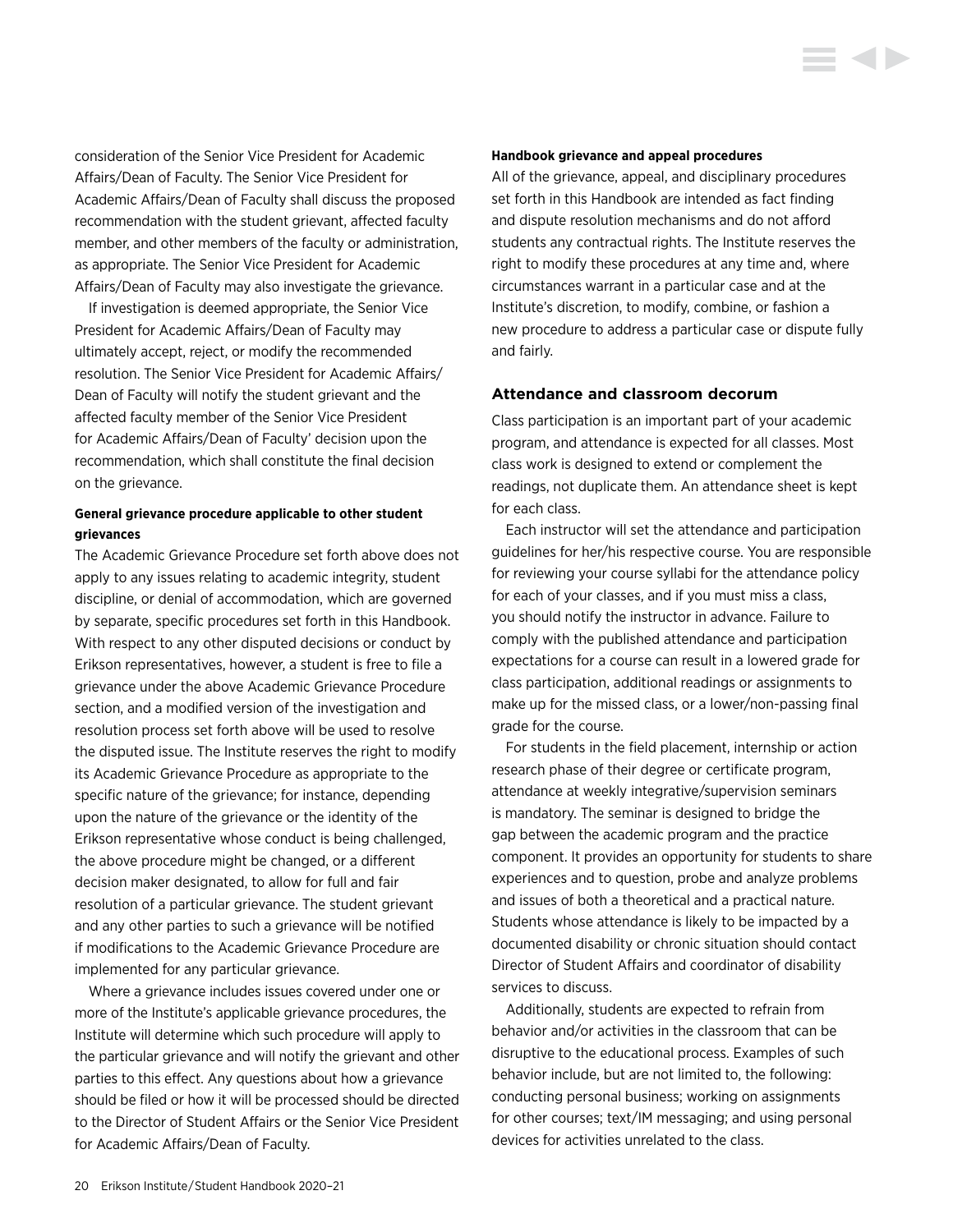#### <span id="page-21-0"></span>**Conferral of degrees at Loyola**

All PhD degrees are awarded by Loyola University Chicago. Loyola has three official degree conferral dates each year in December, May, and August. PhD students who plan to graduate must complete and submit an application for degree conferral, must do so in LOCUS by the following deadlines:

| <b>August 1</b> for December graduation |
|-----------------------------------------|
| <b>December 1</b> for May graduation    |
| <b>February 1</b> for August graduation |

*The deadlines remain the same for any given year.* 

To receive your degree, you must have fulfilled all program requirements, including completion of the qualifying paper and dissertation. All tuition and fees must be paid and all library materials returned before a student can be approved for graduation. Diplomas will be mailed by Loyola's Registration and Records Office.

#### **Copyright protection for work created by others**

Erikson Institute respects the intellectual property rights of others, including yours. We take great care to ensure that our use of copyrighted materials in Erikson courses and other areas conforms to copyright law. We expect you to do so as well. It is your responsibility to make a good faith determination that your use of copyrighted materials complies with U.S. Copyright Law (*[www.copyright.gov/title17/](http://www.copyright.gov/title17/)*) and Erikson's Intellectual Property Policy, available on the Academics homepage on *[my.erikson.edu.](http://my.erikson.edu)*

You should familiarize yourself with sections of the Intellectual Property Policy that are particularly relevant to students. Please take time to review Part I, "Use of Copyrighted Material of Others" (pages 1–11) to ensure that you use such materials correctly. The policy covers "fair use" in many different situations, including use of copyrighted materials available on the Internet. Under Part II, "Ownership of Intellectual Property," you will want to look at "Work Created by Students," page 17. Given the complexity of copyright law, we encourage you to err on the side of caution. If you have any questions regarding appropriate use of copyrighted materials, please don't hesitate to contact the library staff, who are your best resource.

#### **Penalties for Copyright Violations**

Users who violate policies regarding the use of copyrighted materials may be subject to disciplinary actions, including dismissal from the Institute and legal penalties.

Under federal law, a person found to have infringed upon a copyrighted work may be liable for actual damages and lost profits attributable to the infringement, and statutory damages from \$200 up to \$150,000. The copyright owner also has the right to permanently enjoin an infringer from further infringing activities, and the infringing copies and equipment used in the infringement can be impounded and destroyed. If a copyright owner hired an attorney to enforce his or her rights, the infringer of a work may also be liable for the attorney's fees as well as court costs. Finally, criminal penalties may also be assessed against the infringer and could include jail time depending upon the nature of the violation. For more information on penalties for violation of federal copyright laws, see *[www.copyright.gov/](http://www.copyright.gov/title17/92chap5.html) [title17/92chap5.html.](http://www.copyright.gov/title17/92chap5.html)*

### **Copyright protection for work created by students**

Erikson Institute's intellectual property policy seeks to encourage the a) creation of original scholarship, including online work and electronic media, b) development of educational materials, applications and products, and c) dissemination of Erikson's work throughout the profession and the academic community, with such work identified with Erikson Institute.

Erikson students shall own copyrights in the papers, theses, dissertations, and other scholarly works they produce while at Erikson, except in the following circumstances:

- 1. Scholarly work authored by a faculty member with assistance from a student shall be owned by the Erikson faculty member;
- 2. Erikson owns any student work that constitutes or is part of a sponsored work as defined in the Institute's intellectual property policy;
- 3. Erikson owns any work for which Erikson has obtained a written transfer of copyright from the student and Erikson owns any student works created as part of the student's employment at Erikson.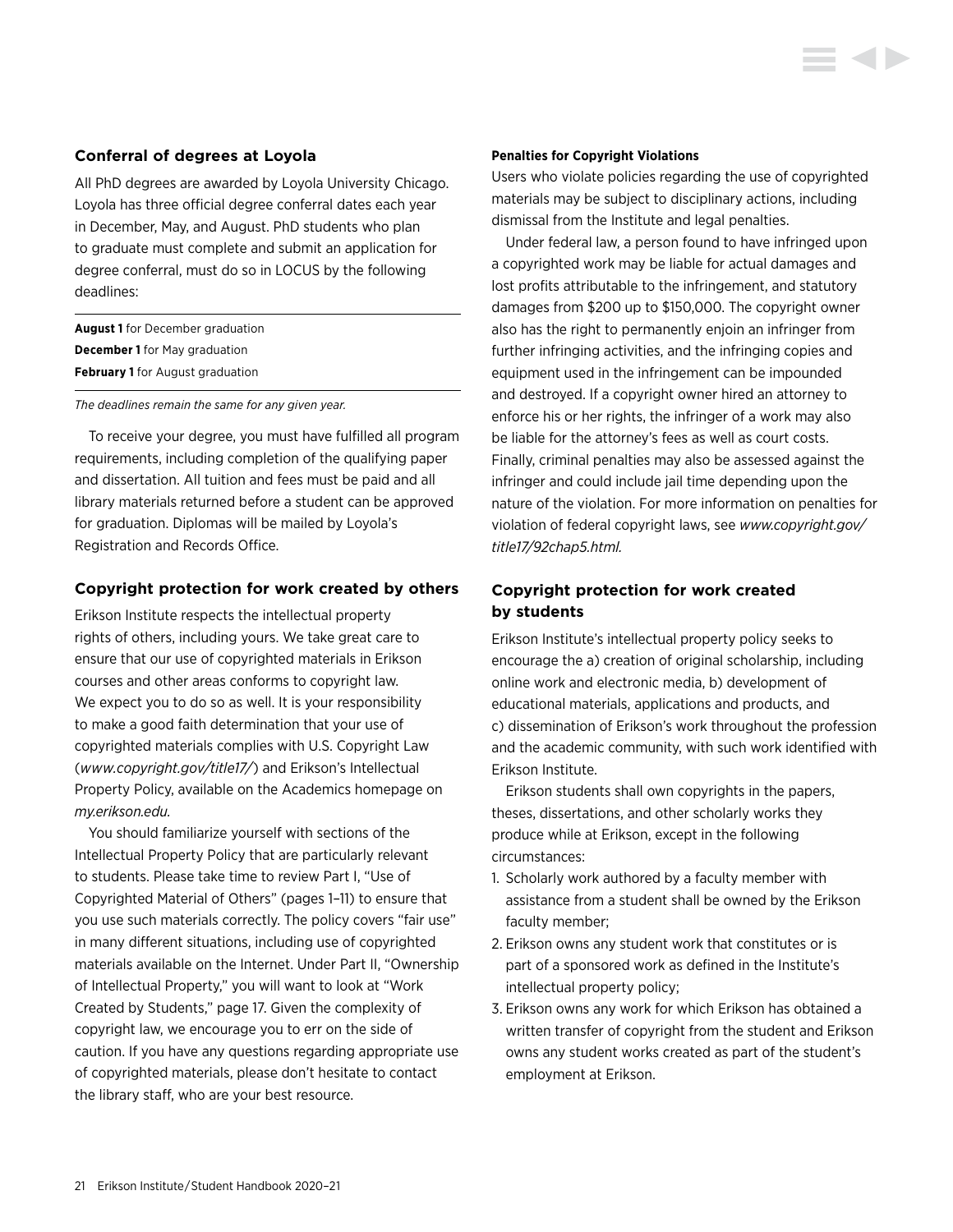#### <span id="page-22-0"></span>**Erikson rights regarding student-owned work**

- 1. Erikson has an interest in using certain student-owned works for academic purposes (e.g., grading), and in maintaining copies of student work for administrative and disciplinary purposes. As a condition of enrollment, Erikson students grant Erikson the irrevocable, perpetual right to use and retain all copies of student work for these purposes.
- 2. Student works that constitute notes of classroom lectures or exercises shall not be used by the student for commercial purposes.

The full text of the Institute's Intellectual Property Policy is available on the Academics home page on *[my.erikson.edu](http://my.erikson.edu).*

#### **Course and end-of-year evaluations**

At the end of each semester, you will complete a course evaluation for each of your courses. At the end of the academic year, you will complete a more comprehensive evaluation of your overall experience with Erikson's academic programs and support services. Evaluation results are taken into account by faculty and staff as they review the curriculum and various services for students.

#### **Credit hour policy at Erikson**

Erikson Institute awards credits for degree and certificate program courses based on the semester hour unit. The number of credits assigned to Erikson degree and certificate program courses is a function of the depth and breadth of subject matter deemed appropriate by program faculty to achieve the outcomes of the respective program, and approved through the faculty curriculum review process. The Institute's credit hour policy is intended to ensure consistency in assigning credit hours to courses and to comply with national, state and accreditation agencies.

Each unit of credit is understood to represent a *minimum* of three hours of actual work per week for the *typical* student during a 15 week semester, or a *minimum* of 4.5 hours of actual work per week during the 10 week summer term.

For lecture and seminar courses, an average of one hour per week is typically allotted to faculty led instruction (i.e. lecture and/or discussions) for each unit of credit awarded. Courses will be designed and expectations established so that the typical student will need to study and/or engage in an average of two hours of out of classroom activity for every hour of faculty led instruction in order to achieve the intended learning outcomes. Out of classroom activities include, but are not limited to:

- Reading assigned texts;
- Viewing recorded lectures;
- Completing assignments;
- Completing online modules;
- Participating in synchronous or asynchronous discussion with other students;
- Taking exams;
- Conducting field observations; and/or
- Collaborating on group projects

The Institute's credit hour policy for online and hybrid courses is consistent with the standards for courses offered through face-to-face instruction, although some or all of course content and faculty-student interaction occurs through one or more forms of distance education.

For doctoral level internships, one credit is awarded for a minimum of 8–10 hours of work per week in a supervised setting over the course of the term for doctoral program courses.

For research practicum and independent study courses, the scope of the study or research will be established to require the typical student to work an average of 45 hours per credit earned.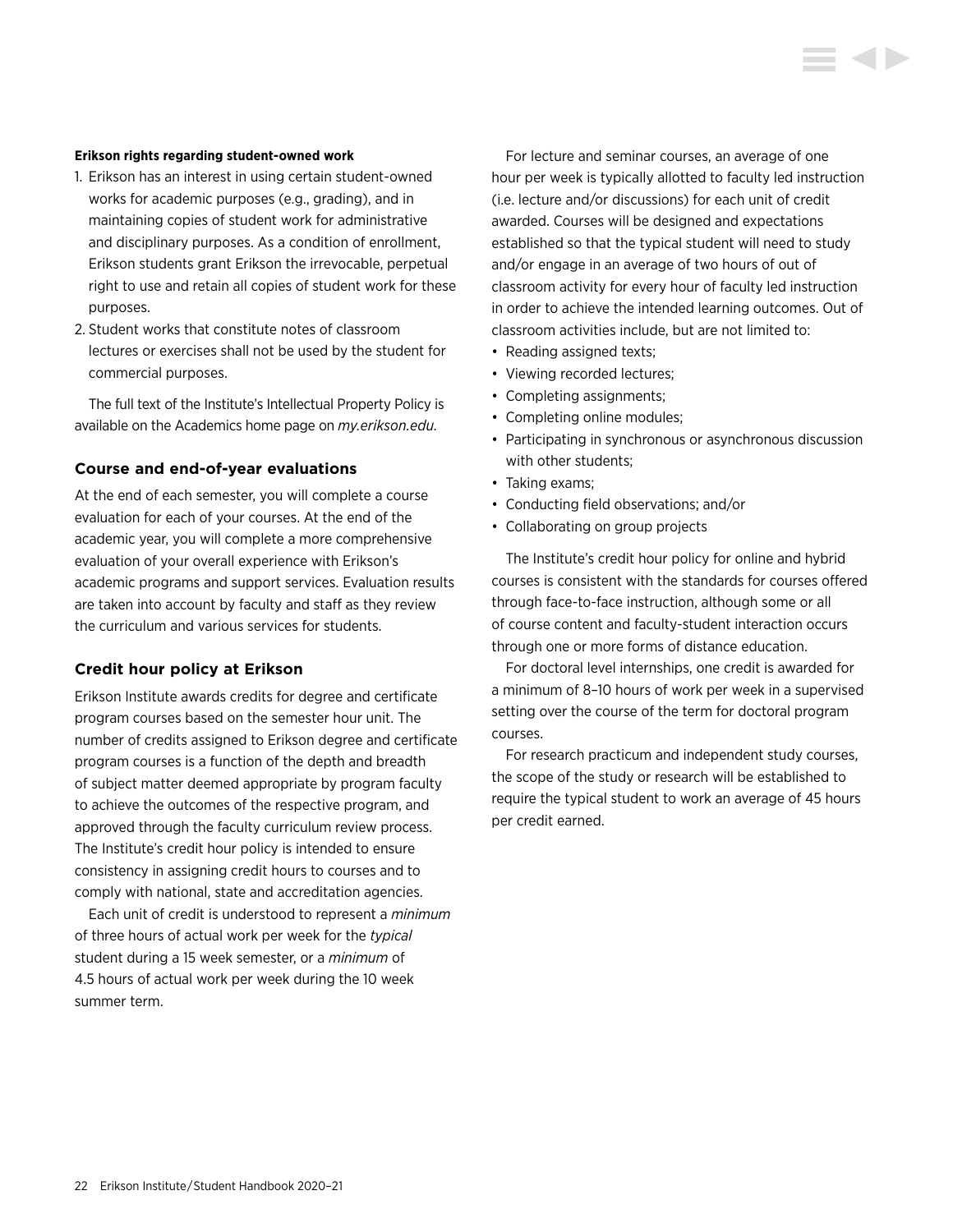#### <span id="page-23-0"></span>**English-language requirement**

The Loyola Graduate School's English-language requirement applies to degree-seeking students who have not received a bachelor's degree from an institution where English is the language of instruction. It is intended to further students' academic success and allow them to attain a level of proficiency expected of students completing a graduate program at a U.S. university. As stated in letters of admission, the requirement includes assessment of students' English skills and, depending on the results of the assessment, course work. The English-language requirement is a degree requirement; students who have not fulfilled the requirement will not receive a degree. In addition, students must complete the requirement in their first term in order to be eligible for continued enrollment in the Graduate School and for renewal of merit awards.

The Graduate School may grant a student an exemption from the English-language requirement if the student has written and orally defended a thesis or dissertation as part of completing a graduate program at an institution where English is the language of instruction. All requests for exemption must be in writing and include appropriate supporting documentation. Requests must be sent first to the student's graduate program director, who sends it to the Graduate School with a written recommendation regarding the request. The Graduate School will not grant an exemption without receiving a positive recommendation from the graduate program director. Requests for exemption must be received by the Graduate School: at least one week before the placement test preceding the student's first semester as a degree-seeking student. The Graduate School will determine whether the student qualifies for an exemption and will notify the student and the graduate program director of its decision.

#### **Assessment**

As indicated above, the English-language requirement includes a placement test to assess students' English skills. This placement test is administered by Loyola University Chicago's Department of English as a Second Language (ESL) and is not the same as either the Test of English as a Foreign Language (TOEFL) or the International English Language Testing System (IELTS), taken before admission.

Students entering a Graduate School program as a degree-seeking student during the Summer or Fall semesters must take the placement test scheduled prior to the beginning of their first Fall semester. Students entering a Graduate School program as a degree-seeking student during the Spring semester must take the placement test scheduled prior to the beginning of their first Spring semester.

The ESL department will notify students of the results of the test. Students whose score on the placement test indicates they have attained acceptable English proficiency will have fulfilled the English-language requirement. Students whose scores indicate they are in need of additional English instruction will be required to complete course work. Students who take the placement test will not subsequently be eligible for an exemption from the Englishlanguage requirement.

#### **Course work**

As noted above, students whose score on the placement test indicates they are in need of additional English instruction will be required to complete course work in Loyola's ESL department to improve their English reading, writing and speaking skills. This course work will be in addition to the courses required in the student's graduate program and must be taken immediately following the placement test.

Students are expected to attend all classes and complete all assignments. Students must receive a grade of CR (credit) for each required course; courses for which students receive a grade of NC (no credit) will not apply toward fulfillment of the English language requirement.

If extraordinary circumstances prevent one from taking required course work in the first semester, the student may request to defer course work for one semester. Requests for deferrals must be in writing and sent first to the student's graduate program director, who is to then send it to the Graduate School with a written recommendation regarding the request. Requests for deferrals must be received by the Graduate School within one week of notification of placement test results. The Graduate School will notify the student and the graduate program director of its decision.

#### **Additional information**

Students with questions regarding the Graduate School's English-language policies should contact their graduate program director or the Graduate School. Students with questions regarding the nature of the placement test or course work should visit the ESL department's Website.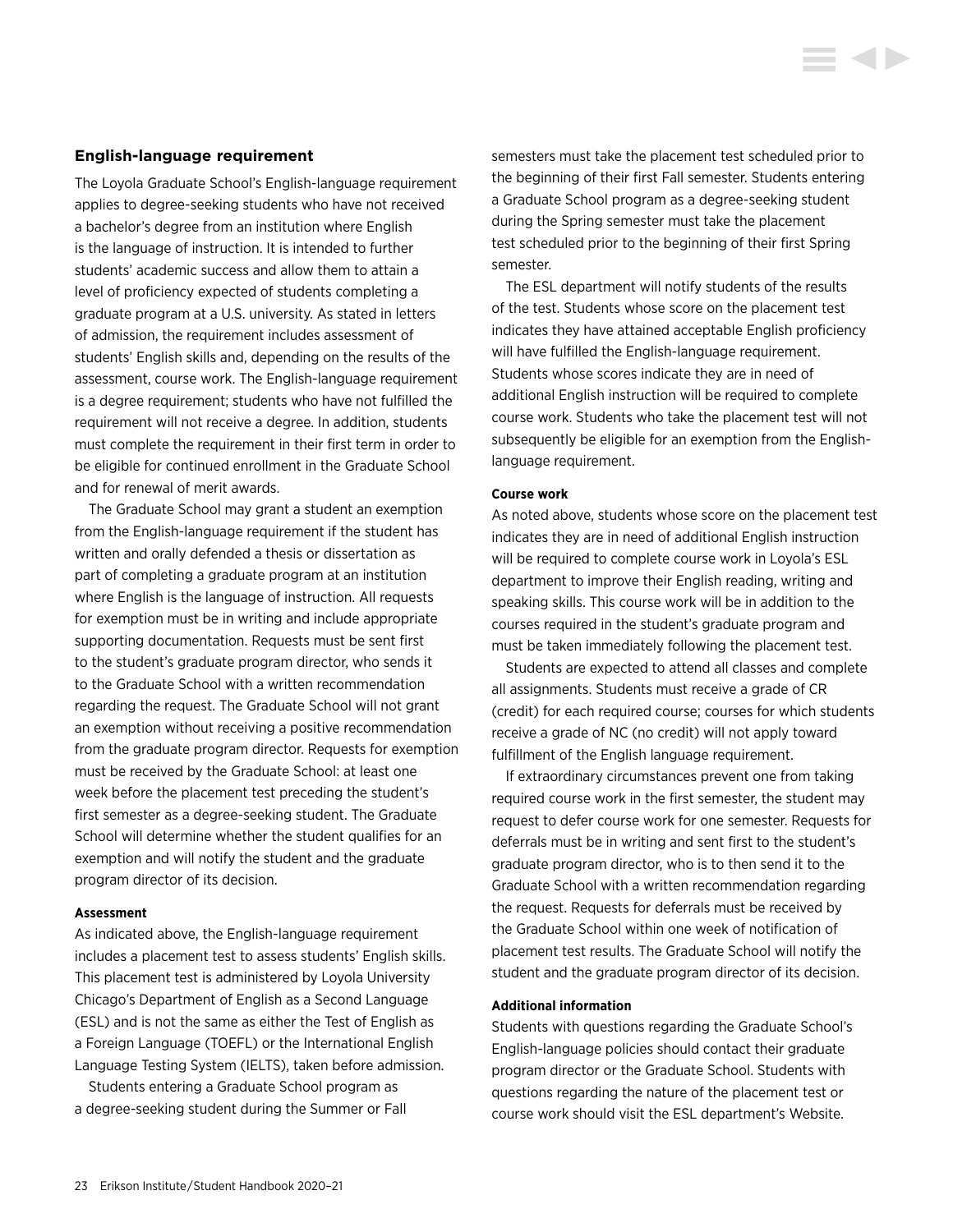#### <span id="page-24-0"></span>**Final examinations**

Courses taken at Loyola University Chicago will require a final examination. Final exams are given during the scheduled exam period in each session. Students are expected to take no more than three final examinations in one day. Tests or examinations may be given during the semester or summer sessions as often as deemed advisable by the instructor. Students who miss a final examination should contact their instructor.

#### **Freedom of inquiry**

At Erikson, students are encouraged to engage in free discussion, inquiry, and expression. Student academic performance is evaluated solely on academic achievement, including adherence to the traditional canons of scholarly honesty and integrity, and not on unrelated opinions and conduct.

#### **Good academic standing**

Students are to maintain an overall grade point average that will result in a GPA of not less than B (3.0) upon completion of all program requirements. No more than two grades of C+, or C may be counted towards PhD requirements. No grade of grade of C− or lower may be counted toward the degree or certificate requirements, nor does a C− or lower grade fulfill a course requirement. Such grades, however, will be calculated in the GPA. No student will be awarded a diploma with less than a cumulative 3.0 grade point average for all Erikson and Loyola courses. Also, students with a GPA below 3.00 may be subject to dismissal.

#### **Grading system at Loyola**

All PhD courses are graded based on Loyola University Chicago's grading scale. Loyola is on a 4 point grading system. The unit of credit is the semester hour. The following grade notations are used in calculating the Grade Point Average (GPA=the quotient of total quality points divided by total hours attempted).

#### **Grades included in GPA**

| Grade | <b>Quality points</b> | <b>Definition</b> |
|-------|-----------------------|-------------------|
| A     | 4.00                  | Excellent         |
| $A-$  | 3.67                  | Very good         |
| B+    | 3.33                  | Good              |
| B     | 3.00                  | Above average     |
| $B -$ | 2.67                  | Average           |
| $C+$  | 2.33                  | Fair              |
| C     | 2.00                  | Acceptable        |
| $C-$  | 1.67                  | Passing           |
| D+    | 1.33                  | Unacceptable      |
| D     | 1.00                  | Unacceptable      |
| F     | 0.00                  | Fail              |
| WF    | 0.00                  | Withdrawal, fail  |

#### **Grades not included in GPA**

| Grade        | <b>Definition</b> |
|--------------|-------------------|
| AU           | Audited           |
| $\mathsf{L}$ | Incomplete*       |
| W            | Withdrawal        |
| P            | Credit            |
| F            | No credit         |

*\*Grades of I (Incomplete) will be permanently changed to a grade of F (Fail) if course requirements are not met by the deadline published in Loyola's academic calendar.*

#### **Internships**

All doctoral students are required to complete two internship experiences. The first internship must be a research internship. Depending on the professional needs of individual student, the second internship can be either teaching or research internship. Doctoral students with an Erikson master's degree will complete only one internship. Each internship is approximately 8–10 hours per week for 15 weeks.

The research internship typically involves participation in a research project directed by a seasoned researcher at Erikson or another educational institution. Research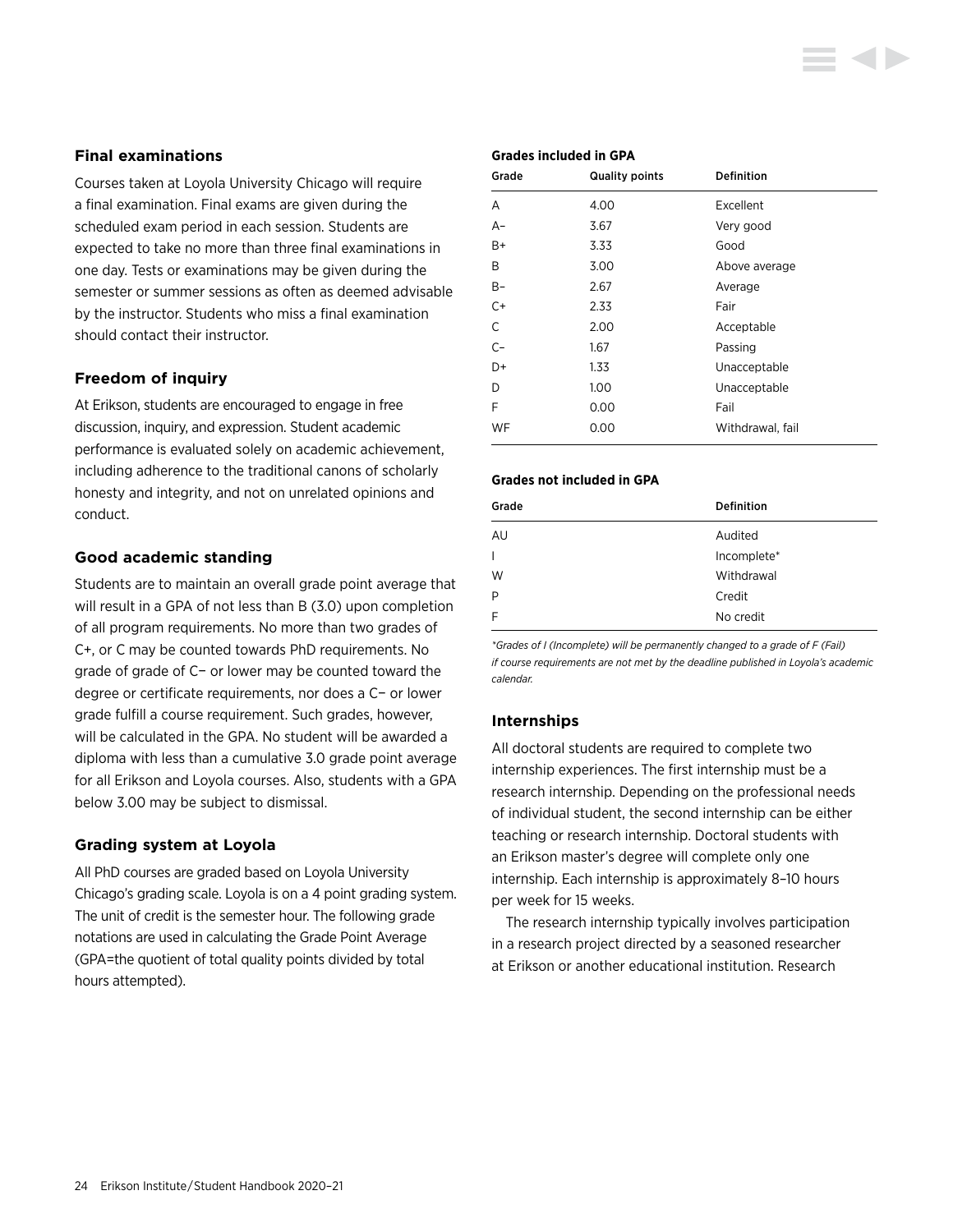<span id="page-25-0"></span>activities might include, but are not limited to, assisting with literature reviews, data collection, data analysis, instrument development, and report writing. The student is required to have a plan with goals, activities, and specific competencies she or he wants to develop through the internship. The student's faculty advisor must approve it and monitor progress. Students are expected to meet their supervisor, usually the director of the research project, on a regular basis to receive guidance and support.

The teaching internship involves either independent teaching at a collegiate level or a teaching assistantship for one of Erikson's graduate courses. When teaching at a college, the department chair will serve as the internship supervisor. When assistant-teaching at Erikson, the course instructor will serve as the internship supervisor.

#### **Probation**

Students are subject to Erikson Institute and Loyola University Chicago's academic policies regarding probation. Students who fail to maintain a grade-point average of at least a 3.00 will be placed on academic probation. In such cases, if the student does not raise the grade-point average to at least 3.00 during the next two consecutive terms in which the student registers, the student may be dismissed for poor scholarship.

Students who are near the end of their programs must raise their cumulative GPAs to 3.00 in order to receive a degree. Students will not be permitted to continue taking courses after they have completed all of their degree course requirements in the hope of raising their cumulative GPAs.

A student who earns more than two grades of C or lower, or who otherwise fails to maintain good academic standing as described above, is subject to academic standing review and possible dismissal from the program.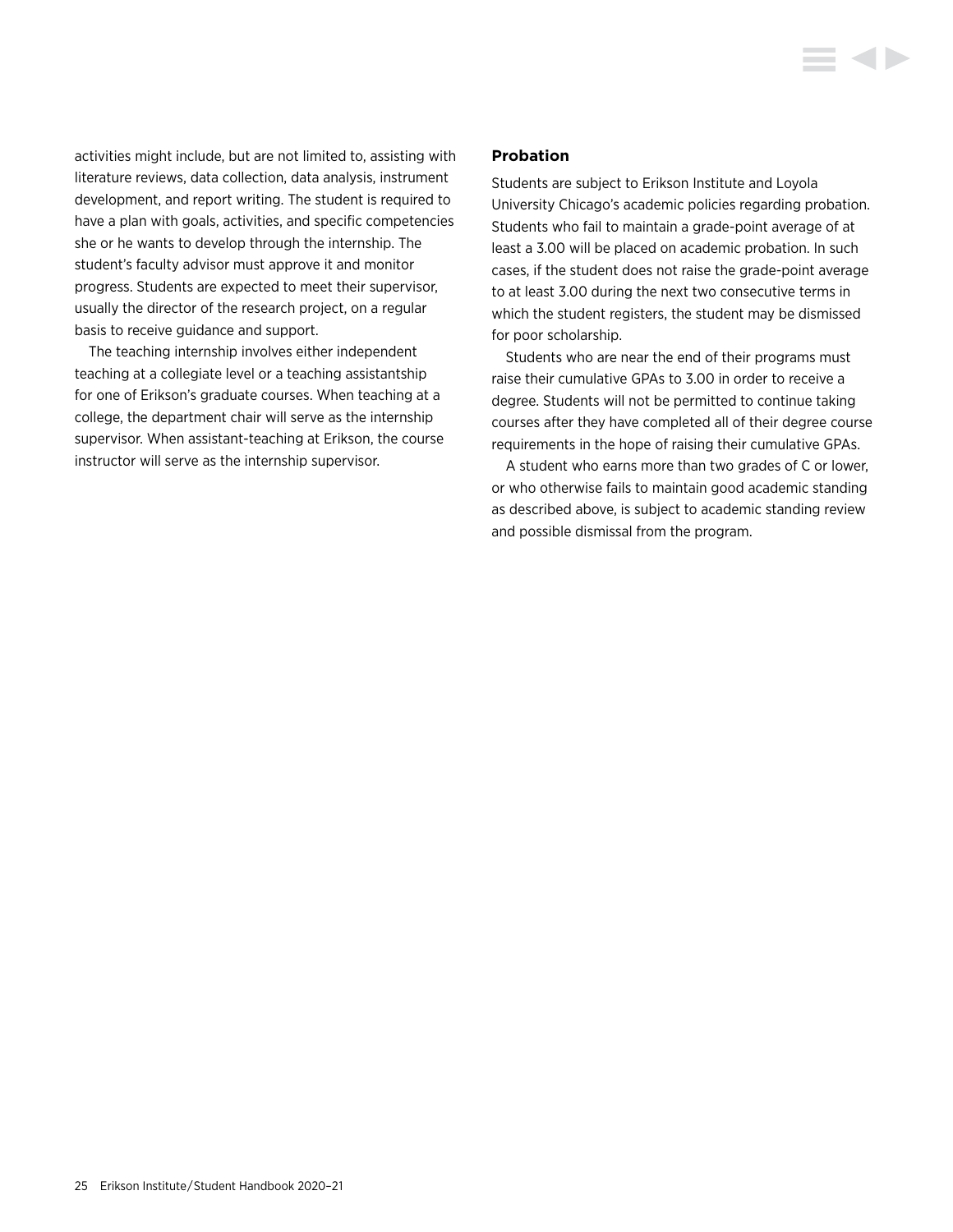## <span id="page-26-0"></span>Erikson campus policies and procedures



The operating hours for the building during the regular academic term are as follows:

| Monday-Thursday | 8 a.m. – 8 p.m. |
|-----------------|-----------------|
| Fridav          | 8 a.m. – 5 p.m. |

The operating hours for the building during the semester break periods is 8 a.m.– 5 p.m., Monday–Friday and closed on Saturdays. For safety and security purposes, the building is kept locked at all other times.

Students are issued a photo ID/access card which is used to check-in at the building. All students must swipe their photo ID/access card at the main lobby security desk located on the first floor in order to enter the building. Student photo ID/access cards must be returned to Erikson upon withdrawal from the Institute or completion of the degree/certificate program. If lost, the replacement cost for each card is \$50. Guests and visitors can gain access to the building by checking in and presenting a valid photo ID at the main lobby security desk on the first floor.

#### **Concealed carry policy**

#### **Purpose**

Erikson is committed to providing a safe and secure environment for its community and guests.

In support of this commitment, Erikson will establish restrictions on carrying firearms or weapons on the Erikson campus in accordance with the 2013 Illinois Firearm Concealed Carry Act, Section 65.

#### **Scope**

This policy applies to all employees, students, visitors and individuals conducting business on the Erikson campus. Campus includes, but is not limited to, the LaSalle Street campus and field placement sites whether owned, leased or controlled by Erikson, where Erikson programs, activities and classes are held.

#### **Policy**

Erikson maintains a Firearms and Weapons Free Campus. No person covered by this policy, regardless of whether that person has a valid federal or state license to possess a firearm or weapon, is authorized to possess a firearm or weapon while engaged in Erikson related business or activities.

#### **Exceptions**

The provisions of this policy do not apply to the possession of firearms or weapons on the Erikson campus, or at any Erikson sponsored activity if the firearm or weapon is carried by a full-time law enforcement officer required to carry a firearm or weapon as a condition of his or her employment, the firearm or weapon is carried by an enforcement officer from an external agency conducting official business at Erikson or any other exception that is deemed necessary as determined by the Chief Facilities Officer. The exceptions to the prohibitions of concealed carry do not apply to off-duty law enforcement officers on campus including off-duty law enforcement officers attending classes as students.

#### **Enforcement**

Any of the aforementioned individuals who violate this policy, which means he or she is found to have carried a firearm or weapon onto the Erikson campus knowingly or is found to have carried a firearm or weapon under circumstances in which the individual should have known that he or she was in possession of a firearm or weapon will face the following disciplinary actions:

- Employees may be subject to discipline up to and including immediate termination;
- Students may be subject to discipline up to and including immediate expulsion;
- Individuals visiting or conducting business on the Erikson campus may be banned and/or referred to an external law enforcement agency, which may lead to arrest and prosecution.

Erikson's Facilities and Enrollment Departments, in consultation with other relevant departments and executive management, shall be responsible for the development and distribution of information regarding this policy to the Erikson campus community; shall be responsible for the development and promulgation of procedures and protocols for confiscation of weapons; shall promulgate policies and procedures to be used in determining whether any exceptions to this policy are necessary and shall be responsible for determining the clear and conspicuous posting of signage at all entrances stating that concealed firearms are prohibited. Signs shall be in accordance with the design approved by the Illinois State Police.

The Chief Facilities Officer and Director of Enrollment Management shall be the designees of the President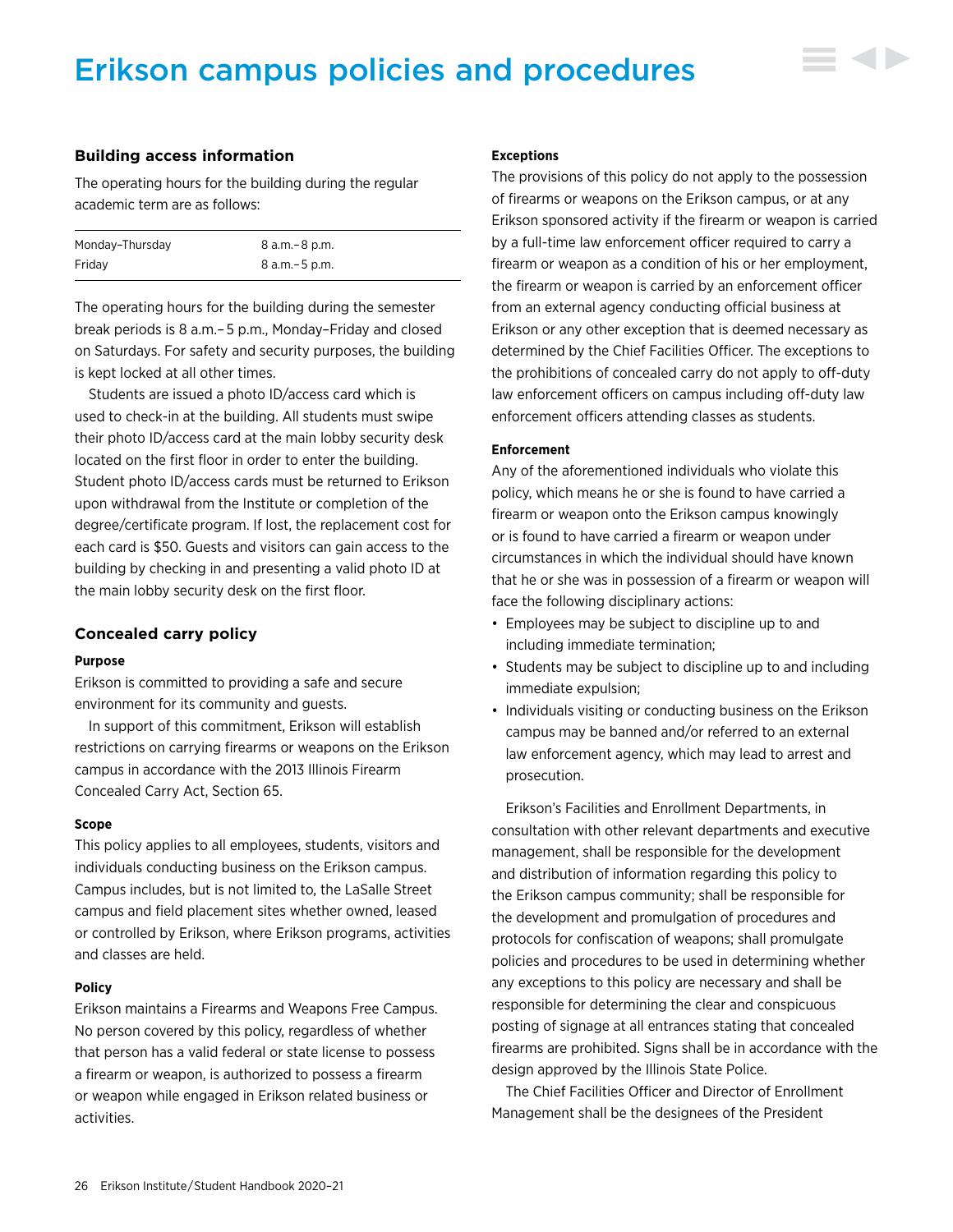<span id="page-27-0"></span>of Erikson responsible for reporting any employee, student or visitor who is determined to pose a clear and present danger to the Chicago Police Department and the Illinois State Police.

#### **Definitions**

- A. "firearm" is defined as: loaded or unloaded handgun. A "handgun" is defined as any device which is designed to expel a projectile or projectiles by the action of an explosion, expansion of gas, or escape of gas that is designed to be held and fired by the use of a single hand.
- B. "weapon" is defined as: Any device, whether loaded or unloaded, that shoots a bullet, pellet, flare or any other projectile including those powered by  $CO<sub>2</sub>$ . This includes, but is not limited to, machine guns, rifles, shotguns, handguns or other firearm, BB/pellet gun, spring gun, paint ball gun, flare gun, stun gun, taser or dart gun and any ammunition for any such device. Any replica of the foregoing is also prohibited. Any explosive device including, but not limited to, firecrackers and black powder. Any device that is designed or traditionally used to inflict harm including, but not limited to, bows and arrows, any knife with a blade longer than three inches, hunting knife, fixed blade knife, throwing knives, dagger, razor or other cutting instrument the blade of which is exposed.

#### **Discrimination and harassment, including sexual harassment**

All Erikson students have the right to learn and work in a positive environment free of discrimination or harassment, either verbal or physical, that is based on race, religion, color, age, sex, sexual orientation, gender, gender identity, gender expression, national origin, citizenship, marital or parental status, military discharge status, physical or mental disability, or any other protected status or characteristic. An example of "discrimination" would be different treatment of two similarly situated students on the basis of their different races. An example of racial "harassment" would be a pattern of belittling remarks made about a person's racial origins or of joking based upon stereotypes about a particular race, gender, or religion. Both discrimination and harassment are violations of the civil rights laws and are absolutely prohibited at Erikson Institute.

In keeping with this commitment, we will not tolerate discrimination against or harassment of students by anyone, including any faculty member, staff member, fellow student, vendor, trustee, or employee of Erikson. The Institute also strictly prohibits discrimination against or harassment of other Erikson representatives by students. Such conduct, or any interference with the investigation of an alleged incident, or retaliation will result in disciplinary action, possibly up to and including dismissal of students and termination of employees.

**KID** 

Title IX of the Education Amendment of 1972 prohibits discrimination on the basis of sex in any federally funded education program or activity. Erikson Institute has a Title IX policy that expressly prohibits discrimination on the basis of sex, sexual orientation, gender, and/or gender identity in any Institute program or activity consistent with Title IX of the Educational Amendments of 1972 and other applicable state and federal laws. Sexual misconduct, including sexual harassment, non-consensual sexual intercourse and/ or contact, exploitation, harassment, and interpersonal violence such as stalking, dating violence and/or domestic violence are forms of sex discrimination that deny or limit a community member's ability to participate in Erikson Institute's programs or activities. Every student must avoid conduct that reasonably could be interpreted as discrimination or harassment under this policy, even if such conduct was not intended to be offensive. Like every representative of Erikson, a student is expected and encouraged to inform fellow students or others whenever conduct is unwelcome, offensive or in poor taste. Only through such open communication can we maintain the type of learning environment and workplace where everyone has an equal opportunity to flourish.

Erikson Institute provides educational, preventative and training programs regarding sex, sexual orientation, gender and gender identity-based discrimination; encourages the reporting of any incident that might violate this policy; provides timely services to those who have been affected by discrimination; and utilizes prompt and equitable methods of investigation and resolution to stop discrimination, remedy any harm, and prevent recurrence. Violations of this Policy may result in the imposition of sanctions including, but not limited to termination, dismissal, or expulsion.

This Policy applies to all members of Erikson Institute community, including students, faculty, staff, administrators, board members, contractors, vendors, and visitors, regardless of their sex, sexual orientation, gender or gender identity. The Policy applies to on-campus and off campus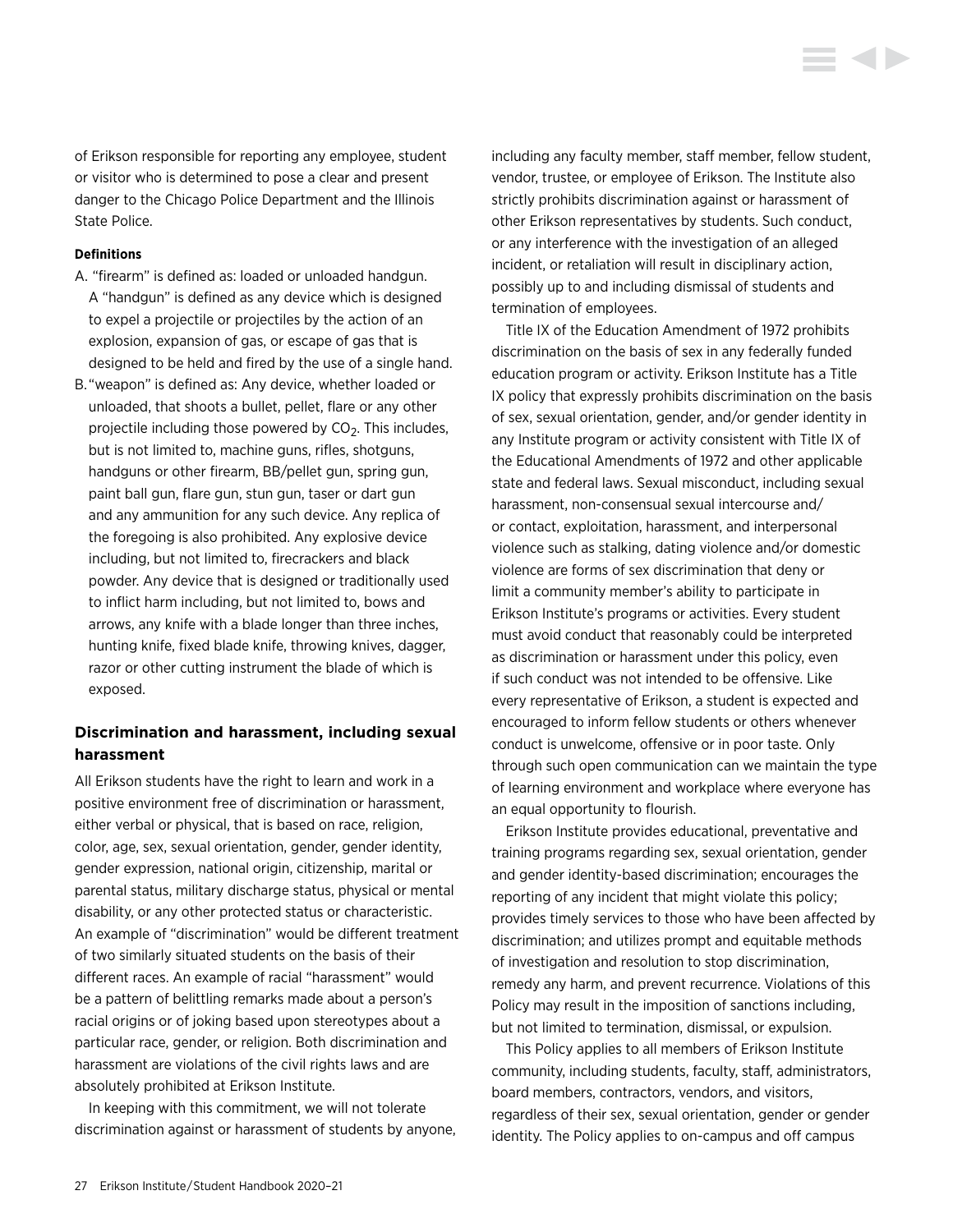conduct, including online or electronic conduct, when the off campus conduct: (i) occurs during an Institute sponsored employment or education activity or program; (ii) adversely impacts the education or employment of a member of the Erikson Institute community; or (iii) otherwise threatens the health and/or safety of a member of the Erikson Institute community.

Any of the prohibited conduct set forth in this Policy can occur between strangers or acquaintances, individuals involved in intimate or sexual relationships, individuals of any sex or gender identity, and/or individuals of the same or different sexes or gender identities. In addition, some of the prohibited misconduct also violates the criminal laws of the State of Illinois.

Sex discrimination is adverse treatment of an individual based on sex or gender, rather than individual merit. Sex discrimination encompasses sexual misconduct, as defined below, but also includes other discriminatory behavior that does not constitute sexual misconduct.

#### **Sexual Misconduct**

Sexual misconduct is a broad term that encompasses sexual harassment, non-consensual sexual intercourse or contact, sexual exploitation, domestic violence, dating violence, and stalking.

The following offenses are considered "sexual misconduct" and prohibited by Erikson Institute.

"Sexual Harassment." Sexual harassment is unwelcome conduct of a sexual nature, including unwelcome sexual advances, requests for sexual favors, and other verbal, nonverbal, graphic or physical conduct of a sexual nature, without regard to whether the parties are of the same or different gender when:

- Submission to such conduct is either explicitly or implicitly a term or condition of an individual's employment or status in a course, program or Institute-sponsored activity, or is used as the basis for employment or educational decisions affecting that individual (also referred to as "quid pro quo"); or
- Such conduct is sufficiently severe, pervasive, or persistent that it has the purpose or effect of unreasonably interfering with an individual's educational experience or working conditions (also referred to as "hostile environment").

"Gender-Based Harassment." Gender-based harassment includes acts of verbal, nonverbal, or physical aggression, intimidation, or hostility based on gender, sex or sexstereotyping, even if those acts do not involve conduct of a sexual nature. Use of the term "sexual harassment" throughout this policy includes gender-based harassment/ misconduct.

"Sexual Orientation-Based/Gender Identity-Based Harassment." Sexual orientation-based harassment includes verbal, non-verbal and physical acts of aggression, intimidation, or hostility based on an individual's actual or perceived heterosexuality, homosexuality, bisexuality, or transsexuality/ gender identity. Use of the term "sexual harassment" throughout this policy includes sexual orientation-based and gender identity-based harassment/misconduct.

"Non-Consensual Sexual Intercourse (or attempts to commit the same)." Non-consensual sexual intercourse is any penetration of the sex organs, anus, or mouth of another person when affirmative consent is not present or force is used. This includes penetration or intrusion, however slight, by an object or any part of the body, specifically including cunnilingus, fellatio, vaginal intercourse, and anal intercourse.

"Non-Consensual Sexual Contact (or attempt to commit the same)." Non-consensual sexual contact is the intentional touching or fondling a person's genitals, breasts, thighs, groin, or buttocks, or any other contact of a sexual nature (including by bodily fluids), when consent is not present or force is used. This includes contact done directly, through clothing, or with an object. It also includes causing or inducing a person, when consent is not present, to similarly touch, fondle, or contact oneself or someone.

"Sexual Exploitation." Sexual exploitation occurs when a person takes non-consensual or abusive sexual advantage of another for his/her own benefit, or to benefit anyone other than the one being exploited, and that behavior does not otherwise constitute one of the other sexual misconduct offenses in this policy. Examples of sexual exploitation include, but are not limited to, invasion of sexual privacy, prostituting another person, non-consensual photographing, video or audio-taping of sexual activity, non-consensual showing or sharing of otherwise consensual images, engaging in voyeurism, knowingly transmitting a sexually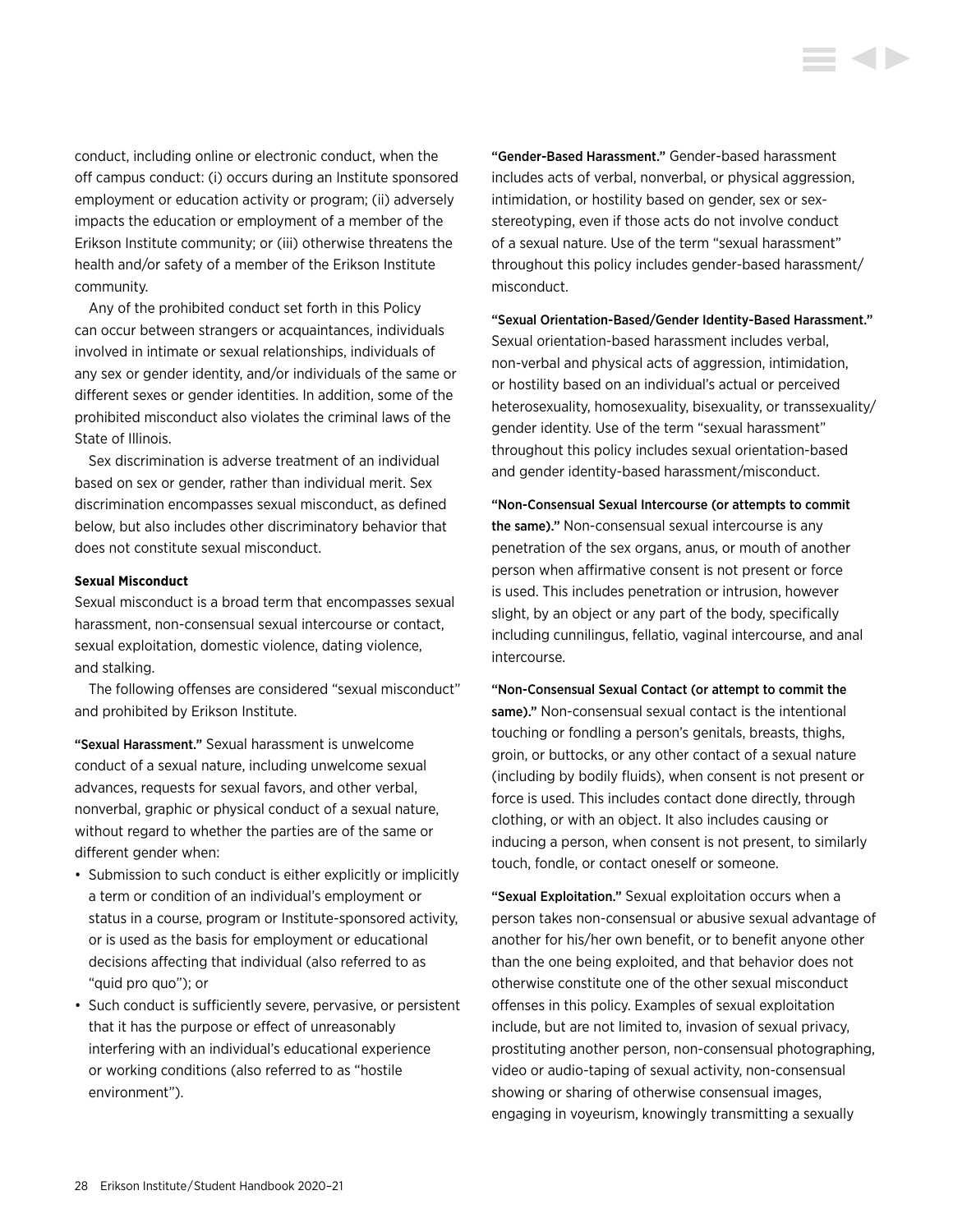transmitted infection (STI) to another without disclosing STI status, exposing one's genitals in non-consensual circumstances, and inducing another to expose their genitals. Sexually-based stalking and/or bullying may also be forms of sexual exploitation.

"Dating Violence." Dating violence is violence or the threat of violence by another person with whom the individual is or has been in a social relationship of a romantic or intimate nature. The existence of such a relationship shall be determined based on a consideration of the following factors: the length of the relationship, the type of relationship, and the frequency of interaction between the persons involved in the relationship. Dating violence does not include acts covered under the definition of domestic violence below.

"Domestic Violence." Domestic violence is violence committed or threatened to commit by a current or former spouse or intimate partner of the individual, by someone with whom the individual shares a child in common, by someone who is cohabitating with or has cohabitated with the individual as a spouse or intimate partner, by someone similarly situated to a spouse of the individual under the domestic or family violence laws of the jurisdiction in which the violence occurred, or any other person against an adult or youth who is protected from that person's acts under the domestic or family violence laws of the jurisdiction in which the violence occurred.

"Stalking." Stalking is a course of conduct directed at a specific person that would cause a reasonable person to fear for their safety (or the safety of a third person) or suffer substantial emotional distress. For purposes of this definition, course of conduct means two or more acts, including, but not limited to, acts in which the stalker directly, indirectly, or through third parties, by any action, method, device, or means follows, monitors, observes, surveils, threatens, or communicates to or about, a person, or interferes with a person's property.

#### **Reporting options and resources**

There are various reporting options and resources available to Erikson Institute community. Erikson Institute encourages those who believe they may have experienced sexual discrimination/misconduct to talk to one or more of the below individuals or agencies.

Confidential Sources. The following resources are available to discuss incidents of misconduct in confidence, and will only report to Erikson Institute that an incident occurred without revealing any personally identifying information. Disclosures to these entities *will not* trigger an Institute investigation into an incident. Faculty, staff and students wishing to obtain confidential assistance without making a report to Erikson Institute may do so by speaking with one of the following confidential sources:

| Student Assistance Program                              | 1-800-386-7055 |
|---------------------------------------------------------|----------------|
| User name: Matters                                      |                |
| Password: wlm70101                                      |                |
| (Please mention Erikson Institute/Group Number 5065872) |                |
|                                                         |                |

The following off-campus organizations also provide confidential assistance and additional resources and will not make any report to Erikson Institute:

| <b>Chicago Rape Crisis Hotline</b>                 | 888-293-2080        |
|----------------------------------------------------|---------------------|
| <b>National Sexual Assault</b>                     | 800-656-HOPE (4673) |
| <b>Telephone Hotline</b>                           |                     |
| <b>State of Illinois Domestic Violence Hotline</b> | 877-863-6338        |

Reporting to Erikson Institute. Erikson Institute strongly encourages individuals to report incidents of sexual discrimination/misconduct to the Title IX Coordinator or other Institute employee. With the exception of the confidential resources identified directly above, all other Institute employees who receive a report of sexual discrimination/misconduct are required to report all the details of an incident (including the identities of both the complainant and alleged respondent) to the Title IX Coordinator. Upon receiving notice of an alleged violation of this Policy, Erikson Institute shall provide the Complainant with a separate written document listing the Complainant's available rights and options.

The following resources may be contacted to initiate an investigation into an incident of sexual discrimination/ misconduct:

| <b>Title IX Coordinator</b>          |                                   |  |
|--------------------------------------|-----------------------------------|--|
| Patricia Lawson                      | plawson@erikson.edu, 312-893-7120 |  |
| Director of Student Affairs          |                                   |  |
| Maggie Brett                         | mbrett@erikson.edu, 312-893-7221  |  |
| <b>Chief Human Resources Officer</b> |                                   |  |
| David Wilson                         | dwilson@erikson.edu, 312-893-7200 |  |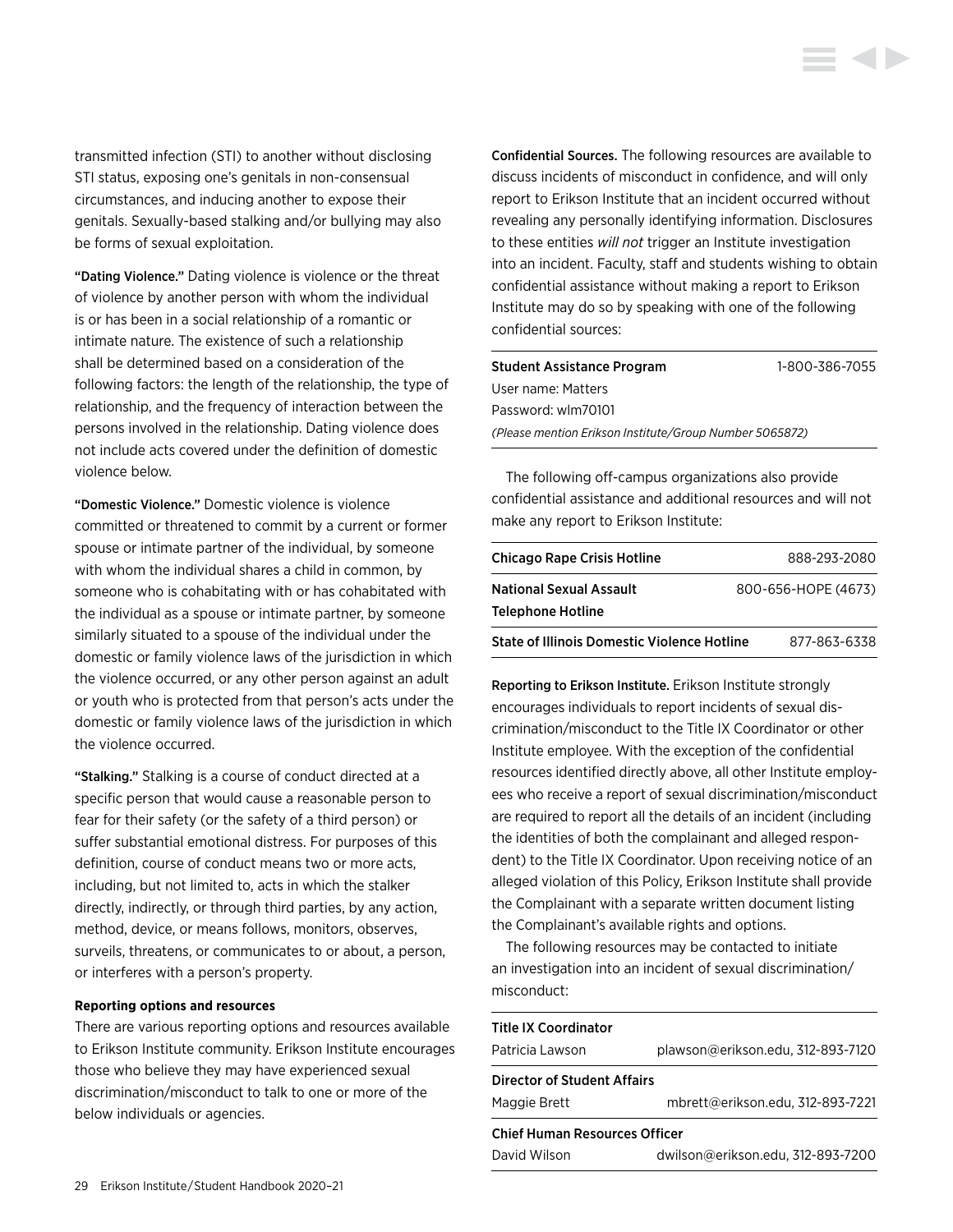<span id="page-30-0"></span>Whether or not an individual who has experienced sexual misconduct decides to report an incident to Erikson Institute or the local Police Department, individuals are encouraged to seek immediate medical attention in order to treat physical injuries, test for and treat sexually transmitted infections and pregnancy, and access emergency contraception (if requested).

Under Illinois law, medical personnel are required to alert police when it reasonably appears that the individual requesting the treatment has received an injury sustained as a victim of a criminal offense, including sexual violence. However, it is the individual's choice as to whether he or she wants to speak to the police.

Erikson Institute provides a prompt, fair, and impartial institutional resolution to allegations of violations of this Policy. Erikson Institute's process is completely separate from the police and courts. Upon receipt of a report or complaint of a violation of this Policy, the Title IX Coordinator shall review the allegations and determine an appropriate course of action. In addition, the Title IX Coordinator or designee will provide prompt and appropriate interim measures to support and protect the Complainant and Respondent and prevent any further acts of misconduct, harassment or retaliation prior to the final resolution of the complaint.

For a copy of the full Title IX policy, contact Patricia Lawson, the Vice-President for Finance and Operations/CFO and Title IX Coordinator at [plawson@erikson.edu](mailto:plawson%40erikson.edu?subject=) or go to *[www.erikson.edu/consumer-information](http://www.erikson.edu/consumer-information)* and click on Health & Safety.

Any student who has made a complaint about discrimination, harassment, or retaliation and who is not satisfied with the outcome of the investigation of such complaint may initiate a grievance by using the [General](#page-20-0)  [Grievance Procedure set forth on page 20.](#page-20-0)

Prohibition on retaliation: There will be no retaliation or reprisals against any employee or student who submits a complaint, reports an incident witnessed, supports a complaining witness, or participates in any way in the investigation of a discrimination or harassment claim. For instance, a faculty member would be prohibited from making any adverse academic decision or taking any other adverse action against a student because the student complained or cooperated in good faith with an investigation of alleged conduct prohibited by this policy. Any acts of retaliation will be considered a violation of this policy and corrective action will be taken immediately.

#### **Emergency procedures**

In the event of an emergency, dial 911 from any telephone inside Erikson Institute. Emergency response personnel will be able to identify the exact location of the phone from which the call was made. If possible, please notify the security desk by dialing '0' after calling 911, so they can direct emergency response personnel to the individual(s) requiring assistance and alert Erikson staff.

In the event of a fire, everyone is required to use the stairwells located by the classrooms and elevators.

More extensive emergency procedures are posted on *my.erikson.edu*. For additional information, [see "Campus](#page-55-0)  [safety and security," page 55.](#page-55-0)

Procedures for reporting criminal actions: If you believe yourself to be the victim of a crime or to have knowledge of a crime, you should immediately report to one of the security authorities identified below. They will assist you to report the incident to the proper authorities. A security officer is on duty in the ground floor lobby during normal business hours and during evenings and weekends when classes or other public events are scheduled. The security officer may be contacted in an emergency by dialing extension 0 on any phone in the Erikson Institute building or by calling (312) 755-2250. You may also reach the Institute operator during daytime business hours by pressing "0" on any internal phone. Each of Erikson's elevators has an emergency call button, which is monitored 24/7 by Simplex, Inc. Calls made to the monitoring service are routed to security personnel.

You can also report criminal activities or other emergencies directly to the Chicago Police Department by dialing 911 from any phone in the building. The phone system is designed so that the police can identify the caller's exact location within the building. We encourage you to contact Erikson's security officer in addition to calling 911 so that he can direct the emergency response team to the desired location as quickly as possible. The security officer can also provide assistance in reporting criminal activity to the police. Non-emergencies can be reported to the Chicago Police Department by dialing 311.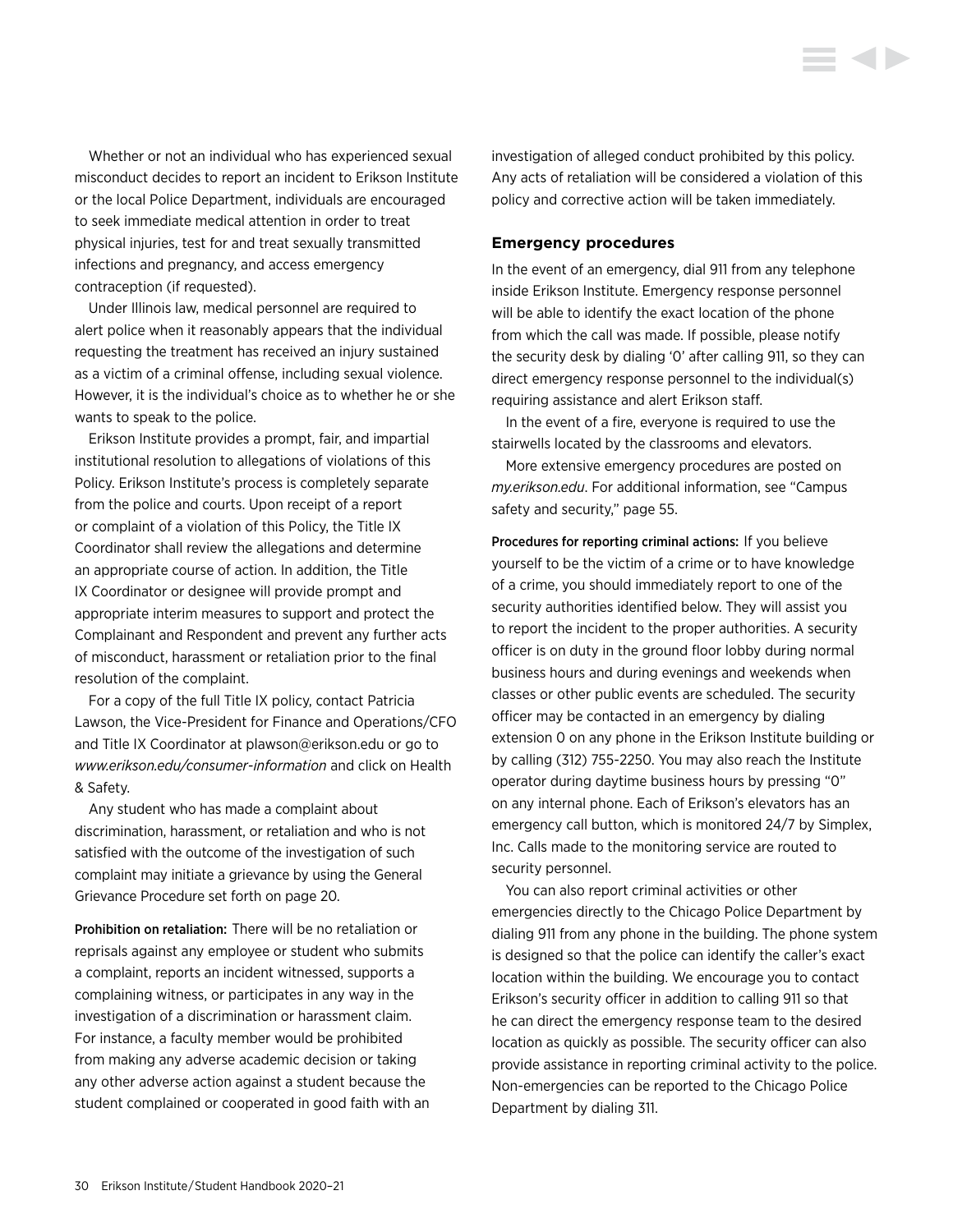<span id="page-31-0"></span>The following table summarizes the contact information for security authorities to whom you can report a crime:

| <b>Security Authority</b>            | Location              | <b>Number</b>    |
|--------------------------------------|-----------------------|------------------|
| Security officer                     | Ground floor lobby    | $\left( \right)$ |
| Chief HR and Facilities Officer      | 3rd floor. Office 325 | (312) 893-7247   |
| Director of Student Affairs          | 3rd floor, Office 316 | (312) 893-7221   |
| VP for Finance and<br>Operations/CFO | 4th floor. Office 410 | (312) 893-7120   |
| Police Department, non-emergency     |                       | 311              |
| Police Department, emergency         |                       | 911              |

#### **Gender neutral restrooms**

In keeping with Erikson's commitment to a safe and inclusive environment for all students, staff, and visitors to our campus, two multi-stall, gender-neutral bathrooms are available to provide options that are consistent with each person's gender identification and expression. The gender-neutral restrooms can be found on the second and third floor.

### **Information technology telecommunication networks and information resources**

#### **Purpose**

Erikson provides its staff, students, and guests with a wide array of information technology and resources. As with all Institute assets, our campus-wide telecommunications, including phones, voicemail, computer network, workstations, laptops, servers, software, printers, mobile devices, and collaboration tools, are intended for authorized business use. Members of the Erikson community are expected to use these resources in a responsible, professional way. Users shall use these resources in a manner that is honest and ethical and in accordance with the standards for honest and ethical behavior outlined in Erikson's Human Resources Policy Manual. The following guidelines will help users understand their responsibility to protect the integrity of these resources, to properly use and protect information, and to respect the rights and privacy of other users. The rules apply equally to users who connect their own devices to Erikson's network.

#### **Policy guidelines**

The purpose of Erikson's computer network and information resources is to support its mission of teaching, research, and community engagement. The guidelines below are meant to help us avoid compromising Erikson's mission as well as resources.

- 1. Access—Users must refrain from seeking to gain unauthorized access to information resources or enabling unauthorized access by others. Inappropriate uses include, but are not limited to:
	- Sharing your username and passwords and permitting other individuals to access your accounts;
	- Accessing another user's files or directories without authorization; Attempting to capture or crack passwords or encryption to access another user's accounts or network files;
	- Intercepting or monitoring any network communication not explicitly intended for you without authorization;
	- Impersonating another individual in communication (e.g., forged email, texts, IMs, social media postings);
	- Restricting or denying access to the system by legitimate users.
- 2.Usage—Use of Erikson's information resources must comply with Institute policies and legal obligations, including licenses and contracts, and all federal and state laws.

Inappropriate uses include, but are not limited to:

- Using Erikson's resources for private financial gain (e.g., running a private business);
- Using Erikson's resources to conduct partisan political activities (e.g., lobbying or campaigning) where prohibited by federal, state, or other applicable laws;
- Copying and using Institute purchased/leased software contrary to the provisions of the contract;
- Consuming an unauthorized, disproportionate share of networking resources;
- Downloading, viewing, or transmitting fraudulent, harassing, pornographic, or threatening messages or materials or materials containing ethnic slurs, racial epithets, or other content that may be construed as harassment or disparagement of others based on their race, color, religion, national or ethnic origin, gender, gender identity, gender expression, sexual orientation, marital status, age, disability, veteran status, or any other status protected by federal, state, or local laws;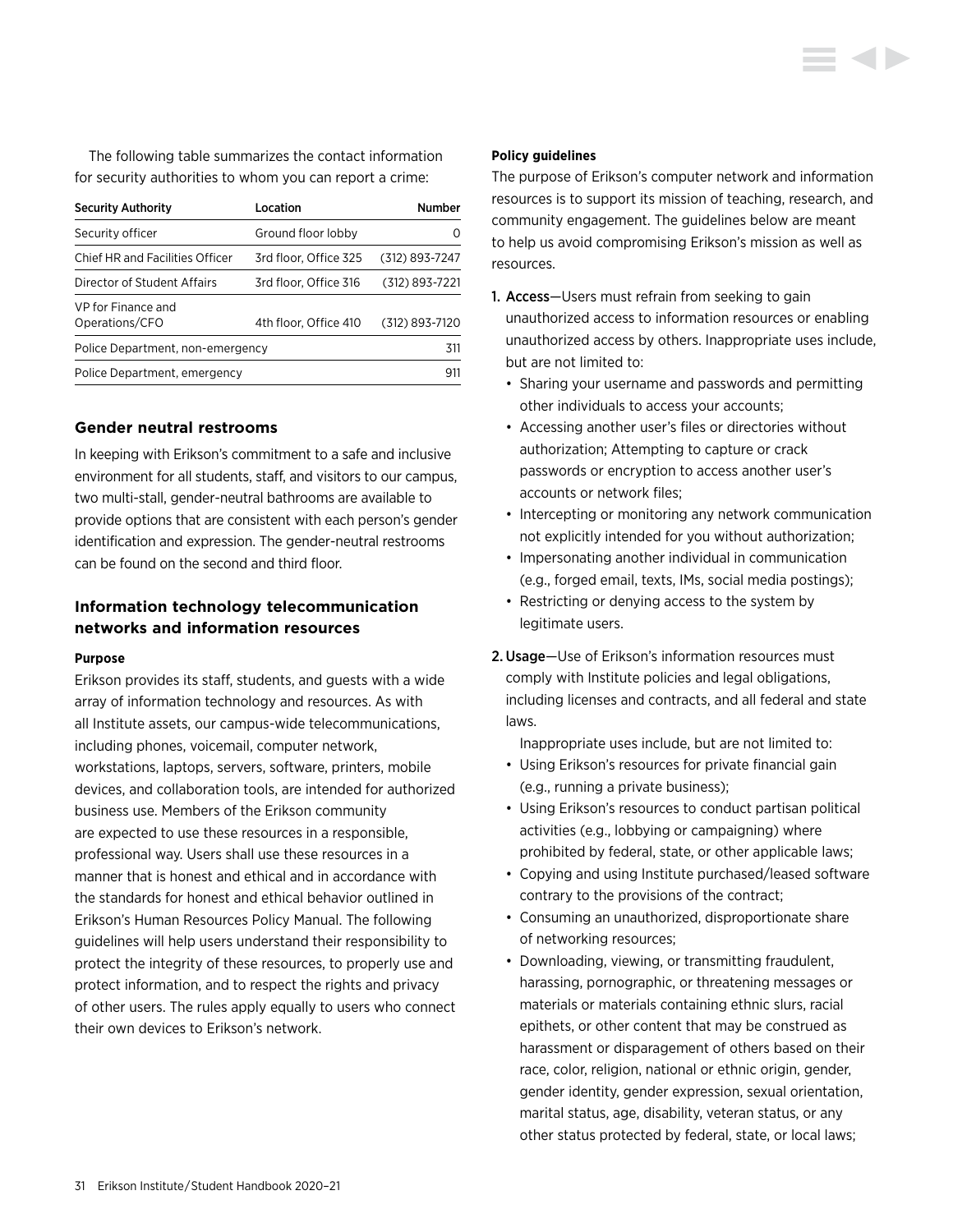- Using copyrighted or licensed digital resources without appropriate permission and/or attribution (e.g., journals, movies, music, software, games, data, etc.). (See Erikson's Intellectual Property Policy and the Peerto-Peer File-Sharing policy for more information);
- Violating the terms of use of online media forums, including social networking websites, mailing lists, chat rooms, and blogs.

Please note that Erikson acknowledges that there may be a legitimate academic or scholarly reason for downloading, viewing or transmitting certain content that in most other contexts would be violative of this policy. If such circumstances arise, please use appropriate discretion in processing such materials.

- 3. Integrity and security of information—Users must respect and protect the integrity of information and information resources and preserve the rights and privacy of individuals. Inappropriate activities include, but are not limited to:
	- Deploying software programs that secretly collect information about individual users;
	- Destroying or altering data or programs belonging to other users;
	- Storing, sending or otherwise processing sensitive personal information about individuals without express authorization and proper security protections or in violation of applicable law. Examples of such information include: financial information, social security numbers, driver's license numbers, state ID numbers, and health information;
	- Transmitting sensitive or proprietary information to unauthorized persons or organizations;
	- Sending unsolicited messages without authorization to a large number of recipients, including staff and students;
	- Transmitting confidential, personally-identifiable information, or information otherwise protected by law, over the network without proper safeguards, which in some instances, such as in the case of transmitting sensitive personal information, may require encryption.

"Personally identifiably information" means information that is identifiable to an individual or reasonably identifiable to a specific device.

- 4.Personal use of Institute-owned networks and information resources—Erikson acknowledges that a certain amount of incidental personal use of Instituteowned information resources may occur. Erikson further acknowledges that a certain amount of such use on personally-owned devices on Erikson network resources may also occur. As a general rule, Erikson does not object to such periodic incidental use so long as it is:
	- Reasonable and limited;
	- Does not interfere with academic commitments;
	- Does not adversely affect or burden Erikson's information systems, the academic environment generally, or other users.

## 5. Erikson's right to access information resources for legal and Institute purposes—Users should have no expectation of privacy when using Erikson's telecommunication networks and information resources for any form of activity, including but not limited to email (personal and business), messaging, accessing the Internet, or engaging in social media. Erikson may monitor communications and other activities taking place on its information systems and reserves the right at its discretion to access, and in some circumstances disclose to third parties, any records, messages, or communications sent, received, or stored on its information systems, without the knowledge and consent of the users who have custody of them, subject to applicable law. Examples of circumstances in which representatives of the Institute may need to access and/ or disclose electronic or other records to third parties (including paper records) include:

- In response to investigations, subpoenas, or lawsuits. Erikson may be required by law to provide electronic or other records, or information related to those records, to third parties;
- In connection with Erikson's own investigations;
- To ensure the proper functioning of the Institute;
- To protect the safety of individuals or the Erikson community;
- To provide, maintain, or improve services; and, in that connection Erikson may also permit reasonable access to data by third-party service providers.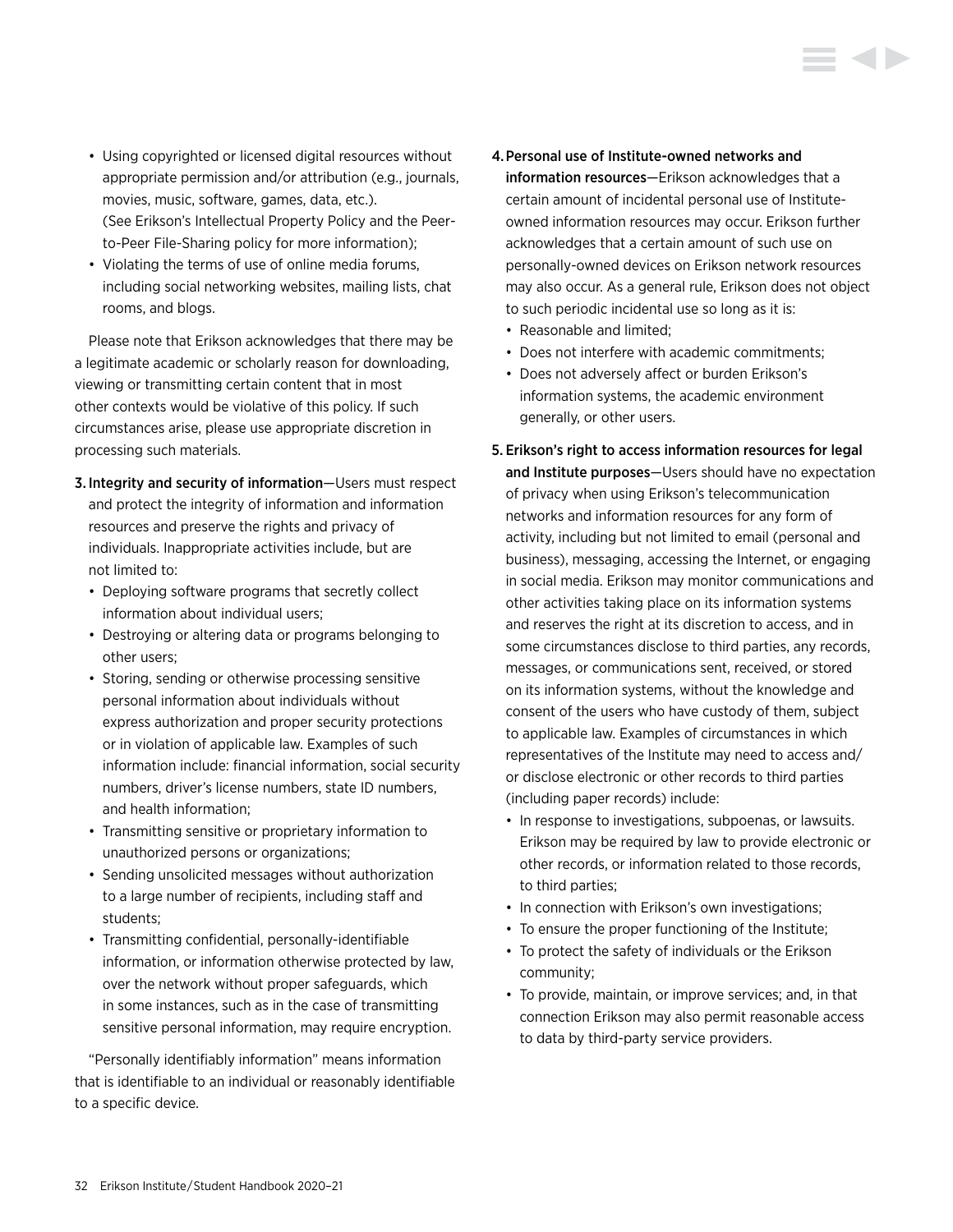#### <span id="page-33-0"></span>**Procedures**

#### *Reporting concerns about or possible misuse of information resources*

Users should report any system defects and concerns with system security to the Information Technology staff. To report suspected misuse of Erikson's computer telecommunications resources, users should follow the procedures outlined in the Whistleblower Policy.

#### *Consequences of misuse of information resources*

Inappropriate use of these resources may result in loss of access and disciplinary action, up to and including termination or dismissal or, in some cases, in civil or criminal prosecution.

#### **Peer-to-peer file-sharing policy**

Peer-to-peer file-sharing software applications are defined as programs that allow computers to share content in the form of music, movies, games, computer files, or software over a local network and the Internet without accessing a centralized distribution server or set of servers. Erikson prohibits the use of peer-to-peer applications on its networks or IT resources to transmit or exchange any videos, music, software, images, or other copyright-protected content, unless the user has valid, written authorization to access and/or distribute such content. Any use of the IT resources in violation of this policy will be subject to discipline or sanctions in keeping with the applicable provisions of IT policies and other Erikson rules and policies. To avoid the risk of copyright infringement, as well as possible exposure to viruses, unexpected material, or spyware, users should obtain materials through the many authorized Internet services that legitimately distribute copyrighted works online, whether music, ebooks, or motion pictures. For a list of authorized services, please contact the library staff.

Erikson expects that any use of its network and IT resources will be consistent with Erikson's policies and compliant with applicable laws. Be aware that Erikson is required by the Department of Education and the 2008 Higher Education Opportunity Act to use a variety of technology-based methods to monitor and combat unauthorized use of its network and IT resources to distribute copyrighted materials in violation of the copyright owner's rights. Erikson is under no obligation to protect a user from a complaint or action arising from any violation, or alleged violation, of the law, including infringement of any intellectual property rights due to use of peer-to-peer, or any other type of "file-sharing," software applications. Users should understand that the fact that material is accessible through the Internet does not mean that accessing and distributing such material is authorized by copyright-holders. Even when users pay for that access, they do not necessarily acquire the right to distribute the material to others.

#### **Privacy policy**

This notice describes the Privacy Statement of Erikson Institute ("Erikson", "we" or "our"), a U.S. non-profit organization. Erikson is committed to protecting your privacy when you visit our website by restricting the use of collected information. This privacy policy outlines how we collect information when you visit our site and how we use that information. You will not be required to submit personally identifiable information, but if you choose to do so, you are accepting and consent to the practices described in this Privacy Statement.

Our business changes constantly, and our Privacy Statement and Terms of Use will change, also. Your continued use of our website following the posting of any amendment shall indicate your acceptance of the revised Privacy Statement.

#### **1. Information we collect**

Anonymous information: Our website automatically captures limited, non-personally identifiable information that your browser makes available. This information may include your internet protocol (IP) address, browser type, computer operating system, time and date you visit, the pages you access, and the address of the page that directed you to our site. We use this data to understand patterns of site activity and to improve the site, so it is more useful for you. This information is not linked in any way to your personal information. Although we cannot guarantee impenetrability of our servers, we have established reasonable physical, electronic, and procedural safeguards for all of the information we collect online.

Personal information: We do not collect personally identifiable information from you unless you supply it voluntarily. The types of personally identifiable information that you may be prompted to consider providing includes, but is not limited to, your name, mailing address, email address, telephone number, ethnic background, gender, marital status, GRE scores, program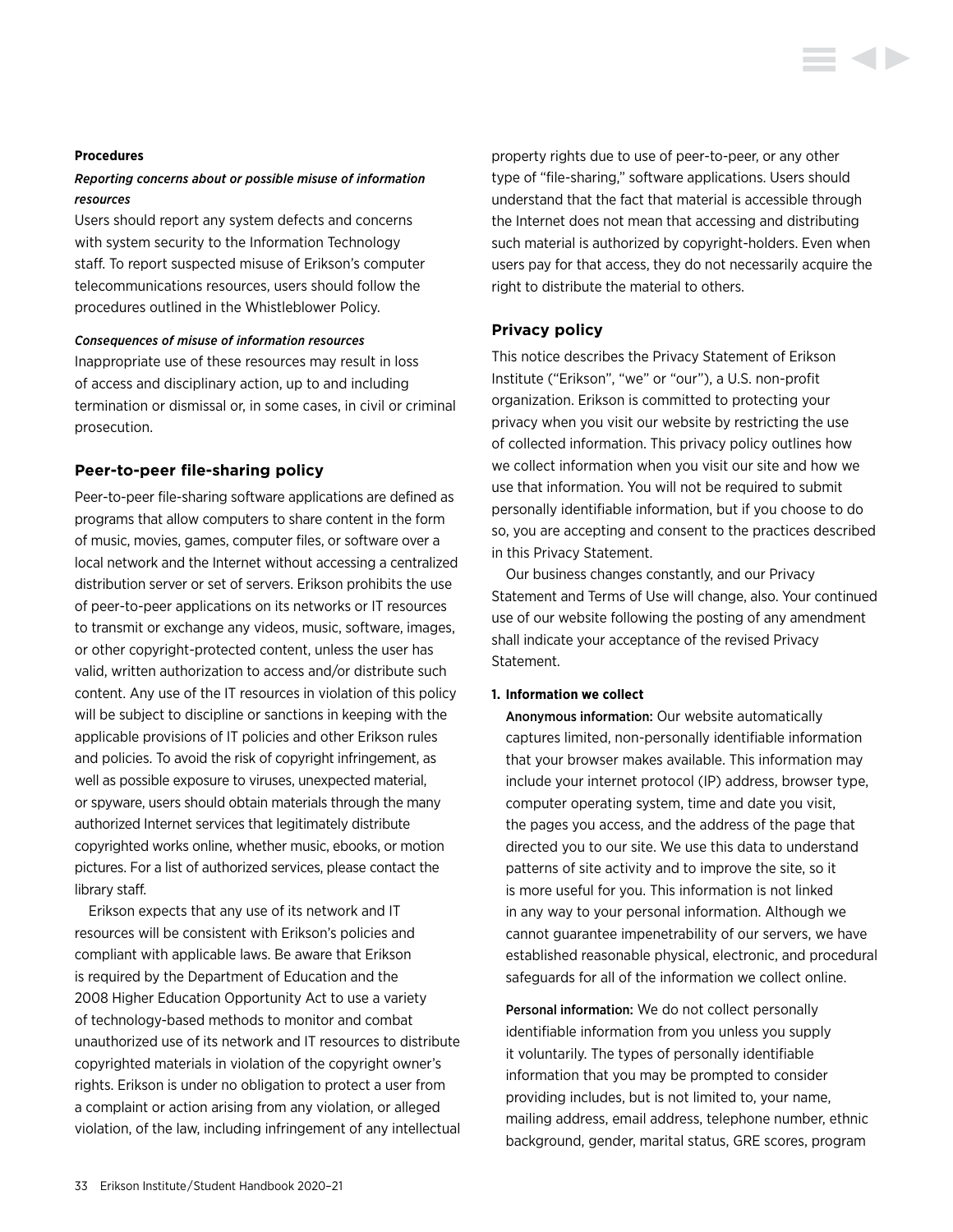interests, date of birth, Social Security number, visa classification, armed forces affiliation, credit card number, citizenship, language spoken, academic experience, work experience, financial information, or other information relevant to an application for admission, request for information, or a transaction. If you reside in the European Union, upon providing your personally identifiable information to Erikson, you will be indicating your explicit consent that the personally identifiable information you have provided may be transferred to, processed, and stored in the United States, in accordance with this policy.

In accordance with the General Data Protection Regulations (GDPR), Erikson will respond to reasonable requests for access to information held about a data subject (identified natural person who is the subject of personal data); rectify information held about a data subject pursuant to a valid request; communicate corrections of personal data to third parties who have received the data; allow a data subject to revoke consent for a particular processing activity; to honor valid requests to restrict the processing of data if requested by a data subject; respond to valid requests for erasure of data held about a data subject; honor requests from a data subject to have their personal data transferred directly to another controller; if technically feasible, and respond to valid requests for erasure of data held about a data subject.

We request personally identifiable information only when necessary to provide a service or to complete a transaction. Examples include subscribing to electronic newsletters or listservs; membership accounts requiring login; completing online surveys; requesting program information; applying for admission to an academic program; registering and paying for events or courses; or making a donation.

Disclosure Regarding Google Display Advertising: We have implemented Google Analytics features based on Display Advertising (e.g., Remarketing, Google Display Network Impression Reporting, the Doubleclick Campaign Manager integration, or Google Analytics Demographics and Interest Reporting).

We use remarketing with Google Adwords and analytics to display content-specific advertisements to visitors who have previously visited our site when those visitors go to other websites that have the Google Display Network implemented. We and other third-party vendors, including

Google, use first-party cookies (such as the Google Analytics cookies) and third-party cookies (such as the DoubleClick cookie) together to report how your ad impressions, other uses of ad services, and interactions with these ad impressions and ad services are related to visits to our site.

Google Analytics does not store any visitor specific data, and we will not use visitor-specific data in any way related to Google Analytics, Google Adwords, and Remarketing. We use aggregated behavioral information to refine our marketing efforts.

At any time, you may choose to opt-out of Google Analytics tracking with the Google Analytics opt-out browser add-on. You can also opt-out of Google Analytics for Display Advertising and customize Google Display Network ads using the Ads Settings.

#### **2. What we do with the personal information we collect**

Through our website, some visitors can access chat rooms, forums, and message boards. Please remember that any information that is disclosed in these areas becomes public information, and you should exercise caution when deciding to disclose your personal information.

We will not sell, trade, or otherwise transfer to third parties your personally identifiable information, except that we may share this data with subsidiaries, affiliates, and vendors we retain to provide services necessary to our operations. Such third parties could include, but are not limited to, website hosting companies, mail delivery service companies, payment processors, and institutional research companies. We also reserve the right to release personally identifiable information (i) when we are under legal compulsion to do so (e.g., we have received a subpoena) or we otherwise believe that the law requires us to do so; (ii) when we believe it is necessary to protect and/or enforce the rights, property interests, or safety of Erikson, our users or others; or (iii) as we deem necessary to resolve disputes, troubleshoot problems, prevent fraud, and otherwise enforce the Privacy Statement and our Websites Terms of Use. Additionally, in the event that Erikson is merged with or becomes part of another organization, or in the event that Erikson is sold or it sells all or substantially all of its assets or is otherwise reorganized, the information you provide will be one of the transferred assets to the acquiring or reorganized entity.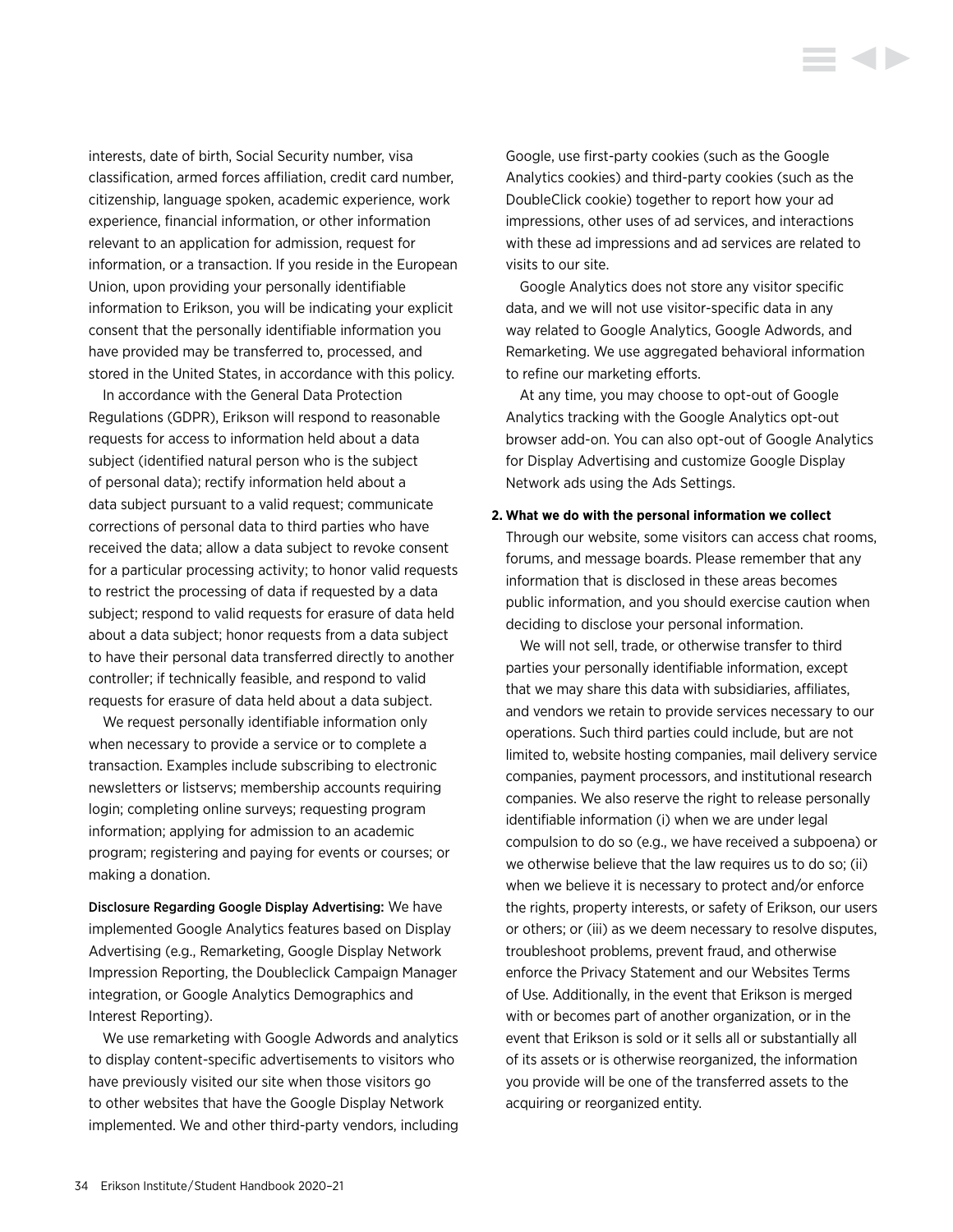#### <span id="page-35-0"></span>**3. Opt-out rights**

Student directory information: Aside from directory information that may be disclosed under the Family Educational Rights and Privacy Act (FERPA), we will not post personally identifiable information about students or graduates without prior permission or as otherwise set out herein. Students who wish to withhold the disclosure of some or all directory information should notify the Registration and Student Records office by October 1 of the academic year concerned.

Alumni directory information: Personal and professional contact information for alumni is collected through various methods and is published online in a searchable, passwordprotected alumni directory. We restrict directory access to alumni and persons connected to the Erikson community and use all appropriate technology to prevent misuse of the data by unauthorized parties. Alumni can request that their contact information be withheld from the directory by contacting us at [alumniservices@erikson.edu](mailto:?subject=).

Email and direct mail: You can opt out of receiving future promotional electronic mailings from us by following the unsubscribe procedures indicated in each mailing. You can opt out of receiving printed promotional mail in the future as well by contacting us at [unsubscribe@erikson.edu.](mailto:?subject=)

Cookies: We use cookies to keep track of and enhance certain user activities on our website, such as logging into your account, accessing your courses or your grades, and other user-specific features. You may block or restrict cookies on your computer or purge them from your browser by adjusting your web browser preferences. You should consult the operating instructions that apply to your browser for instructions on how to configure your browser setting to meet your preferences.

However, because cookies allow you to take advantage of some features or functions of our websites, we recommend that you leave them turned on. For example, EriksonOnline uses Blackboard Learn™, which requires the acceptance of a cookie by your browser to access information in the courses. If you block or otherwise reject our cookies, you will not be able to use this feature.

#### **4.How you can access and update your personal information**

If you have a My.Erikson account, you may access and update your information by clicking on Personal Info. Additionally, you may contact the Associate Registrar at [registrar@erikson.edu](mailto:?subject=) to request updates to your personal information.

#### **5. What about links to other websites?**

This statement applies only to Erikson websites. Our websites may contain links to third party sites. We are not responsible for the content or policies of such sites and recommend that you check the third-party privacy statements posted on their websites.

### **6. How do I ask questions and provide feedback regarding privacy?**

We welcome your questions, comments and concerns about privacy. Erikson is committed to the resolution of concerns or complaints about your privacy and our collection or use of your personally identifiable information. If you have any questions regarding this privacy statement or how we protect your personal data, please contact us at:

Erikson Institute ATTN: Privacy Practices 451 North LaSalle Street Chicago, Illinois 60654-4510 or [webprivacy@erikson.edu](mailto:?subject=)

#### **Smoking policy**

Smoking is not permitted anywhere inside the building. Per City of Chicago ordinance, smoking is not allowed within 25 feet of any building entrance.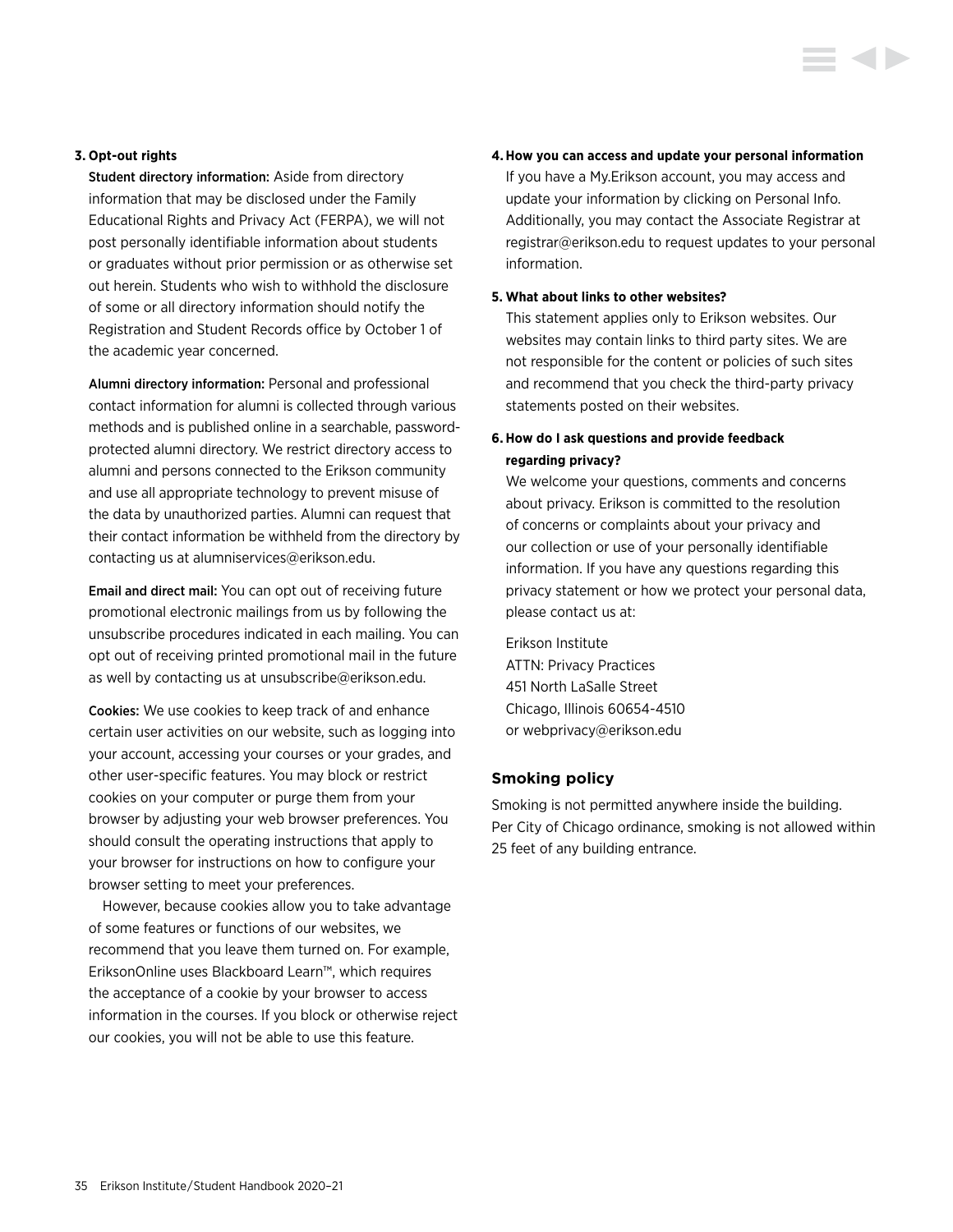# Registration/student records policies and procedures

# **Academic records**

The official records for doctoral students are housed at Loyola University Chicago in the Graduate School office and Loyola's Registration and Records office. The Graduate School maintains the documents pertaining to a student's admission, course work, financial documents, change of status, and dissertation materials, among other items. Loyola's Registration and Records Office maintains anything pertaining to the official academic record, such as the transcript, name documentation, and diplomas, among other items. While Erikson's Registration and Student Records Office maintains academic records pertaining to your admission, course work, and dissertation, Loyola is the official record bearer for the doctoral program.

# **Add / drop procedures**

The following add / drop procedures applies to Erikson courses only. For information on Loyola add/drop procedures, go the Graduate School's website at *[www.luc.edu/gradschool](http://www.luc.edu/gradschool).*

The official add/drop period for each term is published in the academic calendar. Students may add or drop courses through *[my.erikson.edu](http://my.erikson.edu)* during this period. If needed, a revised tuition statement will be issued and you will be informed of any changes in your eligibility for financial aid.

# **Registering for a course after the add/drop period**

Students who wish to register for a course after the add/ drop period must submit a Course Add/Drop Request from, available through *[my.erikson.edu,](http://my.erikson.edu)* to the Registration and Student Records Office. In some cases students may be asked to seek written approval from the course instructor before a Change of Registration will be considered. If approved, you will be informed of any adjustment to your tuition statement. A revised tuition statement will be issued and you will be informed of any changes in your eligibility for financial aid. It is your responsibility to make up any missed course work.

# **Withdrawal from a course after the add/drop period**

Students who wish to withdraw from a course after the add/drop period must submit a Course Add/Drop Request from, available through *[my.erikson.edu,](http://my.erikson.edu)* to the Registration and Student Records Office. Your request to withdraw from a course will be considered official on the date you submit the completed Course Add/Drop Request from to the Registration and Student Records Office.

Once you have withdrawn from the course(s), you will be informed of any adjustment to your tuition statement for the term. Students who withdraw from a course after the end of the add/drop period may be eligible for a refund according to the Institute's [Tuition Refund Policy \(see page 54\)](#page-54-0). The official date of your request will determine the amount of tuition that will be refunded to you, in accordance with the refund policy. A revised statement will be issued and you will also be informed of any changes to your eligibility for financial aid. If you are eligible to receive a refund of tuition, Erikson will issue a check to your current address within three weeks from the date we receive the Change of Registration Form.

▘▟▶

Students who withdraw from a course up to four weeks before the end of the term will receive a grade of W, withdrawal. Students who withdraw from a course during the last four weeks of the term will receive a grade of WF, withdrawal, fail. No student will be eligible to withdraw from a course while an issue regarding the student's possible academic dishonesty or other misconduct is pending with respect to that course.

# **Audited courses**

Students wishing to audit an Erikson course must officially register for the course and submit a written request to the Registration and Student Records Office. A course that is audited does not count as hours attempted, and therefore is not included in the calculation of a student's GPA or progress toward degree completion. Auditors are not required to complete course assignments, including examinations and term papers. Class attendance is required, and auditors have a right to participate in class discussions. A grade of AU indicates satisfactory attendance; students who do not meet the attendance requirement will receive a grade of W. Tuition for audited courses will be two-thirds the tuition charged for courses taken for academic credit.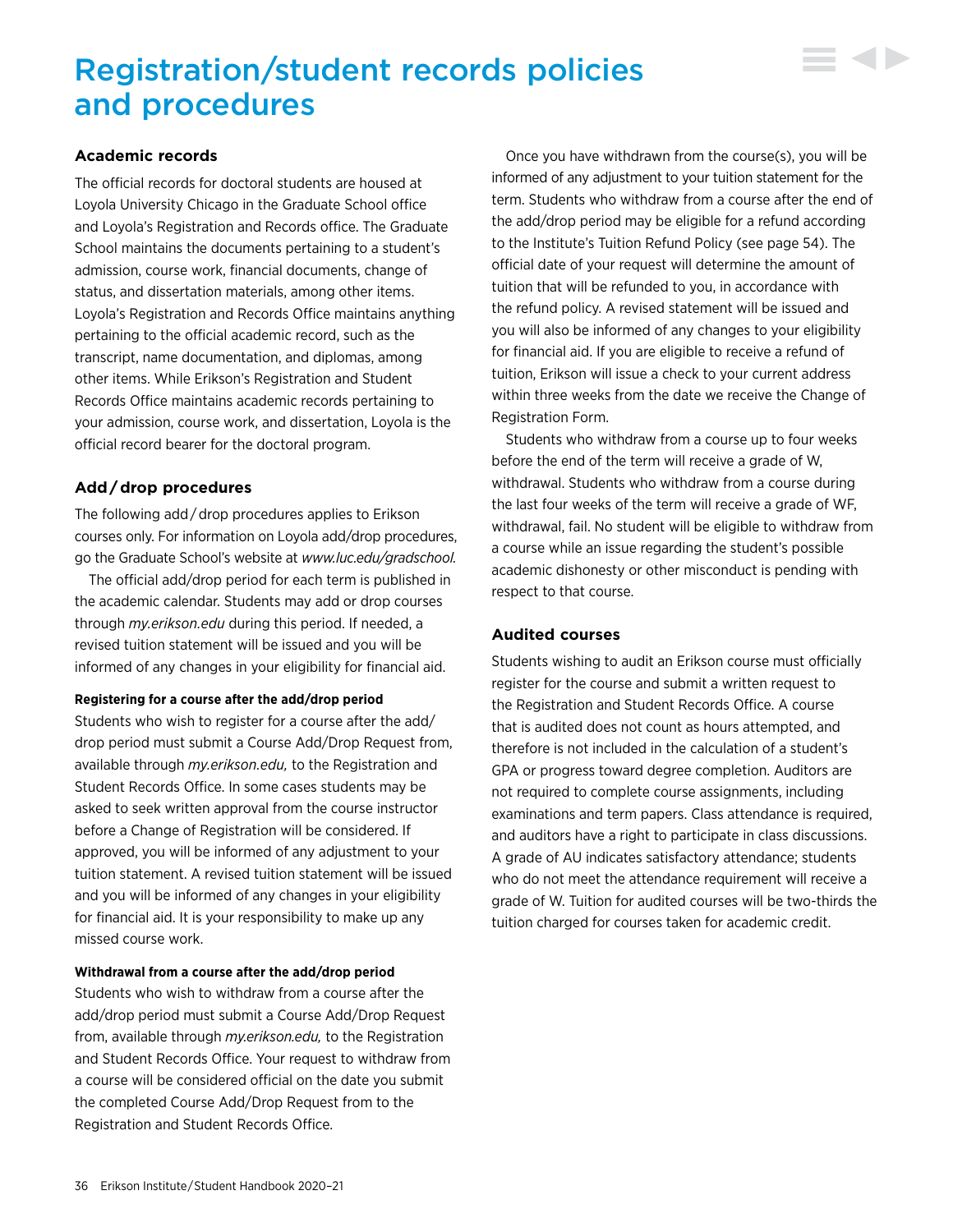# **Change of address**

Students need to change their address at both Erikson and Loyola. Erikson Institute can be notified of a change of address once students submit the change through *[my.erikson.edu.](http://my.erikson.edu)* Loyola can be notified by changing the address in LOCUS. Be sure to include any change in phone number and external email. Students are responsible for notifying Erikson and Loyola of any change in contact information. Returned mail because of incorrect address, including billing, is the responsibility of the student.

# **Change of name**

Students are responsible for notifying both the Registration and Student Records Office of Erikson and the Registration and Records Office at Loyola of any changes to their name.

For Loyola, students must submit the Name Change Request form found on the Registration and Records website at *[www.luc.edu/regrec](http://www.luc.edu/regrec).* The form requires copies of accompanying legal documentation, such as a driver's license, state ID, passport, court order, or similar legal documentation, with the new name. The form and all accompanying documentation must be notarized. The form may be sent by mail, fax, or in person. PDFs will be accepted if electronically signed and certified.

For Erikson, students must complete the Change of Name form. Copies of supporting documentation must also be submitted, including but not limited to driver's license, marriage license, passport, or divorce decree. The form and supporting documentation must be notarized if mailed or faxed to Erikson. If the form and originals of supporting documentation are brought in person to the Registration and Student Records Office, we will make photocopies of the originals without the notary requirement.

Name changes apply to permanent student files (but not their contents) and computer records. Mentions of your previous name as it appears throughout your narrative evaluations, which are part of your official transcript record, are not changed.

# **Extension of time**

If doctoral students exceed six years to complete their degree requirements, a Dean's Time Limit block will be placed on their account by the Graduate School barring them from registering for classes. Students must request an extension of the time limit for completion of degree requirements due to special circumstances (e.g., medical, personal, professional, or research related reasons) in order to remove this hold. A student requesting an extension shall complete an Extension of Time Limit for Completion of Degree Requirements form located in GSPS, attach required information, and must be approved by the dissertation/ thesis chair (if applicable) and the graduate program director. These faculty members make a recommendation on the student's behalf to the Graduate School. Decisions regarding the approval of extensions rest with the Graduate School. When reviewing extension requests, the Graduate School may require additional documentation from the student or the graduate program. In cases where the graduate program recommends that the extension not be granted, the student may petition the Graduate School to consider her/his request.

Extensions are ordinarily limited in duration to one full academic year. If a student has not completed all degree requirements by the extended deadline, the student may request an additional extension for a period of up to one year. In such cases, the graduate program and the Graduate School will review the student's record and future plans to determine whether an additional extension is in the best interests of the student, the program and the Graduate School. Students who do not complete all degree requirements within the required time limit are subject to dismissal from the program.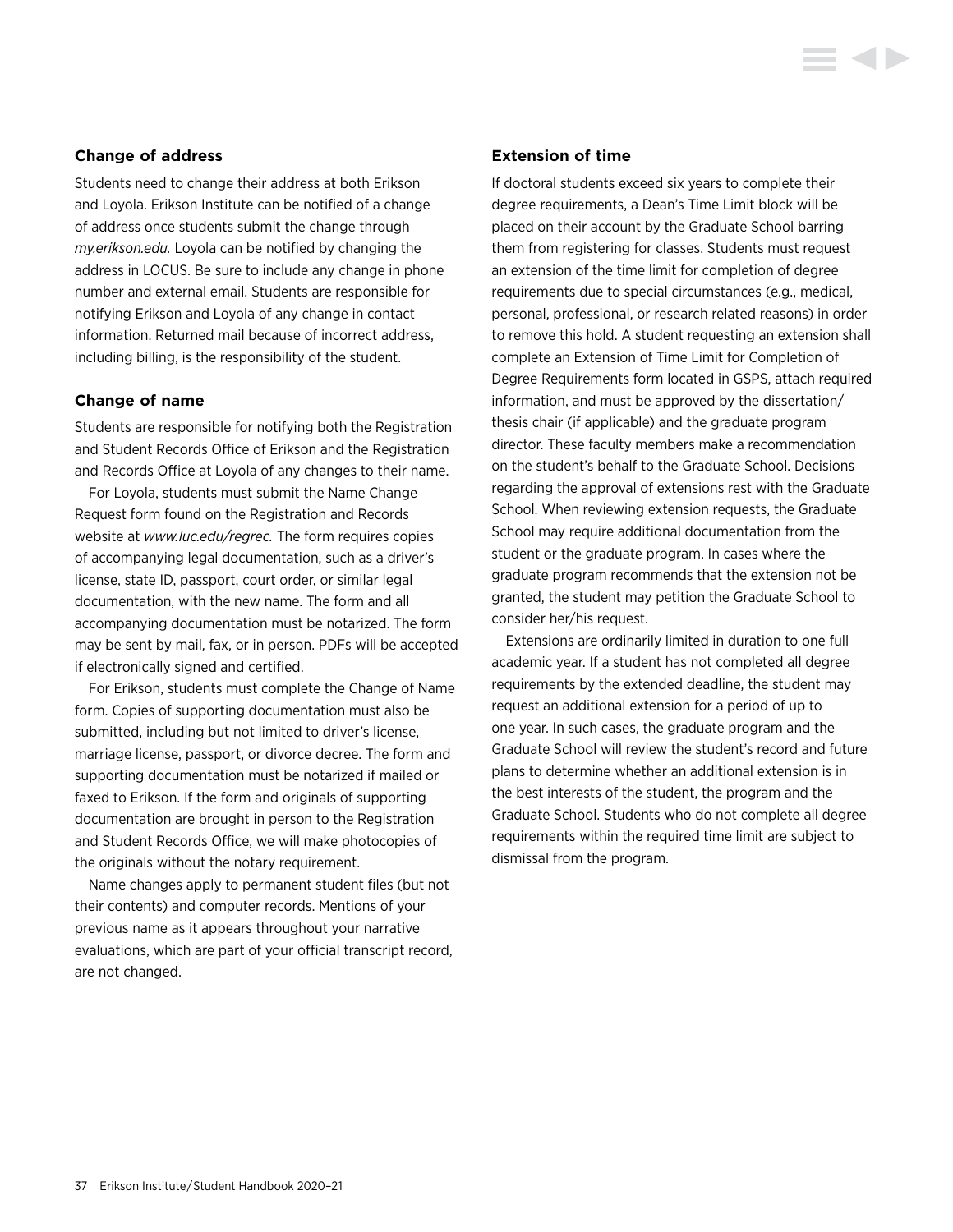# **Holds on registration**

A hold may be placed on a student's registration for a variety of reasons, including but not limited to:

- Failure to pay tuition bills by specified deadlines at either Loyola or Erikson
- Failure to submit complete immunization record to Loyola
- Incompletes from prior term course work
- Unpaid library fines at either Loyola or Erikson
- Surpassing the time limit of six years to complete the degree requirements at Loyola

Students who have a hold on registration:

- Will not be allowed to attend classes at institution where hold is placed
- Cannot access course materials on Erikson Online at Erikson or Sakai at Loyola
- Cannot use library resources at Erikson or Loyola
- Cannot register for future semesters
- Will not have current year financial aid (loans and scholarships) disbursed to them at either Loyola or Erikson
- Will not be eligible to receive an official transcript, or the diploma if applicable, from Loyola

A hold may be placed at Erikson and Loyola either concurrently or separately. However, it is the student's responsibility to take immediate steps to resolve any holds on their registration at either institution. Students who fail to do so by the end of the published add/drop period will incur a late registration fee. Please be aware that instructors may bar late registrants from their classes, resulting in delayed completion of degree requirements and extended time to degree completion.

# **Immunization records**

All doctoral students are required by the State of Illinois to submit immunization records proving immunity to measles, mumps, rubella, tetanus, and diphtheria. This information must be submitted to, and will be housed by, the Wellness Center of Loyola University Chicago.

Proof of immunity is to be entered in LOCUS first. Proof must contain month, day, and year that vaccinations or boosters were administered. Students then must submit originals of the immunization records to the Wellness Center by fax at (773) 508-2505, by mail, or in person at the Granada Center on the Lake Shore campus or the Terry Student Center on the Water Tower campus. No emailed or scanned copies are accepted.

If immunization records are not submitted in a timely manner, a hold will be placed on the students' account barring them from registering in future semesters.

Students that have medical conditions, have religious objections, were born before January 1, 1957, are registered off-campus, or are enrolled half-time or below are exempt from this requirement. Documentation may still be required for this exemption, subject to the Wellness Center's discretion.

# **Incomplete policy**

All doctoral students are subject to the incomplete policy of both Erikson Institute and Loyola University Chicago. The applicable policy is dependent on the location in which the course was taken.

#### **Erikson Institute**

For all courses taken at Erikson Institute, all course work is due the last day of class unless otherwise stated on the individual course syllabus. If you anticipate that you will not meet the deadline, you should arrange to take an incomplete in the course prior to the last day of class. Students must have completed most of the course requirements, including regular attendance, in order to be approved for an incomplete. Incompletes are faculty prerogative and are not guaranteed. An incomplete is considered an exception, not a rule.

To request an incomplete, students submit an Incomplete Request form, which is available from *[my.erikson.edu](http://my.erikson.edu).* You and your instructor will establish a deadline for the completion of your course requirements. Faculty make the final decision about the due date for any work. The deadline can be any date after the end of the semester but no later than the following:

| For fall term courses   | January 13 |
|-------------------------|------------|
| For spring term courses | May 11     |
| For summer term courses | August 24  |

All incomplete requests must be approved in writing by your instructor(s) and the form must be turned in to the Registration and Student Records Office, no later than the last day of class. The Incomplete Request is not officially accepted until it is reviewed and approved by the Registration and Student Records Office.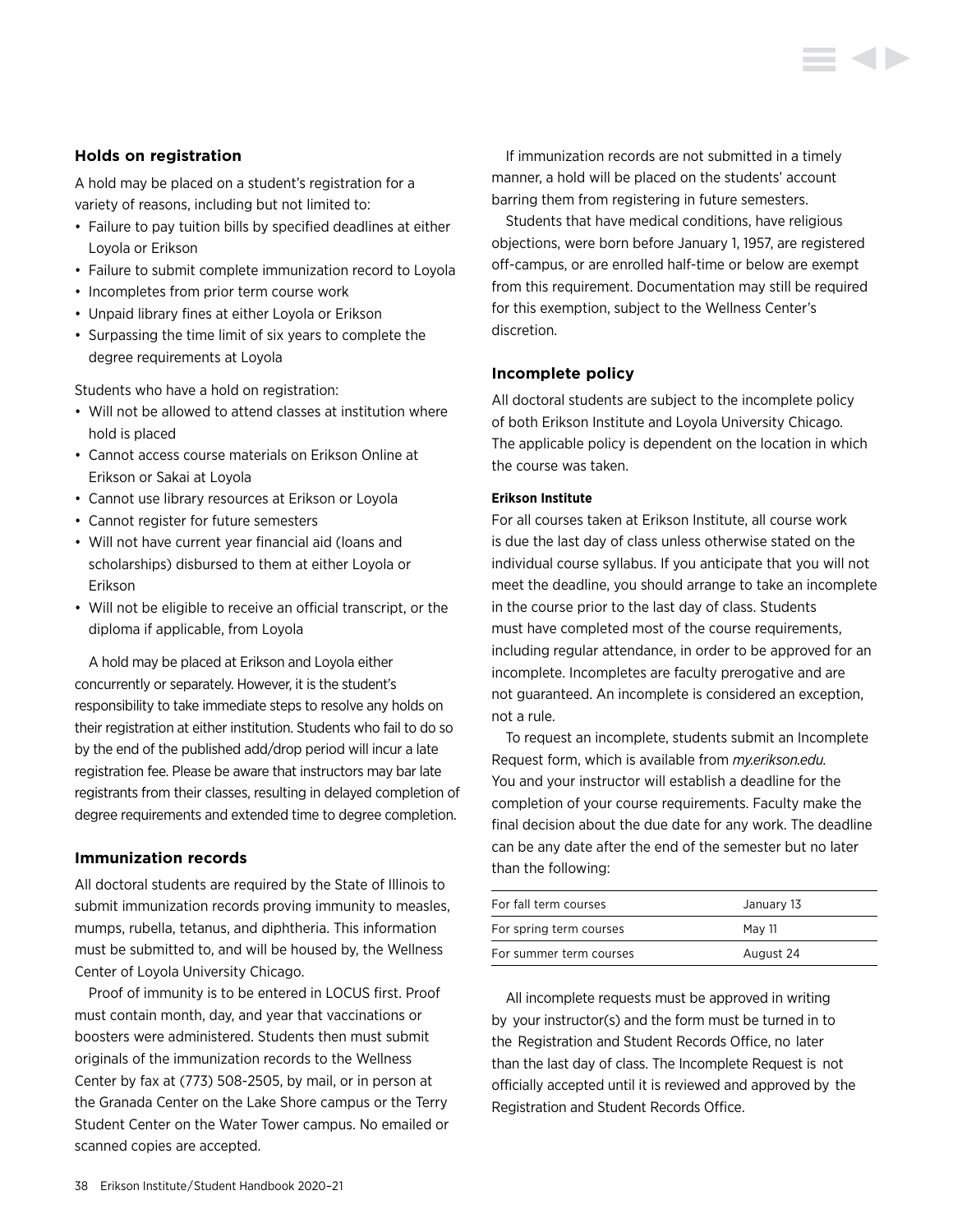A student who does not complete a course, fails to turn in an Incomplete Request form by the last day of class, and is not given a grade by the instructor, will receive a grade of NG, no grade submitted. Grades of I and NG become an FR, failure by rule, if the student has not completed the course requirements by the deadlines established in the academic calendar.

Doctoral students are allowed a maximum of one incomplete to carry in any one year.

Once you have reached the maximum number of incompletes in a given year, you must complete one of the courses for which you have an incomplete before requesting another incomplete for that academic year. The Registration and Student Records Office will not approve an additional request without serious extenuating circumstances.

Incompletes from a prior academic year (excluding summer semester) may not be carried into the next academic year. Please note: Students with incompletes will not be allowed to do an internship. Students may request a leave of absence or be required by the faculty to take a leave of absence to complete incomplete courses.

#### **Loyola University Chicago**

For all courses taken solely at Loyola, The Graduate School expects students to complete all course work by the end of the term during which the course was taken. However, if a student and the instructor make arrangements in advance, a student may receive a grade of "I" (Incomplete) at the end of the term. The student is to complete the outstanding work and submit it to the instructor according to a schedule approved by the instructor, subject to the following Graduate School policies.

For all incompletes assigned, the student must complete and submit all outstanding work to the instructor by the last day of the semester following the term in which the "I" grade was assigned. For example, if a student has an incomplete from a Fall term, they will have until the final day of the subsequent Spring term to complete requirements for the incomplete. For purposes of incomplete grades, the summer sessions are counted together as one term. If the student does not turn in the work by the deadline, the "I" will automatically become an "F." The Graduate School will not approve a change of grade if the student does not complete and submit the work to the instructor within one term of the assignment of an "I" grade.

#### **Independent study**

It is possible that you have interests that go beyond the material covered in the classes or that you may want to pursue questions raised in the course of study. This can be pursued as an independent study course through the Special Topics elective course requirement. All independent study projects must be arranged with a doctoral faculty member and approved by the program director before registering. An independent study should be used as a substantive literature review or research study into a topic closely related to the dissertation.

#### **Leave of absence**

Doctoral students looking to take a leave of absence must do so with Loyola. An official leave of absence is intended for students who wish to discontinue temporarily their graduate studies due to special circumstances (e.g., medical, personal or professional reasons). A leave of absence postpones all deadlines concerning completion of degree requirements and blocks the student from using University resources, including faculty time, for the duration of the approved leave.

The Leave of Absence form is available through GSPS at *[gsps.luc.edu](http://gsps.luc.edu).* Decisions regarding the approval of leaves of absence rest with Loyola's Graduate School. If approved, students must also notify the Registration and Student Records Office, that they are on leave after receiving an approval correspondence from the Graduate School.

The Graduate School may require additional information or documentation from the student and the graduate program director when reviewing requests for a leave of absence. If the graduate program director recommends that the leave of absence not be granted, the student may petition the Graduate School to consider her/his request. International students admitted to the United States on temporary visas must also receive approval from the university's Office of International Programs for information regarding eligibility for a leave of absence.

Leaves of absence are limited to a period of one full academic year. In rare cases, the student may request a renewal of the leave of absence for an additional academic year. For renewals, the graduate program director and the Graduate School will review the student's record and future plans to determine whether an additional leave is in the best interests of the student, the program and the Graduate School.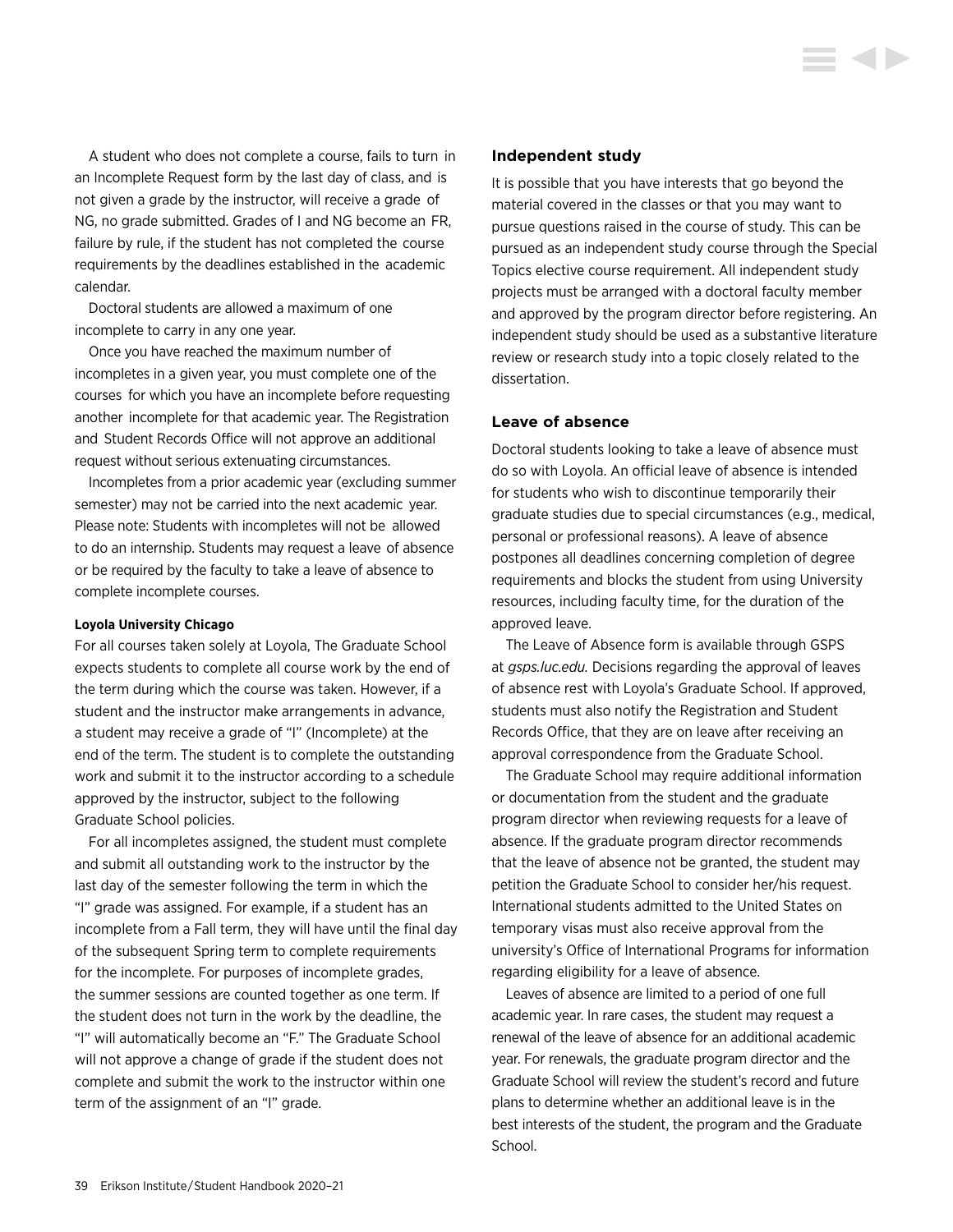In order to be reinstated to active status, the student must notify the Graduate School in writing upon returning from a leave of absence. The student must return to active status in the semester following the expiration of a leave of absence. Failure to do so may result in dismissal from the program. If a student does not return from a leave of absence after two consecutive years, s/he must complete an *Application for Re-Admission* to the program.

# **Official communication**

Erikson Institute, recognizing the increasing need for electronic communication with students, has established email as an official means of communication with its students. In order to ensure consistent and effective communication, an official Erikson email address is required for all students. Erikson will send official communications to the Erikson email account, which is uniquely assigned to each student upon official matriculation at the Institute.

Loyola has a similar policy in regards to their official communication. Students will be expected to check both Loyola and Erikson accounts for any official correspondence from the respective institution. Loyola does offer the option of re-routing their official email correspondence to another account. It is suggested, but not required, that doctoral students route their Loyola email to their Erikson email account. For more information of this process, contact Loyola's IT Help Desk at (773) 508-4ITS.

Erikson Institute expects that every student will receive email at her or his Erikson email account and will read email on a frequent and consistent basis. A student's failure to receive and read Institute communications in a timely manner does not absolve that student from knowing and complying with the content of such communications. All use of email is expected to be consistent with other Erikson Institute policies including the "Information Technology Telecommunication Networks and Information Resources."

Information concerning Erikson emergencies or school closing is published through the following ways:

- *[my.erikson.edu](http://my.erikson.edu)*
- the Erikson Institute homepage at *[www.erikson.edu](http://www.erikson.edu)*
- the main telephone number, (312) 755-2250
- Erikson email accounts
- text message via the Emergency Notification System

Loyola's Loyola Alert system is available to students for notification of any emergencies or closings on Loyola's Lake Shore campus. Students can register at *[www.luc.edu/alert](http://www.luc.edu/alert)* and receive voice messages, text messages, and email alerts.

# **Preferred/chosen name**

The Institute recognizes that many members of its community use names other than their legal or official names first provided to the Institute (official/legal name) to identify themselves. For some students, a chosen or preferred name may be an important component of their identity. Therefore, the Institute has established guidelines that allow students to indicate their chosen or preferred first names to the Institute community even if they have not changed their official/legal names.

#### *Preferred name guidelines*

Erikson Institute students may choose to identify themselves within the Institute community using a preferred first name that differs from their official/legal name. A student preferred name will appear instead of the person's official/legal name in select Institute-related systems and documents, provided that the preferred first name is not being used for the purpose of misrepresentation. The official/ legal name will continue to be used in all Institute-related systems and documents that require a verified legal name.

Preferred names will be used in the following systems and records:

- Student ID Card
- Official Student Email Display Name
- Class and Grade Rosters
- Blackboard
- My.Erikson

Official/Legal names will continue to be used for official Institute records, including but not limited to the following:

- Legal Documents and Reports Produced by the Institute
- Student Account Statement (Bills)
- Financial Aid and Scholarship Documents
- Transcripts
- Enrollment Verifications
- Student Employment Document Service Navigation Panes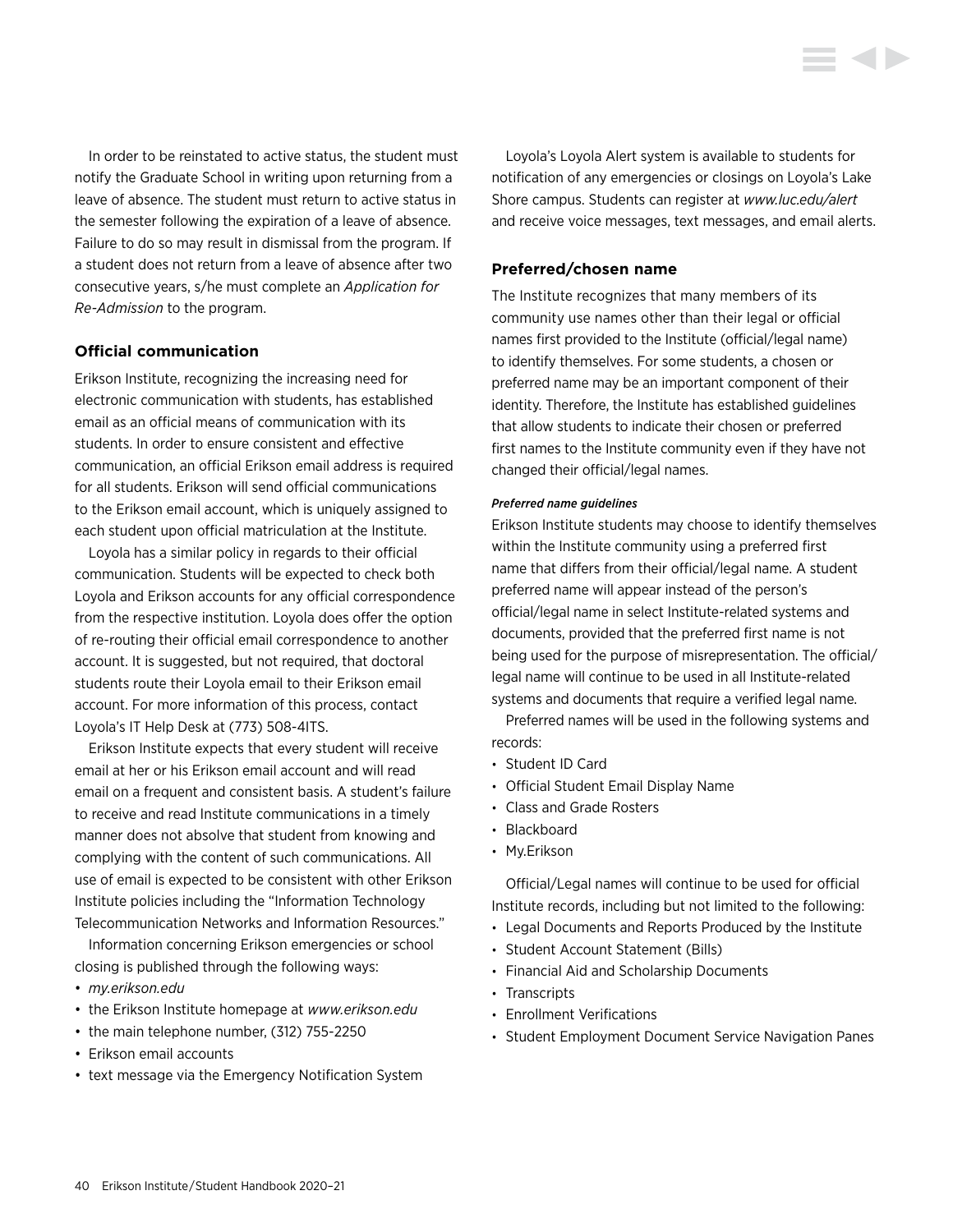# **Readmission**

Students who have withdrawn from Erikson or exceeded the term of their leave of absence must reapply for admission, with both Erikson and Loyola, if they wish to resume their studies at a later time. The admission committee will determine whether or not to readmit a candidate. Readmitted students are subject to all new degree requirements in effect at the time of readmission.

# **Registration**

New and continuing students are required to register for courses during the priority registration period before the beginning of each term in which they are taking courses, doing an internship, doctoral study, dissertation supervision or otherwise engaging in graduate study. All doctoral students are required by Loyola policy to maintain continuous enrollment until the dissertation has been defended. Failure to maintain continuous enrollment may result in dismissal from the program. Only registered students have access to Institute resources, including electronic course materials and syllabi.

For registration purposes, all Erikson requirements need to be registered for at both Erikson and Loyola, even though the courses are taken at Erikson's campus. All Loyola requirements are registered for and taken at Loyola's campus only.

Students are responsible for registering in a timely manner. Registration information will be provided to students well in advance of registration deadlines.

# **Repeated courses**

Occasionally students may be required to repeat a course due to poor performance, low cumulative grade point average, or failure to complete an Incomplete in a timely manner. All attempted courses appear on the student's official academic transcript, and repeated courses are assigned an "R" notation to indicate that the course has been repeated. Only the grade earned in the most recent repeated course is used in the calculation of the grade point average.

Students who are required to repeat a course must pay the full cost of tuition for the course. Students will not receive Erikson or Loyola fellowship or scholarship funds for repeated courses. Federal and alternative loans may be available for students who are eligible for the loan programs.

# **Review of records — Erikson Institute**

The Family Educational Rights and Privacy Act (FERPA) affords any individual who is or has been a student at Erikson Institute certain rights with respect to their educational records. "Education records" are records maintained by the Institute via documents, computer files, or other materials that contain information directly related to a student.

A student's rights under FERPA include:

1. The right to limit or allow access to personally identifiable information contained in the student's education records. FERPA authorizes disclosure of what is considered directory information for all student records without consent if no modifications to access are made.

#### *Directory Information*

Directory information includes name, telephone, email, degree or certificate program, class, participation in activities, dates of attendances, degrees and awards received, photograph, and the most recent previous educational agency or institution attended. An annual notification of FERPA policies shall be made available to students and shall include the types of education records and information designated by Erikson Institute as directory information.

 Directory information may be released to the following person(s) or for the following reason(s) without consent:

- School officials who has a legitimate educational interest if the official needs to review an education record in order to fulfill his or her professional responsibility;
- Other schools to which a student is transferring;
- Specified officials for audit or evaluation purposes;
- Appropriate parties in connection with financial aid to a student;
- Organizations conducting certain studies for or on behalf of the school;
- Accrediting organizations;
- To comply with a judicial order or lawfully issued subpoena;
- To military recruiters under the Solomon Act;
- Appropriate officials in cases of health and safety emergencies; and
- State and local authorities, within a juvenile justice system, pursuant to specific State law.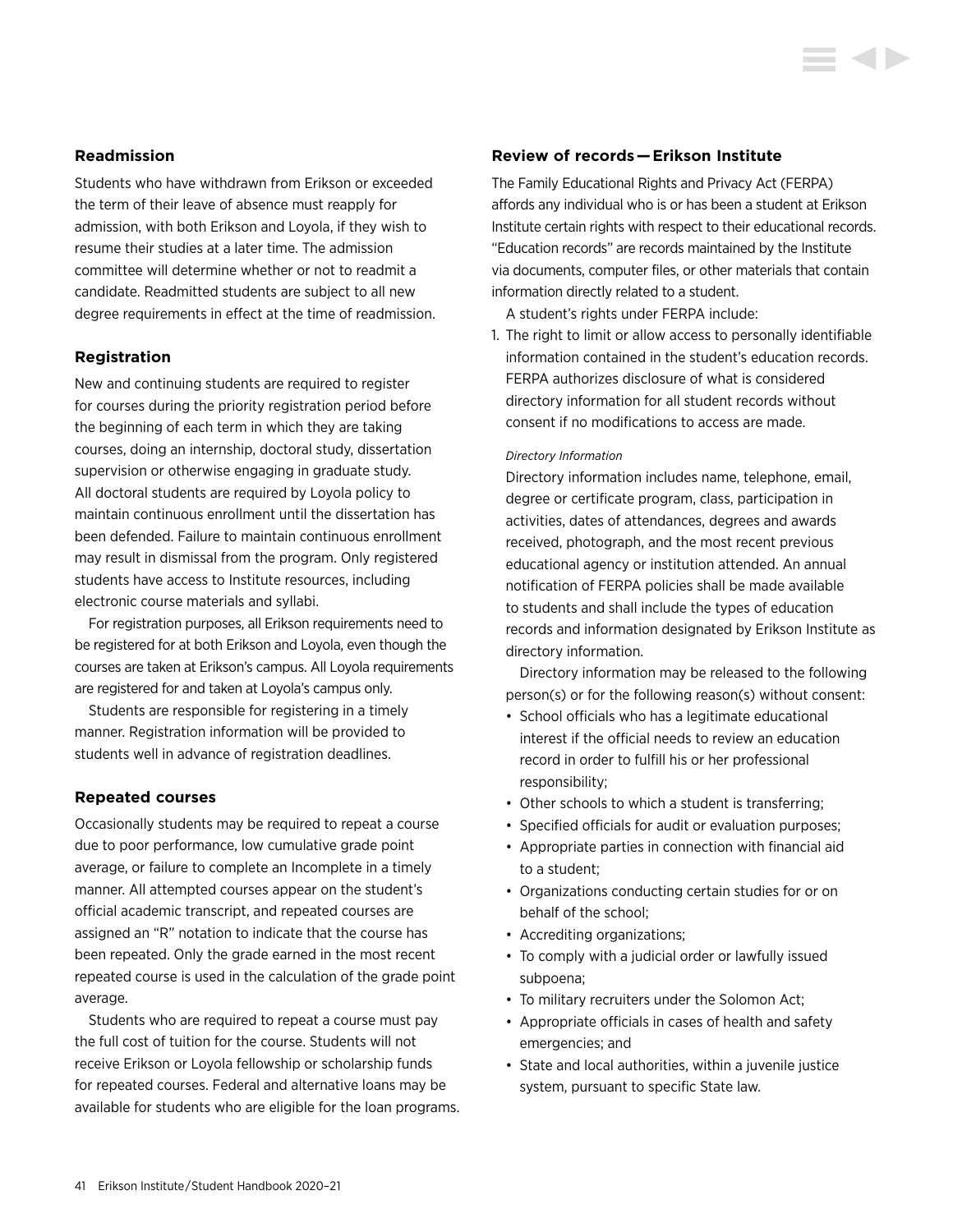Any student who does not desire inclusion of some or all of directory information in the Institute Directories or other dissemination of the information by the Institute should notify the Registration and Student Records Office in writing no later than October 1 of each academic year concerned. Students may not prohibit the verification of attendance or of the awarding or lack of awarding of a degree or certificate, nor may they prohibit Erikson school officials from gaining access to information used in a professional capacity.

# *Allowing Access*

Educational records, excluding directory information, are only accessible to third-parties with the written permission of the student, with the exception of Erikson school officials. However, the following documents are not educational records for the purposes of FERPA:

- Records kept in the possession of the maker that are used only as a personal memory aid and not accessible to any other person;
- Employment records related solely to a student's capacity as an employee of the Institute, except where a current student is employed based on student status (e.g., work-study, graduate assistantship, etc.);
- Records maintained for compliance with local law enforcement;
- Medical and mental health records made, maintained, or used by professionals in connection with the treatment of a student that are available only to persons providing treatment; and
- Records with information about an individual created after she/he is no longer a student at the Institute.
- 2. The right to inspect and review the student's education records.

 Students should submit to the Director of Enrollment Management a written request that identifies the record(s) they wish to inspect. The appropriate official will make arrangements within 45 days of the receipt of request for access and notify the student of the time and place where the records may be inspected. If the official to whom the request was submitted does not maintain the records, the student will be advised of the correct official to whom the request should be addressed. Copies of any records

or portions of records may be provided to the student on request for a fee that covers the Institute's costs of copying.

 Note: Letters of recommendation written for students' files prior to January 1, 1975, will remain confidential, and under no circumstances will be revealed to students. Students may have access to letters written after January 1, 1975, unless they have signed a waiver of their right to read confidential recommendations

3. The right to request the amendment of the student's education record(s) if believed to be inaccurate or misleading.

 A student may ask Erikson Institute to amend a record that she/he believes is inaccurate or misleading. The student should write to the Erikson Institute official responsible for the record, clearly identify the part of the record she/he wants changed, and specify why it is inaccurate or misleading.

 If Erikson Institute decides not to amend the record as requested by the student, the student will be notified of the decision and advised of his or her right to a hearing regarding the request for amendment. Additional information regarding the hearing procedures will be provided to the student when notified of the right to a hearing.

 Notwithstanding the outcome of such a hearing, if the student wishes to insert a written explanation respecting the content of the disputed record into the record, such written explanation will be accepted and included in the record.

4. The right to file a formal complaint with the U.S. Department of Education concerning alleged failures by Erikson Institute in FERPA compliance.

 Complaints regarding alleged FERPA violations should be addressed to:

Family Policy Compliance Office U.S. Department of Education 400 Maryland Avenue, SW Washington, DC 20202-4605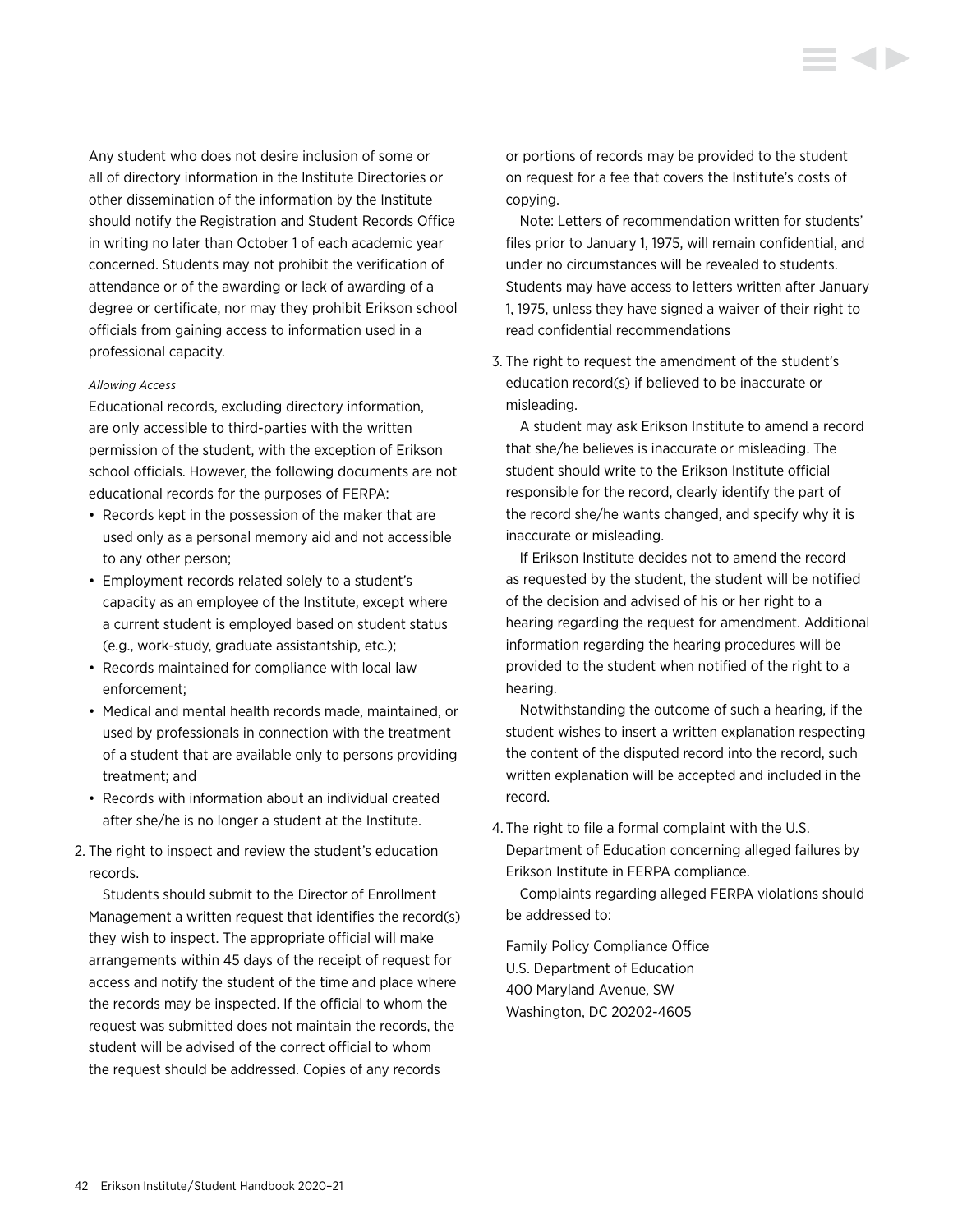#### **Review of records — Loyola University Chicago**

The Family Educational Rights and Privacy Act of 1974, as amended, (FERPA), as amended, specifically addresses the rights of students as they pertain to their education records. Education records are those records which directly relate to the individual student currently or formerly in attendance and are maintained by Loyola University Chicago (Loyola). The following information serves as Loyola's annual notification of the students' rights and provides links to valuable resources to help members of the Loyola community better understand their responsibilities under FERPA. Important Notice: As of January 3, 2012, the U.S. Department of Education's FERPA regulations expand the circumstances under which your education records and personally identifiable information (PII) contained in such records—including your Social Security Number, grades, or other private information—may be accessed without your consent. First, the U.S. Comptroller General, the U.S. Attorney General, the U.S. Secretary of Education, or state and local education authorities ("Federal and State Authorities") may allow access to your records and PII without your consent to any third party designated by a Federal or State Authority to evaluate a federal- or statesupported education program. The evaluation may relate to any program that is "principally engaged in the provision of education," such as early childhood education and job training, as well as any program that is administered by an education agency or institution. Second, Federal and State Authorities may allow access to your education records and PII without your consent to researchers performing certain types of studies, in certain cases even when we object to or do not request such research. Federal and State Authorities must obtain certain use-restriction and data security promises from the entities that they authorize to receive your PII, but the Authorities need not maintain direct control over such entities. In addition, in connection with Statewide Longitudinal Data Systems, State Authorities may collect, compile, permanently retain, and share without your consent PII from your education records, and they may track your participation in education and other programs by linking such PII to other personal information about you that they obtain from other Federal or State data sources, including workforce development, unemployment insurance, child welfare, juvenile justice, military service, and migrant student records systems.

1. Loyola students have the right to inspect and review their education records within 45 days from the day the University receives a request for access.

Students of Loyola University Chicago have the right to inspect and review their education records within 45 days from the day the Loyola receives the student's request for access. If a student wishes to review parts of their education record that are not directly available to them through LOCUS (the student portal in to the student information system), the following procedures should be followed:

- 1. submit a written, signed request to the director of the department maintaining the record being requested
- 2. identify the record(s) to be inspected
- 3. state to whom the record is to be released, and
- 4. indicate the purpose of the request

The university official will make arrangements for access and notify the student of the time and place where the records may be inspected. If the records are not maintained by the University official to whom the request was submitted, that official will advise the student of the correct official to whom the request should be addressed.

The academic and administrative offices of the university maintain records that are unique to their relationship with individual students. These offices and records maintained by these offices include, but are not necessarily limited to the following:

- Bursar's Office: Student account files and Perkins loan information.
- Departments and Colleges: Academic advising records, admission files, including ACT, SAT and TOEFL scores, and high school and college transcripts and other scholastic records.
- Financial Assistance: Financial assistance application files, student federal work-study information, scholarships and Stafford loan information.
- Intercollegiate Athletics: Injury reports, scholarship contacts, performance records, height and weight information.
- Registration and Records: Permanent record of academic performance (grades, transcript, including supporting documents), course schedules, transfer credit articulation.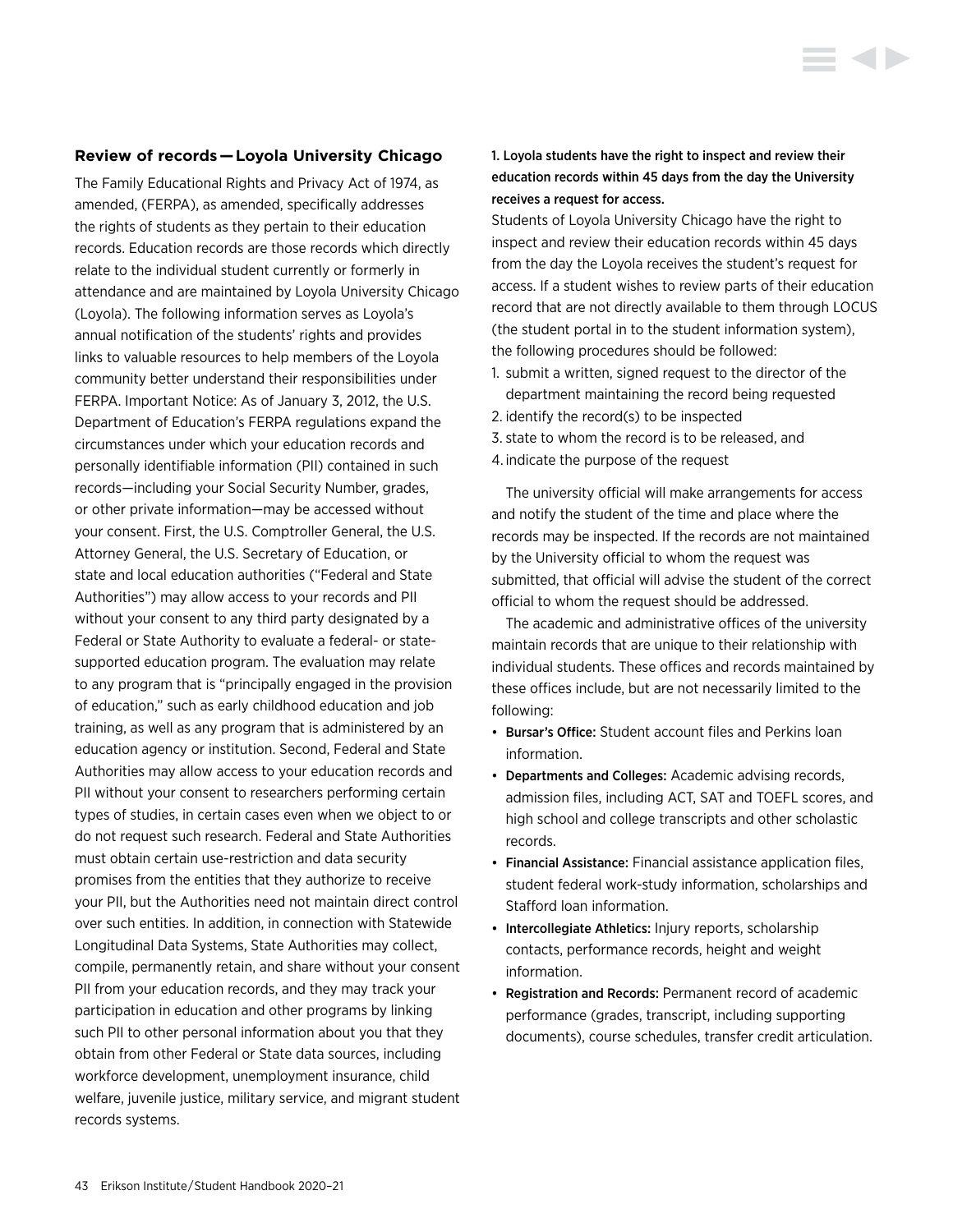- Residence Life: Residential life and housing services files.
- Student Life: Student activity files, student disciplinary files, multi-cultural programs and services files, and intramural sports files
- Student Services: Career planning and placement files, international program files, services files, and learning assistance services files.
- Undergraduate Admission and other admission offices: Admission files on prospective students.
- University Library: Circulation records.

Please note that the Stritch School of Medicine and the School of Law maintain their own admissions, registrar, financial, and student affairs offices and keep records similar to those listed for the same central university offices.

# 2. Loyola students have right to request the amendment of their education records that they believe are inaccurate or misleading.

A student may request, in writing, that Loyola amend a record that he or she believes is inaccurate, misleading, or otherwise in violation of the student's privacy under FERPA. The student should write the university official responsible for the record (see above), clearly identify the part of the record the student wants changed, and specify why the record should be changed. If the University decides not to amend the record the student will be notified in writing of the decision. The student will be advised of the right to a hearing regarding the request for amendment. Additional information regarding the hearing procedures will be provided to the student when he or she is notified of the right to a hearing.

# 3. Loyola students have the right to consent to disclosures of personally identifiable information contained in their education records, except to the extent that FERPA authorizes disclosure without consent.

Consent to disclose personally identifiable information must contain the following information:

- 1. the specific information to be released;
- 2. The purpose for the release;
- 3. The Identity of the person to whom the information is being released; and
- 4. Signed and dated by the student.

Permission to release may also be granted electronically through LOCUS in the form of a transcript or verification of education request.

One exception which permits disclosure of personally identifiable information contained in your education records without your consent is disclosure to school officials with legitimate educational interests. A school official is a:

- Person employed by the university in an administrative,. supervisory, academic or research, or support staff position (including campus police and security personnel and health staff), acting in the student's educational interest within the limitations of their "need to know."
- Person or company with whom the university has contracted as its agent to provide a service in lieu of using university employees or officials (such as an attorney, auditor, or collection agent,.temporary staffing agencies and outsourced vendors)
- Person serving on the Board of Trustees.
- Student serving on an official committee, such as a disciplinary or grievance committee, or assisting another school official in performing his or her tasks.

Outsourced vendors are those parties helping the university provide students access to services relating to their education. For example, the bookstore will be provided with course schedules to assist students with procuring textbooks and other course materials.

The university may disclose a Loyola University student's education records, without consent, to officials of another postsecondary education institution in which the student has applied or seeks to enroll.

4. Loyola students have the right to refuse to permit Loyola University from disclosing "Directory Information." Directory Information is information contained in an education record that would not generally be considered harmful or an invasion of privacy if disclosed. Loyola has designated the following personally identifiable information as public ("directory") information; the student's:

- Name
- Address(es)
- Telephone number(s)
- e-mail address(es)
- Photograph
- Major and minor field(s) of study, including the college, division, department, institute or program in which the student is enrolled
- Dates of attendance
- Grade level, e.g., freshman, sophomore, junior, senior or graduate level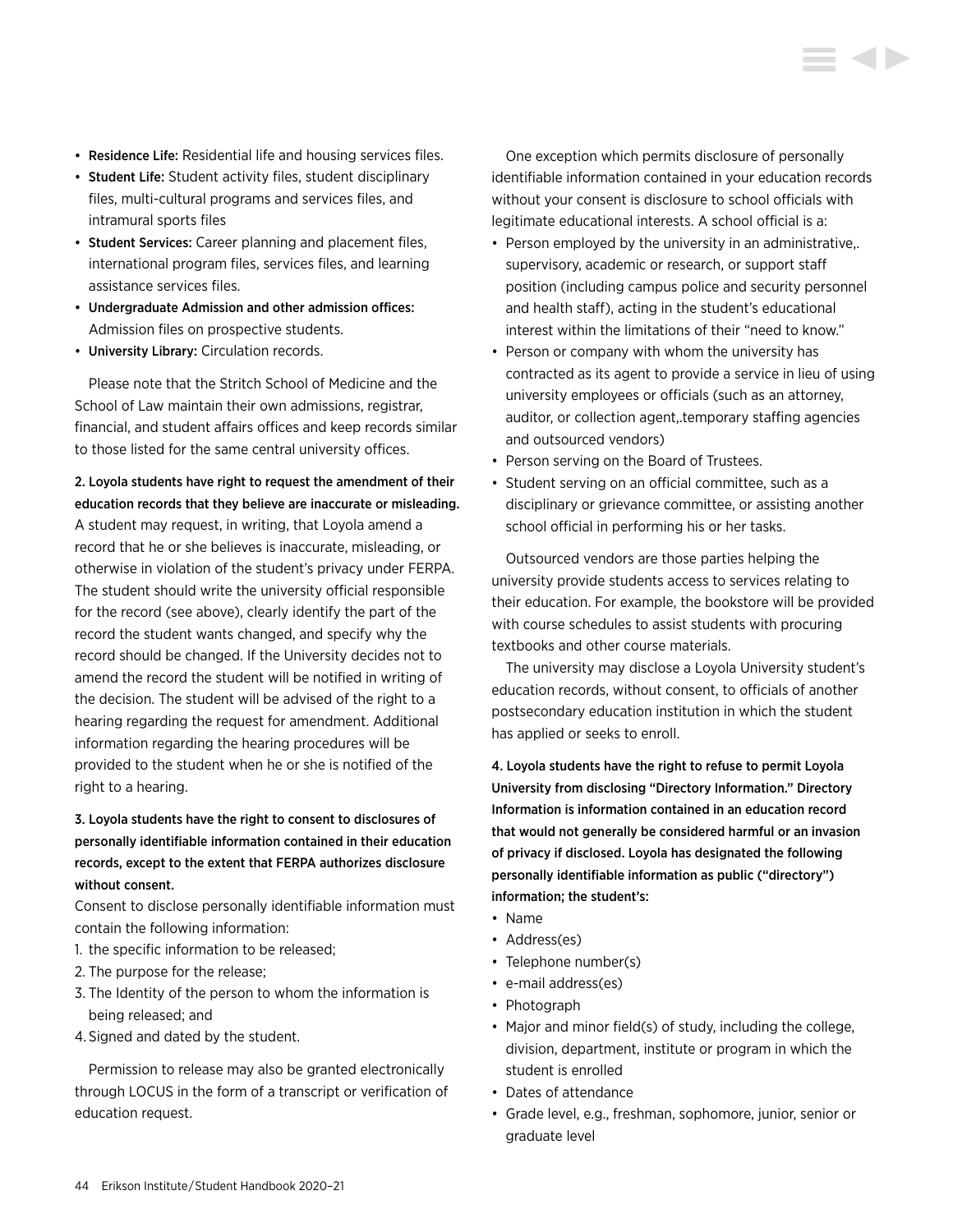- Enrollment status, e.g., undergraduate or graduate, full-time or part-time
- Date of graduation
- Degree(s) received
- Honors or awards received, including selection to a dean's list or honorary organization
- Participation in officially recognized activities and sports
- Weight and height where the student is a member of athletic teams

Directory Information will never include the following:

- Race
- Gender
- Social Security Number (or a part thereof)
- Grades
- GPA
- Country of Citizenship
- Religion

Loyola students have the right to have the release of their Directory Information blocked. Students may apply and remove a block by simply going through their student page in LOCUS. The *Directory Information Non-Disclosure Form* (PDF) is also available to make this request of the Office of Registration and Records. A FERPA Block remains in effect until the student removes it or notifies the Office of Registration and Records, in writing, that the Directory Information block is to be removed.

Please note the following impact of placing a Directory Information Hold on your record:

- Loyola receives many inquiries for Directory Information from a variety of sources outside the institution, including friends, parents, relatives, prospective employers, the news media and honor societies. Having a Directory Information Block on one's student record will preclude release of such information, even to those people.
- Loyola officials must inform the enquiring third party that, "Loyola University Chicago has no record of the named individual being a student at our institution."
- A non-disclosure block applies to all elements of directory information. Loyola does not selectively apply nondisclosure blocks to directory information items.
- The University assumes no liability as a result of honoring your request. Loyola assume assumes no responsibility to contact you for subsequent permission to release the hold.

5. Loyola students have right to file a complaint with the U.S. Department of Education, Family Policy Compliance Office, concerning alleged failures by the university to comply with the requirements of FERPA. Family Policy Compliance Office

U.S. Department of Education 400 Maryland Avenue, SW Washington, DC 20202-5901

Inquiries about the use of directory information or any other FERPA related matter should be directed to Eric C. Pittenger, Associate Registrar, Office of Registration and Records, Loyola University Chicago, by phone (312-915-7234) or by e-mail [\(FERPA@luc.edu](mailto:FERPA%40luc.edu?subject=)).

# **Transcript requests**

Transcript requests are made with Loyola's Registration and Records office. An official academic transcript is issued only upon written approval of the student. All students will be required to make the request through LOCUS. Current students can log into LOCUS and choose Request Official Transcript on the main page. Former students will also be required to order through LOCUS, but must first be re-routed to it through a link at Registration and Record's website, *[www.luc.edu/regrec](http://www.luc.edu/regrec).* No fee is charged for transcripts sent by regular mail. There are fees charged for expedited mailing services. Allow one to two business days for transcript to be processed and mailed.

Please note that Loyola will not issue transcripts for students who have a financial or other type of "hold" on their accounts. The hold must be removed by the office applying the hold before a request will be processed.

# **Transfer credit**

It is expected that all work for the doctoral program will be completed at Erikson and Loyola. Transfer credit is not accepted for previous graduate level work, as is standard to programs at a doctoral level. The only exception to this policy is if a student earned his or her master's degree at Erikson Institute. This would do away with the following requirements for the program: Human Development I at Erikson, Cognitive Development at Loyola, and one of the internship requirements.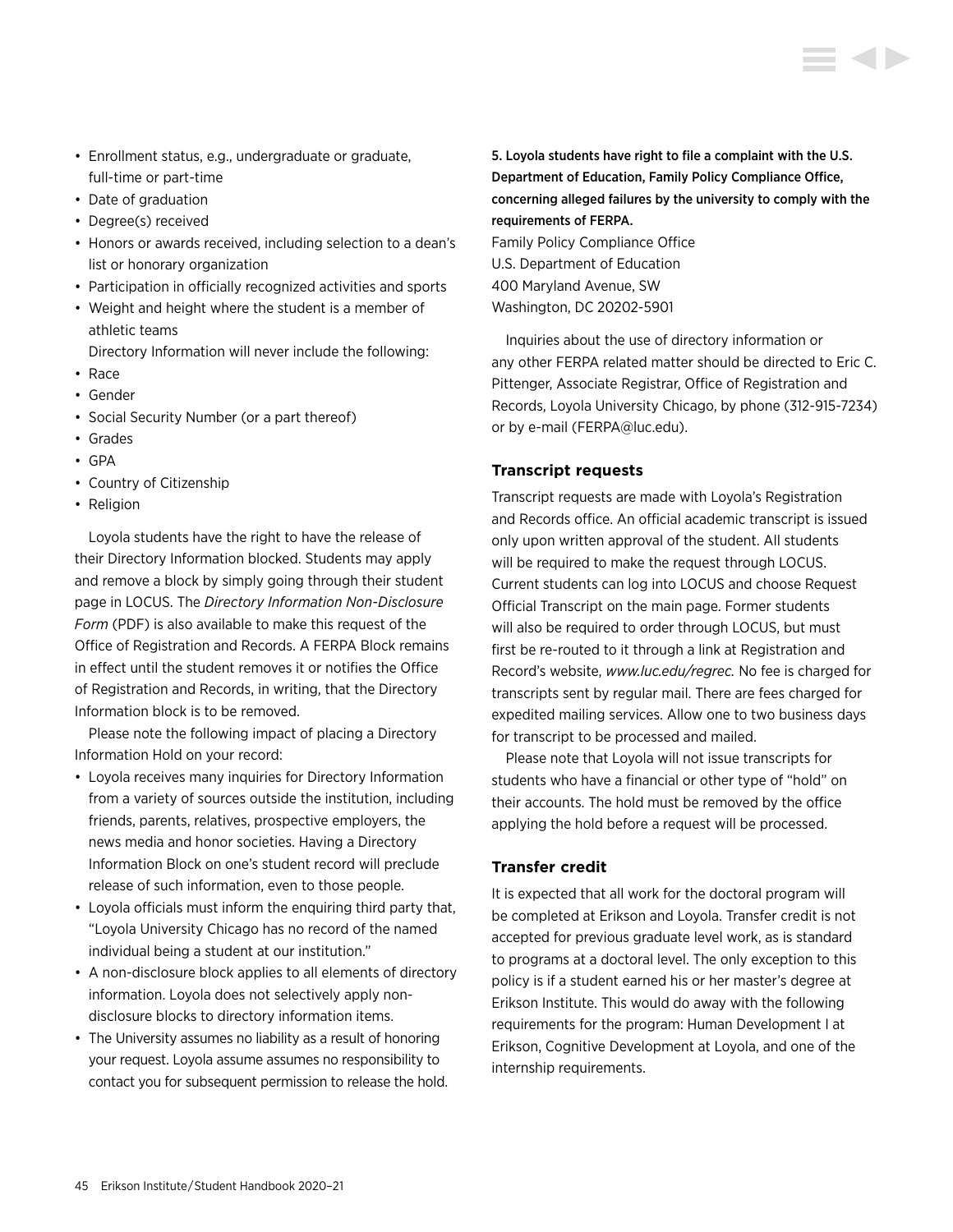# **Withdrawing from the doctoral program**

An enrolled student who wishes to withdraw from the doctoral program during any semester must notify the Interim Dean, Dr. Mooney-Melvin, of the Graduate School as well as the program director, Dr. Korfmacher, in writing. An email is sufficient. A student is considered to be in attendance until such notice has been received by the Graduate School and the program director. It is the student's obligation to inform the Graduate School promptly of the intention to withdraw. Telephone messages or nonattendance in class are not considered official notification.

A student may be required to withdraw from the university because of academic deficiency, lack of sufficient progress toward completion of degree requirements, failure to adhere to university requirements, degree requirements and/or regulations for conduct or failure to meet financial obligations to the university.

For courses at Erikson, you will receive a grade of WF or "Withdrawal, Fail" in the courses you failed to complete if you stop attending classes and do not complete courses without officially withdrawing from the doctoral program or requesting a leave of absence. This may jeopardize your chance at readmission at a later date, if you wish to resume your studies.

All financial refunds or obligations are dated from the date of formal notice of withdrawal and not from the date of the last class attended. For Loyola's refund policy, go to *[www.luc.edu/bursar](http://www.luc.edu/bursar)* for more information.

#### **Erikson refund policy**

It is in your best interest to notify Erikson of your decision to withdraw as soon as possible. The date of your official withdrawal will determine the amount of tuition that may be refunded to you. [See Erikson's Refund Policy on page 54.](#page-54-0)

If you are eligible to receive a refund of tuition, Erikson will issue a check to your current address within three weeks from the date the student is officially withdrawn.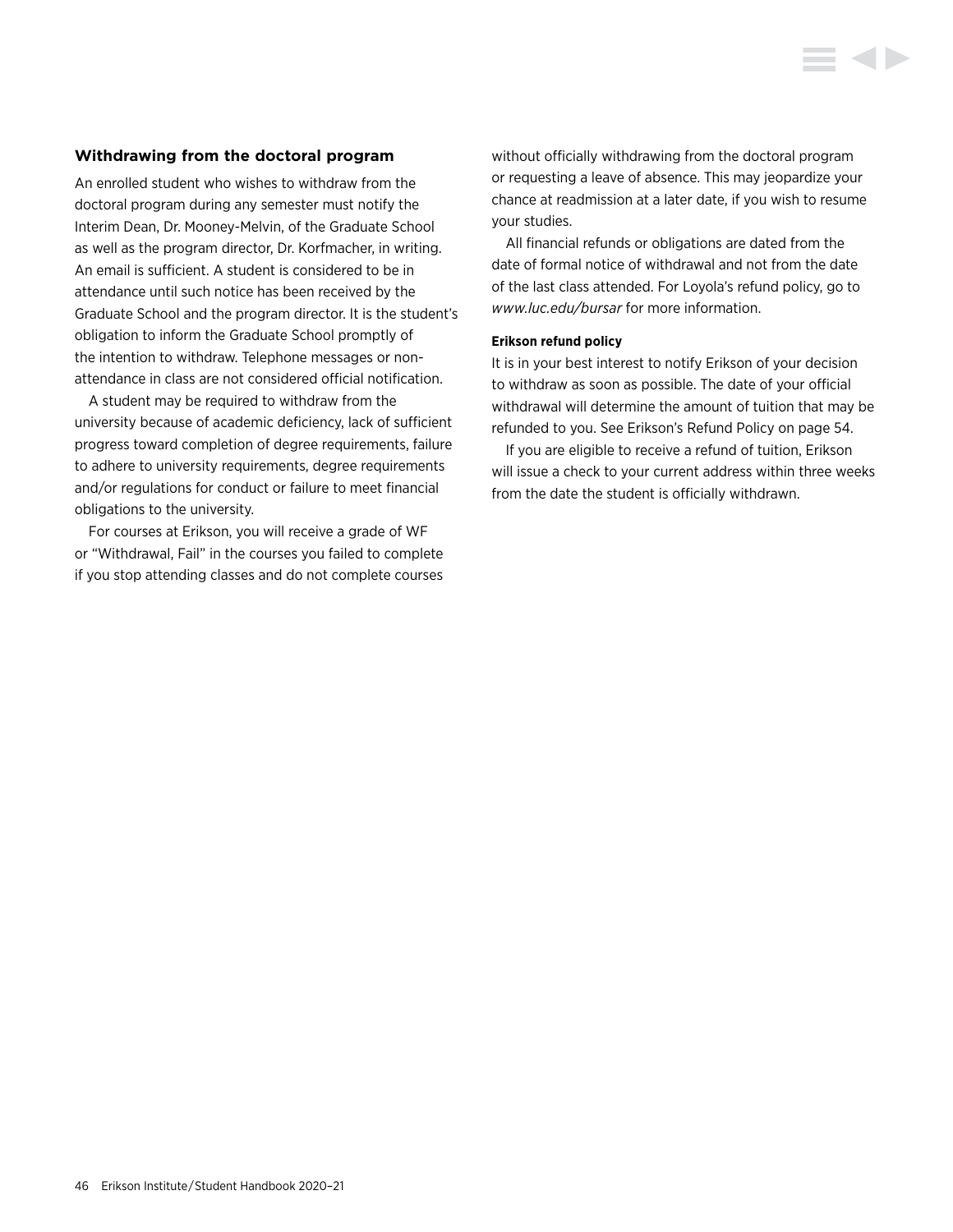# Erikson student rights and responsibilities

# Rights

At Erikson Institute, students are encouraged to engage in free discussion, inquiry, and expression. Student academic performance is evaluated solely on academic achievement, including adherence to the traditional canons of scholarly honesty and integrity, and not on unrelated opinions or conduct.

It is Erikson's policy to provide an educational environment free of sexual harassment or other discrimination. Erikson fully supports the rights and opportunities of its students to seek and obtain an education without subjugation to sexual harassment or discrimination of any kind. All employees, faculty, supervisors and students are required to uphold the Institute's policy.

# Responsibilities

Each student is responsible for the following:

# **General**

- 1. When you matriculate at Erikson, you agree to comply with all policies and procedures that apply to students as described in this Handbook and other sources, including but not limited to course syllabi, *my.erikson,* EriksonOnline, emails, mailing, etc. You also agree to fulfill all understandings and agreements with the student services offices and faculty. If you have questions or concerns, ask the appropriate faculty member or staff person. It is also your responsibility to understand and abide by the academic integrity policies of the Institute and all basic tenets of academic integrity within the higher education community, as well as all other policies and rules set forth in this Handbook and in other procedures adopted by the Institute from time to time.
- 2. Students who believe they have followed directions, have met deadlines, and who still have a grievance with one or more student services offices, should contact the Director of Enrollment Management, who will act as a facilitator in resolving the problem.
- 3. Students who believe they have followed directions, have met deadlines, and who still have a grievance with one or more instructors, should contact the Director of Student Affairs, who will act as a facilitator in resolving the problem.
- 4. Keep copies of all transactions, records, and receipts. These copies will verify transactions in the event a document has been misplaced or if there is a disagreement.
- 5. Each student is responsible for checking her/his mailbox and the Institute email at regular intervals.

# **Finance**

- 1. If applying for financial aid, follow the written procedures issued by the Financial Aid Office and submit the necessary materials as early as possible.
- 2. Pay tuition and fees in full by the end of the add/drop period or develop a payment plan before the beginning of the academic year. If you have made no financial arrangements, you will be asked to withdraw from class(es).
- 3. Meet all payment deadlines. If you do not, you incur substantial finance charges until a satisfactory payment plan is arranged and maintained. Further payment delay will result in being asked to withdraw from current class(es) and being unable to obtain transcripts, diplomas, or certificates as well as incurring legal fees.

# **Registration**

- 1. Confirm your degree requirements and schedule by reviewing this Handbook, degree planning worksheets, and by consulting your advisor. These materials contain most of the information needed to facilitate smooth planning.
- 2. Register for classes during the published priority registration period.
- 3. Complete drops, adds, and changes of class by the published deadlines.
- 4. For exceptions, make an appointment to see your advisor. Students unsure about who advises them should contact the Registration and Student Records Office.

# **Student conduct**

1. Erikson's anti-bias commitment applies to all areas of discrimination, including those based on race, color, religion, national origin, sex, sexual orientation, gender identity, gender expression, marital status, age, disability, or veteran status. Respect is expected to be shown toward persons in all categories, both generally, and as individuals. It is each student's responsibility to approach interactions and diversity openly, and to act from one's centered, adult compassionate self.

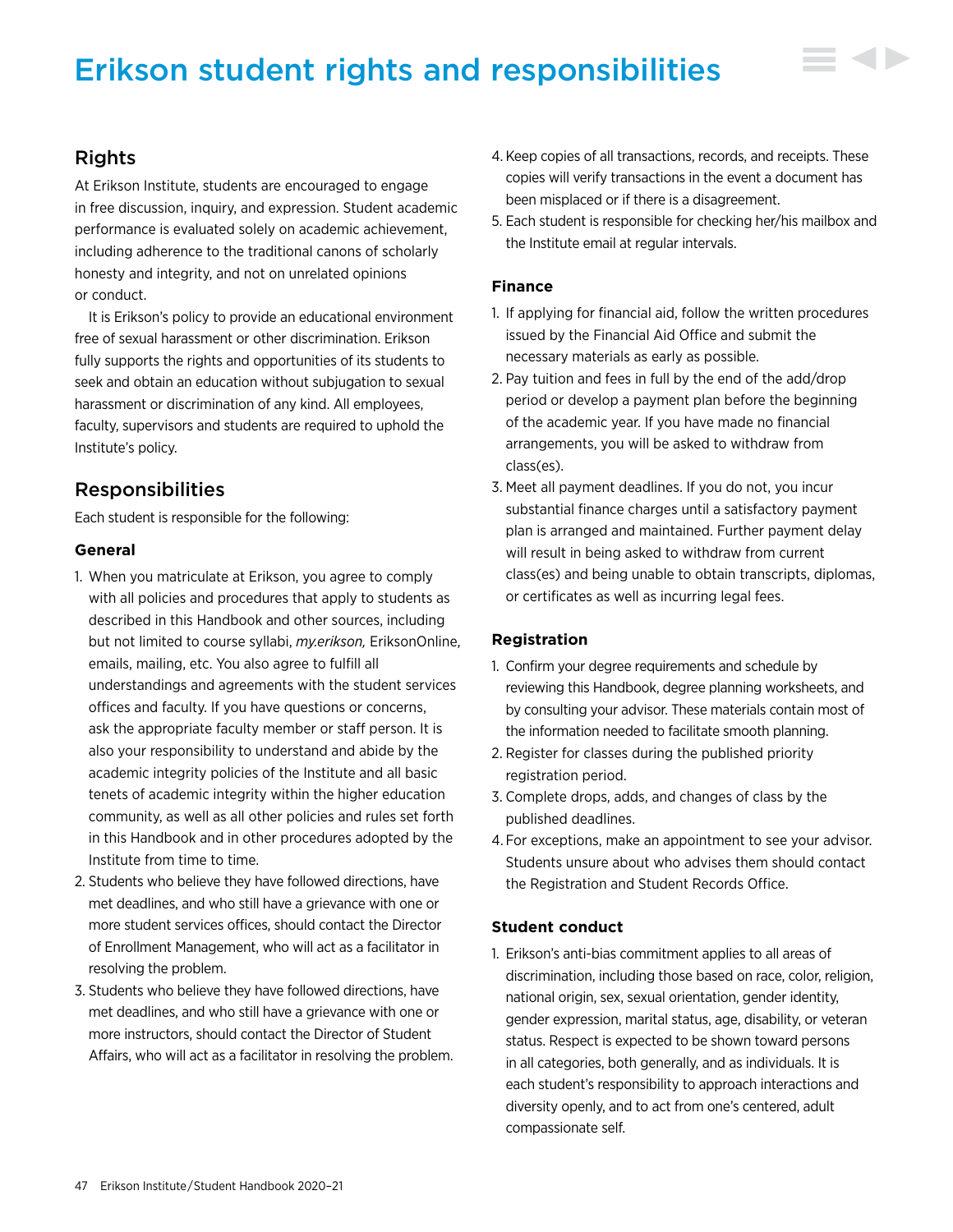- 2. Students are expected to conduct themselves in a manner compatible with the Institute's function as an educational institution. Behavior that is disruptive and/or interferes with the educational process is disrespectful of the rights of others and is not acceptable and, if continued, may result in discipline as summarized in paragraph 4 below, up to and including dismissal from the program.
- 3. Erikson Institute adheres to the laws of the State of Illinois and the federal government with respect to its substance abuse policy. The use, possession, or distribution of illegal drugs by students or employees is prohibited. The consumption or possession of alcoholic beverages for all students and employees under the age of 21 is strictly forbidden. Alcohol is prohibited from being on-campus at any time except during special events and in such instances is only to be consumed by those over the age of 21 in designated areas.
- 4. Erikson Institute reserves the right to address the following student conduct as disciplinary matters: failure to attend classes regularly, make satisfactory progress toward a degree, or neglect of academic work or requirements; violation of the rules of Erikson Institute; lying to an officer of the Institute; cheating, plagiarism, forgery, or other forms of academic dishonesty; theft of or damage to property of the Institute or others; violation of Erikson Institute computer policy; possession of stolen goods; physical violence (including assault and sexual assault), discrimination, intimidation, harassment or disorderly conduct; violation of law (including unlawful use or possession of controlled substances, firearms, or hazardous materials); and other conduct that departs from generally accepted standards of integrity, professional conduct, and ethical behavior, whether committed on or off campus. Depending upon the circumstances of the offense, discipline can include, but is not limited to, some or all of the following actions: admonition, probation, requirement of adherence to a conduct contract, requirement to take a leave of absence or withdraw, dismissal, and expulsion.

### **Student disciplinary process**

Complaints relating to potential student misconduct, other than in situations raising issues of academic integrity and discrimination on the basis of sex under Title IX of the Education Amendment of 1972, shall generally be handled using the procedures set forth below. Where circumstances raise a combination of issues that might be addressed under one or more procedures, or where the unique facts of a dispute warrant, the Institute reserves the right to modify or combine procedures, or fashion a new procedure, to address a particular case fully and fairly.

Reports or complaints about alleged student misconduct or violation of Institute rules should be made in the first instance to the Director of Student Affairs and/or the Director of Enrollment Management. The Director of Student Affairs and Director of Enrollment Management shall make a threshold determination whether the circumstances warrant investigation. Criminal misconduct may also be reported to the appropriate civil authorities. In such circumstances, the Institute may proceed with its own disciplinary process or, in its discretion, stay internal proceedings pending outside investigation.

If the Director of Student Affairs and/or Director of Enrollment Management threshold evaluation indicates that a violation of Institute rules or standards may have occurred, the accused student will be interviewed, at which time he or she is informed of the investigation, questioned regarding the allegations, and asked to discuss his or her alleged involvement. On the basis of this interview and any other initial investigation considered appropriate by the Institute, the Director of Student Affairs and/or Director of Enrollment Management shall make an initial determination whether the Institute's disciplinary standards appear to have been violated. If the Director of Student Affairs and/or Director of Enrollment Management determines at any time that no misconduct appears to have occurred, the matter shall be closed.

If the Director of Student Affairs and/or Director of Enrollment Management believes after initial investigation that misconduct has occurred, the Deans will discuss this initial conclusion with the student. If there is no disagreement as to the facts or the appropriate sanction,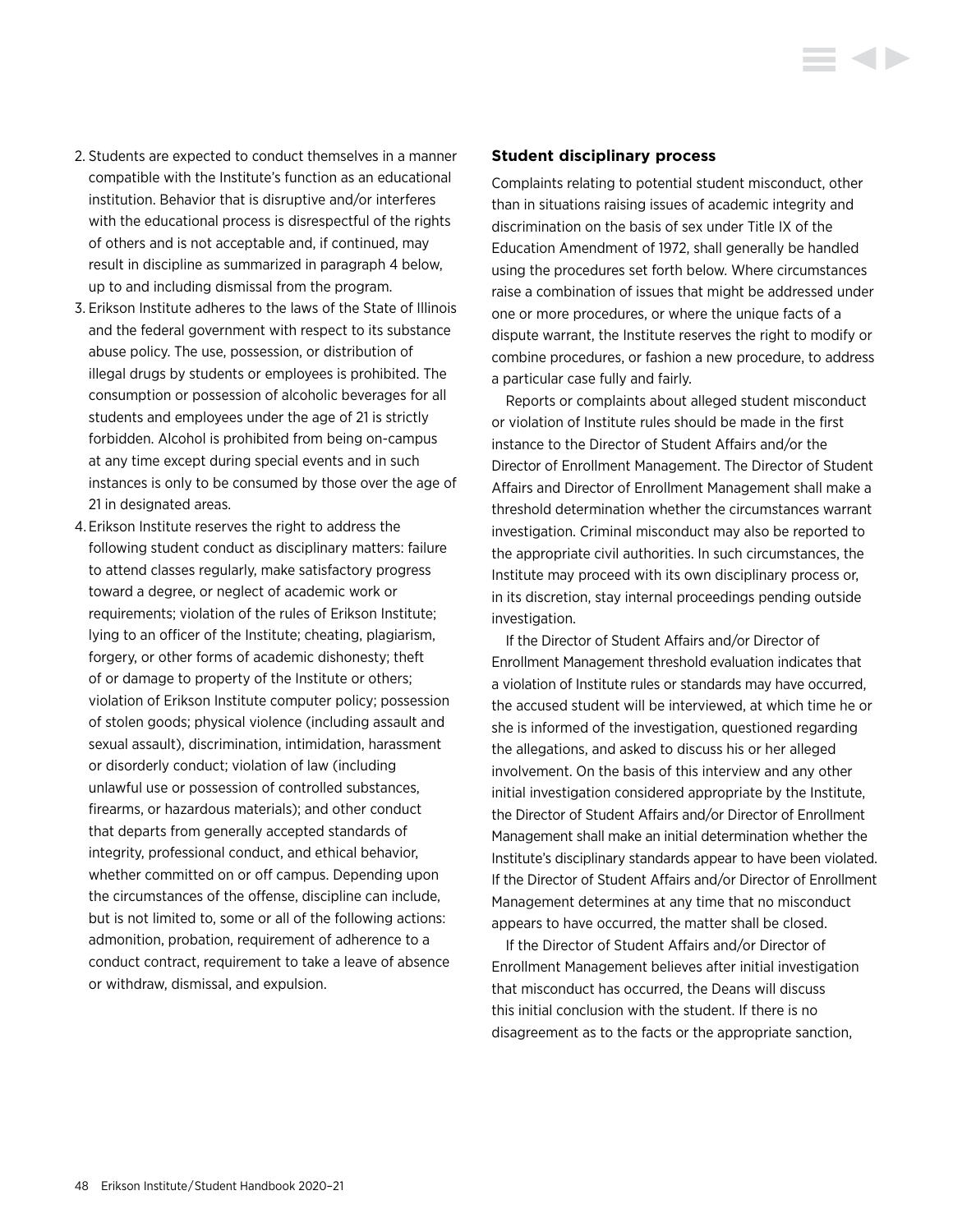the matter shall be resolved by a written agreement, signed by both the Deans and student, stating the agreed facts and sanction, with a copy of the agreement to be maintained by the Institute. Such an agreement shall constitute the final decision upon the misconduct allegation.

If the Director of Student Affairs and/or Director of Enrollment Management believes after initial investigation that misconduct has occurred but the student disagrees with either this conclusion or the proposed sanction, the Director of Student Affairs and/or Director of Enrollment Management shall prepare a memorandum summarizing the results of the initial investigation, discussions to date with the student, and sanction being proposed. This memorandum shall be delivered to the Senior Vice President for Academic Affairs/Dean of Faculty or delegate for further proceedings. Depending upon the circumstances of the allegation, the Senior Vice President for Academic Affairs/Dean of Faculty or delegate shall implement either an administrative or committee review process, the choice of which shall be made at the discretion of the Senior Vice President for Academic Affairs/Dean of Faculty or delegate.

If an administrative review is chosen, that review shall be delegated to a member of the Institute administration (other than the Director of Student Affairs and/or Director of Enrollment Management) or to an outside investigator chosen by the Institute. The administrative investigator shall investigate the circumstances of the complaint by interviewing the student, the complainant (if any), and witnesses, as well as by reviewing documents and conducting other investigation deemed appropriate. The student shall be afforded an opportunity to meet with the administrative investigator and supply written materials and documents justifying the student's position. This administrative review is a fact-finding and dispute resolution process, not an evidentiary hearing, and no witness or party to the complaint has the right to personally confront other witnesses/parties or to question them directly. Attorney involvement in interviews or in the administrative investigative process may, but need not, be permitted at the discretion of the Institute. After concluding the administrative investigation, the administrative investigator shall prepare a written recommendation discussing

the alleged misconduct and sanction proposed by the Director of Student Affairs and/or Director of Enrollment Management and the facts that the investigator has found. This recommendation shall be made to the Senior Vice President for Academic Affairs/Dean of Faculty or delegate for final resolution of the matter. The decision of the Senior Vice President for Academic Affairs/Dean of Faculty or delegate is final.

If a committee review is chosen, the Institute, through its Senior Vice President for Academic Affairs/Dean of Faculty or delegate, shall appoint an *ad hoc* committee of three members to investigate the complaint. The committee members should include Institute faculty members or administrators and may, but need not, include a current student; one of the committee members should be designated by the Institute as chair. The committee should investigate the circumstances of the complaint by interviewing the student, any complainant, and witnesses, as well as by reviewing documents and conducting other investigation deemed appropriate. The accused student shall be afforded an opportunity to meet with the committee and supply written materials and documents justifying the student's position. The committee review contemplated is a fact-finding and dispute resolution process, not an evidentiary hearing, and no witness or party to the complaint has the right to personally confront other witnesses/parties or to question them directly. Attorney involvement in committee interviews or the investigative process may, but need not, be permitted at the discretion of the Institute. After concluding the investigation, the committee shall prepare a written recommendation discussing the alleged misconduct and sanction originally proposed by the Director of Student Affairs and/or Director of Enrollment Management and the facts that the committee has found; this recommendation shall be made to the Senior Vice President for Academic Affairs/Dean of Faculty or delegate for final resolution of the matter. The decision of the Senior Vice President for Academic Affairs/Dean of Faculty is final.

At any point during the disciplinary process, the process may be ended by agreement of the student and Institute, with any such resolution to be memorialized in a written agreement signed by the student and Institute.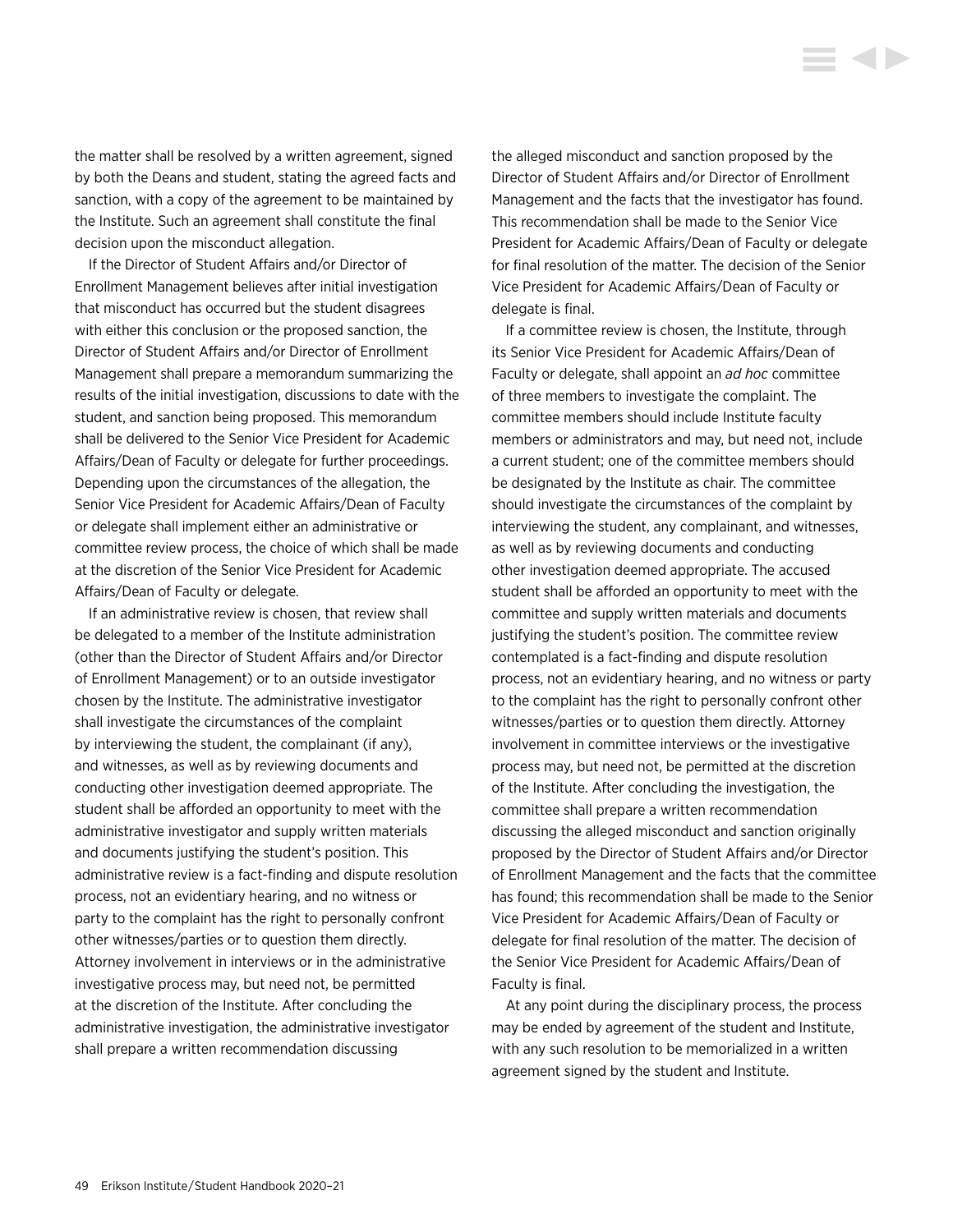Students entering the Erikson-Loyola PhD program in Child Development are automatically considered for Erikson doctoral funding awards at the time of admission. The doctoral admission committee determines the recipients of all doctoral awards.

Erikson awards a limited number of competitive fellowships and assistantships each year. These are awarded to entering students at the time of admission to the program on the basis of academic promise, experience, and research interest. The value and length of the awards vary, and no separate application is needed for consideration.

# **Doctoral fellowships**

Depending on funding available during each doctoral admission cycle, Erikson awards a limited number of doctoral fellowships to students admitted to the PhD in Child Development program. Doctoral fellowships provide tuition scholarships for up to 24 credit hours, the number of credits required for the Erikson courses in the doctoral program. Doctoral fellowships do not have a service requirement on the part of the student s receiving the awards. Continued funding for subsequent years beyond the first year is contingent upon maintaining a positive academic standing in the program.

# **Doctoral assistantships**

Doctoral assistantships are awarded to doctoral students contingent upon available funding through faculty research and community engagement projects. Assistantships provide for a stipend in exchange for research assistance or performance of duties relevant to the respective project. Assistantship duties are meant to provide doctoral students with educational and professional benefits while enhancing their pedagogical, research, and/or administrative skills. Assistantship duties cannot exceed 20 hours per week and typically pay between \$15,000–22,000 per appointment year. Doctoral assistantship appointment periods may range from 9–12 months and are renewable contingent upon available funding and satisfactory work performance.

# Financial assistance and from Loyola University Chicago

E 4 D

# **Assistantships**

Graduate assistantships are awarded to students with excellent academic records and scholarly promise. The awards ordinarily include a stipend, tuition scholarship, and health insurance coverage and are renewable. Stipend amounts for PhD students ranged from \$14,000 to a maximum of \$25,000.

Assistantships are divided into teaching assistantships, research assistantships and program assistantships. Accordingly, a student who accepts an assistantship is required to provide teaching or research assistance, or to engage in other duties relevant to the discipline and program. Assistantship duties should provide students with educational and professional benefits while enhancing their pedagogical, research, and/or administrative skills. Assistantship duties cannot exceed 20 hours per week and students are not allowed to hold additional employment while holding an assistantship. Students should contact their graduate program director for details regarding eligibility, application procedures and deadlines, stipend levels, and specific expectations required of recipients.

# **Applying for Loyola University Chicago assistantships**

Awardees are chosen from among applicants for admission and no additional application material is required. Indicate your desire to be considered for a merit award by marking the appropriate box on the application for admission. Admission does not guarantee funding.

Unless otherwise noted, the deadline for consideration for merit awards is February 1 or earlier if the department requires. The application for admission as well as all supporting documents (e.g., transcripts and letters of recommendation) must be on file by the award deadline.

# **Fellowships**

Fellowships are similar to assistantships in that they provide stipends, tuition scholarships, and health insurance however most fellowships do not require service on the part of the student. Recipients of fellowships administered through Loyola University Chicago must adhere to the merit award policies in addition to the requirements of the fellowship.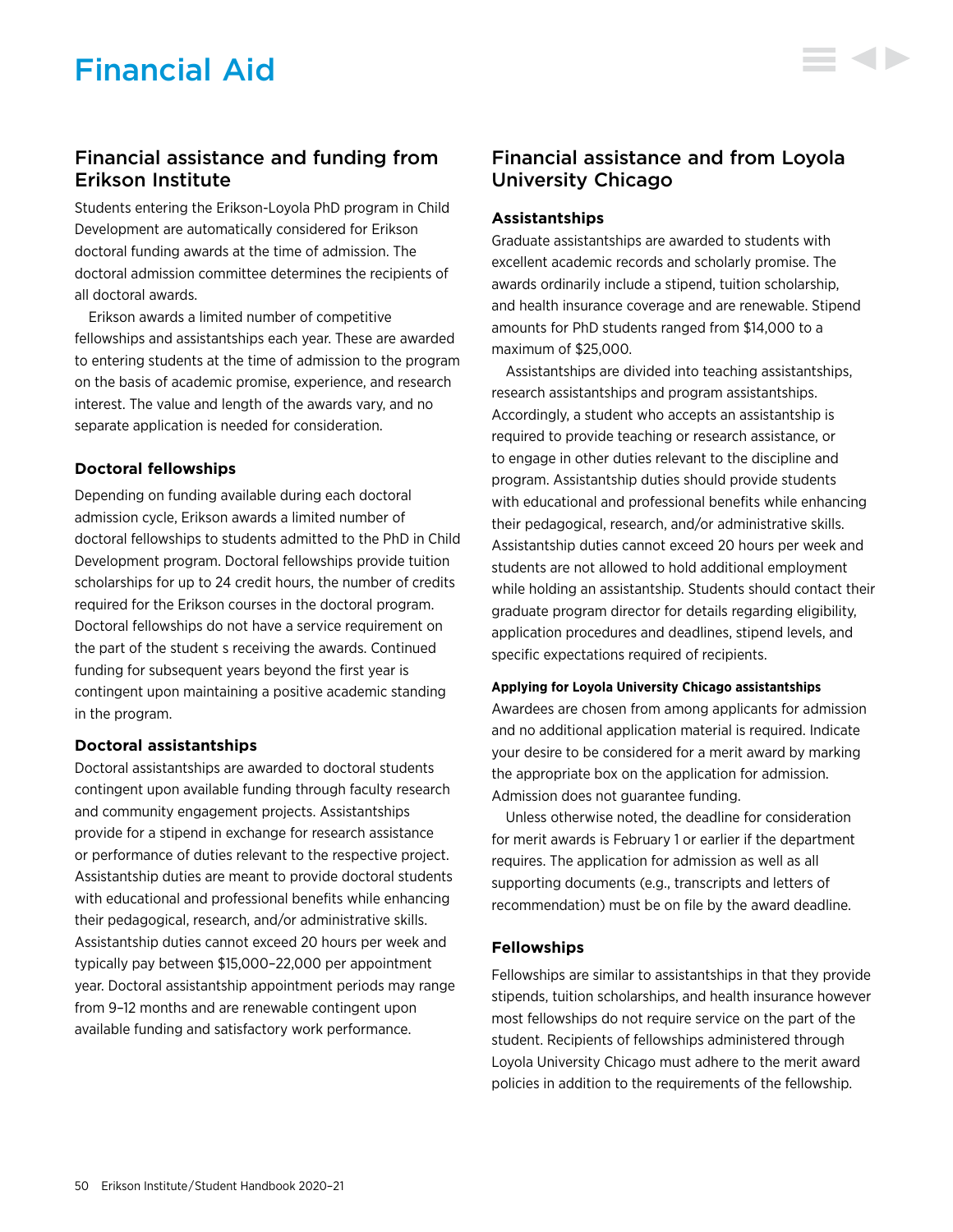### **Applying for Loyola University Chicago fellowships**

Each fellowship has unique application requirements so it is important to carefully read the guidelines and deadlines for each award. Please visit *[www.luc.edu/](http://www.luc.edu/gradschool/FundingGrad.Education.shtml) [gradschool/FundingGrad.Education.shtml](http://www.luc.edu/gradschool/FundingGrad.Education.shtml)* for the most recent information about each of the fellowship awards. Fellowships are open only to current students. Below is a partial list of Loyola University fellowships.

- Schmitt Dissertation Fellowship
- Pre-Doctoral Teaching Fellowship
- Advanced Doctoral Fellowship
- Research Experience for Master's Programs Project
- Child and Family Research Assistantships
- Community and Global Stewards Fellowship

# **Diversifying Higher Education Faculty in Illinois (DFI)**

The purpose of DFI is to increase the number of underrepresented faculty and staff in Illinois institutions of higher education and higher education governing boards. DFI is a statutorily authorized program that directly addresses educational disparities. A DFI Fellow must be an Illinois resident and U.S. citizen or lawful permanent resident alien who is a member of a traditionally underrepresented minority group: Black/African American, Hispanic American, Asian American, American Indian, or Alaskan Native. "Traditionally underrepresented minority group" means any of the minority groups designated in the Public Act which are represented in Illinois post-baccalaureate enrollment at a percentage rate less than the minority group's representation in the total Illinois population. The Public Act further specifies that to be classified as an Illinois resident, an applicant must possess a high school diploma or postsecondary degree from an accredited Illinois educational institution or have lived in Illinois for at least three years.

#### **To apply:**

- Step 1 Contact the Institutional Representative for the institution you plan to attend to receive a special access code to be entered into the intent to apply/eligibility determination online screen. Loyola's DFI Institutional Representative is Marcela Gallegos, MEd
- Step 2 Complete the DFI Eligibility Section to see if you are an eligible applicant.

Applicants who have not passed the online eligibility requirement and received an application number will not be accepted. Please do not send in hardcopy applications without completing the online eligibility process.

# **Loyola University Chicago merit award policies**

Merit awards (i.e., assistantships, fellowships, and tuition scholarships) are guided by policies set forth by each specific award, general merit award rules and regulations, and the academic policies found on the Graduate School website at *[www.luc.edu/gradschool/FundingGrad.](http://www.luc.edu/gradschool/FundingGrad.Education.shtml) [Education.shtml](http://www.luc.edu/gradschool/FundingGrad.Education.shtml)*.

- Deadline for acceptance of an award: Each merit award letter includes a deadline by which the student is to formally notify the Graduate School of his/her decision regarding the acceptance of the award. The award acceptance deadline for incoming students admitted for fall is April 15, which conforms to the notification deadline set forth in the "Resolution Regarding Graduate Scholars, Fellows, Trainees, and Assistants'' published by the Council of Graduate Schools.
- Formal notification of acceptance: In order to notify the Graduate School formally regarding acceptance of the award, the student must complete and return the notification form to the Graduate School by the appropriate deadline.
- Eligibility to hold a merit award: To be eligible to receive and continue to hold a merit award, the student must: (a) be in good academic standing and maintain a cumulative GPA of 3.0 (b) comply with the Graduate School's standards of academic honesty and the university code of conduct, and (c) perform satisfactorily assigned assistantship duties. Additionally, assistantships, Advanced Doctoral Fellowships, Crown Fellowships, Dean's Fellowships, Pre-Doctoral Scholars Award, and the Schmitt Fellowships are all considered full-time. Accordingly, recipients cannot hold outside employment during the academic year or, in the case of students holding a 12-month appointment, during the calendar year. Students holding an academic year appointment are free to pursue employment opportunities during the summer months. Failure to fulfill these requirements may result in the immediate termination of the merit award.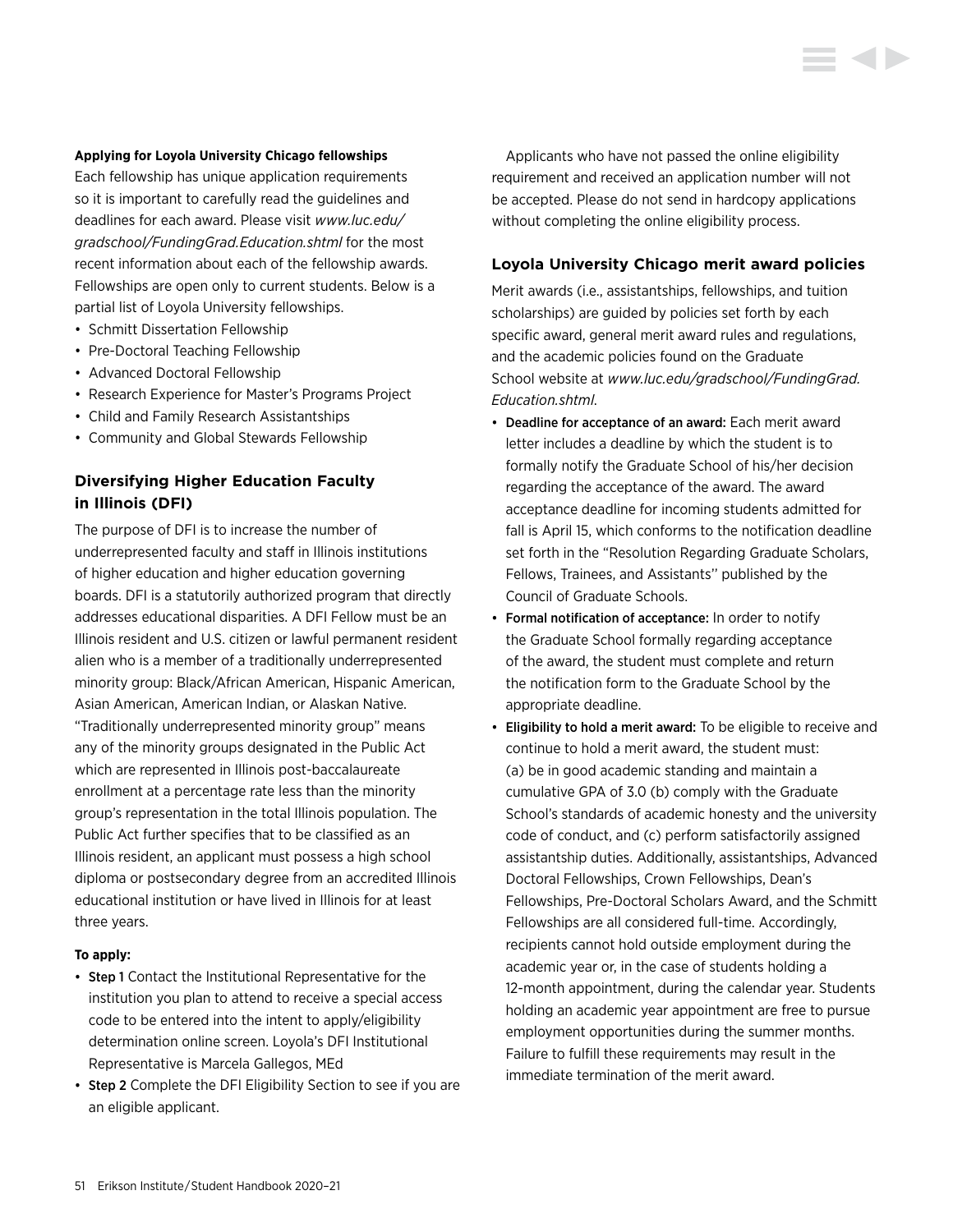- Assistantship responsibilities: Assistantship duties are assigned by departmental, college, or school administrators. Assistantships are to provide students with educational and professional benefits, enhancing their pedagogical, research, and/or administrative skills. All assistantship activities must be supervised by appropriate faculty or staff. Assistantship duties cannot exceed 20 hours per week.
- 12-Month appointments: Students on 12-month assistantship appointments must register for an appropriate course during the first summer session. Without summer enrollment, the stipends become pay and are no longer protected from FICA deductions.
- Restriction on multiple awards: The Graduate School does not permit students to hold simultaneously more than one full assistantship or fellowship.
- Renewal of merit awards: Merit awards are for one academic year only. Contact your graduate program director for detail information regarding renewal of awards.

# **RamblerLink job and assistantship postings**

Many departments at Loyola University Chicago hire graduate students on a part-time basis. Listings for these opportunities can be found on RamblerLink. Please visit Loyola's Career Development Center website for more information about RamblerLink in addition to other job search services the Center offers.

# Federal Student Loans

# **Stafford Loans**

The maximum Federal Stafford Loan amount per academic year (Loyola's academic year begins Fall Term, ends after the following Summer Term) is \$20,500 for a graduate student.

To be considered for a Stafford Loan, you must file a Free Application for Federal Student Aid (FAFSA) each year with the U.S. Department of Education. For timely processing, file your FAFSA early (between January 1 and March 1) and be sure to include Loyola University Chicago's school code: 001710. You can complete a FAFSA application online at *[www.fafsa.ed.gov](http://www.fafsa.ed.gov)*. Keep a copy for your records!

Eligibility: To receive a Federal Stafford Loan, a student must:

- Be a U.S. citizen or eligible non-citizen
- Not be in default on existing Federal Student Loans
- Be at least a half-time student in an eligible degreeseeking program

The U.S. Department of Education will process your FAFSA and mail you a Student Aid Report (SAR), normally within 4-6 weeks of receipt. Read the SAR cover letter to find out if you must make corrections. Review your SAR for errors. Submit corrections to the U.S. Department of Education or contact the Office of Student Financial Assistance to inquire if the school can make corrections.

# **Graduate PLUS Loans**

Some graduate students need additional loan funding to finance their Loyola University Chicago educations, beyond the annual maximums permitted through the Federal Stafford Loan program. Students may also borrow funds through the Federal PLUS Loan Program. Graduate PLUS Loans, like alternative student loans, may be borrowed to the cost of attendance less any financial aid (e.g., assistantships, fellowships or Federal Stafford Loans).

When comparing Graduate PLUS Loans to alternative loans, consider these key points:

- Qualifications: If a student has limited or no credit history, he/she may find it difficult to qualify for an alternative student loan. Graduate PLUS Loans accept borrowers with limited or no credit history.
- Interest Rate: The interest rates for many alternative loans may be lower than the Graduate PLUS Loan fixed interest rate of 4.30%. Rates on alternative loans are not fixed rates and generally do not have maximums. The prime rate or LIBOR rates on which alternative loans are typically based may go higher or lower than the fixed rate. Fixed rate loans can be easier to pay at repayment.
- Fees: Graduate PLUS Loans charge 5.30% of the original loan amount in fees. Alternative loans can have lower fees, based on the borrower's credit history and income.

For more information about graduate student federal loans offered through Loyola University Chicago, contact a graduate financial assistance counselor at (773) 508-2984 or via e-mail at [gradfinaid@luc.edu.](mailto:gradfinaid%40luc.edu?subject=)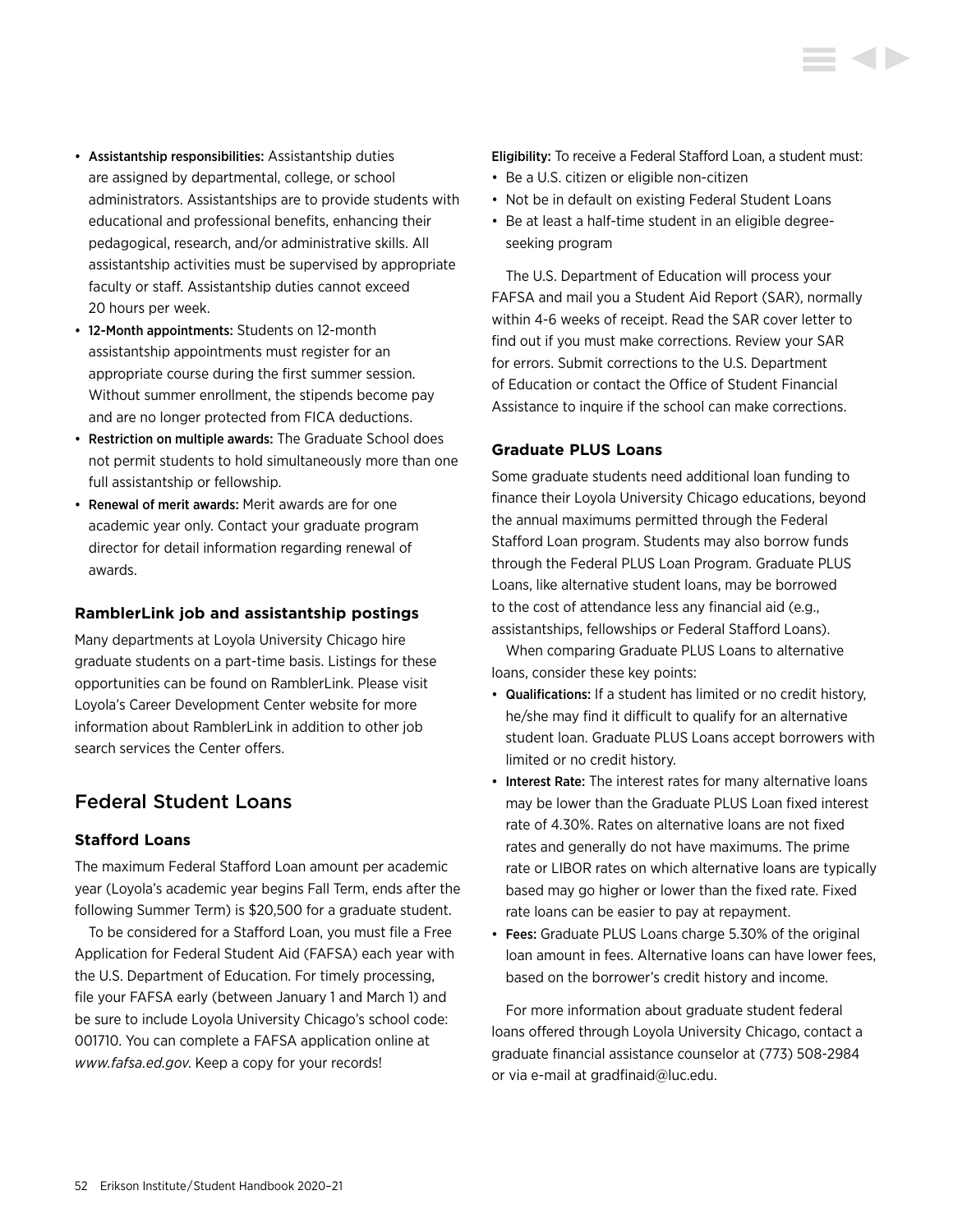# Erikson student financial accounts



# **Tuition**

Erikson degree students are charged by the credit hour. The credit hour cost is \$1,090 for Summer 2020, \$1,135 for Fall 2020, and \$1,135 for Spring 2021.

Please note that for all courses designated as ERIK courses, the tuition will be paid to Erikson Institute. The following information is specific to ERIK designated courses taken at Erikson.

Any courses specific to Loyola University Chicago must be paid with their Bursar's Office. More information about cost and payment schedules can be found at their website at *[www.luc.edu/bursar.](http://www.luc.edu/bursar)*

# **Fees**

PhD students are responsible for the following fees.

#### *One time fee*

| <b>Matriculation fee</b>                                                                                                                                  |                      |
|-----------------------------------------------------------------------------------------------------------------------------------------------------------|----------------------|
| <b>Recurring fee</b>                                                                                                                                      |                      |
| Student services billed in the Fall and Spring semesters                                                                                                  |                      |
| at \$300 per semester                                                                                                                                     | \$600                |
| The student services fee covers library, technology, and activity costs. Students<br>are assessed this fee in equal amounts in fall and spring semesters. |                      |
| <b>Other fees</b>                                                                                                                                         |                      |
|                                                                                                                                                           | $\sim$ $\sim$ $\sim$ |

| Late registration    | \$100 per course |
|----------------------|------------------|
| Tuition payment plan | \$15 per term    |

# **Making payments**

Unless otherwise noted, tuition is due on the last day of the add/drop period for each term. Online credit card payments can be made through *[my.erikson.edu](http://my.erikson.edu)*. Payments may also be mailed to:

Erikson Institute Attn: Tuition Payment 451 N LaSalle St Chicago, IL 60654-4510 If by the end of the add/drop period a student has failed to pay in full, submit a payment plan with fee and first payment, or submit all necessary paperwork to receive a Department of Education loan, she/he will incur a \$100 late payment fee. Failure to make payment within three weeks of a late fee being applied may result in being de-registered from classes. If a student makes payment in full after being de-registered, the faculty will review the case before she/he will be allowed to re-enroll and return to class.

Erikson Institute accepts any of the following: personal checks, money orders, Discover, MasterCard, or Visa. There will be a \$25 fee for all returned checks. If a student incurs two insufficient funds fees, personal checks will no longer be accepted from that student and future payments must be made with a certified or cashier's check.

# **Payment plans**

Students have the option of enrolling in a payment plan. The fee for this service is \$15 per semester. Payment plan worksheets are available through *[my.erikson.edu](http://my.erikson.edu).* Signed worksheets and first payment are due on the last day of the add/drop period for the given term. Thereafter, payments are due on the 15th of the month with the last payment due before the end of classes. Payment plans are an excellent alternative for students who cannot afford to pay an entire semester's tuition at once or do not want to take out student loans. However, it is very important that students analyze their financial situation before agreeing to make monthly payments. Students will incur a \$25 late fee for each late payment.

# **Employer payments**

If an employer is reimbursing a student directly for tuition, the student is responsible for all Erikson tuition costs, which are due on the last day of the add/drop period for the term. If an employer is paying Erikson directly for a student's tuition, the student is responsible for providing the Financial Analyst with a typed statement on business stationery stating what portion of the tuition is covered and when Erikson Institute will receive payment. This statement and any uncovered portion of tuition are due on the last day of the add/drop period for the term.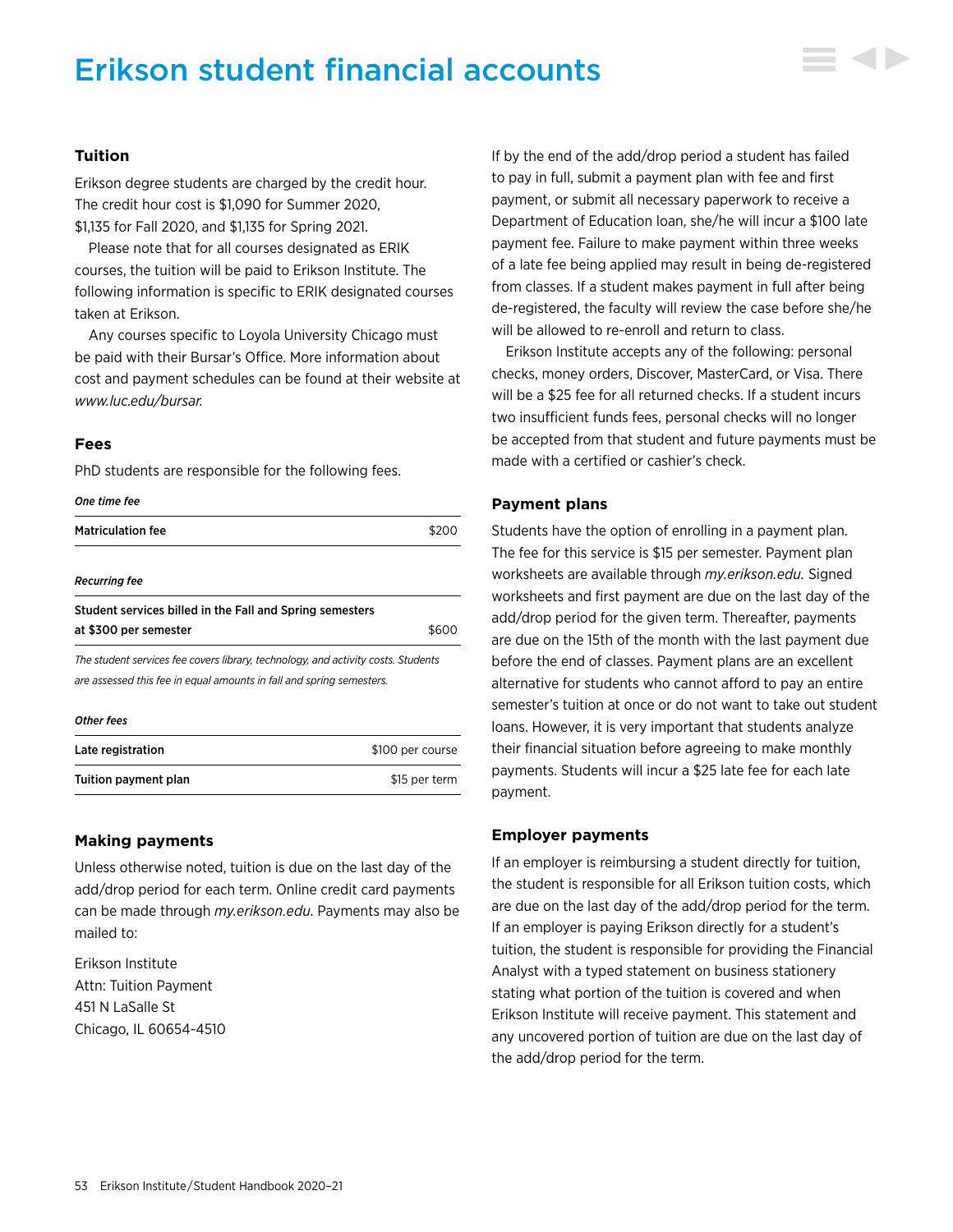# <span id="page-54-0"></span>**Collections**

Erikson Institute makes every attempt to assist students with financing their education. In instances where an account becomes delinquent, Erikson Institute will send the student's account to a collection agency. Students are responsible for any and all legal fees or collection agency fees related to their delinquent accounts. To avoid this, we encourage students to pay on time and notify the Financial Analyst immediately if she/he is unable to make a payment due to extenuating circumstances so other arrangements can be made.

# **Tuition refund policy**

Students who withdraw from classes may be entitled to a refund of a portion of tuition according to the policy and refund schedule described below. Only tuition may be refunded; all fees will be due as charged regardless of when refund requests are submitted. In order to obtain a refund, students must officially withdraw from classes through the Registration and Student Records Office. Students must officially withdraw from a class or classes for which they seek a refund; the Institute does not automatically withdraw students from classes even if a student fails to attend the class. Refunds will be calculated based on the date the required paperwork was submitted to the Registration and Student Records Office, not on the last day of class attended. Therefore, it is imperative that students see the Registration and Student Records Office immediately upon dropping a class, dropping the program, or changing programs. Meeting with your advisor does not constitute meeting with the Registration and Student Records Office. Refunds will be calculated according to the following schedule:

| <b>Effective Date of Withdrawal</b> | Percentage of Refund |
|-------------------------------------|----------------------|
| End of add/drop period              | 100%                 |
| Second week of term                 | 75%                  |
| Third week of term                  | 50%                  |
| Fourth week of term                 | 25%                  |
| Fifth week of term or later         | 0 <sup>%</sup>       |
|                                     |                      |

If a student withdraws and is on a payment plan, the balance of the tuition becomes due immediately. The Institute will not grant a refund if a student withdraws or is forced to withdraw from a course for disciplinary reasons, including violation of the Institute's academic dishonesty policy.

# **Return of Tuition Assistance**

Military Tuition Assistance (TA) is awarded to a student under the assumption that the student will attend school for the entire period for which the assistance is awarded. When a student withdraws, the student may no longer be eligible for the full amount of TA funds originally awarded. To comply with the new Department of Defense policy, Erikson Institute will return any unearned TA funds on a prorate basis through at least the 60% portion of the period for which the funds were provided. TA funds are earned proportionally during an enrollment period, with unearned funds returned based upon when a student stops attending.

# **Release of financial information**

It is Erikson Institute's policy not to release any financial information to any third party. If you would like a third party to have access to your financial information, please provide the Financial Analyst with written permission. Your written permission must clearly designate each third party to whom you wish to permit release of your financial information. The Institute will honor your written permission for the remainder of the academic year in which you submit the request. If you wish to grant permission for access to your financial information for a subsequent academic year, you must submit an additional written request for the subsequent year. You may withdraw permission at any time by submitting a request for withdrawal in writing to the Financial Analyst, who will make every effort revoke the permission as soon as possible but may require until the end of the academic year to do so.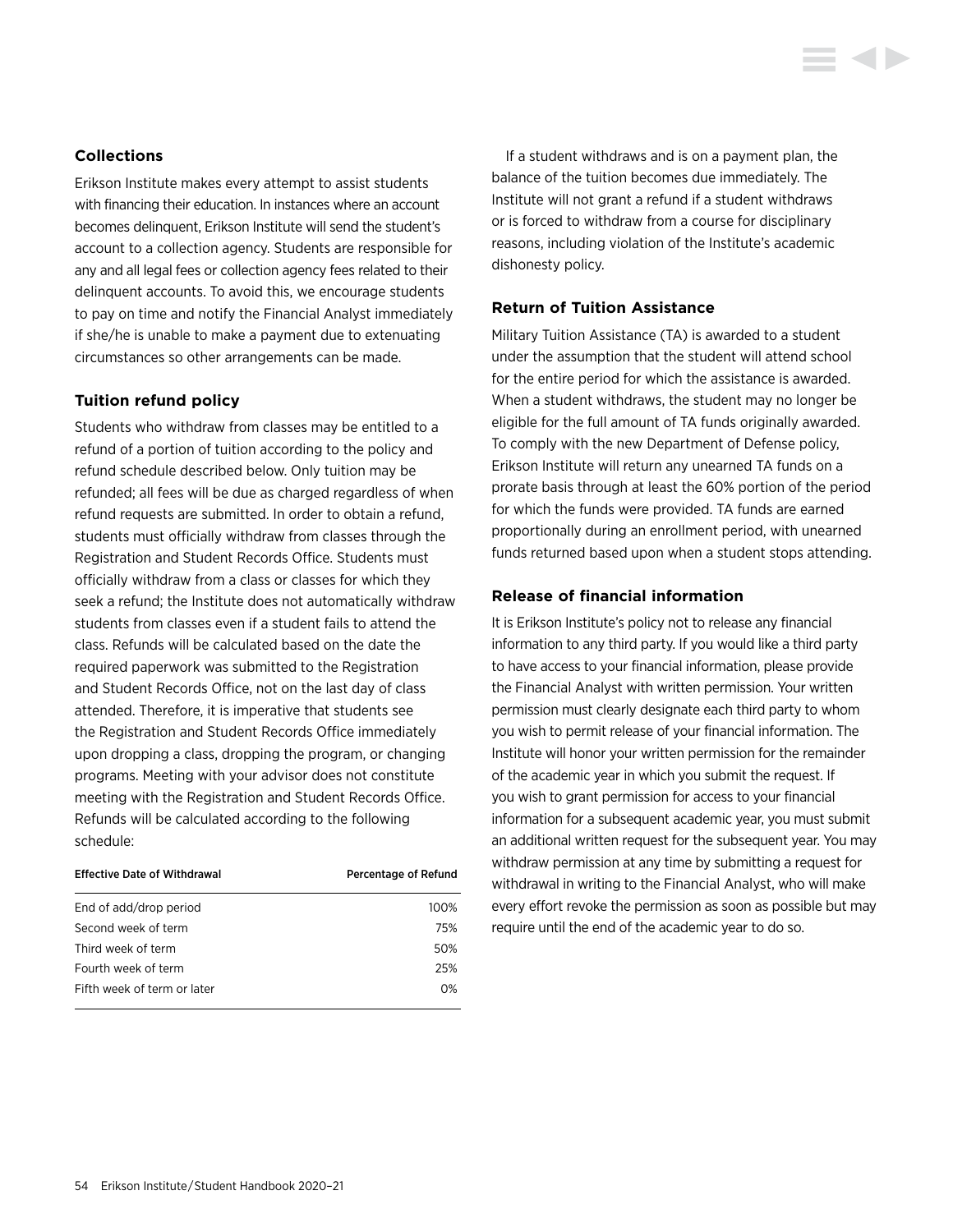# Student resources at Erikson



# **Advising**

#### **Faculty advising**

All students work closely with a faculty member for individual advising throughout their course of study. The program director is also available to advise students in their progress to completion.

#### **Enrollment management support**

The Enrollment Management office also works closely with students to ensure that their needs are met.

#### **Campus safety and security**

Erikson Institute is committed to promoting the safety of all members of its campus community, including staff, students, and visitors. Toward this end, we post information related to campus safety and security on the campus portal, my.erikson (click on "Campus Safety and Security") and on the Erikson website (see "Consumer Information," *[www.erikson.edu/consumer-information](http://www.erikson.edu/consumer-information)*. You will find four documents related to safety and security.

The *Annual Security Report* includes information concerning current policies and procedures for campus security in compliance with the Clery Act of 1998, as amended. These policies and procedures cover important topics such as reporting criminal activity, responding to emergencies, and communicating potential threats to the safety of the campus community. It describes procedures related to access to campus and security awareness. It also includes policies and procedures regarding harassment, including sexual harassment and the use of alcoholic beverages and controlled substances. The report presents crime statistics for the preceding three calendar years. We also provide consumer information about community resources related to promoting the safety of individuals, including resources for drug and alcohol abuse prevention.

The *Fire and Life Safety Manual* describes emergency procedures related to life/safety events, such as fire, bomb threats, severe weather, nuclear threats, evacuations, and other serious events.

The *Emergency Procedures Quick Reference* provides a one-page summary of the emergency procedures described in the *Fire and Life Safety Manual.* It also includes floor plans for floors two, three, and four, showing evacuation routes.

*Tips on Public Safety* offers practical advice on how to avoid becoming a victim of crime.

#### **Career services**

The Field Education and Career Services Office assists students with several aspects of career services including resume/CV review, interviewing skill development, and partor full-time employment search assistance. Erikson maintains an electronic job board and employment search resources, as well as resources on resume writing and interviewing, on *[my.erikson.edu](http://my.erikson.edu)*. In addition, Erikson has an extensive network of alumni and professional contacts, whom students can contact as they seek jobs. Alumni networking events are held at various times during the academic year.

#### **Computer and internet access**

The computer lab is located on the 3rd floor near the student lounge, seminar rooms and classrooms. During regular term, lab hours are 8:30 a.m. until 8:00 p.m. Staff members are available to assist students during the hours of 8:30 a.m. until 6:00 p.m. Most computers are Windows based and students have access to network printers.

In addition to the computer lab, workstations in the Edward Neisser Library are available to students during the Library's operating hours.

Network resources include full access to the Internet via a secure network, as well as online library services, printing, career resources, and online course areas.

Students requiring tutoring in computer skills and online resources should refer to the section on the library website.

User IDs and passwords are obtained from the Network Administrator.

# **Doctoral Student Association**

The Doctoral Student Association (DSA) is a student group working to promote intellectual and social community for Erikson doctoral students. Closely working with the program director, the co-chairs of the Association organize the Applied Child Development seminar series and host meetings to build a supportive learning community among all doctoral students.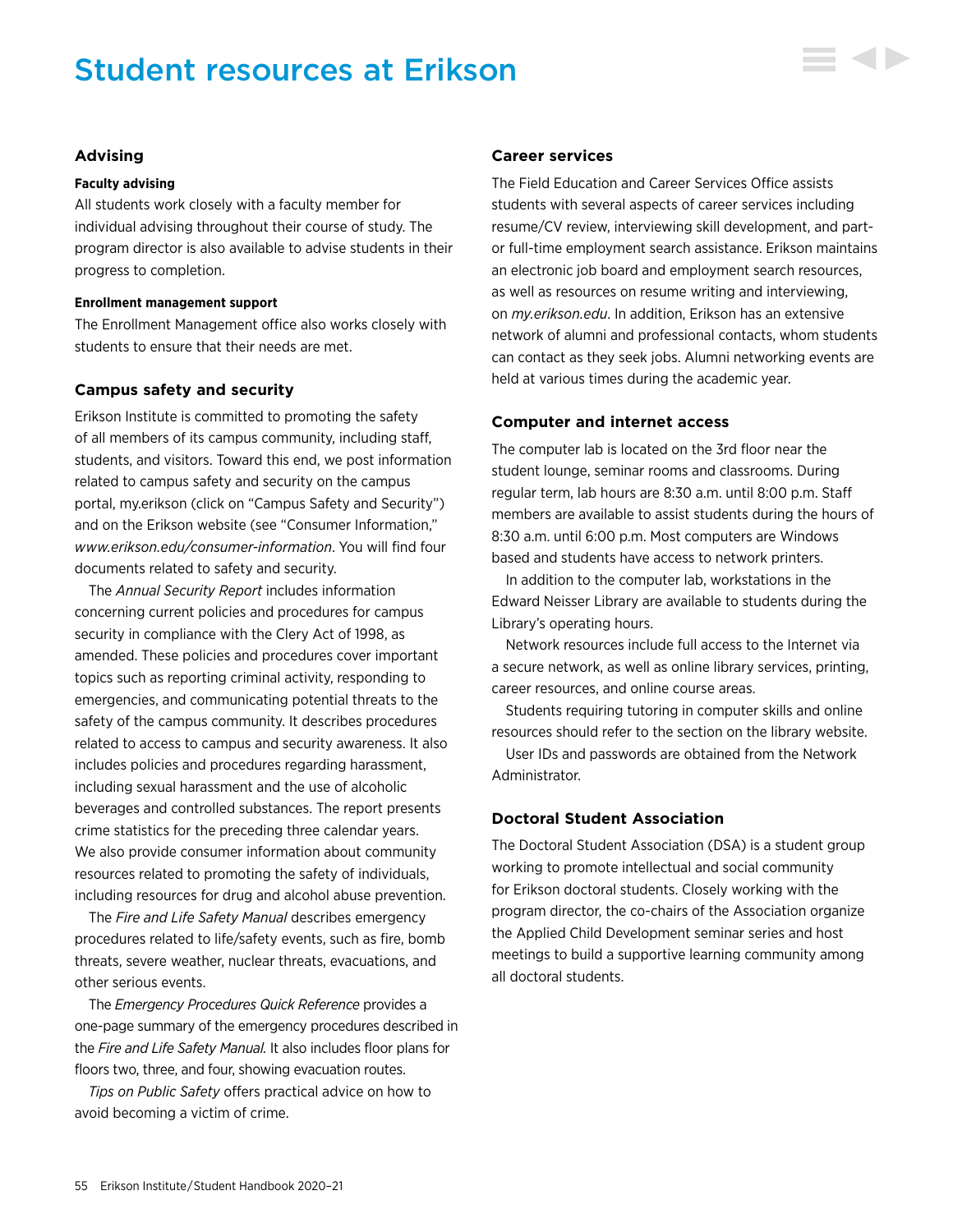# **Library**

The Edward Neisser Library provides multifaceted information services that support the education, information, research, and service programs of Erikson Institute. Its specialized collection is a valuable resource. Information about journals, assessment kits and other materials can be found at *[library.erikson.edu.](http://library.erikson.edu)*

Students are allowed to check out circulating materials, as well as audio-visual equipment, laptops, and assessment kits. In the event of loss of or damage to library materials, the library will request that the Student Accounts Office place a hold on the student's account until such time as the materials are returned or replaced, or the library is reimbursed for their loss or damage. Such a hold will render the student unable to register for classes, receive transcripts, or access online resources.

Materials not available in the Edward Neisser Library can be requested from other libraries through the library's interlibrary loan system. The library regularly offers workshops aimed at assisting students to develop and expand their information seeking skills. Individual guidance is also provided as necessary.

#### **Library hours**

Library hours are posted in the Erikson building and on the library website. Unanticipated closures are announced through campus email. Please visit the library website at [library.erikson.edu](http://library.erikson.edu). Library staff are available to assist you via Chat from the library website, by phone at 312-893-7210, or through email at [libraryhelp@erikson.edu.](mailto:libraryhelp%40erikson.edu?subject=)

### **Lost and found**

The lost and found is located at the main lobby security desk on the first floor.

# **Online resources**

Erikson has four important online services for student use: Erikson Library, Erikson webmail, My.Erikson, and EriksonOnline. Each of these resources is available to students from any location with Internet access.

#### **Erikson Library**

The Edward Neisser Library subscribes to many resources that are available online through its website: *[library.erikson.](http://library.erikson.edu) [edu](http://library.erikson.edu)*. These include online subscriptions to scholarly journals, databases of journal articles, interlibrary loan, and electronic books. Students may access most of these resources from off-campus by using the same username and password used for Erikson webmail.

#### **Erikson webmail**

Students can access their Erikson email accounts at *[portal.office.com](http://portal.office.com).*

*Expiration of Accounts:* Individuals may leave the Institute for a variety of reasons, which gives rise to differing situations regarding the length of email privileges or expiration of accounts. The policy governing those privileges are set forth below. Notwithstanding the guidelines below, the Institute reserves the right to revoke email privileges at any time.

*Students who leave before graduation:* Students who leave the Institute without completion of their degree or other program may keep their email privileges for one academic year from the last term when they were registered.

*Dismissed students:* If a student is dismissed from the Institute, email privileges will be terminated immediately upon the directive of the registration and student records Office.

*Alumni:* students who have graduated from the Institute will be permitted to retain their email privileges if their account remains active for one year after their conferral date. All email accounts that are inactive for a period of one year will be removed.

#### **My.Erikson**

My.Erikson is the web-based campus portal that provides students access to their course schedule, academic records (grades, unofficial transcripts, degree audit worksheets, etc.), and a wide range of academic and student services such as online bill-payment, student discussion boards and career services information. My.Erikson can be accessed at *my.erikson.edu*.

# **EriksonOnline**

EriksonOnline is the environment for online teaching and learning at Erikson. It provides students with remote access to course materials, online research and library resources, as well as communication and collaboration tools for each course at Erikson. Within each course site students are able to view, save and print course syllabi, assignments, readings,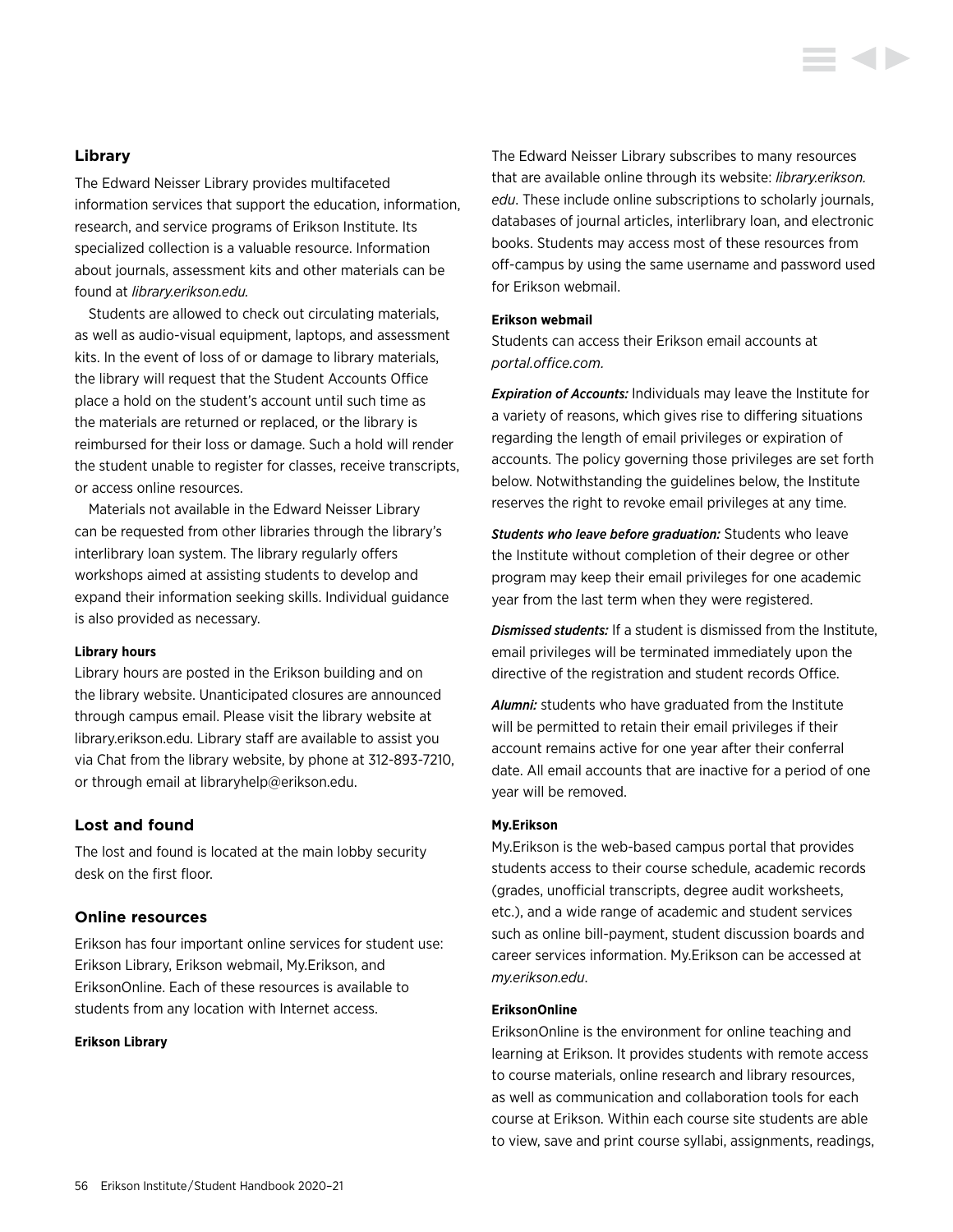<span id="page-57-0"></span>presentations and resources, view video clips, and listen to narrated presentations. Discussion areas allow students to communicate with the course instructor and other students enrolled in the respective course. Journals, blogs, wikis, course mail and online meetings are other tools for online teaching and learning in EriksonOnline. In addition, all Erikson students (on-campus and online) have access to the Academic Success Center, the Library and links to Student Services through EriksonOnline. The Academic Success Center includes information, resources, links, and contact information related to writing resources, writing support, and library services. EriksonOnline also provides a wide range of technical assistance resources and support services to online learners to encourage and enable successful online learning experiences and positive outcomes at Erikson. EriksonOnline can be accessed at *[erikson.blackboard.com.](http://erikson.blackboard.com)*

# **Parking and transportation**

Discounted parking is available. Please visit *[www.erikson.edu](http://www.erikson.edu)* for most up-to-date listing of locations, directions, and accommodations.

Note: To receive discounted rates, request validation from the security desk in the main lobby. Please make sure to note the garage where you parked to receive the correct validation.

There is limited free and metered parking in the vicinity of the campus. Erikson Institute does not provide change for parking meters. Students who commute by car are encouraged to allow extra time to find parking.

The closest El stops to Erikson Institute is the Grand stop (State and Grand) on the Red Line and the Merchandise Mart stop (Kinzie and Wells) for the Brown and Purple lines. You may also locate numerous bus stops near Erikson. For more information, please check *[www.transitchicago.com](http://www.transitchicago.com)*.

There are several Metra train stations within one mile of Erikson Institute. For Metra fare and schedules, contact the RTA at (312) 322-6777 or *[www.metrarail.com](http://www.metrarail.com)*.

# **Printing and photocopying**

Three all-in-one printer/copier machines are available for student use. Two machines are located in the library and one in the computer lab. Each printer will have instructions on how to use the printer/copiers. Money for copies can be added to your account on my.erikson. Each machine has the ability to photocopy, print, collate, staple, hole-punch, and more.

# **Student ID cards**

Erikson Institute provides each student with a photo ID card. This card will also serve as your library card and building access card. Photos for ID cards are taken during your program orientation. PhD students can take their picture at any time with the registration and student records office once they have begun classes. Students will be emailed when the card is available.

#### **Student mailboxes**

Mailboxes are provided for all students enrolled in one of the on-campus degree programs. Mailboxes are located in the Student Lounge on the 3rd floor. Students are expected to check their mailboxes on a regular basis, as they are utilized by Erikson faculty and staff as a means of communicating important information.

# **Students with disabilities**

#### **ADA policy**

Erikson Institute is committed to complying with the Americans with Disabilities Act, the Rehabilitation Act of 1973, Section 504, which states: "No otherwise qualified person with a disability in the United States…shall, solely on the basis of disability, be denied access to, or the benefits of, or be subjected to discrimination under any program or activity provided by any institution receiving federal financial assistance." Erikson will also comply with other federal, state, and local laws regarding accommodations for any person with a disability. Erikson will neither discriminate against, nor decline to reasonably accommodate, a qualified student or staff member with a disability.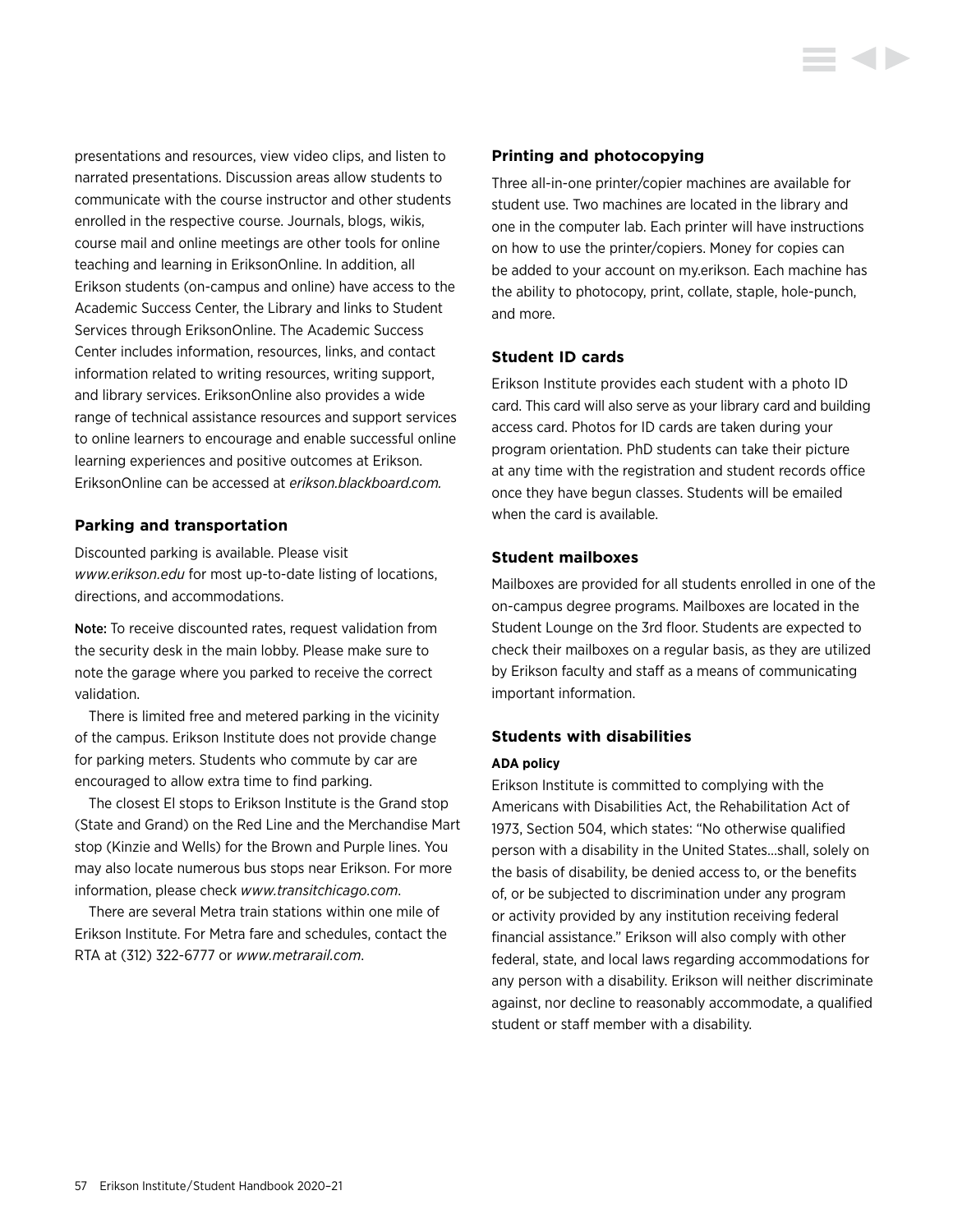#### **Disability-related definitions**

Person with a disability: Someone with a physical or mental impairment that substantially limits one or more major life activities; who has a record of such an impairment; or who is regarded as having such an impairment. (Americans with Disabilities Act of 1990).

Major Life Activity: A function such as caring for one's self, performing manual tasks, walking, seeing, hearing, speaking, breathing, learning, and working.

Qualified person with a disability: A qualified person with a disability is an individual with a disability who, with reasonable accommodation, meets the essential eligibility requirements for participation in academic programs or activities provided by the Institute or who, with reasonable accommodation, can perform the essential functions of the job for which he or she has applied or been hired to perform.

Reasonable accommodation: In the case of students, a reasonable accommodation is a modification or adjustment to a course, program, service, or activity that enables a qualified student with a disability to obtain equal access. "Equal access" means an opportunity to attain the same level of performance or to enjoy equal benefits and privileges as are available to a similarly situated student without a disability. Reasonable accommodations are individualized and flexible and are based on the nature of the disability and the academic environment. They provide equal access, not an unfair advantage. The ADA requires an institution of higher education to provide reasonable accommodation to a qualified individual with a documented disability, provided that the accommodation does not create undue hardship. An "undue hardship" refers to any accommodation that would be unduly costly, substantially disruptive, or that would fundamentally alter the nature of the program. Only the peripheral requirements of courses, programs, and activities are subject to modification to accommodate a disability. Essential elements of courses, programs, and activities must remain intact (Section 504 of the Vocational Rehabilitation Act and the Americans with Disabilities Act)

#### **Disability services coordinator**

Erikson's disability services coordinator is responsible for serving the needs of students with disabilities. The coordinator is Stripe Gandara, Director of Disabilities Services, room 216, 312-893-7184, or [sgandara@erikson.edu.](mailto:sgandara%40erikson.edu?subject=)

**STATISTICS** 

#### **ADA compliance committee**

The ADA compliance committee works to meet the needs of our students and staff with disabilities, inform the Institute of disability issues, and acquaint our faculty and staff with the available services and process for receiving services. This committee has two student-related goals: 1) to ensure that students with disabilities enjoy educational opportunities equal to those of their non-disabled peers; and 2) to increase access by students with disability to valued experiences, activities, and roles.

#### **Procedure for applying for accommodation**

Any student with a disability wishing to request an accommodation should begin the process as early as possible by contacting the disability services coordinator to arrange a meeting. The student should also download and complete the form for requesting accommodations available in the Student Services section of my.erikson. New students should initiate the process before the beginning of classes or early in the semester. Remember that it may take several weeks to process a request for accommodation. Students seeking accommodation for the comprehensive examination should apply no later than the registration deadline for the exam.

Requests for accommodation will be considered on a case-by-case basis. What constitutes a "disability" or a "reasonable accommodation" may vary from individual to individual.

The Institute requires appropriate documentation of the disability and of the need for the requested accommodation. The coordinator will provide guidelines for appropriate documentation. In most cases, such documentation and/or assessments should be no more than three years old. In rare cases, additional documentation or second opinions may be requested. Students who already have documentation should send it to the disability services coordinator at the time they make the accommodation request. Referrals to diagnosticians may be obtained from the disability services coordinator.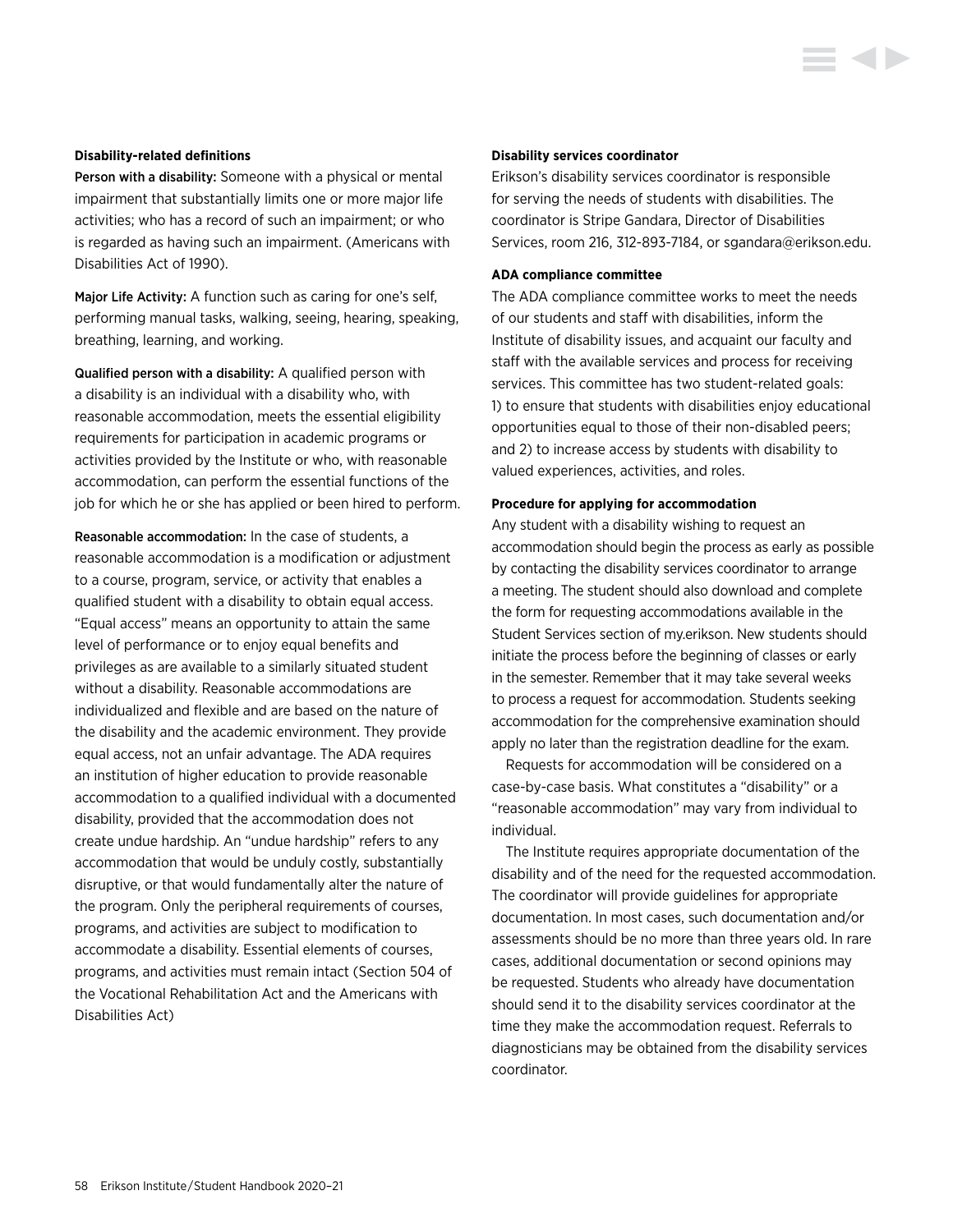The documentation should be original, signed, and on official letterhead from a certifying professional in the area of the student's disability. The documentation must address:

- Identification of the specific disability and functional limitation(s);
- Prognosis (permanent or temporary and, if temporary, the anticipated duration); and
- Recommendations for specific accommodations.

Once the appropriate documentation is received, the coordinator, in confidential consultation with consultants or faculty as appropriate, will review the documentation to clarify the existence and extent of the disability and the reasonableness of the requested accommodation. The student and the coordinator will then meet and work together to determine appropriate accommodations. If modifications to the curriculum or academic matters are at issue, faculty may also become involved in these discussions.

Students who receive an accommodation for Erikson courses will be provided with a letter explaining all approved accommodations. It is the responsibility of the student to forward the letter to each instructor as soon as possible after receiving it. The letter does not disclose any information about the nature of the student's disability. That information is kept confidential. The student and the coordinator will maintain contact as appropriate for ongoing efforts to accommodate the student.

# **Grievance procedure**

In rare instances, the Institute may not grant a student's request for the accommodation.

If a student believes that she or he has been discriminated against or denied a reasonable accommodation in violation of this policy, the student may file a written appeal, setting forth the circumstances of the grievance, to the Senior Vice President for Academic Affairs/Dean of Faculty, who will investigate the matter and resolve the appeal in his or her sole discretion.

A written appeal should be made within 45 days of notice of denial of the accommodation request. The student may request a conference with the Dean of Faculty, or the dean's designee, to discuss the appeal. The student may be assisted during such conference by an appropriate professional with knowledge of the student's disability, functional limitation(s), and/or the availability of appropriate accommodations.

The dean will provide the student with a written copy of her/his determination within 45 days of the date of receipt of the written appeal.

# **Accessibility of campus facilities**

Erikson Institute's campus is housed in a new facility, completed in August, 2008. The campus was designed to meet the stringent ADA and Illinois requirements for accessibility by persons with disabilities in effect at the time of the building's completion. The space was designed to comply with the following laws and guidelines:

- Americans with Disabilities Act (ADA) of 1990, as updated through 2004;
- Illinois Accessibility Code (IAC) of 1997;
- International Code Council/ANSI A117.1-2003, Accessible and Usable Buildings and Facilities (as referenced and amended by City of Chicago Building Code Chapter 18-11); and
- City of Chicago Building Code 2007, specifically Chapter 18-11.

As such, the entire campus is fully-accessible to the persons with disabilities. The entrance to the ground floor, which is at street level, includes an ADA standard manual door that opens automatically at the push of a button. The three upper floors are served by elevators; all bathrooms are equipped with ADA standard stalls in two designs; sinks and water fountains are at appropriate heights for persons in wheelchairs; hallways are wide and uncluttered; wayfinding signage is at an appropriate height for persons in wheelchairs and available in Braille for persons with visual impairment; classrooms, seminar rooms, and hallways are equipped with strobe lights to alert persons with hearing impairment of an emergency; and each floor has an area of rescue assistance for people who are unable to exit by stairs in an emergency. ADA accessible parking is available within two blocks of our front entrance.

# **Notice of the availability of services for students with disabilities**

The Director of Disability Services contacts all students a month prior to the beginning of fall semester, reminding them of the availability of services and encouraging students with documented disabilities to set up an appointment to review their eligibility for accommodation. In addition, each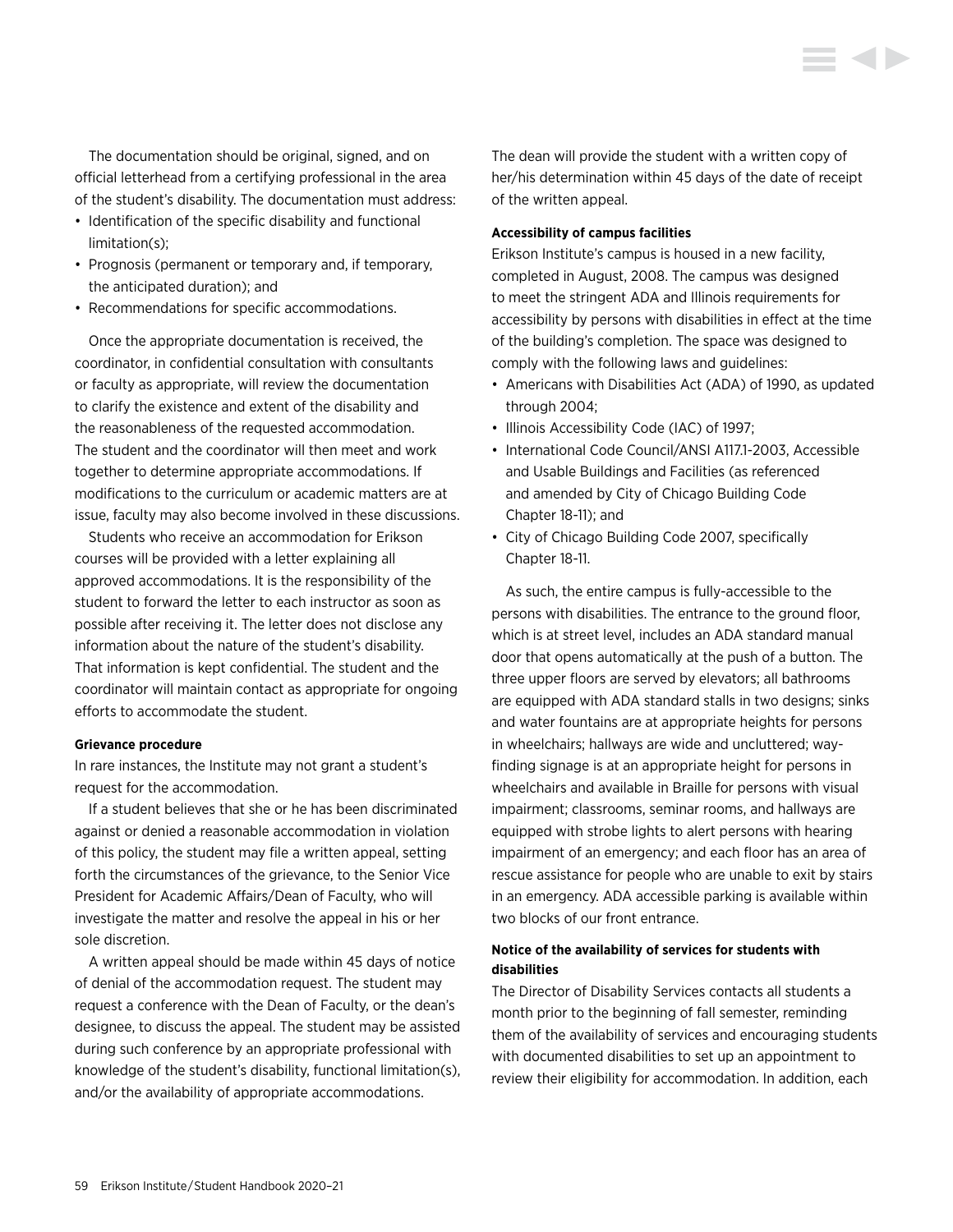course syllabus includes a prominent statement for students with disabilities in the "front matter." The director meets with the faculty, enrollment management staff, academic success center staff, and tutors each September to review the process by which students with disabilities are approved for accommodations. Faculty are encouraged to refer any student who self-identifies as needing an accommodation to the coordinator. During the orientation to the comprehensive examination, faculty remind students that anyone needing accommodation for the exam need to request it no later than the deadline for registration. Policies and procedures for obtaining services are included in the *Handbook*, which is posted on the Erikson portal as well as public website.

#### **Management of student information**

The Director of Disability Services receives and retains all inquiries and requests for accommodation, as well as the required documentation. To preserve student confidentiality, all information regarding requests for or delivery of reasonable accommodation is housed in a secure file cabinet in a locked office and/or on a password-protected computer. Access is restricted to the director. Access by others to the information is on a "need to know" basis consistent with the requirements of HIPAA. Student files are retained for a period of three years following a student's exit from the Institute and then destroyed in a secure manner.

E 4 D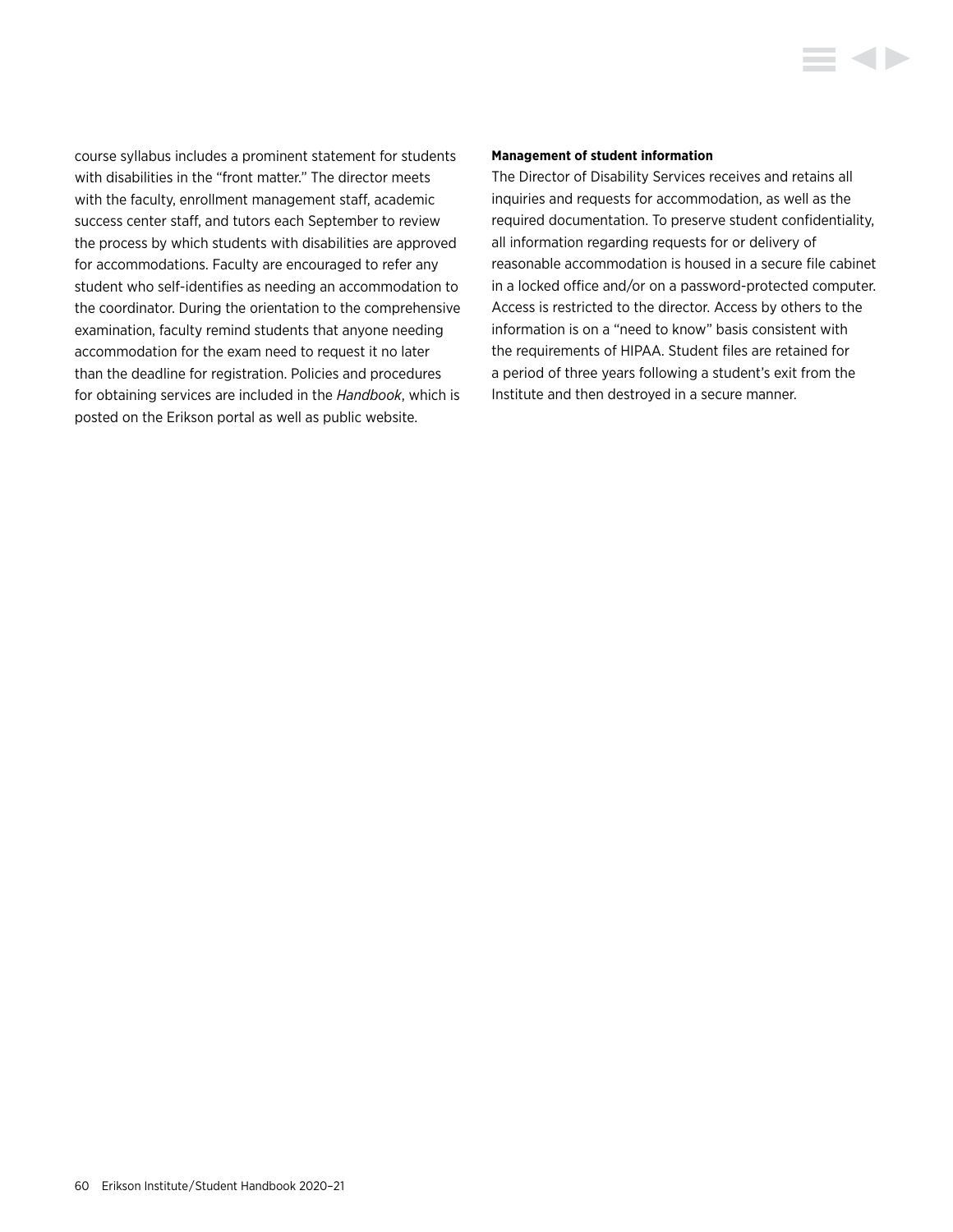# Student resources at Loyola



# **Campus bookstore**

There are two campus bookstores for students: one at the Lake Shore Campus located in the Granada Center on Sheridan Road and one at the Water Tower Campus in Baumhart Hall. Each bookstore offers a selection of merchandise, snacks, and books, on top of textbooks and graduation regalia. Students enrolled in courses at a specific campus must pick up their books at that campus' respective bookstore.

#### **Bookstore hours**

| Lake Shore Campus         |                       |
|---------------------------|-----------------------|
| Monday-Thursday           | $8:30$ a.m. $-6$ p.m. |
| Fridav                    | $8:30$ a.m. $-5$ p.m. |
| Saturday                  | 10 a.m. - 3 p.m.      |
| <b>Water Tower Campus</b> |                       |
| Monday-Thursday           | 9 a.m. - 6:30 p.m.    |
| Fridav                    | 9 a.m. - 5 p.m.       |
| Saturdav                  | 10 a.m. - 3 p.m.      |

# **Campus housing**

Graduate housing is available to Loyola graduate students on a first-come, first-serve basis. It is located on the Water Tower campus in Baumhart Hall. There are laundry services and a fitness center in the hall. Interested students apply in LOCUS by using the Residence Life link.

# **Campus recreation**

# **Halas Recreation Center**

Available on the Water Tower Campus, the Halas Recreation Center is a full-fledged gym offering the latest equipment, a pool, and a schedule of group fitness courses. Students pay a discounted rate per semester or annually to be granted access with the Rambler ID. Halas is open from 6 a.m. to midnight Monday to Friday and 8 a.m. to midnight on Saturday and Sunday during the semester with hours available during semester breaks.

# **Water Tower Campus fitness studio**

Located in the Terry Student Center, the WTC Fitness Center has the latest equipment as well as group fitness courses. The space is free to all Baumhart Hall residents. Students

may also elect to pay a discounted rate per semester for access with the Rambler ID. The WTC Fitness Studio is open from 6:30 a.m. to 11 p.m. on Monday through Thursday, 6:30 a.m. to 9 p.m. on Friday, and 8 a.m. to 9 p.m. on Saturday and Sunday.

# **Campus safety and security**

The Loyola University Department of Campus Safety promotes and maintains a safe and secure environment in which the University's educational mission can be successful. The Campus Safety team monitors Loyola's two campuses 24 hours a day, 365 days a year. The Campus Safety office can be located at 6427 N. Sheridan Road on the Lake Shore Campus or by visiting any front desk of any building on the Water Tower Campus. Also available on the Lake Shore campus are blue emergency boxes which can be used to call Campus Safety. For more information, go to *[www.luc.edu/safety.](http://www.luc.edu/safety)*

# **Career services**

The Career Development Center (CDC) at Loyola is available to all current students and alumni. One-on-one advising appointments are made using a liaison advising model, which means that you work with one specific career advisor. Through available workshops and classes, the CDC helps students determine their career path. The CDC is located in the Sullivan Center on Lake Shore Campus and Corboy Law Center on the Water Tower Campus. For more information, go to *[www.luc.edu/career](http://www.luc.edu/career)*.

# **Computer and internet access**

Loyola has over 35 computer labs available between both the Lake Shore and Water Tower campuses. Each lab is staffed with either professional staff or trained students to provide assistance. Most locations are open from 8:00 a.m. to midnight, with others offering hours beyond those times. For a list of lab locations and hours, go to *[www.luc.edu/digitalmedia](http://www.luc.edu/digitalmedia)*.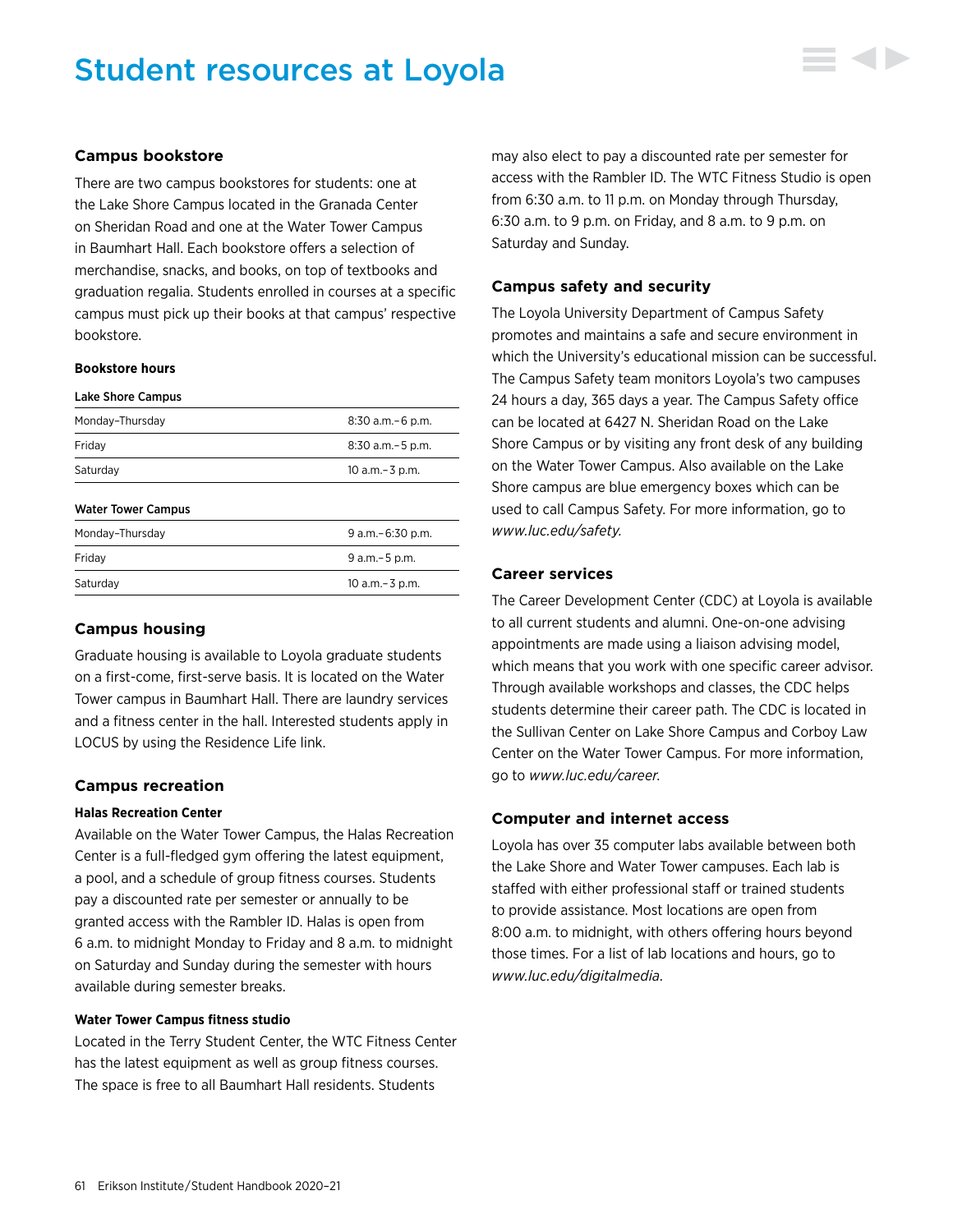# **CTA U-Pass**

Loyola University Chicago participates in the University Pass (U-Pass) program offered through the Chicago Transit Authority (CTA), which offers eligible students a discounted pass for unlimited rides on all CTA buses and trains. All students enrolled in the PhD program are issued U-Pass cards by Loyola. The U-Pass is offered on a semesterby-semester basis. Eligible students must be enrolled in 8 or more credit hours during either the Fall or Spring semesters; it is not available during Summer semesters. Students receiving the U-Pass benefit for the first time will be issued a Ventra U-Pass card by Loyola. Subsequent U-Pass benefits will be added to the same card in semester where the student qualifies. Students who qualify for the U-Pass benefit will be charged during a given semester regardless of whether or not they utilize the pass. If a student who was eligible at the beginning of a semester subsequently drops below the required credit hours during the add/drop period, the student's U-Pass benefit will be deactivated and the fee may be refunded on a prorated basis. The U-Pass includes the student's name, picture, and school name, and is not transferable. Additional information about the U-Pass program is available on Loyola's website at *[www.luc.edu/upass](http://www.luc.edu/upass)* or at the CTA website at *[www.transitchicago.com/upass](http://www.transitchicago.com/upass).*

If a doctoral student does not qualify for a U-Pass through Loyola, but meets the minimum 5 hours that Erikson Institute requires, it is possible to request a U-Pass from Erikson. The student must contact the Registration and Student Records Office, and complete a co-enrollment form to request the Ventra U-Pass card. The student would be responsible for all fees associated with the card and the U-Pass benefit.

Lost or stolen U-Pass card: You may apply for a replacement U-Pass by contacting the Loyola's U-Pass Coordinator. You will need to present your Loyola student ID and pay the \$50 replacement fee with your Rambler Bucks account at Terry Student Center or Damen Student Center Information Desk. A replacement U-Pass will be issued and sent to Loyola within 5–7 business days. CTA will replace lost or stolen U-Pass cards only once per academic term. Upon receipt of the replacement card, you will be notified via email to pick up the U-Pass.

Defective, damaged or demagnetized U-Pass card: If the CTA fare equipment on a bus or train cannot read a U-Pass, take the Ventra U-Pass card to Ventra Customer Service at 165 N. Jefferson, Mon-Fri 8:00 a.m.–4:30 p.m. If Ventra deems that the card is defective, they will issue a 7-day pass and a Ventra Defective Card Replacement Form. Take the form to the Terry Student Center or Damen Student Center Information Desk, who will work with CTA to issue a replacement. A replacement U-Pass will be sent to Erikson within 5–7 business days. Upon receipt of the replacement card, you will be notified via email to pick up the pass.

Fraudulent Use of U-Pass: Any U-Pass presented by a person other than the student whose name and photograph appears on it will be confiscated, and the person may be subject to arrest. Fraudulent cards will be confiscated and a replacement card will not be issued for one year after the date of misuse. Students should carry their student ID with them at all times when they are planning to use the CTA U-Pass.

U-Pass Customer Service: Visit *[www.ventrachicago.com](http://www.ventrachicago.com)* or call (877) 669-8368 Monday–Friday from 8 a.m.–4:30 p.m. for any questions about Ventra U-Pass.

CTA General Offices: Chicago Transit Authority 567 W. Lake Street, 2nd floor Chicago, IL 60661

You can also visit *[www.transitchicago.com/upass](http://www.transitchicago.com/upass)*

### **Dissertation bootcamp**

The Graduate School offers doctoral students a week-long intensive writing program. The inter-disciplinary bootcamp primarily allots time to the actual writing of the dissertation, as well as offering strategy sessions on writing success and how other doctoral students made time to complete the dissertation. The Graduate School also continues to monitor student progress upon completion of the program. Students apply to participate in January of any given year, and the bootcamp is offered during the summer of any given year.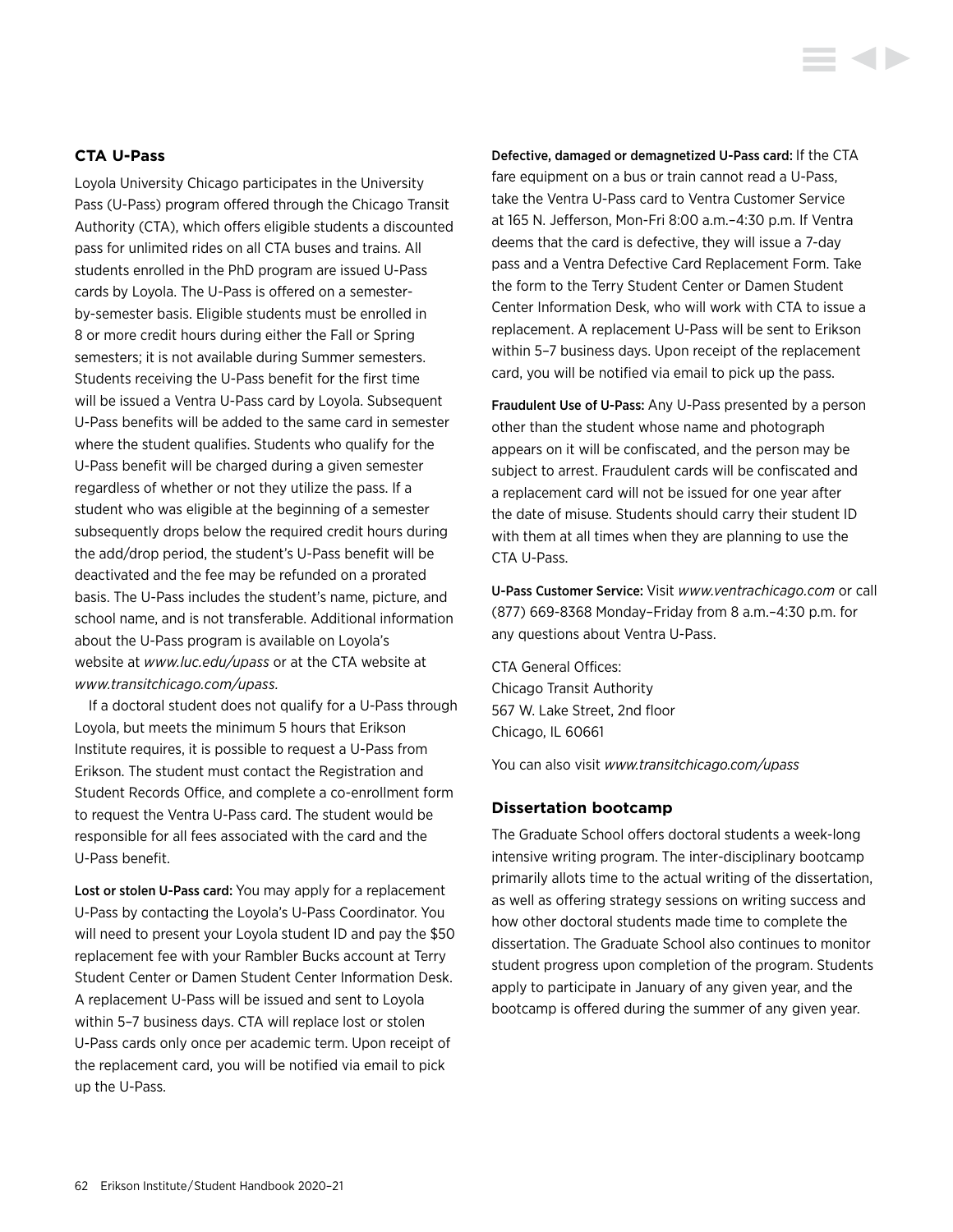# **Graduate research support and funding**

#### **Research Funding Requests**

Students who are approved in advance for a Research Funding Request may receive reimbursement of up to \$300 for expenses related to the research and preparation of a dissertation, thesis, or major research paper in programs that do not already include a thesis. Once the approved activities are finished, original receipts and a completed Reimbursement Form must be submitted to the Awards Coordinator in the Graduate School to receive reimbursement for expenditures. The Graduate School will only grant one research funding award per student. Funds reimbursement must be claimed within the same academic year.

#### **Conference travel**

Students may apply for up to \$400 in travel costs associated with presenting at one conference only per academic year. Conferences must be outside a 30 mile radius of Chicago to be considered for full funding. Conferences within range of the city may be eligible for reimbursement of conference fees only. Students must apply for funding before travel to be considered. The application can be found on GSPS at *[gsps.luc.edu.](http://gsps.luc.edu)* Once travel has been completed, original receipts, conference documents and a completed Reimbursement Form must be submitted to the Awards Coordinator in the Graduate School. The award money is allocated to students on a first-come, first-serve basis, so students should apply as soon as they have confirmation of acceptance to participate in a conference. Applications will stop being accepted once travel funds have been exhausted.

# **Research Mentoring Program**

The Research Mentoring Program (RMP) is designed to partner graduate students who are working on their dissertation research with undergraduates who are interested in participating in research. The graduate student application deadline for this competitive summer fellowship is mid-December. Once the approved activities are finished, submit original receipts and a completed Reimbursement Form to the Awards Coordinator in the Graduate School to receive reimbursement for expenditures.

### **Responsible conduct in research and scholarship**

Loyola University Chicago is committed to ensuring that all its faculty and students have the opportunity to be properly trained in the ethical and responsible conduct of research and scholarly integrity and are held to the highest possible ethical standards. All lakeside campus researchers and students receiving eternal funding from NSF or NIH or other federal agencies requiring training must complete this twoday course. In addition, the Graduate School is requiring RCRS training for all matriculating PhD students.

# **External funding resources**

The Graduate School and The Office of Research Services (ORS) offer guidance with external funding. ORS, in particular, assists faculty and students at both campuses with securing external funding for research. Through workshops and different databases such as the Pivot system, they assist students with external funding options. For more information, go to *[www.luc.edu/ors.](http://www.luc.edu/ors)*

#### **Insurance**

### **Dental insurance**

Loyola offers an optional student dental PPO insurance plan administered by United Healthcare. Enrollment in the plan is voluntary, however students must be enrolled in Loyola's student health insurance to qualify for dental. Highlights and benefits include:

- Periodic oral evaluation
- Exams, Cleanings, X-Rays
- Preventative fluoride treatment
- Restorative services

Rates, terms of coverage, and enrollment deadlines are available at *[www.luc.edu/bursar](http://www.luc.edu/bursar)*.

# **Purchase dental insurance coverage**

Insurance coverage for yourself, a spouse, domestic partner, or child(ren) can be purchased directly from Academic Health Plans by those enrolled in Loyola's Student Health Insurance Plan. For additional benefit information visit, *[www.uhcsr.com/luc](http://www.uhcsr.com/luc)* or call 1-800-767-0700.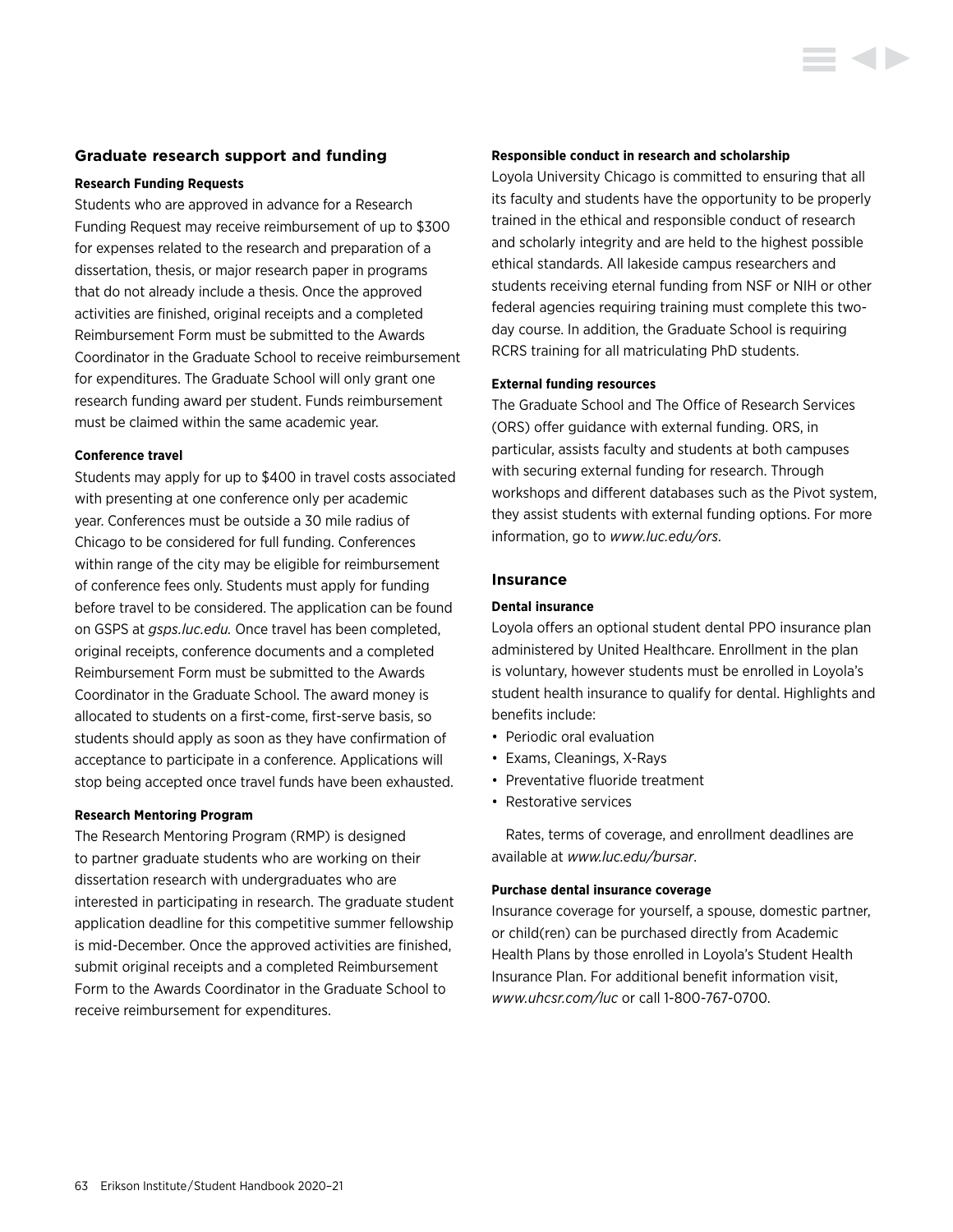

# **Health insurance**

Loyola's student health insurance is United Healthcare Student Resources. Students may visit the plan website at *[www.uhcsr.com/luc](http://www.uhcsr.com/luc)* to view a full plan description, plan benefits, exclusions, limitations, and terms of coverage.

# **2020–21 rates and terms of coverage**

The rates listed below are for the entire cost during the given time frames.

- Annual: August 1, 2020 – July 31, 2021
- Spring: January 1, 2021 – July 31, 2021
- Summer: May 1, 2021 – July 31, 2021

|                         | Annual (Fall) | Spring  | Summer  |
|-------------------------|---------------|---------|---------|
| <b>Student</b>          | \$3.095       | \$1.819 | \$768   |
| Spouse/domestic partner | \$3.095       | \$1.819 | \$768   |
| Each child              | \$3,095       | \$1.819 | \$768   |
| All children            | \$6.190       | \$3.638 | \$1,536 |
| All dependents          | \$9,285       | \$5,457 | \$2,304 |

#### **Eligibility requirements**

Loyola University Chicago's Board of Trustees requires that all graduate students enrolled for 8 or more credit hours or students registered for Thesis or Dissertation Supervision at the start of the Fall and Spring terms have health care insurance.

All students meeting the above eligibility requirements will automatically be billed for the Student Health Insurance by the University on their student account and enrolled in the plan, if a waiver is not submitted before the deadline date.

In the event that a student does not meet the eligibility requirements to be automatically billed by the University for Loyola's Student Health Insurance, but would still like to purchase coverage, he or she can do so by visiting United Healthcare Student Resources' website at *[www.uhcsr.com/luc](http://www.uhcsr.com/luc).*

Students receiving a fellowship have their insurance costs covered under the parameters of the fellowship.

# **Coverage options**

Waive Out of Loyola's Student Health Insurance: If you have your own insurance already or are covered under your parent's plan, you may waive out of Loyola's Student Health Insurance by providing proof of other coverage.

- 1. Log into LOCUS and select "Campus Finances," then "Student Health Insurance"
- 2. Select the "Waive out" button and submit your insurance information
- 3. The insurance fee will be credited to your student account within 48 hours

For waiver deadlines, go to *[www.luc.edu/bursar/insurance.](http://www.luc.edu/bursar/insurance)*

Fast-Track Into Loyola's Student Health Insurance: If you want to enroll in Loyola's Health Insurance and already have the insurance charge on your student account, it is highly recommended that you take the following action:

- 1. Log into LOCUS and select "Campus Finances"
- 2. Select "Student Health Insurance"
- 3. Click on the "Fast Track" button and follow the prompts

Fast Tracking confirms that you have accepted Loyola's student health insurance coverage, activates your enrollment into the plan, and allows an insurance card to be generated within 7–10 business days by BCBS.

Purchase Supplemental Insurance Coverage: You may purchase supplemental coverage to add your spouse, domestic partner or child(ren) to your insurance plan by paying and enrolling directly with United Healthcare by completing the enrollment form at *[www.uhcsr.com/luc](http://www.uhcsr.com/luc).*

#### **Tuition insurance**

### *Dewar Tuition Refund Plan*

Loyola partners with A.W.G. Dewar, Inc., to offer tuition insurance for students and their families to supplement Loyola's refund policy. This is a private insurance program that provides a refund of up to 75% of tuition and mandatory fees if a withdrawal occurs, due to accident or illness, after the beginning of a semester or quarter.

This Tuition Refund Plan (TRP) extends and works in concert with the published Loyola University Chicago refund and withdrawal policy. Subscribers are provided a 75% refund throughout the semester or quarter even though Loyola's own refund policy may have expired at the time of withdrawal. The proceeds may be used to pay any educational loan in the event the student withdraws. The money may simply be refunded to the family by Loyola if the student's account is paid in full. More information on qualifying conditions can be found at Dewar's website at *[www.collegerefund.com.](http://www.collegerefund.com)* Participation in the Dewar TRP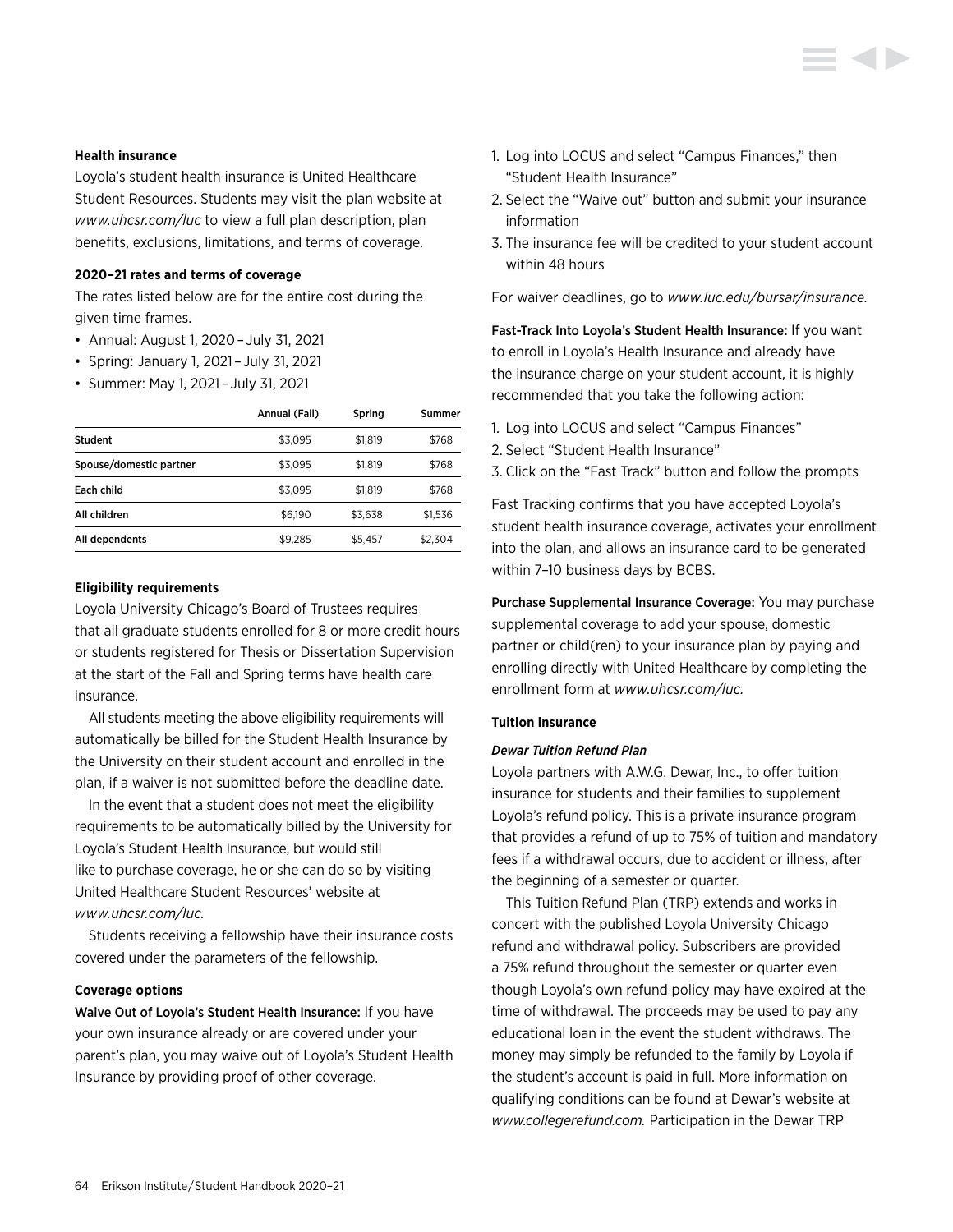is entirely optional. Loyola University Chicago does not endorse this or any other private tuition insurance program.

To enroll for 2017–18, please complete the Dewar Tuition Application and return to Loyola's Office of the Bursar before August 27, 2017. Applications cannot be accepted after this date. Questions about the plan, find more information at Dewar's website, *[www.collegerefund.com](http://www.collegerefund.com)*, or by calling (617) 774-1555.

# **International student services**

Loyola has approval from the Department of Homeland Security (DHS) to enroll non-immigrant international students in its degree programs. The Office for International Programs serves as Loyola's point of contact for DHS and is available to international students to answer any questions regarding to their studies. Students are assigned an international student advisor, who they work with oneon-one during the duration of their studies at Loyola. The OIP has locations on both the Lake Shore campus at the Sullivan Center and the Water Tower campus at the Corboy Law Center. All international students will be required to attend an orientation before classes begin, separate of the orientation required of the Graduate School. Information about this orientation is sent to students with their Certificate of Eligibility.

Given the complicated and constantly changing nature of immigration regulations, international students are encouraged to meet with the international student advisor regularly. Typical issues that require consultation or authorization from the international student advisor include, but are not limited to, the following:

- Travel authorization signatures for travel outside the United States
- Extension of degree program
- CPT authorization for students beginning their internship
- Application to receive authorization for Optional Practical Training following the completion of the degree program
- International student health insurance
- Enrollment verification documents needed for loans, visa renewals, etc.
- Application to change non-immigrant status
- Updating of contact information in the SEVIS database

For more information about the OIP, visit their website at *[www.luc.edu/iss.](http://www.luc.edu/iss)*

# **Library services**

Loyola has two main libraries: The Elizabeth M. Cudahy Memorial Library on the Lake Shore Campus and the Lewis Library on the Water Tower Campus.

The Cudahy Library is the main library of Loyola University Chicago, and houses the university's fine arts, humanities, science and social sciences collections as well as the University Archives and government document depository collections. The Cudahy physical collections comprise more than 900,000 volumes and 3,200 periodical subscriptions; online resources include hundreds of research databases, thousands of e-books, and over 35,000 journal titles.

The Lewis Library houses the university's business, criminal justice, economics, education, and social work collections. The Lewis physical collections comprise more than 250,000 volumes and 1,500 periodical subscriptions; online resources include hundreds of research databases, thousands of e-books, and over 35,000 journal titles.

Most sources can be accessed online at *[libraries.luc.edu](http://libraries.luc.edu)* with your universal Loyola login and password. Resources are also available through interlibrary loan if the libraries do not have the book or article. Students also have access to audio-visual materials upon request.

#### **Library hours**

#### Cudahy Library

| Monday-Thursday | 7 a.m.-2 a.m.       |
|-----------------|---------------------|
| Friday          | 7 a.m.-9 p.m.       |
| Saturday        | 8 a.m. - 9 p.m.     |
| Sunday          | $10$ a.m. $-2$ a.m. |

#### Lewis Library, Corboy Law Center Floor 6–9

| Monday-Thursday | 7:30 a m –12 a m |
|-----------------|------------------|
| Friday          | 7:30 a.m.-9 p.m. |
| Saturday        | 9 a.m.-9 p.m.    |
| Sunday          | 12 p.m.-12 a.m.  |

#### **Graduate Student Lounge and Study Area**

The Graduate School has two dedicated spaces for graduate students in Cudahy Library. In a partnership between the Graduate School and the Library, a silent study room with carrels and a lounge/group space has been created and is now open for all graduate students enrolled at Loyola.

The Graduate Student Lounge is on the third floor in room 308 of Cudahy Library. Students who wish to use the lounge will need to retrieve the key from the Circulation Desk.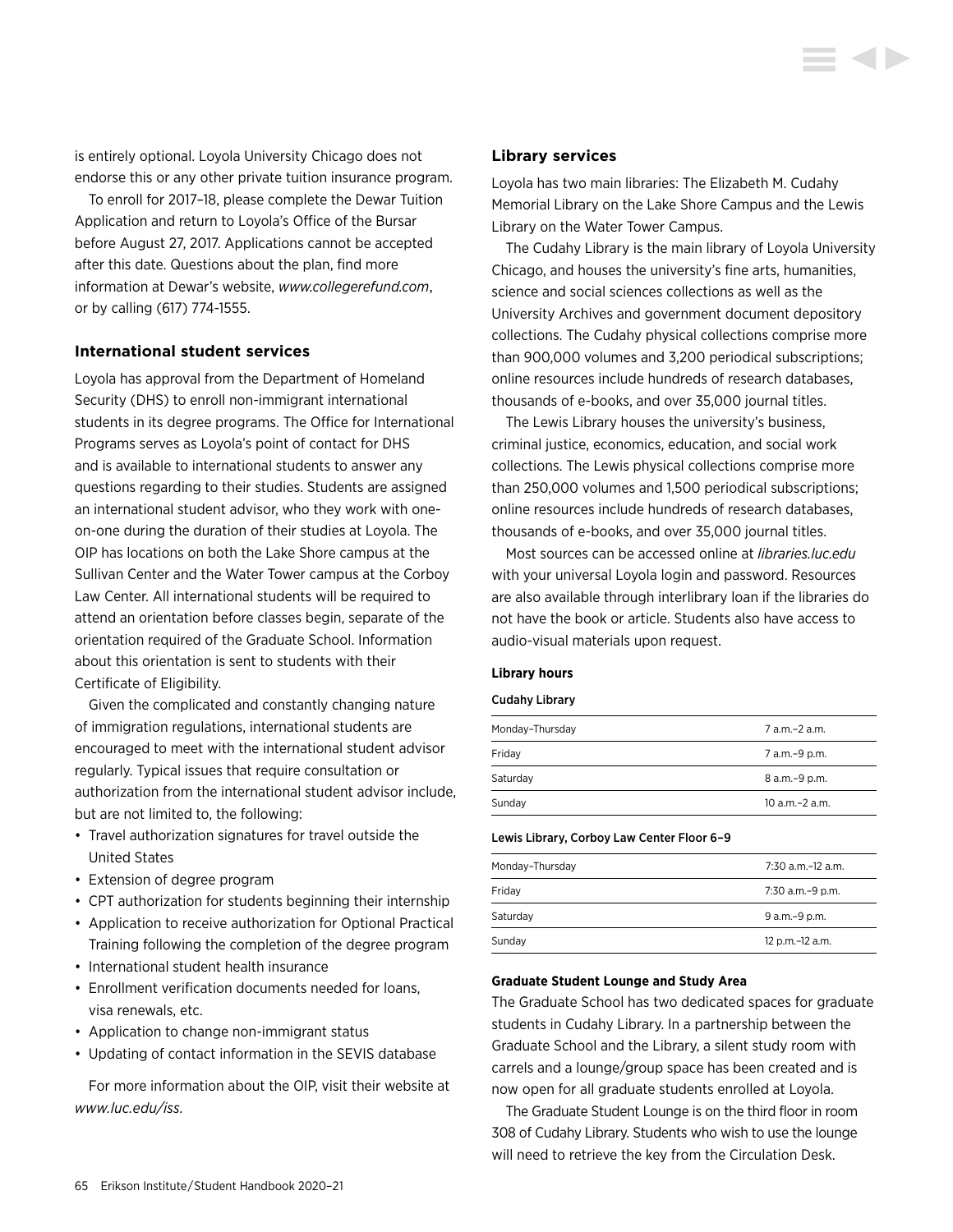# **Lost and found**

Loyola's Campus Safety office has two official lost and found locations at the Campus Safety Office at 6427 N. Sheridan Road on the Lake Shore campus and at the Corboy Law Center's front desk on the Water Tower campus. Security will notify students at their Loyola email accounts if they are able to identify the owner of lost property. There are also places on campus that have unofficial lost and found locations such as the libraries, dining halls, and student unions.

# **Online resources**

Students are provided with many online capabilities and resources at Loyola. Once matriculated, students are given a universal username and create a password, which is used on all systems under Loyola's Information Technology Services infrastructure.

LOCUS: Loyola's Online Connection to University Services, or LOCUS, is available to all students as a means to register, view transcripts, communicate with offices on campus, pay bills, apply for graduation, and many other tasks. It is the main data entry system used by all Loyola students, faculty, and staff. Students can access the system with their universal log in information at *[www.luc.edu/locus](http://www.luc.edu/locus).*

GSPS: The Graduate Student Progress System, or GSPS, is used by the Graduate School as an electronic form repository. Students can find forms specific to the Graduate School, such as the Leave of Absence, publication or presentation information, and dissertation forms. You are granted access with your Loyola universal log in. All forms generated within the database are routed to the appropriate parties of either the program director or the Graduate School. Student receive email confirmations at their Loyola accounts when an item is approved. For information or assistance with GSPS, contact Elaine Goetz in the Graduate School.

Loyola email: Loyola students are provided their own unique email account, which can be accessed at *[www.luc.edu/mail](http://www.luc.edu/mail)*. Loyola email accounts can be rerouted to an external account. For more information on that process, contact ITS at (773) 508-4ITS.

Library Services: The libraries at Loyola provide access to many online journals and e-books. These can be accessed by visiting *[libraries.luc.edu](http://libraries.luc.edu)* and logging in with your Loyola universal log in information. You may also renew books and request interlibrary loans online as well.

Sakai: Sakai is used for online teaching and learning at Loyola. Its features provide students with remote access to course materials, online research and library resources, as well as communication and collaboration tools for each course at Loyola. Within each course site students are able to access course syllabi, assignments, readings, presentations and resources, view video clips, and listen to narrated presentations. Discussion areas allow students to communicate with the course instructor and other students enrolled in the respective course. Journals, blogs, wikis, course mail and online meetings are other tools for online teaching and learning in Sakai.

#### **Parking and transportation**

On the Lake Shore campus, Loyola has three parking garages: the Main Structure located at Sheridan and Winthrop, the Fordham garage next to the Granada Center, and the West Loyola lot located near the Loyola red line stop. Students must have a commuter permit to park at Loyola. Parking is on a first come, first serve basis. Students can apply for permits at *[transportation.luc.edu](http://transportation.luc.edu)* and pick them up from the Campus Transportation office. Permits can be purchased for the entire academic year at a rate of \$657. Permits do not include overnight parking at any time.

No parking structures are owned by Loyola on the Water Tower Campus. All students are responsible for any charges due to parking at any of the local garages. Rates for these structures are kept under the General Information section at *[www.luc.edu/campustransportation](http://www.luc.edu/campustransportation)*.

Loyola has an El stop located on each campus. The Loyola stop on the red line is located on the central west point of the Lake Shore campus. The Chicago stop on the red line is located southwest of the Water Tower campus. There are numerous bus routes with stops near or on Loyola's campuses, which can be located on CTA's website at *[www.transitchicago.com](http://www.transitchicago.com)*.

## **Professional development workshops**

Every semester, the Graduate School offers professional development workshops to all students across all disciplines. Past workshop topics have included: Graduate Funding Opportunities, Life Beyond the Ivory Tower, Marketing Yourself Outside the Academy, Working with Institutional Review Board, among others. For more information on these workshops or to see an archive of past events, go to *[www.luc.edu/gradschool/workshops](http://www.luc.edu/gradschool/workshops)*.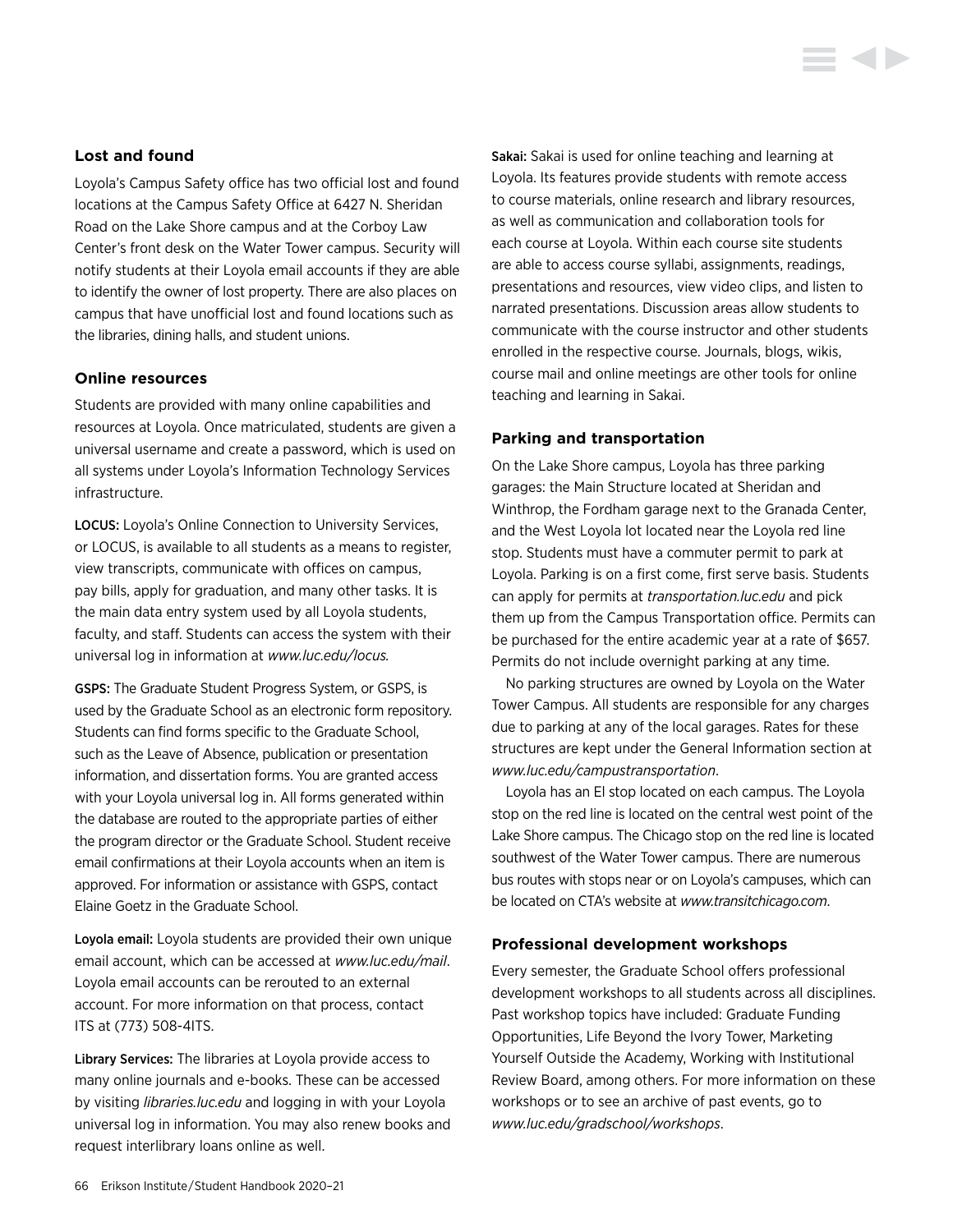# **Printing and photocopying**

Loyola has over 35 computer labs available with full printing and photocopying services between both the Lake Shore and Water Tower campuses. Each lab is staffed with either professional staff or trained students to provide assistance. Most locations are open from 8:00 a.m. to midnight, with others offering hours beyond those times. For a list of lab locations and hours, go to *[www.luc.edu/digitalservices.](http://www.luc.edu/digitalservices)*

# **Research symposium**

The Graduate School, in association with the Graduate Student Advisory Committee, each year hosts the Graduate School Interdisciplinary Research Symposium. This event takes place annually during Loyola's Weekend of Excellence. All Graduate School students are encouraged to submit and present at this event. More information about the event is emailed to all Graduate School students at their Loyola email account. Interested students should submit appropriate materials to the Graduate School by any deadlines allotted in those email announcements.

# **Shuttle bus**

A shuttle bus is offered to all Loyola students and staff during the Fall and Spring semesters. The bus runs roundtrip directly from Lake Shore campus to the Water Tower campus. Service is offered weekdays only from 7 a.m. to midnight with a valid Loyola student ID. Busses run at 20 minute intervals if under normal traffic conditions. Pick up locations are on the south end of the West Quad at the Lake Shore campus and the east wall of the Corboy Law Center lobby at the Water Tower campus. The shuttle is offered as a supplemental service. It is suggested that students ride the Red Line if there are long lines for the shuttle.

# **Student affairs**

The Graduate School offers many programs geared toward Student Affairs. Throughout the year, social events are open to students across disciplines. Many are announced via email from the Graduate School. There are also resources available on the Graduate School's website, such as Graduate Student Finance materials, that assist with the betterment of students' lives outside of academia. The Graduate Student Life Coordinator works directly with students to plan events and workshops that assist student needs.

Also, resources are available to students through the Water Tower Campus Life office. They offer resources specific to graduate students across all schools at Loyola, such as graduate socials, engagement opportunities, ministry and spiritual growth support, and support groups. For more information about services under the Water Tower Campus Life office, contact Dana Bozeman at [dbozeman@luc.edu](mailto:dbozeman%40luc.edu?subject=).

# **Student ID cards**

Loyola provides a student ID card, which is known as a Rambler card. It is a photo identification card that allows access to buildings across all campuses, including libraries and the Halas Sports Center. It can be used to pay for items with Rambler Bucks. Cards are valid from a student's matriculation date until two months after graduation.

All students are able to obtain an ID card once they are registered for classes. Students should go to the Campus Card office to have their picture taken and card printed. The office is located at the Sullivan Center on the Lake Shore campus and the Corboy Law Center lobby on the Water Tower campus.

# **Rambler bucks**

A key feature of the Rambler ID card is Rambler Bucks. These are used for costs relating to printing services and on campus dining, among other things. The Rambler Bucks can also be used off campus at participating businesses. Rambler Bucks can be added at any ValuePort location on either campus or online using a credit card.

# **Student Wellness Center**

Loyola offers health services to its students through the Student Wellness Center. Services include appointments for common illness diagnosis with a nurse practitioner or medical doctor, lab testing for illnesses, preventative services such as immunizations, referral services and procedures like allergy shots, ear irrigation, and wound care. Also, the Wellness Center has health education and nutrition resources, a therapy dog, counseling/therapy, and a Dial-a-Nurse service at (773) 508-8883. Care under the Wellness Center is covered by the Student Activities fee included in the student bill. Students not paying the fee can access services from the Wellness Center by paying \$80 a semester. More information can be found at *[www.luc.edu/wellness.](http://www.luc.edu/wellness)*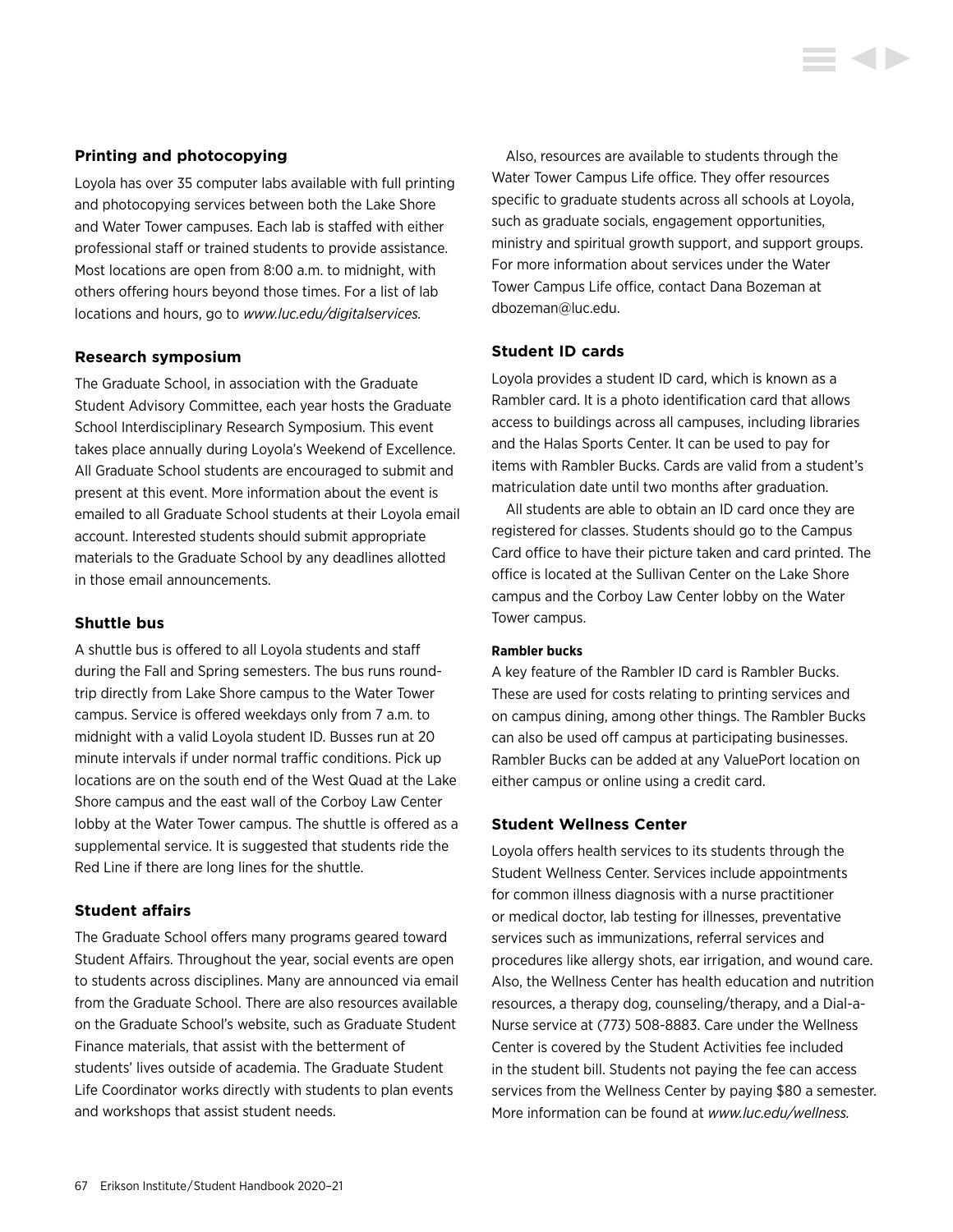# **Dissertation support group**

Loyola's Wellness Center recognizes that writing a dissertation can be stressful for the student and those surrounding them. With that in mind, they created the Dissertation Support Group for students to meet, discuss, and support each other as they continue their studies. The group is open to graduate students at any stage in the process of completing a doctoral dissertation.

# **Students with disabilities**

These policies are in effect for all Loyola only courses. If you are taking an Erikson course, please refer to Erikson's [Disability policy on pages 57–60.](#page-57-0)

# **ADA policy**

Services for Students with Disabilities (SSWD) is committed to providing accommodations and services to students with disabilities in accordance to ADA and Section 504. SSWD promotes self-awareness, self-determination, and advocacy in an accessible learning environment while carefully respecting students' confidentiality.

# **SSWD locations**

The SSWD office is located on the Lake Shore campus in the Sullivan Center and on the Water Tower campus in the Corboy Law Center, 8th Floor. They can be contacted by calling (773) 508-3700 or emailing [sswd@luc.edu](mailto:sswd%40luc.edu?subject=).

For additional information, visit their website at *[www.luc.edu/sswd.](http://www.luc.edu/sswd)*

# **Rights and responsibilities**

# *Student rights and responsibilities*

According to the Americans with Disabilities Act and Section 504 of the Rehabilitation Act of 1973, a student with a documented disability is entitled to reasonable accommodations in order to compete on an equal basis with peers.

Students with disabilities who wish to receive services and accommodations at the start of the semester must do the following:

- Contact the SSWD Staff at the beginning of the semester to request accommodations.
	- New students: Contact SSWD at least 4 weeks before your first term at Loyola
	- Returning students: Contact SSWD during the first 2 weeks of each semester to determine appropriate accommodations
- Provide appropriate documentation of their disability in order to receive the requested accommodations
- Provide faculty the accommodation forms within a week of the date on the forms to ensure timely provision of the accommodations
- Contact SSWD if reasonable services and accommodations are not implemented in an effective or timely manner

# *University rights*

- Identify and establish essential functions, abilities, skills, knowledge, standards and criteria for courses, programs, services and activities
- Request and receive, through Services for Students with Disabilities (SSWD), current documentation from an appropriate licensed professional source that supports accommodation requests as well as requests for academic adjustments and/or auxiliary aids and services
- Deny a request for accommodations, academic adjustment and/or auxiliary aids and services in consultation with a student with a documented disability if:
	- Documentation does not meet the university's guidelines and demonstrate that the request is warranted
	- The student fails to provide appropriate documentation
- Refuse to provide an accommodation, adjustment and/or auxiliary aid or service that is ineffective or unreasonable, including any that:
	- Pose a direct threat to the health and safety of others
	- Fundamentally alter the courses, programs, services or activities
	- Pose undue financial or administrative burden

# *University responsibilities*

- Provide information regarding policies and procedures to faculty, staff, students and guests with disabilities and assure that this information be provided in accessible formats upon request
- Ensure that courses, programs, services and activities, when viewed in their entirety, are available and usable in the most integrated and appropriate settings
- Evaluate students and applicants on their abilities and potentials, not their disabilities
- Provide or arrange for effective, appropriate and reasonable accommodations, academic adjustments and/ or auxiliary aids and services for students with identified disabilities in courses, programs, services and activities
- Maintain appropriate confidentiality of records and communication concerning students with disabilities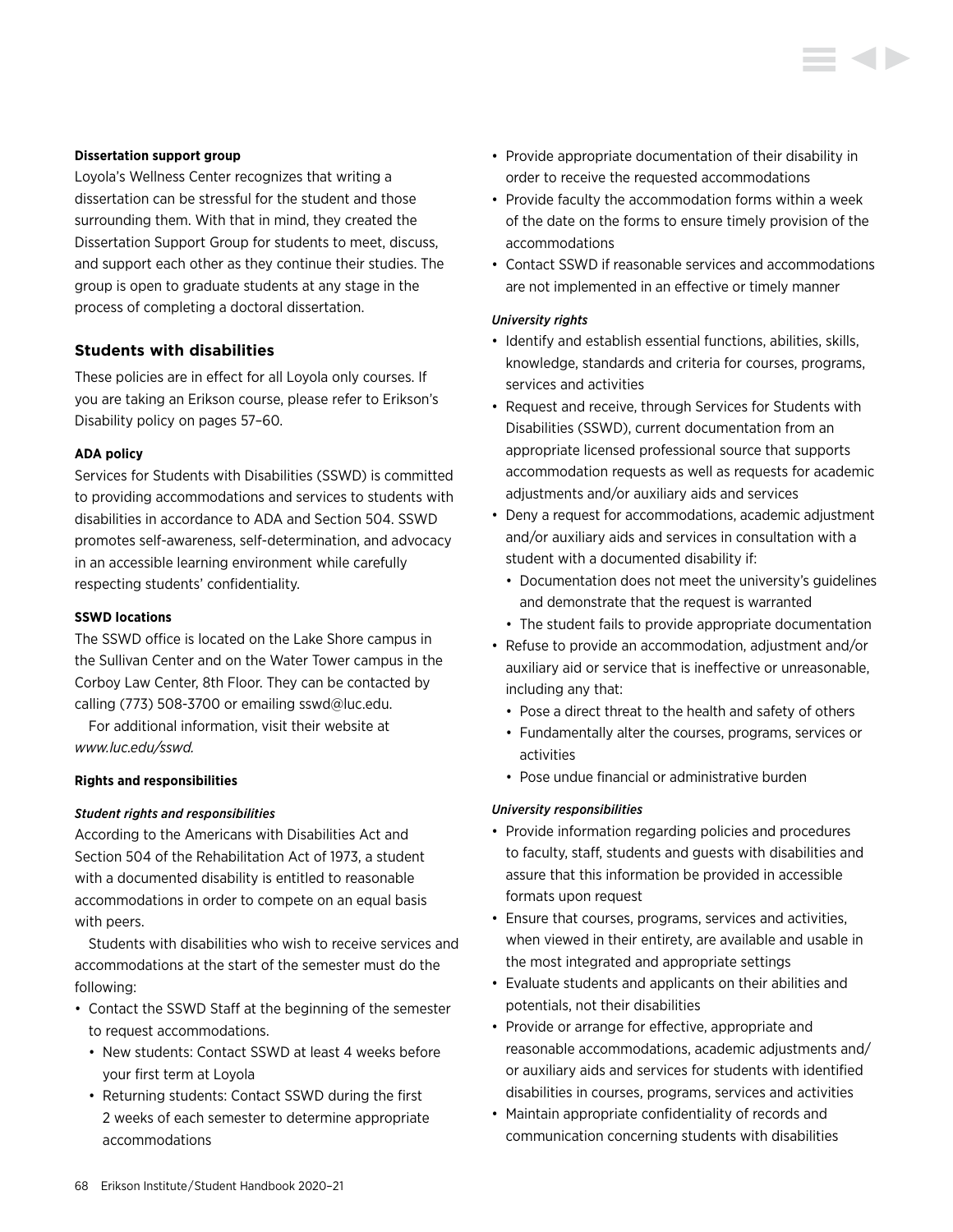### *Confidentiality*

Confidentiality is extremely important in all matters pertaining to students with disabilities. Information regarding a student's disability is only shared with other university personnel if there is a legitimate reason to do so and with the student's written permission.

Faculty members are not told the specific nature of a student's disability, unless the student provides SSWD with written permission. Faculty may not identify students as having a disability nor disclose their accommodations without the student's written permission. Students are encouraged to communicate openly with faculty regarding their accommodations.

# *SSWD policies and procedures*

In order to provide appropriate and reasonable accommodations to students with disabilities, SSWD:

- Keeps confidential and private all information regarding a student's disability
- Determines the accommodations and services to be provided to a student, taking into consideration the student's documentation, preferences, available resources and course requirements
- Explains the process for the provision of accommodations and services to the student verbally and in writing
- With student consent, notifies the student's instructors in writing, certifying that a student has a disability and stating recommended academic accommodations
- With student consent, notifies appropriate university staff and administrators of non-academic accommodations and services such as housing, recreation, safety, counseling, financial aid, transportation, health services, employment, insurance and other co-curricular activities

More SSWD Policies and Procedures can be found on their website at *[www.luc.edu/sswd](http://www.luc.edu/sswd).*

#### *Commitment to diversity and disability awareness*

SSWD serves students with disabilities by creating and fostering an accessible learning environment. We aim to empower students with diverse needs by enhancing their self-awareness, self-determination and self-advocacy. We promote awareness of the needs of students with disabilities and encourage the Loyola community to respect and care for each individual. Following in the steps of Loyola's Jesuit mission, SSWD is committed to serving all students no matter their gender, race, ethnicity, age, socio-economic status, sexual orientation, or disability. We work closely with campus partners, students, families, and the Chicago community to create a safe environment for students to succeed academically and personally.

#### *Reasonable accommodations*

According to Section 504 of the Vocational Rehabilitation Act and the Americans with Disabilities Act, a *reasonable accommodation* is:

"a modification or adjustment to a course, program, service, or activity that enables a qualified student with a disability to obtain equal access. Equal access means an opportunity to attain the same level of performance or to enjoy equal benefits and privileges as are available to a similarly situated student without a disability. Only the peripheral requirements of courses, programs, and activities are subject to modification; essential elements of courses, programs, and activities must remain intact."

In order to provide appropriate and reasonable accommodations to students with disabilities, SSWD:

- Keeps confidential and private all information regarding a student's disability
- Determines the accommodations and services to be provided to a student, taking into consideration the student's documentation, preferences, available resources and course requirements
- Explains the process for the provision of accommodations and services to the student verbally and in writing
- With student consent, notifies the student's instructors in writing, certifying that a student has a disability and stating recommended academic accommodations
- With student consent, notifies appropriate university staff and administrators of non-academic accommodations and services such as housing, recreation, safety, counseling, financial aid, transportation, health services, employment, insurance and other co-curricular activities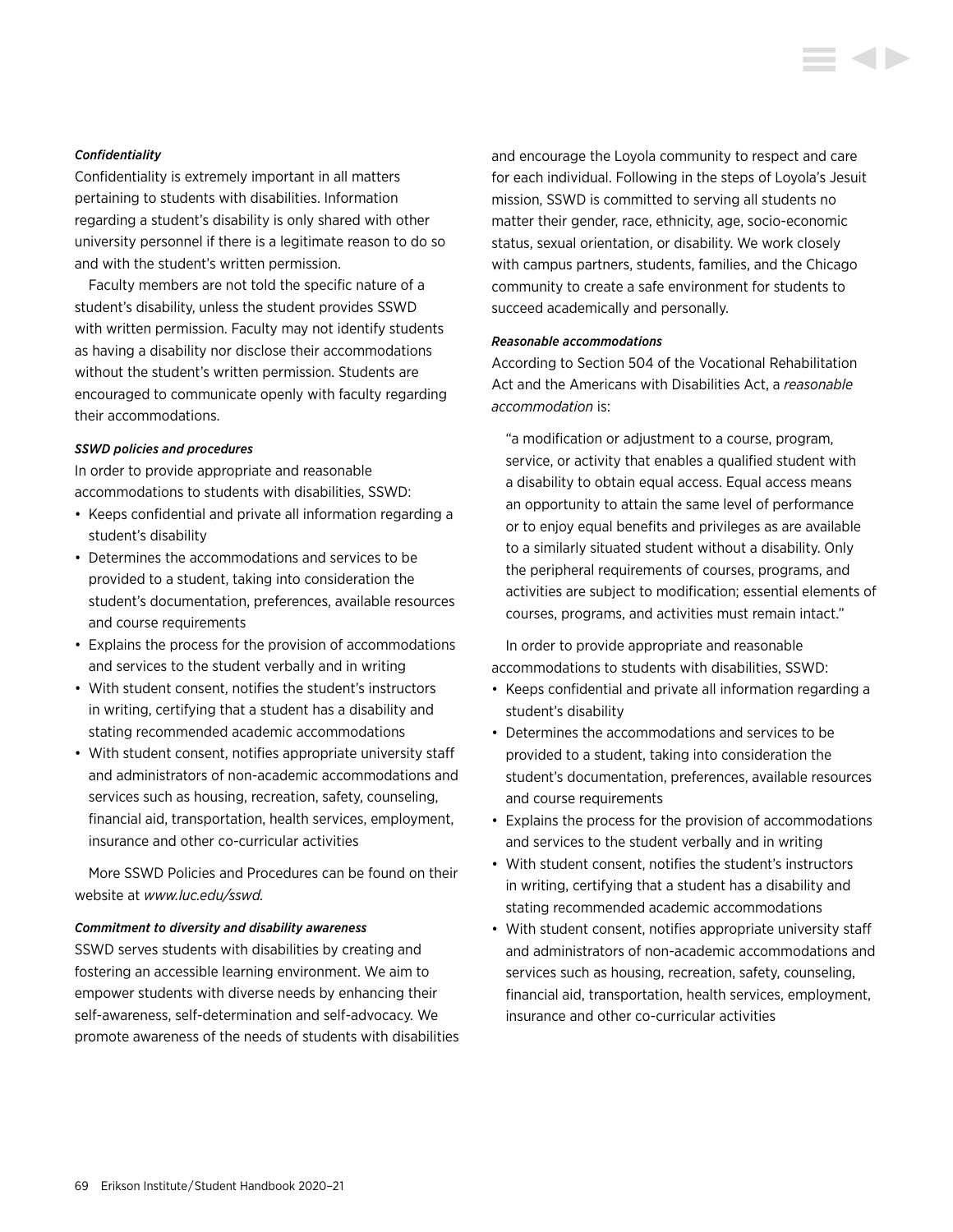# *Common academic accommodations*

Common academic accommodations include:

- Extended time on exams (50% is most common)
- Use of our Testing Center
- Use of a private room within the Testing Center
- Use of a computer during exams
- Audiobooks and/or PDFs
- Note taking
- 1:1 Tutoring
- Enlarged font
- Readers or Scribes for exams
- Priority registration
- American Sign Language Interpreters

This is not an exhaustive list of available accommodations. Students are not guaranteed approval for any or all of the accommodations listed above. Students are required to follow our registration protocol to receive accommodations.

Please note: Loyola does not provide aides, services or devices for personal use or study. Accommodations that fundamentally alter the nature of the course work, or the materials assigned, or are unduly burdensome financially or administratively will not be provided.

# **Auxiliary services**

# *Alternative text and document conversion*

The Alternative Text service is available through SSWD for students with visual or other print-related disabilities. SSWD can assist qualified students with obtaining their texts in alternative format, such as audio or e-text. SSWD has established the following process to ensure that your required readings are received in a timely manner.

# *Student responsibilities:*

- 1. Students must meet with SSWD Staff to determine if they are eligible for alternative text services.
- 2. If eligible, students will complete Alternative Text Agreement to be kept on file.
- 3. Students must provide SSWD with the list of required books for each class, preferably before the start of the semester.
- 4. Students are required to purchase their own copy of the text, and must provide proof of purchase for SSWD to keep on file.
- 5. Students are required to provide SSWD a copy of their class syllabus. SSWD will attempt to obtain syllabi directly from faculty; however this is not always possible.

# **Interpreter and CART services**

Sign Interpreters or CART interpreters will be arranged for students who are deaf or hard of hearing and have provided required disability documentation, including a current audiogram, and have requested interpreter accommodations. Interpreters will be provided for academic programs and college sponsored activities. .

# **Note taker program**

SSWD's Note Taking Program is committed to helping students who need supplemental notes in their classes by providing them with clear, concise, and complete notes to review. We seek to hire students as note takers who are highly motivated, organized, and dependable. Note takers should have good listening, communication, and writing skills, as well as a respect for the note taking process. By being conscious of your note taking, you are not only helping the student for whom you are taking notes, but yourself as well!

# *Process for SSWD students*

- Complete and return the Note Taker Request Form to SSWD at least 3 weeks before the first day of class.
- You will be notified by email when a Note Taker is hired for your class.
- You will receive notes from [SSWDNoteTaking@luc.edu](mailto:SSWDNoteTaking%40luc.edu?subject=) within 48 hours after each class session.
- You must attend your classes in order to receive a note taking accommodation. Frequent non-disability related absences from class may result in a suspension of this accommodation.

# *Process for students hired as note takers*

- You will be contacted via email by the Note Taker Coordinator that a student in your course has a requested a Note Taker.
- Email the Coordinator if you are interested in being hired as a Note Taker and meet the requirements.
- If hired, you will need to fill out a few forms so you can be paid.
- You will email notes to [SSWDNoteTaking@luc.edu](mailto:SSWDNoteTaking%40luc.edu?subject=) within 24 hours after each class session.
- You will receive a notification at the end of the semester that your check is ready to be picked up.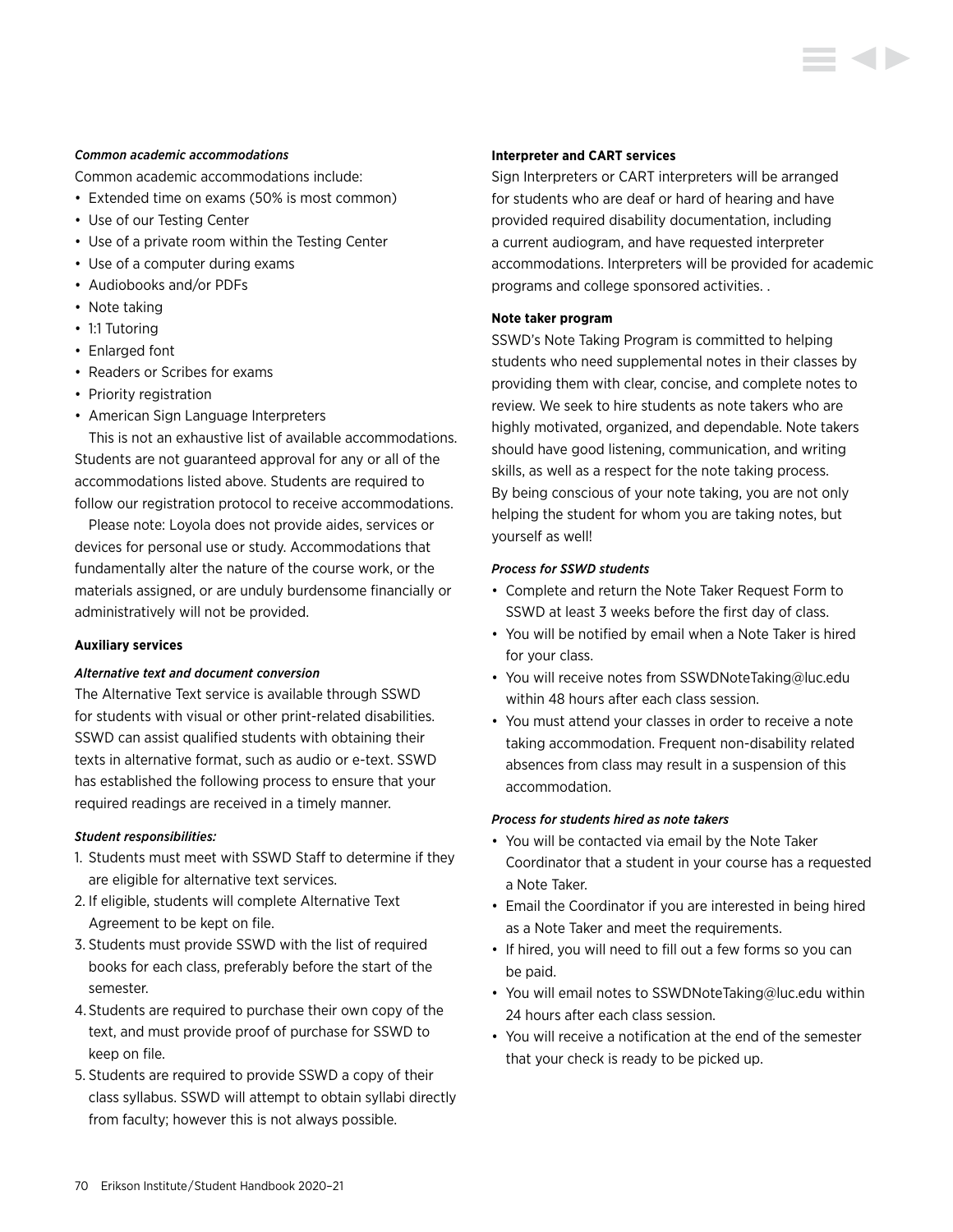To ensure confidentiality for the students who use our services, Note Takers will not be given the identity of the student for whom they are taking notes. All notes will be sent to [SSWDNoteTaking@luc.edu](mailto:SSWDNoteTaking%40luc.edu?subject=) and will then be forwarded to the appropriate student by SSWD staff. If you have concerns about confidentiality or feel your confidentiality has not been honored, please notify our office.

E 4 D

# *Testing center*

The SSWD Testing Center is be available at the Lake Shore campus in Sullivan Center Monday through Friday from 9:00 a.m. to 5 p.m. Testing space in Sullivan Center will be available on a first come, first serve basis. We ask that students and faculty members coordinate their testing needs with SSWD staff in a timely manner.

Please note: Students who are eligible for extended time only and *not* a private testing site are expected to take their tests with the class. These students should coordinate their extended test time with their instructors. Please reference the student's SSWD accommodation letter, which will indicate their specific testing needs.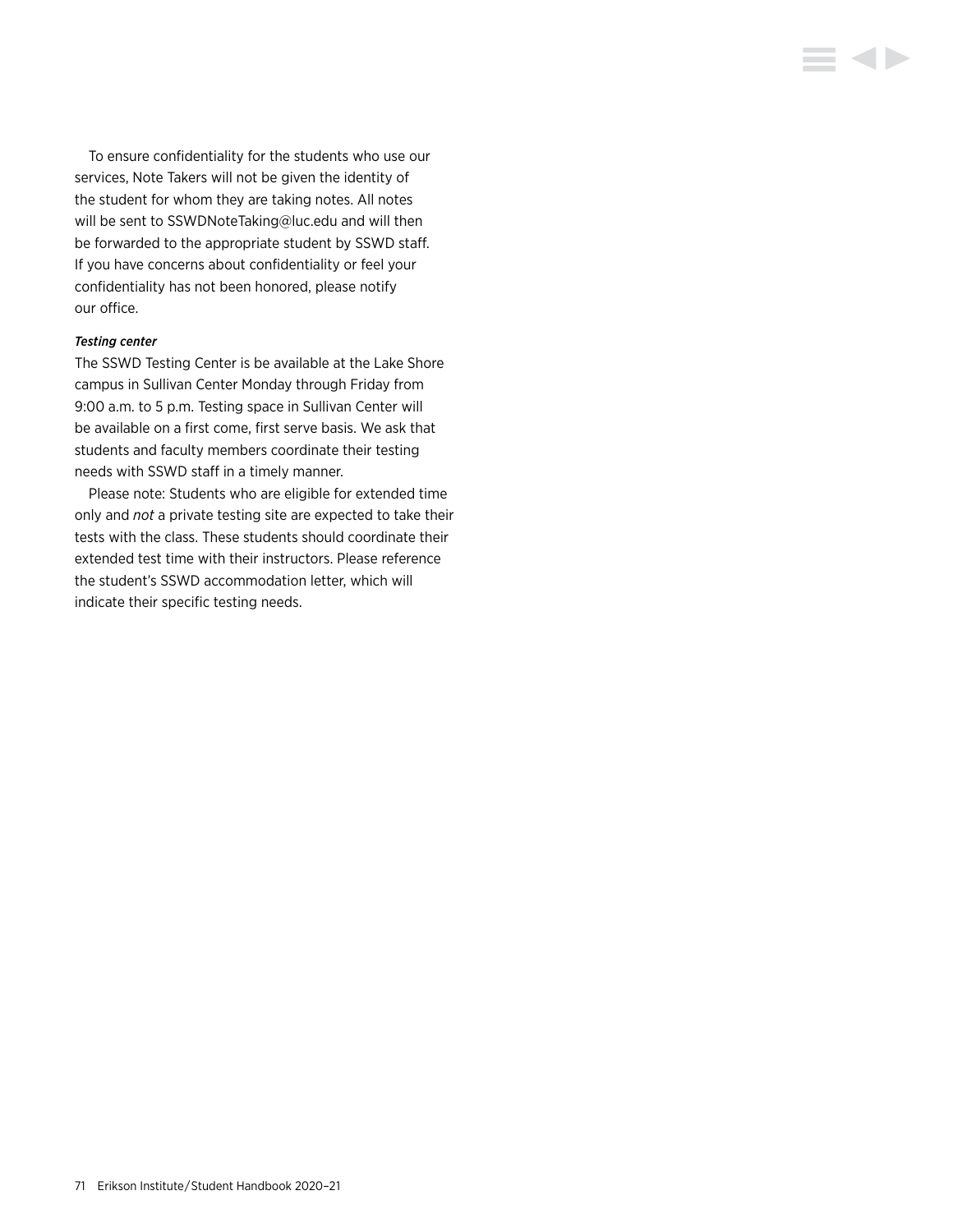# Erikson Institute doctoral faculty



### **Tonya Bibbs, Associate Professor**

BA, University of Iowa; MSW, University of Illinois at Chicago; PhD in child development, Erikson Institute–Loyola University Chicago

## **Jie-Qi Chen, Senior Vice President for Academic Affairs/Dean of Faculty and Professor**

BA, Beijing Normal University; MS in early childhood education, University of Northern Iowa; PhD in applied child development, Tufts University

## **Ashley Curry, Clinical Associate Professor**

BSW, Central Missouri State University; MSW in mental health, Loyola University Chicago; PhD in social work, University of Chicago

### **Pamela Epley, Clinical Associate Professor**

BS, Rockhurst College; MA in education, Rockhurst University; PhD in special education, University of Kansas

## **Linda Gilkerson, Professor**

BS, University of Kansas; MEd in special education, University of Missouri; PhD in early childhood special education, University of Illinois at Urbana-Champaign

### **Samina Hadi-Tabassum, Clinical Associate Professor**

BA, Northwestern University; MEd in bilingual education, University of St. Thomas; EdD in curriculum studies, Columbia University

### **Florence Kimondo, Clinical Assistant Professor**

BBA, Catholic University of Eastern Africa; MSW, Loyola University Chicago; PhD in child development, Erikson Institute-Loyola University Chicago

#### **Jon Korfmacher, Program Director and Associate Professor**

BA, Stanford University; PhD in clinical psychology and child development, University of Minnesota

#### **Alexis Lauricella, Associate Professor**

BA, University of Massachusetts, Amherst; MPP in public policy, Georgetown University; PhD in developmental psychology, Georgetown University

#### **Cassandra McKay-Jackson, Associate Professor**

BA, University of Iowa; MS in social work (MSSW), University of Wisconsin-Madison; PhD in education, University of Illinois at Chicago

#### **Gillian Dowley McNamee, Professor**

BA, Hampshire College; MST, University of Chicago; PhD in reading and language, Northwestern University

#### **Luisiana Melendez, Clinical Associate Professor**

BA, Universidad Nacional Pedro Henríquez Ureña; MEd in child development, Erikson Institute–Loyola University Chicago; PhD in child development, Erikson Institute–Loyola University Chicago

#### **Amanda Moreno, Associate Professor**

BA, Tufts University; MA in child development, Tufts University; PhD in developmental psychology, University of Denver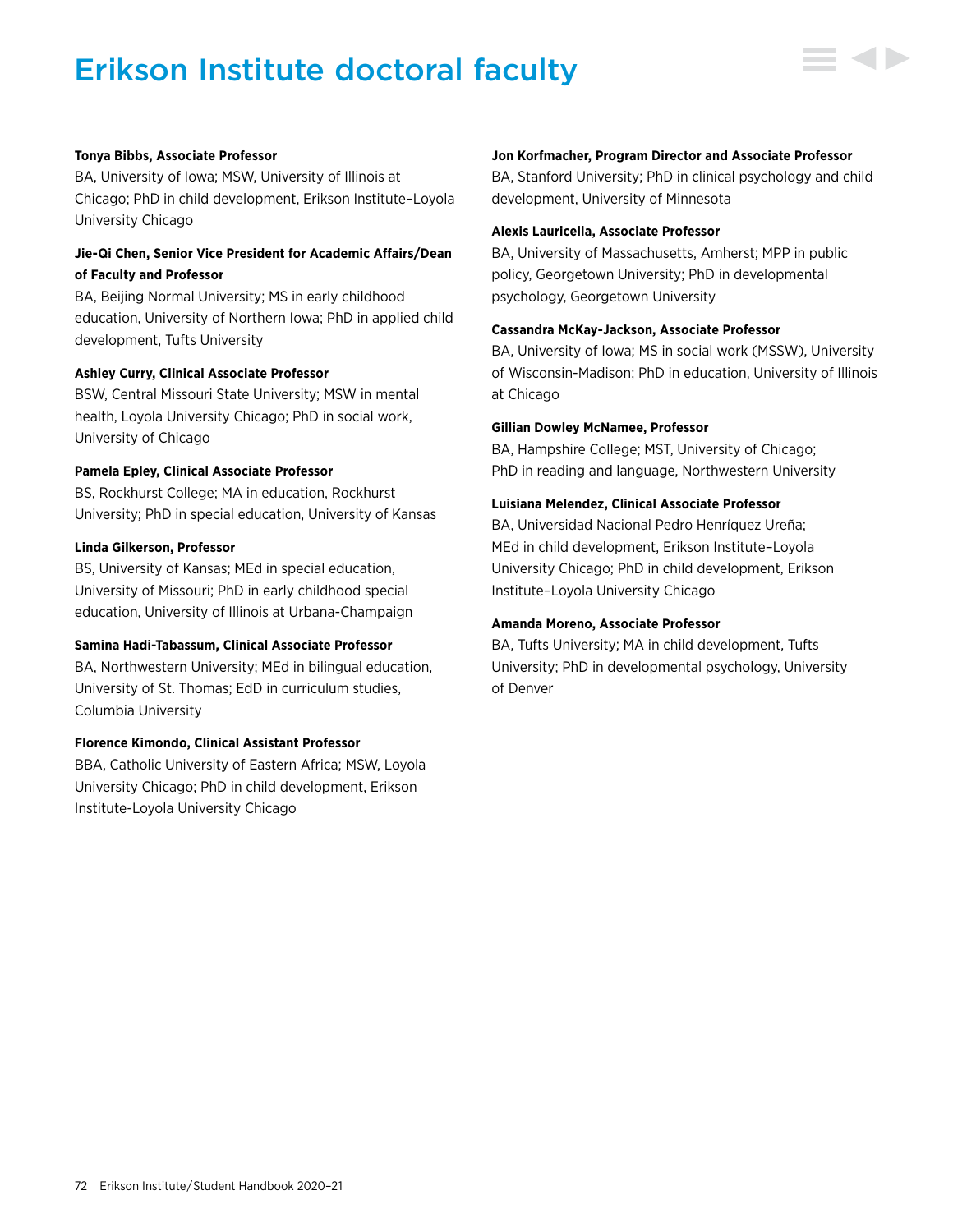# Erikson Institute teaching affiliates



#### **Juliet Bromer, Assistant Research Scientist**

BA, Columbia University in the City of New York; MSE, Bank Street College of Education; PhD in human development, University of Chicago

#### **Lisa Ginet, Director, Early Math Collaborative**

BA, Harvard and Radcliffe Colleges; MSEd in early childhood and elementary education, Bank Street College of Education; EdD in early childhood education, Concordia University Chicago

#### **Mary Hynes-Berry, Senior Instructor**

BA, Trinity College; MA in English, University of Wisconsin– Madison; PhD in English, University of Wisconsin–Madison

## **Jennifer McCray, Director, Early Math Collaborative**

BA, University of North Carolina at Chapel Hill; MS in child development, Erikson Institute; PhD in child development, Erikson Institute–Loyola University Chicago

#### **Rebecca Mermelstein, Adjunct Faculty Member**

PhD in clinical and developmental psychology, University of Illinois at Chicago; MEd in human development, Harvard Graduate School of Education; BA Barnard College, Columbia University

## **Erin Reid, Assistant Director for Research, Early Math Collaborative**

BS, Mansfield University; MEd, The Pennsylvania State University; PhD, The Pennsylvania State University

## **Marcy Safyer, Clinical Director, Center of Children and Families** MSW, University of Michigan; PhD, University of Michigan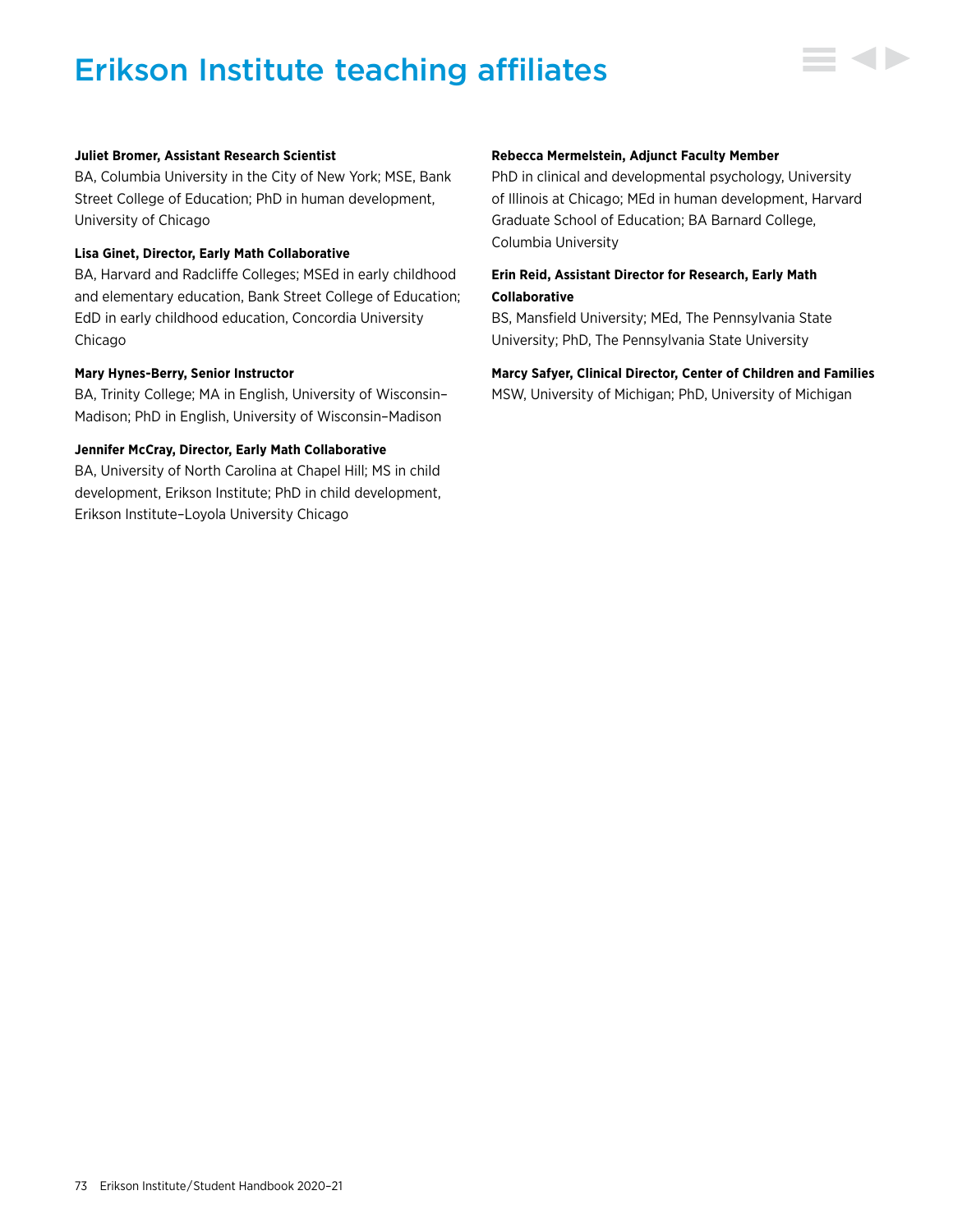# Erikson student services directory



Stripe Gandara [sgandara@erikson.edu](mailto:sgandara%40erikson.edu?subject=) (312) 893-7184

#### **Admission Office, Room 312 / 313 / 314**

Karla Martinez kmartinez@erikson.edu (312) 893-7149

David Arron Saenz [dsaenz@erikson.edu](mailto:dsaenz%40erikson.edu?subject=) (312) 893-7141

Candace Williams [cwilliams@erikson.edu](mailto:cwilliams%40erikson.edu?subject=) (312) 893-7144

Valerie Williams [vwilliams@erikson.edu](mailto:vwilliams%40erikson.edu?subject=) (312) 893-7142

#### **Computer Lab, Room 303**

Terrence Little [techhelp@erikson.edu](mailto:techhelp%40erikson.edu?subject=) (312) 893-7196

### **Director of PhD Program, Room 424**

Jon Korfmacher [jkorfmacher@erikson.edu](mailto:jkorfmacher%40erikson.edu?subject=) (312) 893-7133

**Interim Director of Student Affairs, Room 321**

Maggie Brett [mbrett@erikson.edu](mailto:mbrett%40erikson.edu?subject=)  (312) 893-7221

## **Field Education and Career Services, Room 321 / 323**

Erika Avila eavila@erikson.edu (312) 893-7223

Maggie Brett [mbrett@erikson.edu](mailto:mbrett%40erikson.edu?subject=) (312) 893-7221

#### **Financial Aid, Room 311**

Monique Foster mfoster@erikson.edu (312) 893-7154

**International Student Services, Room 319** (312) 893-7141

# **IT Help** [techhelp@erikson.edu](mailto:techhelp%40erikson.edu?subject=)

#### **Library, Room 210**

Karen Janke [library@erikson.edu](mailto:library%40erikson.edu?subject=) (312) 893-7210

Brittany Poku [library@erikson.edu](mailto:library%40erikson.edu?subject=) (312) 893-7210

Lindsey Sturch [library@erikson.edu](mailto:library%40erikson.edu?subject=) (312) 893-7210

## **Multicultural Student Affairs, Room 314**

Valerie Williams [vwilliams@erikson.edu](mailto:vwilliams%40erikson.edu?subject=) (312) 893-7142

## **Registration and Student Records, Room 310 / 312**

Stacy Branch [sbranch@erikson.edu](mailto:sbranch%40erikson.edu?subject=) (312) 893-7153

David Arron Saenz [dsaenz@erikson.edu](mailto:dsaenz%40erikson.edu?subject=) (312) 893-7141

### **Student Accounts, Room 330**

Bruce Myers [bmyers@erikson.edu](mailto:bmyers%40erikson.edu?subject=)  (312) 893-7122

#### **Students with Disabilities, Room 216**

Stripe Gandara [sgandara@erikson.edu](mailto:sgandara%40erikson.edu?subject=) (312) 893-7184

74 Erikson Institute/Student Handbook 2020-21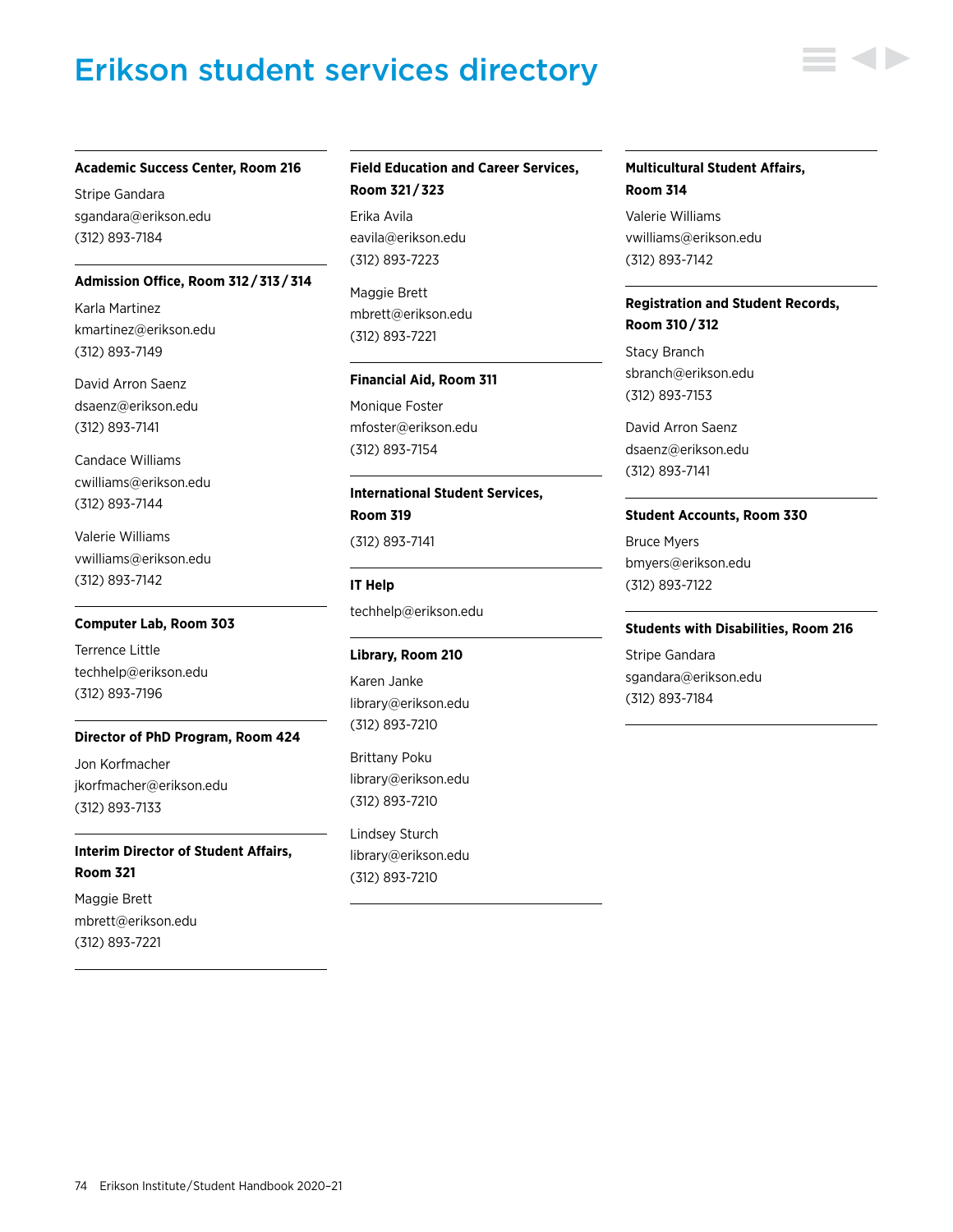# Loyola Graduate School directory



#### **Awards Coordinator**

(773) 508-7479

#### **Sylvia Brown-Hood**

Office Assistant [sbrown3@luc.edu](mailto:sbrown3%40luc.edu?subject=) (773) 508-6044

**Missy Coleman** Graduate Assistant for Formatting [formathelp@luc.edu](mailto:formathelp%40luc.edu?subject=)

(773) 508-2976

### **Marcela Gallegos**

Director, McNair Scholarship Program [mgalle2@luc.edu](mailto:mgalle2%40luc.edu?subject=) (773) 508-3403

#### **Elaine Goetz**

Office Assistant [egoetz@luc.edu](mailto:egoetz%40luc.edu?subject=) (773) 508-8945

### **Jessica Horowitz**

Associate Dean for Student Services [jhorow@luc.edu](mailto:jhorow%40luc.edu?subject=) (773) 508-2476

#### **Sue Penckofer**

Associate Dean [spencko@luc.edu](mailto:spencko%40luc.edu?subject=) (773) 508-8949

## **Dianne Zazycki**

Executive Secretary [dzazycki@luc.edu](mailto:dzazycki%40luc.edu?subject=) (773) 508-8948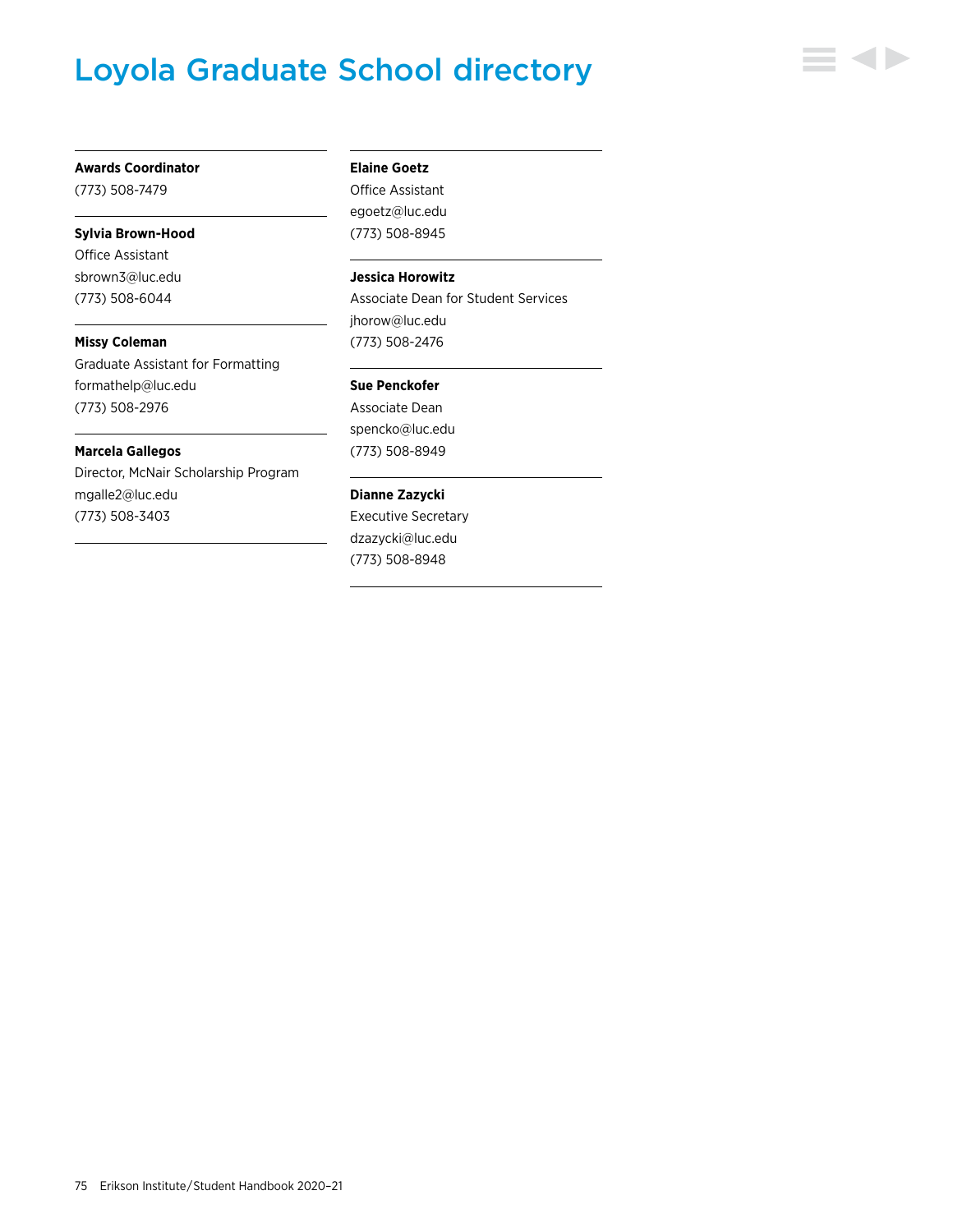# Erikson faculty and staff

## **Faculty**

Jie-Qi Chen, PhD, Senior Vice President for Academic Affairs/Dean of Faculty Tonya Bibbs, PhD Barbara T. Bowman, MA Ashley Curry, PhD Pamela Epley, PhD Linda Gilkerson, PhD Laura Grandau, PhD Samina Hadi-Tabassum, EdD Florence Kimondo, PhD Jon Korfmacher, PhD Alexis Lauricella, PhD Cassandra McKay-Jackson, PhD, LCSW Gillian Dowley McNamee, PhD Luisiana Melendez, PhD Amanda Moreno, PhD

### **Senior Instructors**

Jeanette Banashak, EdD, PhD Mary Hynes-Berry, PhD Rebeca Itzkowich, MA Mary Quest, MA Elizabeth Tertell, MEd Jennifer Rosinia, PhD

### **Instructors**

Theresa Atchley, MEd Jill Barbre, MEd LCSW Jennifer Kemp Berchtold, MS, CCLS, DT Margaret Brett, AM, LCSW Sandy Carrillo, MS Patricia Chamberlain, MS Charles Chang, MA Amy Clark, MA Terra Ellingson, MA Andria Goss, MS, MSW Melinda Gronen, MA, LCSW Rebecca Halperin, MS Carey Halsey, MS Robyn Hart, MEd Mary Claire Heffron, PhD Carri Hill, PhD Andrea Hohf, MSCD, LCSW Sherry Kaufman, JD Margaret Lane, MEd Isabela Marchi, MEd, MS Mary Marovich, MEd Sarah Martinez, MEd, MA, LCPC

Rebecca Mermelstein, PhD Christine Morrison, MS Catherine Murray, MSW, LCSW Patricia Perez, PhD Ruth Reinl, MSE Sara Robles, MEd Saskia Rombouts, MA Jennifer Rosinia, PhD Angela Searcy, MS Charlene Slezak, PsyD Sue Stolzer, PhD

## **Staff**

Office of the President

Geoffrey Nagle, PhD, President Michelle Jackson, Manager of Executive Affairs

#### Academic Programs

Jie-Qi Chen, PhD, Senior Vice President for Academic Affairs/Dean of Faculty Rhonda Gillis, MA, Manager of Academic Affairs Chris Simons, BA, Faculty Coordinator

### Distance Learning and Continuing Education

Karishma Bhatt, MS, Instructional Designer Jason Elewski, BS, Manager of Video and Digital Media Kristina Hansen, MS, Instructional Designer Jennifer Herdzina, MS, Program Manager Dorothy Jagonase, BS, Instructional Designer

## Enrollment Management

David G. Behrs, PhD, MS, Senior Associate VP for Enrollment Management Stacy Branch, BS, Associate Director, Registration and Student Records Margaret Brett, AM, LCSW, Interim Director of Student Affairs Monique Foster, BS, Senior Associate Director, Financial Aid and Enrollment Karla Martinez, BFA, Assistant Director of Enrollment Services David Arron Saenz, MPA, Director, Enrollment Management Candace Williams, MS, MSW, Associate Director, Admission

Valerie Williams, MEd, Associate Senior Director, Admission and Multicultural Student Affairs

#### Field Education and Career Services

Margaret Brett, AM, LCSW, Director of Field Education and Career Services Erika Avila, MSW, Assistant Field Director and Career Services

#### Finance

Jonathan Cabildo, MS, Senior Grants & Contracts Accountant David Dawodu, BS, Associate Director

of Finance and Compliance

- Christine Frankhauser, BComm, Controller
- Patricia Lawson, BS, Vice President for Finance and Operations/CFO

Sarah Matz, MFA, Accounts Payable Coordinator

Bruce Myers, Financial Analyst/Student Billing Coordinator

## Human Resources

David Wilson, BS, Chief Human Resources and Facilities Officer

#### Infant Studies

Jennifer Kemp, MS, Program Manager, Infant Studies Certificate Program

Sarah Martinez, MEd, MA, LCPC, Master's Infant Concentration Coordinator and IMH Field Educator

Information Technology

Ed Baker, MCP, MCTS, IT Manager

#### Institutional Advancement

Rebecca Beno, BA, Grant Writer and Prospect Research Coordinator

Maura Daly, VP Advancement/Chief Marketing Officer

Madeleine Holdsworth, MBA, Assistant Director, Data Systems and Donor Services

Patricia Offer, BS, Director of Development and Alumni Relations

Michelle Smith, Executive Assistant Anne Volz, BA, Director, Corporate and Foundation Relations and Grant Management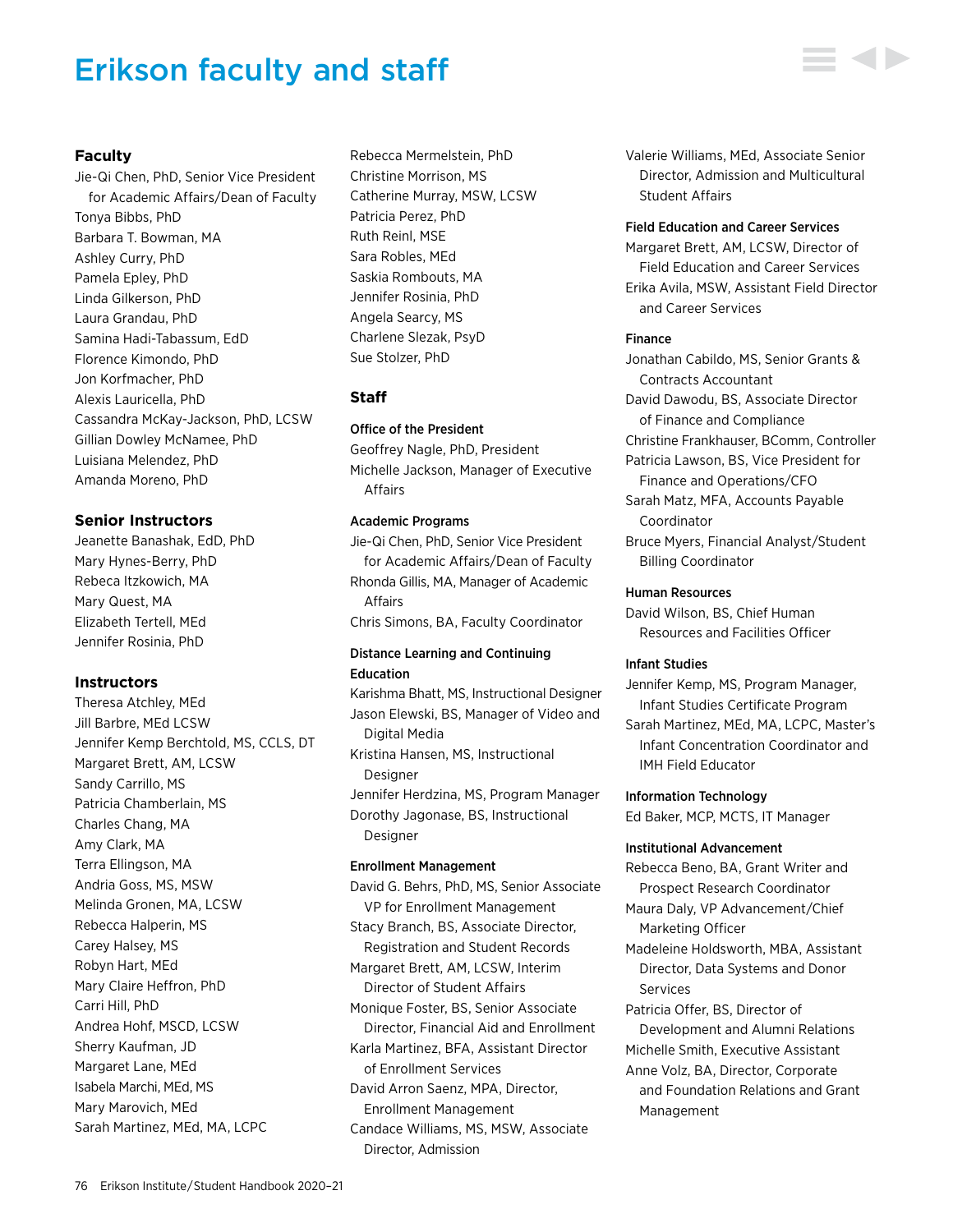#### Institutional Research

Leanne Beaudoin-Ryan, PhD, Associate Director of Research Charles Chang, MA, Chief Research and Strategy Officer Margaret Reardon, BS, ISBE Administrative Coordinator

## Library

Karen Janke, MSLIS, Director, Edward Neisser Library Brittany Poku, MS, Circulation Desk Coordinator Lindsey Sturch, MLIS, Public Services Librarian

## Marketing and Communications

Maura Daly, BA, Vice President of Institutional Advancement & Chief Marketing Officer Sheila Haennicke, MA, LSW, Director of Marketing and Communications Amy E. Mikel, MBA, Associate Director, Digital Marketing Kamaria Morris, MA, Assistant Director, Communications & PR Michelle Ptack, BA, Marketing & Communications Project Manager

#### **Writing tutors**

Stripe Gandara, PhD, Director of Academic Support and Disability Services Cristina Barkowski, MSW Sarah Berlin, Certificate IMH Diane Carasig, MS Christy Clarke, MSW Amberle Dekker, MS Natalie Dowdell, MS Diandra Entler, MSW Fernando Gonzalez, MSW Cristina Gonzalez del Riego, MS Meghan Harkins, MSW Missi Jacobson, MSW Grazyna Jakubowska, MS Rachel Johnson, MS Vanessa Lee, MS Jess Levine, MSW Shira Miller, MS Nicole Neishapouri, MS Christen Park, MS Nani Swaminathan, MSW Margarita Valbuena, MS